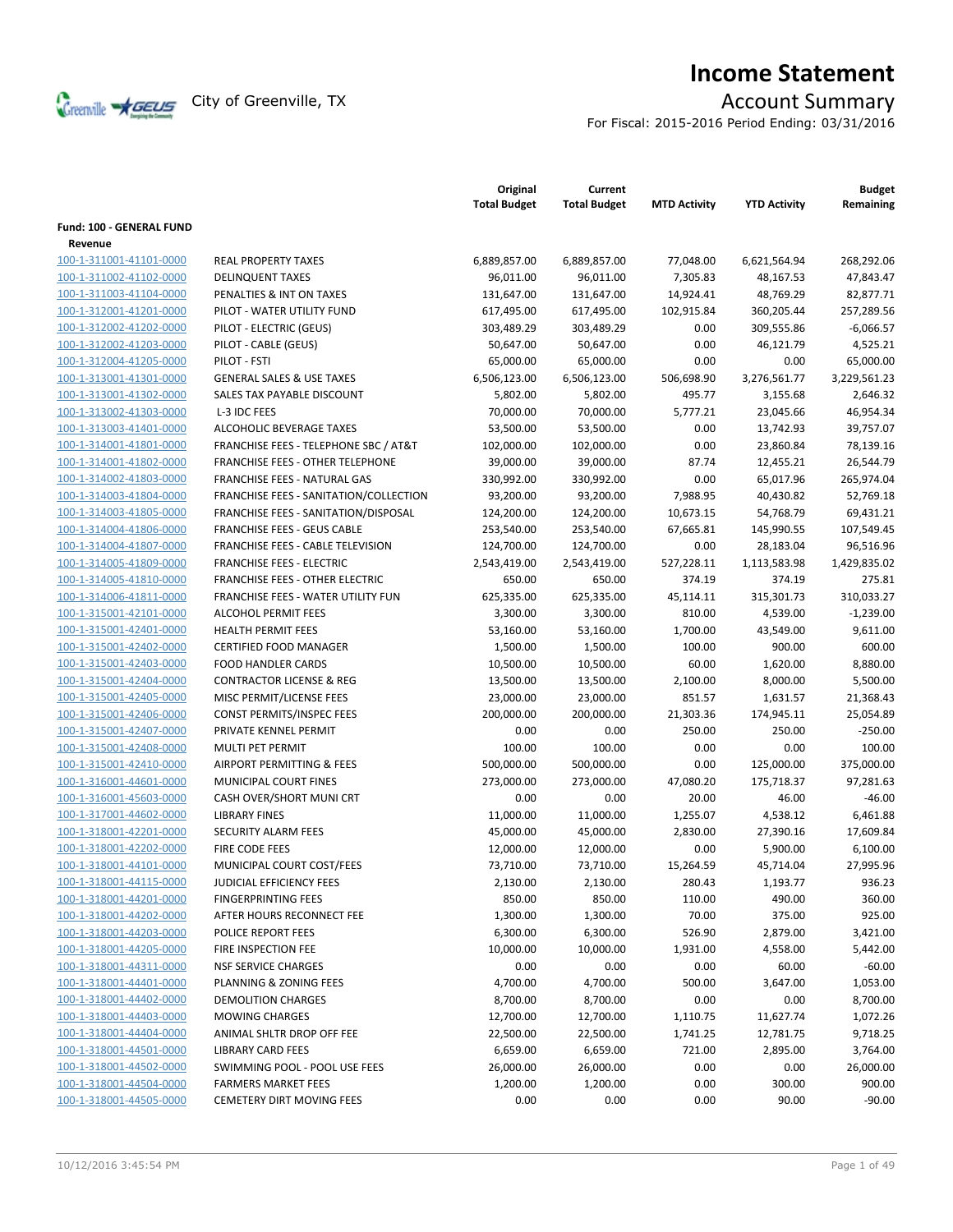|                         |                                                    | Original<br><b>Total Budget</b> | Current<br><b>Total Budget</b> | <b>MTD Activity</b>      | <b>YTD Activity</b>        | <b>Budget</b><br>Remaining |
|-------------------------|----------------------------------------------------|---------------------------------|--------------------------------|--------------------------|----------------------------|----------------------------|
| 100-1-319001-44102-0000 | <b>SALE OF CITY PUBLICATIONS</b>                   | 1,850.00                        | 1,850.00                       | 800.00                   | 800.00                     | 1,050.00                   |
| 100-1-319001-44503-0000 | SWIMMING POOL - SWIMMING LESSONS                   | 6,500.00                        | 6,500.00                       | 0.00                     | 0.00                       | 6,500.00                   |
| 100-1-319001-44506-0000 | LIBRARY COPY MACHINE                               | 8,200.00                        | 8,200.00                       | 526.15                   | 2,267.49                   | 5,932.51                   |
| 100-1-319001-45302-0000 | <b>CEMETERY LOTS SALES</b>                         | 0.00                            | 0.00                           | 0.00                     | 50.00                      | $-50.00$                   |
| 100-1-319001-45304-0000 | <b>PROPERTY SALES</b>                              | 0.00                            | 0.00                           | 0.00                     | 2,280.00                   | $-2,280.00$                |
| 100-1-319001-45305-0000 | <b>AUCTION PROCEEDS</b>                            | 1,500.00                        | 1,500.00                       | 0.00                     | 0.00                       | 1,500.00                   |
| 100-1-319001-45401-0000 | <b>INTEREST REVENUES</b>                           | 28,500.00                       | 28,500.00                      | 6,462.72                 | 15,670.00                  | 12,830.00                  |
| 100-1-319001-45501-0000 | <b>LIBRARY MTG ROOM RENTAL</b>                     | 600.00                          | 600.00                         | 0.00                     | 90.00                      | 510.00                     |
| 100-1-319001-45503-0000 | <b>PAVILION RENTALS</b>                            | 5,500.00                        | 5,500.00                       | 985.00                   | 2,130.00                   | 3,370.00                   |
| 100-1-319001-45601-0000 | MISCELLANEOUS REVENUES                             | 35,000.00                       | 35,000.00                      | 0.00                     | 24,520.51                  | 10,479.49                  |
| 100-1-319001-45602-0000 | PRIOR YEAR REIMBURSEMENTS                          | 10,000.00                       | 10,000.00                      | 0.00                     | 0.00                       | 10,000.00                  |
| 100-1-319001-45604-0000 | OTHER REVENUE / OVER/SHORT                         | 0.00                            | 0.00                           | 0.00                     | $-19.71$                   | 19.71                      |
| 100-1-322001-43001-0000 | <b>GISD OFFICER REIMB</b>                          | 190,485.00                      | 190,485.00                     | 15,144.00                | 90,864.00                  | 99,621.00                  |
| 100-1-322001-43002-0000 | ANIMAL SHELTER CONTRIB                             | 100,000.00                      | 100,000.00                     | 25,000.00                | 75,000.00                  | 25,000.00                  |
| 100-1-322001-43003-0000 | HUNT CO CONTRIB - FIRE                             | 28,800.00                       | 28,800.00                      | 2,400.00                 | 14,400.00                  | 14,400.00                  |
| 100-1-322001-43004-0000 | HUNT CO MEM HOSP REIM                              | 21,000.00                       | 21,000.00                      | 1,866.67                 | 11,200.02                  | 9,799.98                   |
| 100-1-323001-46008-0000 | <b>XFR - TOURISM FUND</b>                          | 45,000.00                       | 45,000.00                      | 7,500.00                 | 26,250.00                  | 18,750.00                  |
| 100-1-324001-46506-0000 | <b>CA - RECREATION FUND</b>                        | 7,073.00                        | 7,073.00                       | 1,178.84                 | 4,125.94                   | 2,947.06                   |
| 100-1-324001-46509-0000 | <b>CA - VENUE MGMT FUND</b>                        | 14,811.00                       | 14,811.00                      | 2,468.50                 | 8,639.75                   | 6,171.25                   |
| 100-1-324001-46537-0000 | <b>CA - MAIL MACHINE LEASE</b>                     | 3,132.00                        | 3,132.00                       | 261.00                   | 1,566.00                   | 1,566.00                   |
| 100-1-324001-46614-0000 | CA - SANITATION FUND COLLECTION                    | 23,643.00                       | 23,643.00                      | 4,378.50                 | 15,324.75                  | 8,318.25                   |
| 100-1-324001-46650-0000 | CA - UTILITY FUND TO GENERAL GOVERNME              | 366,088.00                      | 366,088.00                     | 61,014.66                | 213,551.31                 | 152,536.69                 |
| 100-1-324001-46651-0000 | CA - UTILITY FUND TO PUBLIC WORKS                  | 141,596.00                      | 141,596.00                     | 23,599.34                | 82,597.69                  | 58,998.31                  |
| 100-1-324001-46801-0000 | <b>CA - SPENCE FUND</b>                            | 600.00                          | 600.00                         | 100.00                   | 350.00                     | 250.00                     |
| 100-1-324009-46901-0000 | CA - ELECTRIC UTILITY                              | 310,741.00                      | 310,741.00                     | 51,790.18                | 181,265.63                 | 129,475.37                 |
| 100-1-324009-46906-0000 | <b>CA - CABLE UTILITY</b><br><b>Revenue Total:</b> | 59,458.00<br>21,759,493.29      | 59,458.00<br>21,759,493.29     | 9,909.66<br>1,690,299.36 | 34,683.81<br>14,019,103.82 | 24,774.19<br>7,740,389.47  |
| Expense                 |                                                    |                                 |                                |                          |                            |                            |
| 100-1-411000-52001-0000 | <b>OFFICE SUPPLIES</b>                             | 80.00                           | 80.00                          | $-39.99$                 | 14.99                      | 65.01                      |
| 100-1-411000-52005-0000 | PRINTED MATERIALS                                  | 108.00                          | 108.00                         | 0.00                     | 0.00                       | 108.00                     |
| 100-1-411000-52103-0000 | <b>MEETING SUPPLIES</b>                            | 1,800.00                        | 1,800.00                       | 137.71                   | 382.87                     | 1,417.13                   |
| 100-1-411000-54001-0000 | <b>TELEPHONE CHARGES</b>                           | 4,352.00                        | 4,352.00                       | 293.99                   | 1,685.77                   | 2,666.23                   |
| 100-1-411000-54201-0000 | <b>MEMBERSHIPS &amp; SUBSCRIPTIONS</b>             | 6,899.00                        | 6,899.00                       | 473.00                   | 1,473.00                   | 5,426.00                   |
| 100-1-411000-54204-0000 | <b>PUBLIC RELATIONS</b>                            | 600.00                          | 600.00                         | 0.00                     | 0.00                       | 600.00                     |
| 100-1-411000-54213-0000 | PLAQUES AND AWARDS                                 | 650.00                          | 650.00                         | 0.00                     | 0.00                       | 650.00                     |
| 100-1-411000-54214-0000 | <b>TRAVEL &amp; TRAINING</b>                       | 14,700.00                       | 14,700.00                      | 100.00                   | 228.95                     | 14,471.05                  |
| 100-1-411400-51001-0000 | <b>REGULAR SALARIES</b>                            | 72,877.00                       | 72,877.00                      | 5,551.84                 | 38,890.65                  | 33,986.35                  |
| 100-1-411400-51021-0000 | LONGEVITY                                          | 1,134.00                        | 1,134.00                       | 0.00                     | 1,128.00                   | 6.00                       |
| 100-1-411400-51116-0000 | <b>CAR ALLOWANCE</b>                               | 4,200.00                        | 4,200.00                       | 323.08                   | 2,261.56                   | 1,938.44                   |
| 100-1-411400-51117-0000 | <b>CELL PHONE ALLOWANCE</b>                        | 696.00                          | 696.00                         | 53.54                    | 374.78                     | 321.22                     |
| 100-1-411400-51201-0000 | <b>FICA</b>                                        | 4,892.00                        | 4,892.00                       | 355.96                   | 4,019.54                   | 872.46                     |
| 100-1-411400-51202-0000 | <b>MEDICARE</b>                                    | 1,144.00                        | 1,144.00                       | 83.26                    | 940.10                     | 203.90                     |
| 100-1-411400-51203-0000 | <b>HEALTH INSURANCE</b>                            | 9,600.00                        | 9,600.00                       | 1,600.00                 | 5,600.00                   | 4,000.00                   |
| 100-1-411400-51204-0000 | <b>WORKERS COMPENSATION</b>                        | 205.00                          | 205.00                         | 34.16                    | 119.56                     | 85.44                      |
| 100-1-411400-51205-0000 | <b>STATE UNEMPLOYMENT</b>                          | 173.00                          | 173.00                         | 0.00                     | 8.99                       | 164.01                     |
| 100-1-411400-51301-0000 | <b>TMRS</b>                                        | 8,358.00                        | 8,358.00                       | 623.68                   | 7,081.55                   | 1,276.45                   |
| 100-1-411400-51401-0000 | <b>CONTRA - SALARIES</b>                           | 0.00                            | 0.00                           | 0.00                     | $-244.29$                  | 244.29                     |
| 100-1-411400-52001-0000 | <b>OFFICE SUPPLIES</b>                             | 200.00                          | 200.00                         | 0.00                     | 74.62                      | 125.38                     |
| 100-1-411400-52002-0000 | POSTAGE / FREIGHT                                  | 180.00                          | 180.00                         | 15.14                    | 182.35                     | $-2.35$                    |
| 100-1-411400-52005-0000 | PRINTED MATERIALS                                  | 150.00                          | 150.00                         | 0.00                     | 150.00                     | 0.00                       |
| 100-1-411400-54001-0000 | <b>TELEPHONE CHARGES</b>                           | 2,220.00                        | 2,220.00                       | 159.05                   | 715.98                     | 1,504.02                   |
| 100-1-411400-54101-0000 | PROFESSIONAL SERVICES                              | 875.00                          | 1,323.65                       | 0.00                     | 375.00                     | 948.65                     |
| 100-1-411400-54201-0000 | MEMBERSHIPS & SUBSCRIPTIONS                        | 125.00                          | 125.00                         | 0.00                     | 125.00                     | 0.00                       |
| 100-1-411400-54206-0000 | <b>ELECTION EXPENSE</b>                            | 10,440.00                       | 9,991.35                       | 479.05                   | 5,076.62                   | 4,914.73                   |
| 100-1-411400-54212-0000 | <b>PRINTING</b>                                    | 4,000.00                        | 4,000.00                       | 320.00                   | 2,929.50                   | 1,070.50                   |
| 100-1-411400-54214-0000 | <b>TRAVEL &amp; TRAINING</b>                       | 1,000.00                        | 1,000.00                       | 25.00                    | 437.70                     | 562.30                     |
| 100-1-412100-51001-0000 | <b>REGULAR SALARIES</b>                            | 168,347.00                      | 168,347.00                     | 12,863.87                | 79,491.81                  | 88,855.19                  |
| 100-1-412100-51020-0000 | <b>OVERTIME</b>                                    | 6,268.00                        | 6,268.00                       | 1,075.93                 | 2,599.86                   | 3,668.14                   |
| 100-1-412100-51021-0000 | LONGEVITY                                          | 4,218.00                        | 4,218.00                       | 0.00                     | 4,182.00                   | 36.00                      |
|                         |                                                    |                                 |                                |                          |                            |                            |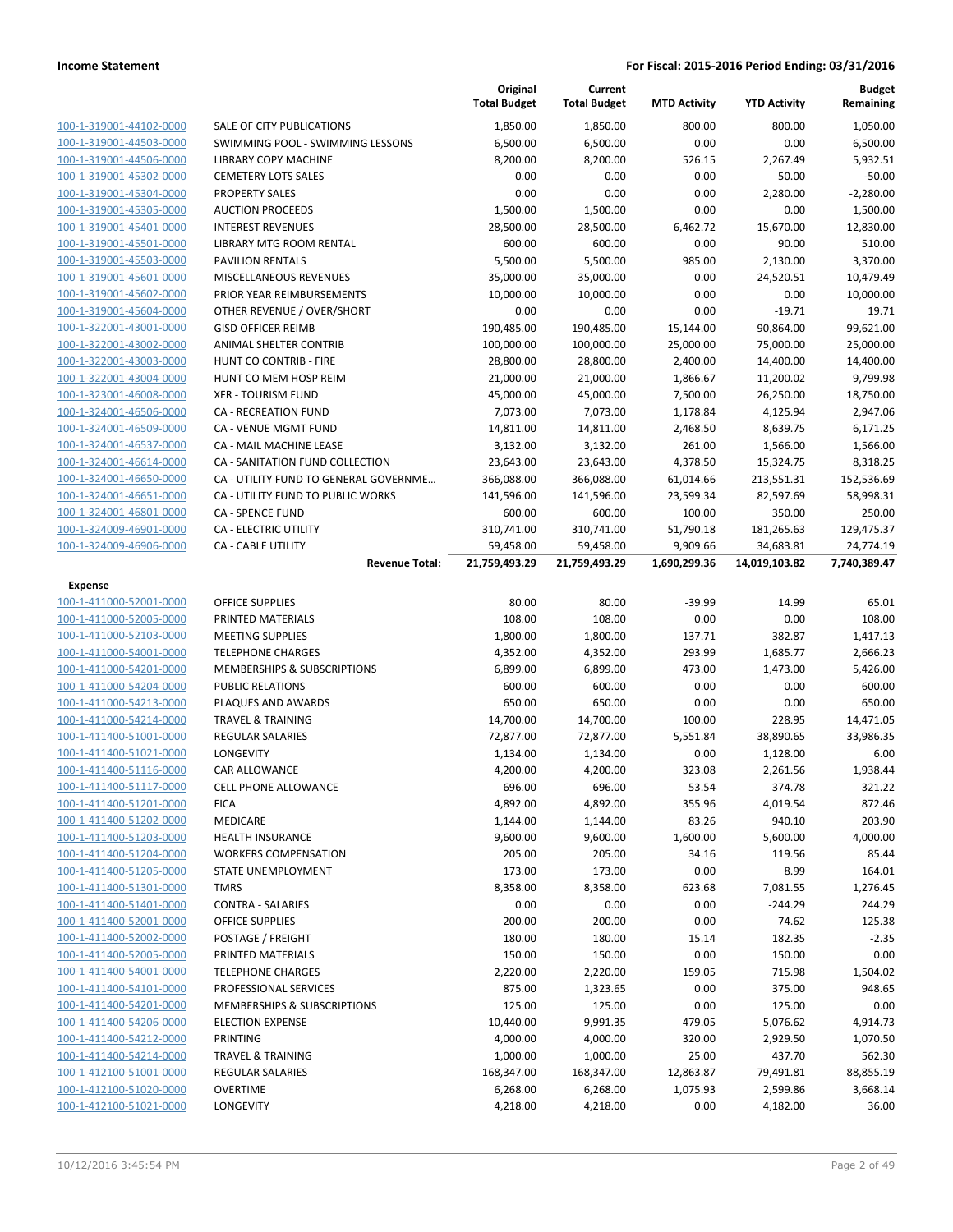| 100-1-412100-51101-0000<br>100-1-412100-51201-0000<br>100-1-412100-51202-0000<br>100-1-412100-51203-0000<br>100-1-412100-51204-0000<br>100-1-412100-51205-0000<br>100-1-412100-51301-0000<br>100-1-412100-52001-0000<br>100-1-412100-52002-0000<br>100-1-412100-52005-0000<br>100-1-412100-52102-0000<br>100-1-412100-52110-0000<br>100-1-412100-53201-0000<br>100-1-412100-54001-0000<br><u>100-1-412100-54101-0000</u><br>100-1-412100-54201-0000<br>100-1-412100-54207-0000<br>100-1-412100-54214-0000<br>100-1-413200-51001-0000<br><u>100-1-413200-51021-0000</u><br>100-1-413200-51101-0000<br>100-1-413200-51116-0000<br>100-1-413200-51117-0000<br>100-1-413200-51201-0000<br><u>100-1-413200-51202-0000</u><br>100-1-413200-51203-0000<br>100-1-413200-51204-0000<br>100-1-413200-51205-0000<br>100-1-413200-51301-0000<br>100-1-413200-52001-0000<br>100-1-413200-52002-0000<br>100-1-413200-52102-0000<br>100-1-413200-52103-0000<br>100-1-413200-52201-0000<br><u>100-1-413200-54001-0000</u><br>100-1-413200-54201-0000<br>100-1-413200-54205-0000<br>100-1-413200-54212-0000<br>100-1-413200-54214-0000<br>100-1-415100-51001-0000<br>100-1-415100-51020-0000<br><u>100-1-415100-51021-0000</u><br>100-1-415100-51116-0000<br><u>100-1-415100-51117-0000</u><br><u>100-1-415100-51201-0000</u><br>100-1-415100-51202-0000<br>100-1-415100-51203-0000<br>100-1-415100-51204-0000<br><u>100-1-415100-51205-0000</u><br><u>100-1-415100-51301-0000</u><br><u>100-1-415100-51401-0000</u><br>100-1-415100-52001-0000<br>100-1-415100-52002-0000<br><u>100-1-415100-52005-0000</u><br><u>100-1-415100-52201-0000</u><br><u>100-1-415100-54001-0000</u><br><u>100-1-415100-54101-0000</u><br><u>100-1-415100-54110-0000</u><br><u>100-1-415100-54201-0000</u> |  |
|-----------------------------------------------------------------------------------------------------------------------------------------------------------------------------------------------------------------------------------------------------------------------------------------------------------------------------------------------------------------------------------------------------------------------------------------------------------------------------------------------------------------------------------------------------------------------------------------------------------------------------------------------------------------------------------------------------------------------------------------------------------------------------------------------------------------------------------------------------------------------------------------------------------------------------------------------------------------------------------------------------------------------------------------------------------------------------------------------------------------------------------------------------------------------------------------------------------------------------------------------------------------------------------------------------------------------------------------------------------------------------------------------------------------------------------------------------------------------------------------------------------------------------------------------------------------------------------------------------------------------------------------------------------------------------------------------------------------------------------------------------------------------|--|
|                                                                                                                                                                                                                                                                                                                                                                                                                                                                                                                                                                                                                                                                                                                                                                                                                                                                                                                                                                                                                                                                                                                                                                                                                                                                                                                                                                                                                                                                                                                                                                                                                                                                                                                                                                       |  |
|                                                                                                                                                                                                                                                                                                                                                                                                                                                                                                                                                                                                                                                                                                                                                                                                                                                                                                                                                                                                                                                                                                                                                                                                                                                                                                                                                                                                                                                                                                                                                                                                                                                                                                                                                                       |  |
|                                                                                                                                                                                                                                                                                                                                                                                                                                                                                                                                                                                                                                                                                                                                                                                                                                                                                                                                                                                                                                                                                                                                                                                                                                                                                                                                                                                                                                                                                                                                                                                                                                                                                                                                                                       |  |
|                                                                                                                                                                                                                                                                                                                                                                                                                                                                                                                                                                                                                                                                                                                                                                                                                                                                                                                                                                                                                                                                                                                                                                                                                                                                                                                                                                                                                                                                                                                                                                                                                                                                                                                                                                       |  |
|                                                                                                                                                                                                                                                                                                                                                                                                                                                                                                                                                                                                                                                                                                                                                                                                                                                                                                                                                                                                                                                                                                                                                                                                                                                                                                                                                                                                                                                                                                                                                                                                                                                                                                                                                                       |  |
|                                                                                                                                                                                                                                                                                                                                                                                                                                                                                                                                                                                                                                                                                                                                                                                                                                                                                                                                                                                                                                                                                                                                                                                                                                                                                                                                                                                                                                                                                                                                                                                                                                                                                                                                                                       |  |
|                                                                                                                                                                                                                                                                                                                                                                                                                                                                                                                                                                                                                                                                                                                                                                                                                                                                                                                                                                                                                                                                                                                                                                                                                                                                                                                                                                                                                                                                                                                                                                                                                                                                                                                                                                       |  |
|                                                                                                                                                                                                                                                                                                                                                                                                                                                                                                                                                                                                                                                                                                                                                                                                                                                                                                                                                                                                                                                                                                                                                                                                                                                                                                                                                                                                                                                                                                                                                                                                                                                                                                                                                                       |  |
|                                                                                                                                                                                                                                                                                                                                                                                                                                                                                                                                                                                                                                                                                                                                                                                                                                                                                                                                                                                                                                                                                                                                                                                                                                                                                                                                                                                                                                                                                                                                                                                                                                                                                                                                                                       |  |
|                                                                                                                                                                                                                                                                                                                                                                                                                                                                                                                                                                                                                                                                                                                                                                                                                                                                                                                                                                                                                                                                                                                                                                                                                                                                                                                                                                                                                                                                                                                                                                                                                                                                                                                                                                       |  |
|                                                                                                                                                                                                                                                                                                                                                                                                                                                                                                                                                                                                                                                                                                                                                                                                                                                                                                                                                                                                                                                                                                                                                                                                                                                                                                                                                                                                                                                                                                                                                                                                                                                                                                                                                                       |  |
|                                                                                                                                                                                                                                                                                                                                                                                                                                                                                                                                                                                                                                                                                                                                                                                                                                                                                                                                                                                                                                                                                                                                                                                                                                                                                                                                                                                                                                                                                                                                                                                                                                                                                                                                                                       |  |
|                                                                                                                                                                                                                                                                                                                                                                                                                                                                                                                                                                                                                                                                                                                                                                                                                                                                                                                                                                                                                                                                                                                                                                                                                                                                                                                                                                                                                                                                                                                                                                                                                                                                                                                                                                       |  |
|                                                                                                                                                                                                                                                                                                                                                                                                                                                                                                                                                                                                                                                                                                                                                                                                                                                                                                                                                                                                                                                                                                                                                                                                                                                                                                                                                                                                                                                                                                                                                                                                                                                                                                                                                                       |  |
|                                                                                                                                                                                                                                                                                                                                                                                                                                                                                                                                                                                                                                                                                                                                                                                                                                                                                                                                                                                                                                                                                                                                                                                                                                                                                                                                                                                                                                                                                                                                                                                                                                                                                                                                                                       |  |
|                                                                                                                                                                                                                                                                                                                                                                                                                                                                                                                                                                                                                                                                                                                                                                                                                                                                                                                                                                                                                                                                                                                                                                                                                                                                                                                                                                                                                                                                                                                                                                                                                                                                                                                                                                       |  |
|                                                                                                                                                                                                                                                                                                                                                                                                                                                                                                                                                                                                                                                                                                                                                                                                                                                                                                                                                                                                                                                                                                                                                                                                                                                                                                                                                                                                                                                                                                                                                                                                                                                                                                                                                                       |  |
|                                                                                                                                                                                                                                                                                                                                                                                                                                                                                                                                                                                                                                                                                                                                                                                                                                                                                                                                                                                                                                                                                                                                                                                                                                                                                                                                                                                                                                                                                                                                                                                                                                                                                                                                                                       |  |
|                                                                                                                                                                                                                                                                                                                                                                                                                                                                                                                                                                                                                                                                                                                                                                                                                                                                                                                                                                                                                                                                                                                                                                                                                                                                                                                                                                                                                                                                                                                                                                                                                                                                                                                                                                       |  |
|                                                                                                                                                                                                                                                                                                                                                                                                                                                                                                                                                                                                                                                                                                                                                                                                                                                                                                                                                                                                                                                                                                                                                                                                                                                                                                                                                                                                                                                                                                                                                                                                                                                                                                                                                                       |  |
|                                                                                                                                                                                                                                                                                                                                                                                                                                                                                                                                                                                                                                                                                                                                                                                                                                                                                                                                                                                                                                                                                                                                                                                                                                                                                                                                                                                                                                                                                                                                                                                                                                                                                                                                                                       |  |
|                                                                                                                                                                                                                                                                                                                                                                                                                                                                                                                                                                                                                                                                                                                                                                                                                                                                                                                                                                                                                                                                                                                                                                                                                                                                                                                                                                                                                                                                                                                                                                                                                                                                                                                                                                       |  |
|                                                                                                                                                                                                                                                                                                                                                                                                                                                                                                                                                                                                                                                                                                                                                                                                                                                                                                                                                                                                                                                                                                                                                                                                                                                                                                                                                                                                                                                                                                                                                                                                                                                                                                                                                                       |  |
|                                                                                                                                                                                                                                                                                                                                                                                                                                                                                                                                                                                                                                                                                                                                                                                                                                                                                                                                                                                                                                                                                                                                                                                                                                                                                                                                                                                                                                                                                                                                                                                                                                                                                                                                                                       |  |
|                                                                                                                                                                                                                                                                                                                                                                                                                                                                                                                                                                                                                                                                                                                                                                                                                                                                                                                                                                                                                                                                                                                                                                                                                                                                                                                                                                                                                                                                                                                                                                                                                                                                                                                                                                       |  |
|                                                                                                                                                                                                                                                                                                                                                                                                                                                                                                                                                                                                                                                                                                                                                                                                                                                                                                                                                                                                                                                                                                                                                                                                                                                                                                                                                                                                                                                                                                                                                                                                                                                                                                                                                                       |  |
|                                                                                                                                                                                                                                                                                                                                                                                                                                                                                                                                                                                                                                                                                                                                                                                                                                                                                                                                                                                                                                                                                                                                                                                                                                                                                                                                                                                                                                                                                                                                                                                                                                                                                                                                                                       |  |
|                                                                                                                                                                                                                                                                                                                                                                                                                                                                                                                                                                                                                                                                                                                                                                                                                                                                                                                                                                                                                                                                                                                                                                                                                                                                                                                                                                                                                                                                                                                                                                                                                                                                                                                                                                       |  |
|                                                                                                                                                                                                                                                                                                                                                                                                                                                                                                                                                                                                                                                                                                                                                                                                                                                                                                                                                                                                                                                                                                                                                                                                                                                                                                                                                                                                                                                                                                                                                                                                                                                                                                                                                                       |  |
|                                                                                                                                                                                                                                                                                                                                                                                                                                                                                                                                                                                                                                                                                                                                                                                                                                                                                                                                                                                                                                                                                                                                                                                                                                                                                                                                                                                                                                                                                                                                                                                                                                                                                                                                                                       |  |
|                                                                                                                                                                                                                                                                                                                                                                                                                                                                                                                                                                                                                                                                                                                                                                                                                                                                                                                                                                                                                                                                                                                                                                                                                                                                                                                                                                                                                                                                                                                                                                                                                                                                                                                                                                       |  |
|                                                                                                                                                                                                                                                                                                                                                                                                                                                                                                                                                                                                                                                                                                                                                                                                                                                                                                                                                                                                                                                                                                                                                                                                                                                                                                                                                                                                                                                                                                                                                                                                                                                                                                                                                                       |  |
|                                                                                                                                                                                                                                                                                                                                                                                                                                                                                                                                                                                                                                                                                                                                                                                                                                                                                                                                                                                                                                                                                                                                                                                                                                                                                                                                                                                                                                                                                                                                                                                                                                                                                                                                                                       |  |
|                                                                                                                                                                                                                                                                                                                                                                                                                                                                                                                                                                                                                                                                                                                                                                                                                                                                                                                                                                                                                                                                                                                                                                                                                                                                                                                                                                                                                                                                                                                                                                                                                                                                                                                                                                       |  |
|                                                                                                                                                                                                                                                                                                                                                                                                                                                                                                                                                                                                                                                                                                                                                                                                                                                                                                                                                                                                                                                                                                                                                                                                                                                                                                                                                                                                                                                                                                                                                                                                                                                                                                                                                                       |  |
|                                                                                                                                                                                                                                                                                                                                                                                                                                                                                                                                                                                                                                                                                                                                                                                                                                                                                                                                                                                                                                                                                                                                                                                                                                                                                                                                                                                                                                                                                                                                                                                                                                                                                                                                                                       |  |
|                                                                                                                                                                                                                                                                                                                                                                                                                                                                                                                                                                                                                                                                                                                                                                                                                                                                                                                                                                                                                                                                                                                                                                                                                                                                                                                                                                                                                                                                                                                                                                                                                                                                                                                                                                       |  |
|                                                                                                                                                                                                                                                                                                                                                                                                                                                                                                                                                                                                                                                                                                                                                                                                                                                                                                                                                                                                                                                                                                                                                                                                                                                                                                                                                                                                                                                                                                                                                                                                                                                                                                                                                                       |  |
|                                                                                                                                                                                                                                                                                                                                                                                                                                                                                                                                                                                                                                                                                                                                                                                                                                                                                                                                                                                                                                                                                                                                                                                                                                                                                                                                                                                                                                                                                                                                                                                                                                                                                                                                                                       |  |
|                                                                                                                                                                                                                                                                                                                                                                                                                                                                                                                                                                                                                                                                                                                                                                                                                                                                                                                                                                                                                                                                                                                                                                                                                                                                                                                                                                                                                                                                                                                                                                                                                                                                                                                                                                       |  |
|                                                                                                                                                                                                                                                                                                                                                                                                                                                                                                                                                                                                                                                                                                                                                                                                                                                                                                                                                                                                                                                                                                                                                                                                                                                                                                                                                                                                                                                                                                                                                                                                                                                                                                                                                                       |  |
|                                                                                                                                                                                                                                                                                                                                                                                                                                                                                                                                                                                                                                                                                                                                                                                                                                                                                                                                                                                                                                                                                                                                                                                                                                                                                                                                                                                                                                                                                                                                                                                                                                                                                                                                                                       |  |
|                                                                                                                                                                                                                                                                                                                                                                                                                                                                                                                                                                                                                                                                                                                                                                                                                                                                                                                                                                                                                                                                                                                                                                                                                                                                                                                                                                                                                                                                                                                                                                                                                                                                                                                                                                       |  |
|                                                                                                                                                                                                                                                                                                                                                                                                                                                                                                                                                                                                                                                                                                                                                                                                                                                                                                                                                                                                                                                                                                                                                                                                                                                                                                                                                                                                                                                                                                                                                                                                                                                                                                                                                                       |  |
|                                                                                                                                                                                                                                                                                                                                                                                                                                                                                                                                                                                                                                                                                                                                                                                                                                                                                                                                                                                                                                                                                                                                                                                                                                                                                                                                                                                                                                                                                                                                                                                                                                                                                                                                                                       |  |
|                                                                                                                                                                                                                                                                                                                                                                                                                                                                                                                                                                                                                                                                                                                                                                                                                                                                                                                                                                                                                                                                                                                                                                                                                                                                                                                                                                                                                                                                                                                                                                                                                                                                                                                                                                       |  |
|                                                                                                                                                                                                                                                                                                                                                                                                                                                                                                                                                                                                                                                                                                                                                                                                                                                                                                                                                                                                                                                                                                                                                                                                                                                                                                                                                                                                                                                                                                                                                                                                                                                                                                                                                                       |  |
|                                                                                                                                                                                                                                                                                                                                                                                                                                                                                                                                                                                                                                                                                                                                                                                                                                                                                                                                                                                                                                                                                                                                                                                                                                                                                                                                                                                                                                                                                                                                                                                                                                                                                                                                                                       |  |
|                                                                                                                                                                                                                                                                                                                                                                                                                                                                                                                                                                                                                                                                                                                                                                                                                                                                                                                                                                                                                                                                                                                                                                                                                                                                                                                                                                                                                                                                                                                                                                                                                                                                                                                                                                       |  |
|                                                                                                                                                                                                                                                                                                                                                                                                                                                                                                                                                                                                                                                                                                                                                                                                                                                                                                                                                                                                                                                                                                                                                                                                                                                                                                                                                                                                                                                                                                                                                                                                                                                                                                                                                                       |  |
|                                                                                                                                                                                                                                                                                                                                                                                                                                                                                                                                                                                                                                                                                                                                                                                                                                                                                                                                                                                                                                                                                                                                                                                                                                                                                                                                                                                                                                                                                                                                                                                                                                                                                                                                                                       |  |
|                                                                                                                                                                                                                                                                                                                                                                                                                                                                                                                                                                                                                                                                                                                                                                                                                                                                                                                                                                                                                                                                                                                                                                                                                                                                                                                                                                                                                                                                                                                                                                                                                                                                                                                                                                       |  |
|                                                                                                                                                                                                                                                                                                                                                                                                                                                                                                                                                                                                                                                                                                                                                                                                                                                                                                                                                                                                                                                                                                                                                                                                                                                                                                                                                                                                                                                                                                                                                                                                                                                                                                                                                                       |  |
|                                                                                                                                                                                                                                                                                                                                                                                                                                                                                                                                                                                                                                                                                                                                                                                                                                                                                                                                                                                                                                                                                                                                                                                                                                                                                                                                                                                                                                                                                                                                                                                                                                                                                                                                                                       |  |
|                                                                                                                                                                                                                                                                                                                                                                                                                                                                                                                                                                                                                                                                                                                                                                                                                                                                                                                                                                                                                                                                                                                                                                                                                                                                                                                                                                                                                                                                                                                                                                                                                                                                                                                                                                       |  |
|                                                                                                                                                                                                                                                                                                                                                                                                                                                                                                                                                                                                                                                                                                                                                                                                                                                                                                                                                                                                                                                                                                                                                                                                                                                                                                                                                                                                                                                                                                                                                                                                                                                                                                                                                                       |  |
|                                                                                                                                                                                                                                                                                                                                                                                                                                                                                                                                                                                                                                                                                                                                                                                                                                                                                                                                                                                                                                                                                                                                                                                                                                                                                                                                                                                                                                                                                                                                                                                                                                                                                                                                                                       |  |
|                                                                                                                                                                                                                                                                                                                                                                                                                                                                                                                                                                                                                                                                                                                                                                                                                                                                                                                                                                                                                                                                                                                                                                                                                                                                                                                                                                                                                                                                                                                                                                                                                                                                                                                                                                       |  |
|                                                                                                                                                                                                                                                                                                                                                                                                                                                                                                                                                                                                                                                                                                                                                                                                                                                                                                                                                                                                                                                                                                                                                                                                                                                                                                                                                                                                                                                                                                                                                                                                                                                                                                                                                                       |  |
|                                                                                                                                                                                                                                                                                                                                                                                                                                                                                                                                                                                                                                                                                                                                                                                                                                                                                                                                                                                                                                                                                                                                                                                                                                                                                                                                                                                                                                                                                                                                                                                                                                                                                                                                                                       |  |

|                         |                                    | Original<br><b>Total Budget</b> | Current<br><b>Total Budget</b> | <b>MTD Activity</b> | <b>YTD Activity</b> | <b>Budget</b><br>Remaining |
|-------------------------|------------------------------------|---------------------------------|--------------------------------|---------------------|---------------------|----------------------------|
| 100-1-412100-51101-0000 | <b>CERTIFICATION PAY</b>           | 2,400.00                        | 2,400.00                       | 230.78              | 1,500.07            | 899.93                     |
| 100-1-412100-51201-0000 | <b>FICA</b>                        | 11,236.00                       | 11,236.00                      | 850.46              | 5,266.56            | 5,969.44                   |
| 100-1-412100-51202-0000 | <b>MEDICARE</b>                    | 2,628.00                        | 2,628.00                       | 198.90              | 1,231.69            | 1,396.31                   |
| 100-1-412100-51203-0000 | <b>HEALTH INSURANCE</b>            | 38,400.00                       | 38,400.00                      | 6,400.00            | 22,400.00           | 16,000.00                  |
| 100-1-412100-51204-0000 | <b>WORKERS COMPENSATION</b>        | 470.00                          | 470.00                         | 78.34               | 274.19              | 195.81                     |
| 100-1-412100-51205-0000 | <b>STATE UNEMPLOYMENT</b>          | 992.00                          | 992.00                         | 11.87               | 38.87               | 953.13                     |
| 100-1-412100-51301-0000 | <b>TMRS</b>                        | 18,485.00                       | 18,485.00                      | 1,261.36            | 8,140.68            | 10,344.32                  |
| 100-1-412100-52001-0000 | <b>OFFICE SUPPLIES</b>             | 800.00                          | 800.00                         | 70.98               | 514.48              | 285.52                     |
| 100-1-412100-52002-0000 | POSTAGE / FREIGHT                  | 3,000.00                        | 3,000.00                       | 178.95              | 1,375.80            | 1,624.20                   |
| 100-1-412100-52005-0000 | PRINTED MATERIALS                  | 1,400.00                        | 1,400.00                       | 0.00                | 0.00                | 1,400.00                   |
| 100-1-412100-52102-0000 | <b>BOOKS / REF SUPPLIES</b>        | 150.00                          | 150.00                         | 0.00                | 119.93              | 30.07                      |
| 100-1-412100-52110-0000 | <b>TICKET WRITER SUPPLIES</b>      | 8,485.00                        | 8,485.00                       | 0.00                | 0.00                | 8,485.00                   |
| 100-1-412100-53201-0000 | FURNITURE & OFFICE EQUIPMENT       | 3,100.00                        | 3,100.00                       | 0.00                | 961.54              | 2,138.46                   |
| 100-1-412100-54001-0000 | <b>TELEPHONE CHARGES</b>           | 12,000.00                       | 12,000.00                      | 607.52              | 3,305.16            | 8,694.84                   |
| 100-1-412100-54101-0000 | PROFESSIONAL SERVICES              | 22,500.00                       | 22,500.00                      | 16,747.56           | 19,922.56           | 2,577.44                   |
| 100-1-412100-54201-0000 | MEMBERSHIPS & SUBSCRIPTIONS        | 400.00                          | 400.00                         | 0.00                | 302.29              | 97.71                      |
| 100-1-412100-54207-0000 | <b>COURT COSTS, JURY, WIT FEES</b> | 360.00                          | 360.00                         | 0.00                | 0.00                | 360.00                     |
| 100-1-412100-54214-0000 | <b>TRAVEL &amp; TRAINING</b>       | 5,350.00                        | 5,350.00                       | 473.96              | 3,000.05            | 2,349.95                   |
| 100-1-413200-51001-0000 | <b>REGULAR SALARIES</b>            | 200,122.00                      | 200,122.00                     | 15,258.52           | 91,235.09           | 108,886.91                 |
| 100-1-413200-51021-0000 | <b>LONGEVITY</b>                   | 2,010.00                        | 2,010.00                       | 0.00                | 1,998.00            | 12.00                      |
| 100-1-413200-51101-0000 | <b>CERTIFICATION PAY</b>           | 1,200.00                        | 1,200.00                       | 92.30               | 599.95              | 600.05                     |
| 100-1-413200-51116-0000 | CAR ALLOWANCE                      | 7,380.00                        | 7,380.00                       | 567.70              | 3,690.05            | 3,689.95                   |
| 100-1-413200-51117-0000 | <b>CELL PHONE ALLOWANCE</b>        | 420.00                          | 420.00                         | 0.00                | 32.30               | 387.70                     |
| 100-1-413200-51201-0000 | <b>FICA</b>                        | 8,746.00                        | 8,746.00                       | 982.30              | 2,940.42            | 5,805.58                   |
| 100-1-413200-51202-0000 | MEDICARE                           | 3,061.00                        | 3,061.00                       | 229.73              | 1,407.85            | 1,653.15                   |
| 100-1-413200-51203-0000 | <b>HEALTH INSURANCE</b>            | 19,200.00                       | 19,200.00                      | 3,200.00            | 11,200.00           | 8,000.00                   |
| 100-1-413200-51204-0000 | <b>WORKERS COMPENSATION</b>        | 547.00                          | 547.00                         | 91.16               | 319.06              | 227.94                     |
| 100-1-413200-51205-0000 | STATE UNEMPLOYMENT                 | 345.00                          | 345.00                         | 2.07                | 12.63               | 332.37                     |
| 100-1-413200-51301-0000 | <b>TMRS</b>                        | 22,364.00                       | 22,364.00                      | 1,510.74            | 10,087.68           | 12,276.32                  |
| 100-1-413200-52001-0000 | <b>OFFICE SUPPLIES</b>             | 550.00                          | 550.00                         | 25.50               | 304.60              | 245.40                     |
| 100-1-413200-52002-0000 | POSTAGE / FREIGHT                  | 300.00                          | 300.00                         | 0.00                | 87.61               | 212.39                     |
| 100-1-413200-52102-0000 | <b>BOOKS / REF SUPPLIES</b>        | 100.00                          | 100.00                         | 0.00                | 0.00                | 100.00                     |
| 100-1-413200-52103-0000 | <b>MEETING SUPPLIES</b>            | 775.00                          | 775.00                         | 49.80               | 168.44              | 606.56                     |
| 100-1-413200-52201-0000 | MINOR TOOLS & EQUIPMENT            | 125.00                          | 125.00                         | 0.00                | 124.62              | 0.38                       |
| 100-1-413200-54001-0000 | <b>TELEPHONE CHARGES</b>           | 4,750.00                        | 4,750.00                       | 427.59              | 3,511.66            | 1,238.34                   |
| 100-1-413200-54201-0000 | MEMBERSHIPS & SUBSCRIPTIONS        | 3,057.00                        | 3,057.00                       | 0.00                | 551.95              | 2,505.05                   |
| 100-1-413200-54205-0000 | <b>BUSINESS MEALS</b>              | 1,000.00                        | 1,000.00                       | 25.00               | 146.32              | 853.68                     |
| 100-1-413200-54212-0000 | PRINTING                           | 1,500.00                        | 1,500.00                       | 0.00                | 24.00               | 1,476.00                   |
| 100-1-413200-54214-0000 | <b>TRAVEL &amp; TRAINING</b>       | 6,740.00                        | 6,740.00                       | 120.00              | 1,190.26            | 5,549.74                   |
| 100-1-415100-51001-0000 | REGULAR SALARIES                   | 306,570.00                      | 306,570.00                     | 18,953.29           | 103,343.08          | 203,226.92                 |
| 100-1-415100-51020-0000 | <b>OVERTIME</b>                    | 708.00                          | 708.00                         | 58.27               | 788.35              | $-80.35$                   |
| 100-1-415100-51021-0000 | LONGEVITY                          | 3,870.00                        | 3,870.00                       | 0.00                | 3,294.00            | 576.00                     |
| 100-1-415100-51116-0000 | CAR ALLOWANCE                      | 4,200.00                        | 4,200.00                       | 184.62              | 830.79              | 3,369.21                   |
| 100-1-415100-51117-0000 | <b>CELL PHONE ALLOWANCE</b>        | 1,920.00                        | 1,920.00                       | 32.30               | 329.95              | 1,590.05                   |
| 100-1-415100-51201-0000 | <b>FICA</b>                        | 19,671.00                       | 19,671.00                      | 1,123.48            | 6,325.31            | 13,345.69                  |
| 100-1-415100-51202-0000 | MEDICARE                           | 4,600.00                        | 4,600.00                       | 262.75              | 1,479.29            | 3,120.71                   |
| 100-1-415100-51203-0000 | <b>HEALTH INSURANCE</b>            | 67,200.00                       | 67,200.00                      | 11,200.00           | 39,200.00           | 28,000.00                  |
| 100-1-415100-51204-0000 | <b>WORKERS COMPENSATION</b>        | 822.00                          | 822.00                         | 137.00              | 479.50              | 342.50                     |
| 100-1-415100-51205-0000 | <b>STATE UNEMPLOYMENT</b>          | 1,209.00                        | 1,209.00                       | 10.70               | 50.41               | 1,158.59                   |
| 100-1-415100-51301-0000 | <b>TMRS</b>                        | 33,607.00                       | 33,607.00                      | 2,030.97            | 11,659.20           | 21,947.80                  |
| 100-1-415100-51401-0000 | <b>CONTRA - SALARIES</b>           | $-24,861.00$                    | $-24,861.00$                   | 0.00                | 0.00                | $-24,861.00$               |
| 100-1-415100-52001-0000 | <b>OFFICE SUPPLIES</b>             | 1,950.00                        | 1,950.00                       | 16.88               | 636.68              | 1,313.32                   |
| 100-1-415100-52002-0000 | POSTAGE / FREIGHT                  | 5,000.00                        | 5,000.00                       | 336.71              | 2,115.27            | 2,884.73                   |
| 100-1-415100-52005-0000 | PRINTED MATERIALS                  | 158.00                          | 158.00                         | 24.00               | 48.00               | 110.00                     |
| 100-1-415100-52201-0000 | MINOR TOOLS & EQUIPMENT            | 0.00                            | 0.00                           | 0.00                | 10.29               | $-10.29$                   |
| 100-1-415100-54001-0000 | <b>TELEPHONE CHARGES</b>           | 4,428.00                        | 4,428.00                       | 294.65              | 1,292.49            | 3,135.51                   |
| 100-1-415100-54101-0000 | PROFESSIONAL SERVICES              | 0.00                            | 0.00                           | 0.00                | 500.00              | $-500.00$                  |
| 100-1-415100-54110-0000 | <b>AUDIT</b>                       | 53,150.00                       | 53,150.00                      | 20,400.00           | 46,400.00           | 6,750.00                   |
| 100-1-415100-54201-0000 | MEMBERSHIPS & SUBSCRIPTIONS        | 2,390.00                        | 2,390.00                       | 0.00                | 979.00              | 1,411.00                   |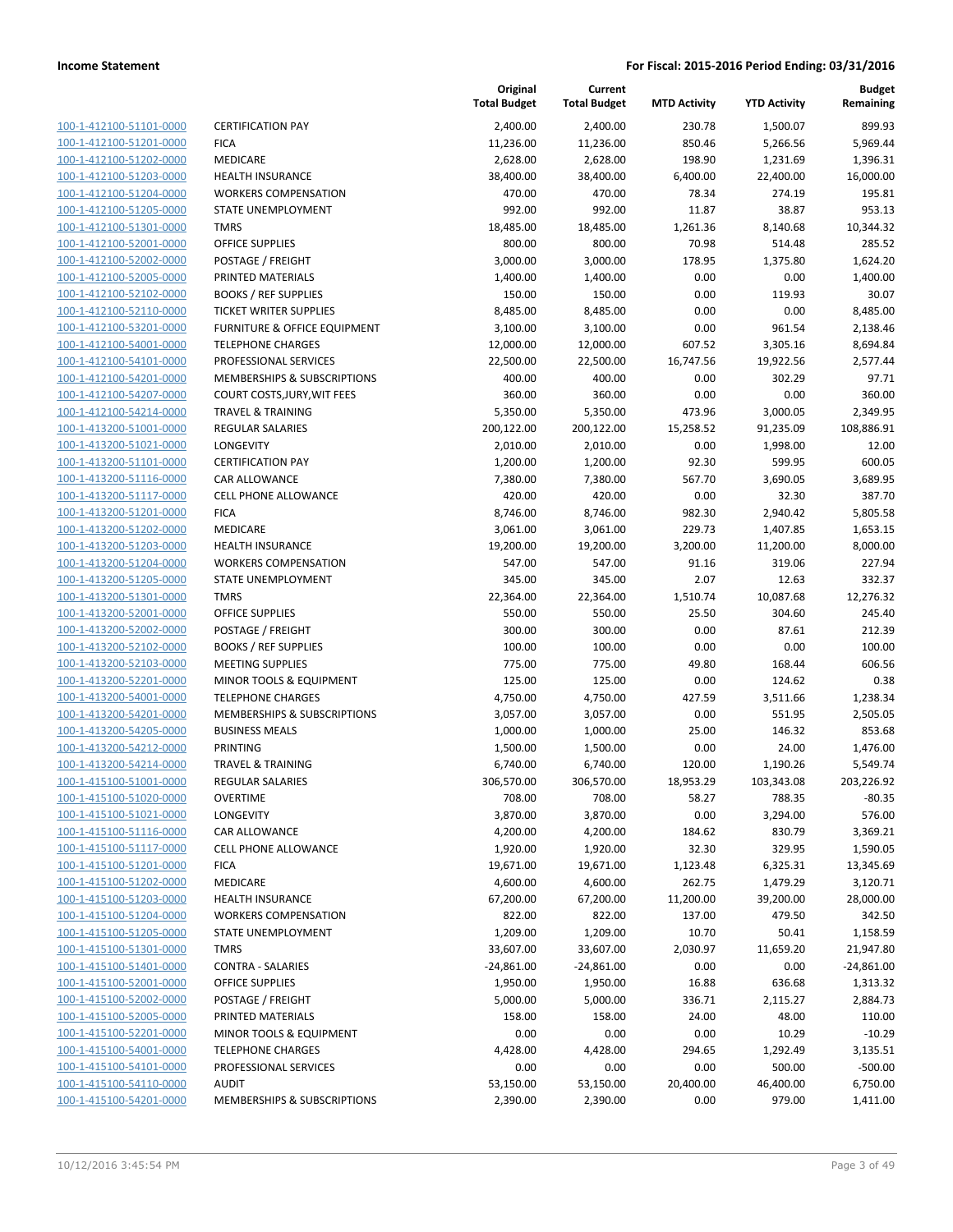| 100-1-415100-54211-0000        |
|--------------------------------|
| 100-1-415100-54212-0000        |
| 100-1-415100-54214-0000        |
| 100-1-415150-54401-0000        |
| 100-1-415150-54402-0000        |
| 100-1-415300-54106-0000        |
| 100-1-415500-51001-0000        |
| 100-1-415500-51020-0000        |
| 100-1-415500-51021-0000        |
| 100-1-415500-51102-0000        |
| 100-1-415500-51116-0000        |
| 100-1-415500-51117-0000        |
| 100-1-415500-51201-0000        |
| 100-1-415500-51202-0000        |
|                                |
| 100-1-415500-51203-0000        |
| 100-1-415500-51204-0000        |
| 100-1-415500-51205-0000        |
| 100-1-415500-51301-0000        |
| 100-1-415500-52001-0000        |
| 100-1-415500-52002-0000        |
| 100-1-415500-52303-0000        |
| 100-1-415500-52401-0000        |
| 100-1-415500-54001-0000        |
| 100-1-415500-54102-0000        |
| 100-1-415500-54103-0000        |
| 100-1-415500-54107-0000        |
| 100-1-415500-54201-0000        |
| 100-1-415500-54213-0000        |
| 100-1-415500-54214-0000        |
|                                |
| 100-1-421100-51001-0000        |
| 100-1-421100-51020-0000        |
| 100-1-421100-51021-0000        |
| 100-1-421100-51101-0000        |
| 100-1-421100-51115-0000        |
| 100-1-421100-51117-0000        |
| 100-1-421100-51201-0000        |
| 100-1-421100-51202-0000        |
| 100-1-421100-51203-0000        |
| 100-1-421100-51204-0000        |
| 100-1-421100-51205-0000        |
| 100-1-421100-51301-0000        |
| 100-1-421100-52001-0000        |
| <u>100-1-421100-52002-0000</u> |
| <u>100-1-421100-52004-0000</u> |
| <u>100-1-421100-52005-0000</u> |
| 100-1-421100-52102-0000        |
| 100-1-421100-52103-0000        |
|                                |
| 100-1-421100-52104-0000        |
| <u>100-1-421100-52201-0000</u> |
| <u>100-1-421100-52203-0000</u> |
| 100-1-421100-52302-0000        |
| 100-1-421100-52305-0000        |
| 100-1-421100-53202-0000        |
| <u>100-1-421100-53205-0000</u> |
| 100-1-421100-54001-0000        |
| <u>100-1-421100-54002-0000</u> |
| 100-1-421100-54201-0000        |
| <u>100-1-421100-54205-0000</u> |
| 100-1-421100-54212-0000        |
|                                |

|                                                           |                                        | Original<br><b>Total Budget</b> | Current<br><b>Total Budget</b> | <b>MTD Activity</b> | <b>YTD Activity</b> | <b>Budget</b><br>Remaining |
|-----------------------------------------------------------|----------------------------------------|---------------------------------|--------------------------------|---------------------|---------------------|----------------------------|
| 100-1-415100-54211-0000                                   | <b>ADVERTISING</b>                     | 25,000.00                       | 25,000.00                      | 207.64              | 16,647.80           | 8,352.20                   |
| 100-1-415100-54212-0000                                   | <b>PRINTING</b>                        | 2,966.00                        | 2,966.00                       | 0.00                | 0.00                | 2,966.00                   |
| 100-1-415100-54214-0000                                   | <b>TRAVEL &amp; TRAINING</b>           | 6,000.00                        | 6,000.00                       | 298.79              | 2,393.82            | 3,606.18                   |
| 100-1-415150-54401-0000                                   | <b>APPRAISER</b>                       | 203,000.00                      | 203,000.00                     | 53,618.09           | 107,236.18          | 95,763.82                  |
| 100-1-415150-54402-0000                                   | <b>COLLECTOR</b>                       | 15,350.00                       | 15,350.00                      | 0.00                | 15,266.25           | 83.75                      |
| 100-1-415300-54106-0000                                   | <b>ATTORNEY FEES</b>                   | 217,500.00                      | 217,500.00                     | 20,460.54           | 75,632.26           | 141,867.74                 |
| 100-1-415500-51001-0000                                   | <b>REGULAR SALARIES</b>                | 155,207.00                      | 155,207.00                     | 11,946.87           | 77,622.73           | 77,584.27                  |
| 100-1-415500-51020-0000                                   | <b>OVERTIME</b>                        | 2,372.00                        | 2,372.00                       | 6.10                | 298.38              | 2,073.62                   |
| 100-1-415500-51021-0000                                   | LONGEVITY                              | 2,886.00                        | 2,886.00                       | 0.00                | 2,676.00            | 210.00                     |
| 100-1-415500-51102-0000                                   | <b>BILINGUAL PAY</b>                   | 600.00                          | 600.00                         | 46.16               | 300.04              | 299.96                     |
| 100-1-415500-51116-0000                                   | CAR ALLOWANCE                          | 4,200.00                        | 4,200.00                       | 323.08              | 2,100.02            | 2,099.98                   |
| 100-1-415500-51117-0000                                   | <b>CELL PHONE ALLOWANCE</b>            | 960.00                          | 960.00                         | 73.84               | 479.96              | 480.04                     |
| 100-1-415500-51201-0000                                   | <b>FICA</b>                            | 10,306.00                       | 10,306.00                      | 739.39              | 4,978.49            | 5,327.51                   |
| 100-1-415500-51202-0000                                   | MEDICARE                               | 2,410.00                        | 2,410.00                       | 172.92              | 1,164.32            | 1,245.68                   |
| 100-1-415500-51203-0000                                   | <b>HEALTH INSURANCE</b>                | 28,800.00                       | 28,800.00                      | 4,800.00            | 16,800.00           | 12,000.00                  |
| 100-1-415500-51204-0000                                   | <b>WORKERS COMPENSATION</b>            | 431.00                          | 431.00                         | 71.84               | 251.44              | 179.56                     |
| 100-1-415500-51205-0000                                   | <b>STATE UNEMPLOYMENT</b>              | 518.00                          | 518.00                         | 5.10                | 25.91               | 492.09                     |
| 100-1-415500-51301-0000                                   | <b>TMRS</b>                            | 17,607.00                       | 17,607.00                      | 1,309.08            | 8,924.17            | 8,682.83                   |
| 100-1-415500-52001-0000                                   | <b>OFFICE SUPPLIES</b>                 | 2,000.00                        | 2,000.00                       | 175.48              | 687.12              | 1,312.88                   |
| 100-1-415500-52002-0000                                   | POSTAGE / FREIGHT                      | 750.00                          | 750.00                         | 7.14                | 110.08              | 639.92                     |
| 100-1-415500-52303-0000                                   | <b>TRAINING SUPPLIES</b>               | 500.00                          | 500.00                         | 0.00                | 0.00                | 500.00                     |
| 100-1-415500-52401-0000                                   | <b>RECREATIONAL SUPPLIES</b>           | 2,800.00                        | 2,800.00                       | 0.00                | 95.00               | 2,705.00                   |
| 100-1-415500-54001-0000                                   | <b>TELEPHONE CHARGES</b>               | 2,500.00                        | 2,500.00                       | 178.93              | 788.52              | 1,711.48                   |
| 100-1-415500-54102-0000                                   | <b>MVR CHECKS</b>                      | 200.00                          | 200.00                         | 67.60               | 71.96               | 128.04                     |
| 100-1-415500-54103-0000                                   | CONSULTING                             | 300.00                          | 300.00                         | 0.00                | 0.00                | 300.00                     |
| 100-1-415500-54107-0000                                   | <b>MEDICAL</b>                         | 8,500.00                        | 8,500.00                       | 1,583.00            | 4,774.00            | 3,726.00                   |
| 100-1-415500-54201-0000                                   | <b>MEMBERSHIPS &amp; SUBSCRIPTIONS</b> | 3,547.00                        | 3,547.00                       | 261.61              | 941.66              | 2,605.34                   |
| 100-1-415500-54213-0000                                   | PLAQUES AND AWARDS                     | 8,270.00                        | 8,270.00                       | 0.00                | 4,217.45            | 4,052.55                   |
| 100-1-415500-54214-0000                                   | <b>TRAVEL &amp; TRAINING</b>           | 3,550.00                        | 3,550.00                       | 480.00              | 2,617.46            | 932.54                     |
| 100-1-421100-51001-0000                                   | <b>REGULAR SALARIES</b>                | 252,138.00                      | 252,138.00                     | 19,396.16           | 126,115.71          | 126,022.29                 |
| 100-1-421100-51020-0000                                   | <b>OVERTIME</b>                        | 2,444.00                        | 2,444.00                       | 212.22              | 448.13              | 1,995.87                   |
| 100-1-421100-51021-0000                                   | LONGEVITY                              | 3,192.00                        | 3,192.00                       | 0.00                | 3,180.00            | 12.00                      |
| 100-1-421100-51101-0000                                   | <b>CERTIFICATION PAY</b>               | 3,000.00                        | 3,000.00                       | 230.76              | 1,499.94            | 1,500.06                   |
| 100-1-421100-51115-0000                                   | <b>CLOTHING ALLOWANCE</b>              | 600.00                          | 600.00                         | 0.00                | 300.00              | 300.00                     |
| 100-1-421100-51117-0000                                   | <b>CELL PHONE ALLOWANCE</b>            | 960.00                          | 960.00                         | 120.00              | 780.00              | 180.00                     |
| 100-1-421100-51201-0000                                   | <b>FICA</b>                            | 16,265.00                       | 16,265.00                      | 1,165.04            | 7,767.34            | 8,497.66                   |
| 100-1-421100-51202-0000                                   | MEDICARE                               | 3,804.00                        | 3,804.00                       | 272.47              | 1,816.54            | 1,987.46                   |
| 100-1-421100-51203-0000                                   | <b>HEALTH INSURANCE</b>                | 38,400.00                       | 38,400.00                      | 6,400.00            | 22,400.00           | 16,000.00                  |
| 100-1-421100-51204-0000                                   | <b>WORKERS COMPENSATION</b>            | 4,257.00                        | 4,257.00                       | 709.50              | 2,483.25            | 1,773.75                   |
| <u>100-1-421100-51205-0000</u><br>100-1-421100-51301-0000 | STATE UNEMPLOYMENT<br><b>TMRS</b>      | 691.00                          | 691.00                         | 4.90<br>2,099.71    | 34.86               | 656.14                     |
| 100-1-421100-52001-0000                                   | <b>OFFICE SUPPLIES</b>                 | 27,788.00<br>1,402.92           | 27,788.00<br>1,402.92          | 0.00                | 14,131.13<br>574.74 | 13,656.87<br>828.18        |
| 100-1-421100-52002-0000                                   | POSTAGE / FREIGHT                      | 240.00                          | 240.00                         | 0.00                | 45.46               | 194.54                     |
| 100-1-421100-52004-0000                                   | <b>COMPUTER SUPPLIES</b>               | 335.04                          | 335.04                         | 0.00                | 0.00                | 335.04                     |
| 100-1-421100-52005-0000                                   | PRINTED MATERIALS                      | 210.00                          | 210.00                         | 0.00                | 24.00               | 186.00                     |
| 100-1-421100-52102-0000                                   | <b>BOOKS / REF SUPPLIES</b>            | 396.00                          | 396.00                         | 39.95               | 103.95              | 292.05                     |
| 100-1-421100-52103-0000                                   | <b>MEETING SUPPLIES</b>                | 2,445.00                        | 2,157.39                       | 200.60              | 425.33              | 1,732.06                   |
| 100-1-421100-52104-0000                                   | <b>WEARING APPAREL</b>                 | 300.00                          | 550.00                         | 43.29               | 198.54              | 351.46                     |
| 100-1-421100-52201-0000                                   | MINOR TOOLS & EQUIPMENT                | 632.00                          | 632.00                         | 134.90              | 134.90              | 497.10                     |
| 100-1-421100-52203-0000                                   | <b>MOTOR VEHICLE FUEL</b>              | 3,945.00                        | 3,945.00                       | 318.24              | 1,498.80            | 2,446.20                   |
| 100-1-421100-52302-0000                                   | <b>MEDICAL SUPPLIES</b>                | 228.00                          | 228.00                         | 115.64              | 313.51              | $-85.51$                   |
| 100-1-421100-52305-0000                                   | PUBLIC EDUCATION                       | 7,800.00                        | 7,800.00                       | 617.30              | 2,654.22            | 5,145.78                   |
| 100-1-421100-53202-0000                                   | MACHINE, TOOLS & IMPLMNTS              | 150.00                          | 150.00                         | 0.00                | 0.00                | 150.00                     |
| 100-1-421100-53205-0000                                   | <b>MOTOR VEHICLES</b>                  | 2,500.00                        | 2,500.00                       | 165.19              | 1,531.42            | 968.58                     |
| 100-1-421100-54001-0000                                   | <b>TELEPHONE CHARGES</b>               | 8,000.00                        | 8,000.00                       | 2,396.18            | 13,376.49           | $-5,376.49$                |
| 100-1-421100-54002-0000                                   | <b>UTILITY CHARGES</b>                 | 78,032.11                       | 78,032.11                      | 6,259.12            | 41,905.13           | 36,126.98                  |
| 100-1-421100-54201-0000                                   | MEMBERSHIPS & SUBSCRIPTIONS            | 2,479.00                        | 2,766.61                       | 0.00                | 2,293.00            | 473.61                     |
| 100-1-421100-54205-0000                                   | <b>BUSINESS MEALS</b>                  | 200.00                          | 150.00                         | 0.00                | 46.30               | 103.70                     |
| 100-1-421100-54212-0000                                   | PRINTING                               | 200.00                          | 200.00                         | 0.00                | 0.00                | 200.00                     |
|                                                           |                                        |                                 |                                |                     |                     |                            |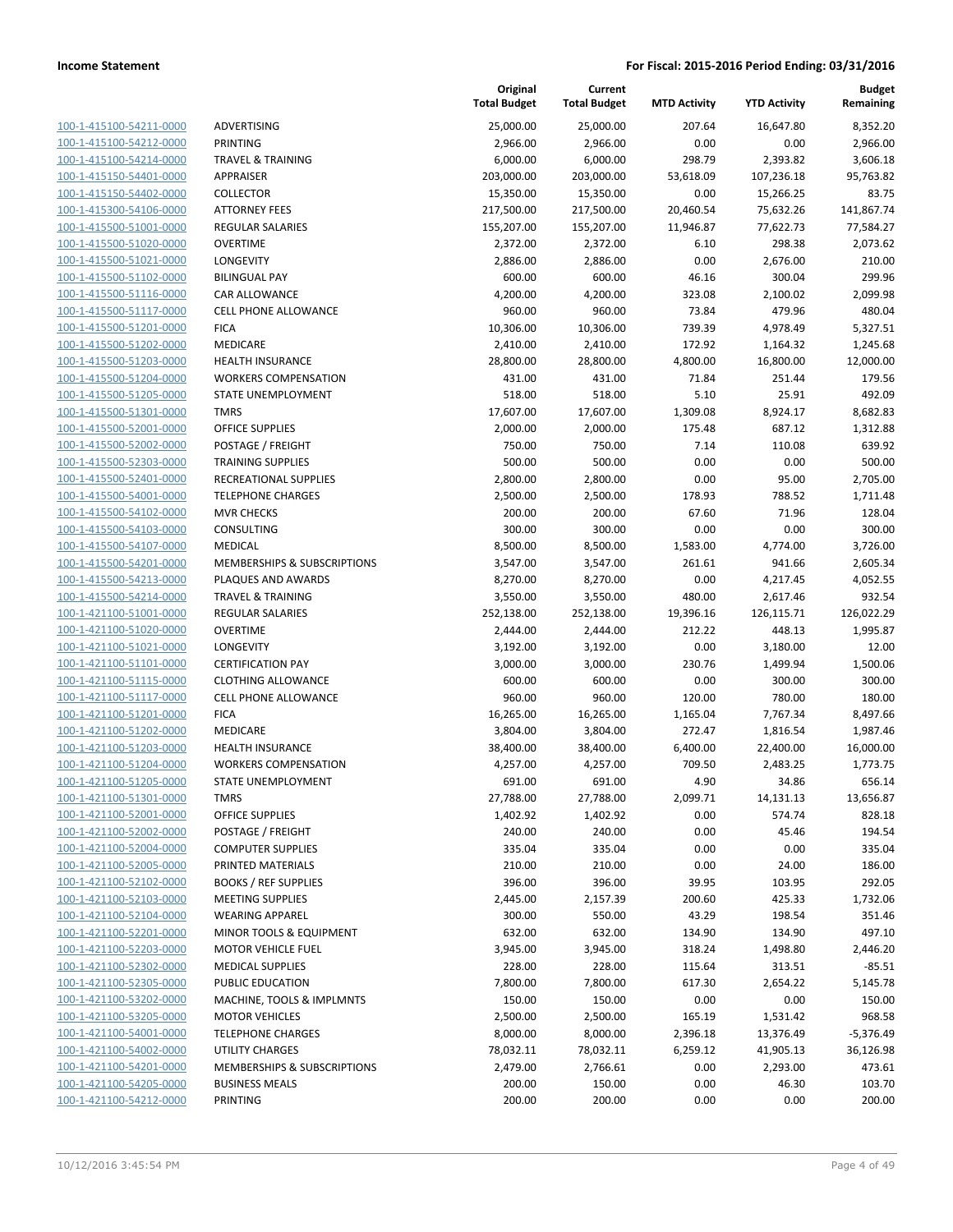| 100-1-421100-54213-0000                            |
|----------------------------------------------------|
| 100-1-421100-54214-0000                            |
| 100-1-421210-51001-0000                            |
| 100-1-421210-51020-0000                            |
| 100-1-421210-51021-0000                            |
| 100-1-421210-51101-0000                            |
| 100-1-421210-51115-0000                            |
| 100-1-421210-51117-0000                            |
| 100-1-421210-51201-0000                            |
| 100-1-421210-51202-0000                            |
| 100-1-421210-51203-0000                            |
| 100-1-421210-51204-0000                            |
| 100-1-421210-51205-0000                            |
| 100-1-421210-51301-0000                            |
| 100-1-421210-51401-0000                            |
| 100-1-421210-52001-0000                            |
| 100-1-421210-52002-0000                            |
| 100-1-421210-52004-0000                            |
| 100-1-421210-52005-0000                            |
| 100-1-421210-52102-0000                            |
| 100-1-421210-52104-0000                            |
| 100-1-421210-52201-0000                            |
| 100-1-421210-52203-0000                            |
| 100-1-421210-53203-0000                            |
| 100-1-421210-53205-0000                            |
| 100-1-421210-54001-0000                            |
| 100-1-421210-54101-0000                            |
|                                                    |
| 100-1-421210-54201-0000                            |
| 100-1-421210-54208-0000                            |
| 100-1-421210-54214-0000                            |
| 100-1-421210-54215-0000                            |
| 100-1-421210-54216-0000                            |
| 100-1-421230-51001-0000<br>100-1-421230-51020-0000 |
| 100-1-421230-51021-0000                            |
| 100-1-421230-51101-0000                            |
|                                                    |
| 100-1-421230-51102-0000                            |
| 100-1-421230-51115-0000                            |
| 100-1-421230-51117-0000                            |
| 100-1-421230-51201-0000                            |
| 100-1-421230-51202-0000                            |
| 100-1-421230-51203-0000                            |
| <u>100-1-421230-51204-0000</u>                     |
| <u>100-1-421230-51205-0000</u>                     |
| <u>100-1-421230-51301-0000</u>                     |
| <u>100-1-421230-51401-0000</u>                     |
| 100-1-421230-52001-0000                            |
| <u>100-1-421230-52002-0000</u>                     |
| <u>100-1-421230-52004-0000</u>                     |
| <u>100-1-421230-52005-0000</u>                     |
| <u>100-1-421230-52102-0000</u>                     |
| 100-1-421230-52104-0000                            |
| 100-1-421230-52108-0000                            |
| <u>100-1-421230-52109-0000</u>                     |
| <u>100-1-421230-52111-0000</u>                     |
| <u>100-1-421230-52201-0000</u>                     |
| 100-1-421230-52203-0000                            |
| <u>100-1-421230-52303-0000</u>                     |
| 100-1-421230-53202-0000                            |

|                         |                                    | Original<br><b>Total Budget</b> | Current<br><b>Total Budget</b> | <b>MTD Activity</b> | <b>YTD Activity</b> | <b>Budget</b><br>Remaining |
|-------------------------|------------------------------------|---------------------------------|--------------------------------|---------------------|---------------------|----------------------------|
| 100-1-421100-54213-0000 | PLAQUES AND AWARDS                 | 200.00                          | 0.00                           | 0.00                | 0.00                | 0.00                       |
| 100-1-421100-54214-0000 | <b>TRAVEL &amp; TRAINING</b>       | 8,275.00                        | 8,275.00                       | 0.00                | 3,638.50            | 4,636.50                   |
| 100-1-421210-51001-0000 | <b>REGULAR SALARIES</b>            | 713,726.00                      | 713,726.00                     | 49,578.80           | 305,780.26          | 407,945.74                 |
| 100-1-421210-51020-0000 | <b>OVERTIME</b>                    | 40,281.00                       | 40,281.00                      | 6,474.25            | 22,965.82           | 17,315.18                  |
| 100-1-421210-51021-0000 | <b>LONGEVITY</b>                   | 14,286.00                       | 14,286.00                      | 138.46              | 12,171.22           | 2,114.78                   |
| 100-1-421210-51101-0000 | <b>CERTIFICATION PAY</b>           | 15,600.00                       | 15,600.00                      | 1,338.44            | 7,776.73            | 7,823.27                   |
| 100-1-421210-51115-0000 | <b>CLOTHING ALLOWANCE</b>          | 6,000.00                        | 6,000.00                       | 0.00                | 2,400.00            | 3,600.00                   |
| 100-1-421210-51117-0000 | CELL PHONE ALLOWANCE               | 4,800.00                        | 4,800.00                       | 406.16              | 2,238.44            | 2,561.56                   |
| 100-1-421210-51201-0000 | <b>FICA</b>                        | 49,271.00                       | 49,271.00                      | 3,381.62            | 24,078.53           | 25,192.47                  |
| 100-1-421210-51202-0000 | MEDICARE                           | 11,523.00                       | 11,523.00                      | 790.86              | 5,631.25            | 5,891.75                   |
| 100-1-421210-51203-0000 | <b>HEALTH INSURANCE</b>            | 105,600.00                      | 105,600.00                     | 17,600.00           | 61,600.00           | 44,000.00                  |
| 100-1-421210-51204-0000 | <b>WORKERS COMPENSATION</b>        | 17,577.00                       | 17,577.00                      | 2,929.50            | 10,253.25           | 7,323.75                   |
| 100-1-421210-51205-0000 | STATE UNEMPLOYMENT                 | 1,900.00                        | 1,900.00                       | 0.00                | 84.34               | 1,815.66                   |
| 100-1-421210-51301-0000 | <b>TMRS</b>                        | 84,178.00                       | 84,178.00                      | 6,094.89            | 43,581.90           | 40,596.10                  |
| 100-1-421210-51401-0000 | <b>CONTRA - SALARIES</b>           | 0.00                            | 0.00                           | $-3,042.87$         | $-3,042.87$         | 3,042.87                   |
| 100-1-421210-52001-0000 | <b>OFFICE SUPPLIES</b>             | 1,955.00                        | 855.00                         | 52.82               | 105.08              | 749.92                     |
| 100-1-421210-52002-0000 | POSTAGE / FREIGHT                  | 150.00                          | 150.00                         | 0.00                | 212.35              | $-62.35$                   |
| 100-1-421210-52004-0000 | <b>COMPUTER SUPPLIES</b>           | 1,087.00                        | 2,187.00                       | 689.70              | 2,116.67            | 70.33                      |
| 100-1-421210-52005-0000 | PRINTED MATERIALS                  | 100.00                          | 100.00                         | 24.00               | 72.00               | 28.00                      |
| 100-1-421210-52102-0000 | <b>BOOKS / REF SUPPLIES</b>        | 120.00                          | 120.00                         | 0.00                | 0.00                | 120.00                     |
| 100-1-421210-52104-0000 | <b>WEARING APPAREL</b>             | 180.00                          | 180.00                         | 0.00                | 115.10              | 64.90                      |
| 100-1-421210-52201-0000 | MINOR TOOLS & EQUIPMENT            | 900.00                          | 1,900.00                       | 7.20                | 7.20                | 1,892.80                   |
| 100-1-421210-52203-0000 | <b>MOTOR VEHICLE FUEL</b>          | 10,427.00                       | 10,427.00                      | 838.65              | 4,563.96            | 5,863.04                   |
| 100-1-421210-53203-0000 | <b>INSTRUMENTS &amp; APPARATUS</b> | 150.00                          | 150.00                         | 0.00                | 0.00                | 150.00                     |
| 100-1-421210-53205-0000 | <b>MOTOR VEHICLES</b>              | 3,000.00                        | 3,000.00                       | 0.00                | 499.26              | 2,500.74                   |
| 100-1-421210-54001-0000 | <b>TELEPHONE CHARGES</b>           | 16,200.00                       | 16,200.00                      | 3,100.60            | 19,225.30           | $-3,025.30$                |
| 100-1-421210-54101-0000 | PROFESSIONAL SERVICES              | 400.00                          | 400.00                         | 0.00                | 0.00                | 400.00                     |
| 100-1-421210-54201-0000 | MEMBERSHIPS & SUBSCRIPTIONS        | 4,302.00                        | 4,302.00                       | 0.00                | 3,303.66            | 998.34                     |
| 100-1-421210-54208-0000 | <b>LABORATORY WORK</b>             | 8,475.00                        | 8,475.00                       | $-985.25$           | 1,756.00            | 6,719.00                   |
| 100-1-421210-54214-0000 | <b>TRAVEL &amp; TRAINING</b>       | 7,350.00                        | 6,180.00                       | 850.00              | 2,880.00            | 3,300.00                   |
| 100-1-421210-54215-0000 | <b>EVIDENCE PURCHASES</b>          | 2,000.00                        | 1,000.00                       | 0.00                | 0.00                | 1,000.00                   |
| 100-1-421210-54216-0000 | <b>INFORMANT EXPENSES</b>          | 1,000.00                        | 1,000.00                       | 0.00                | 0.00                | 1,000.00                   |
| 100-1-421230-51001-0000 | REGULAR SALARIES                   | 2,702,480.00                    | 2,702,480.00                   | 202,623.99          | 1,280,935.69        | 1,421,544.31               |
| 100-1-421230-51020-0000 | <b>OVERTIME</b>                    | 193,007.00                      | 193,007.00                     | 20,280.67           | 130,265.46          | 62,741.54                  |
| 100-1-421230-51021-0000 | <b>LONGEVITY</b>                   | 35,139.00                       | 35,139.00                      | 498.46              | 29,361.82           | 5,777.18                   |
| 100-1-421230-51101-0000 | <b>CERTIFICATION PAY</b>           | 48,600.00                       | 48,600.00                      | 3,784.54            | 24,530.28           | 24,069.72                  |
| 100-1-421230-51102-0000 | <b>BILINGUAL PAY</b>               | 0.00                            | 0.00                           | 69.24               | 450.06              | $-450.06$                  |
| 100-1-421230-51115-0000 | <b>CLOTHING ALLOWANCE</b>          | 600.00                          | 600.00                         | 0.00                | 300.00              | 300.00                     |
| 100-1-421230-51117-0000 | <b>CELL PHONE ALLOWANCE</b>        | 2,880.00                        | 2,880.00                       | 147.68              | 1,121.48            | 1,758.52                   |
| 100-1-421230-51201-0000 | <b>FICA</b>                        | 183,880.00                      | 183,880.00                     | 13,449.64           | 88,087.66           | 95,792.34                  |
| 100-1-421230-51202-0000 | MEDICARE                           | 43,249.00                       | 43,249.00                      | 3,145.48            | 20,601.14           | 22,647.86                  |
| 100-1-421230-51203-0000 | <b>HEALTH INSURANCE</b>            | 403,200.00                      | 403,200.00                     | 67,200.00           | 235,200.00          | 168,000.00                 |
| 100-1-421230-51204-0000 | <b>WORKERS COMPENSATION</b>        | 65,643.00                       | 65,643.00                      | 10,940.50           | 38,291.75           | 27,351.25                  |
| 100-1-421230-51205-0000 | STATE UNEMPLOYMENT                 | 7,253.00                        | 7,253.00                       | 14.32               | 387.71              | 6,865.29                   |
| 100-1-421230-51301-0000 | <b>TMRS</b>                        | 316,101.00                      | 316,101.00                     | 23,922.95           | 158,608.03          | 157,492.97                 |
| 100-1-421230-51401-0000 | <b>CONTRA - SALARIES</b>           | $-108,670.00$                   | $-108,670.00$                  | $-12,797.61$        | $-12,797.61$        | $-95,872.39$               |
| 100-1-421230-52001-0000 | <b>OFFICE SUPPLIES</b>             | 1,200.00                        | 1,200.00                       | 0.00                | 341.68              | 858.32                     |
| 100-1-421230-52002-0000 | POSTAGE / FREIGHT                  | 390.00                          | 390.00                         | 30.75               | 218.97              | 171.03                     |
| 100-1-421230-52004-0000 | <b>COMPUTER SUPPLIES</b>           | 400.00                          | 400.00                         | 0.00                | 0.00                | 400.00                     |
| 100-1-421230-52005-0000 | PRINTED MATERIALS                  | 1,000.00                        | 1,000.00                       | 0.00                | 0.00                | 1,000.00                   |
| 100-1-421230-52102-0000 | <b>BOOKS / REF SUPPLIES</b>        | 500.00                          | 500.00                         | 0.00                | 0.00                | 500.00                     |
| 100-1-421230-52104-0000 | <b>WEARING APPAREL</b>             | 19,000.00                       | 19,000.00                      | 2,162.44            | 1,203.01            | 17,796.99                  |
| 100-1-421230-52108-0000 | <b>MENAGERIE SUPPLIES</b>          | 475.00                          | 475.00                         | 0.00                | 0.00                | 475.00                     |
| 100-1-421230-52109-0000 | <b>SUPPORT OF PRISONERS</b>        | 2,400.00                        | 2,400.00                       | 121.20              | 891.44              | 1,508.56                   |
| 100-1-421230-52111-0000 | <b>AMMUNITION</b>                  | 15,166.89                       | 15,166.89                      | 0.00                | 354.76              | 14,812.13                  |
| 100-1-421230-52201-0000 | MINOR TOOLS & EQUIPMENT            | 22,948.00                       | 22,638.56                      | 4,732.17            | 10,521.30           | 12,117.26                  |
| 100-1-421230-52203-0000 | <b>MOTOR VEHICLE FUEL</b>          | 155,256.00                      | 109,896.00                     | 7,755.61            | 31,911.87           | 77,984.13                  |
| 100-1-421230-52303-0000 | <b>TRAINING SUPPLIES</b>           | 97.00                           | 97.00                          | 0.00                | 0.00                | 97.00                      |
| 100-1-421230-53202-0000 | MACHINE, TOOLS & IMPLMNTS          | 1,500.00                        | 1,500.00                       | 0.00                | 73.01               | 1,426.99                   |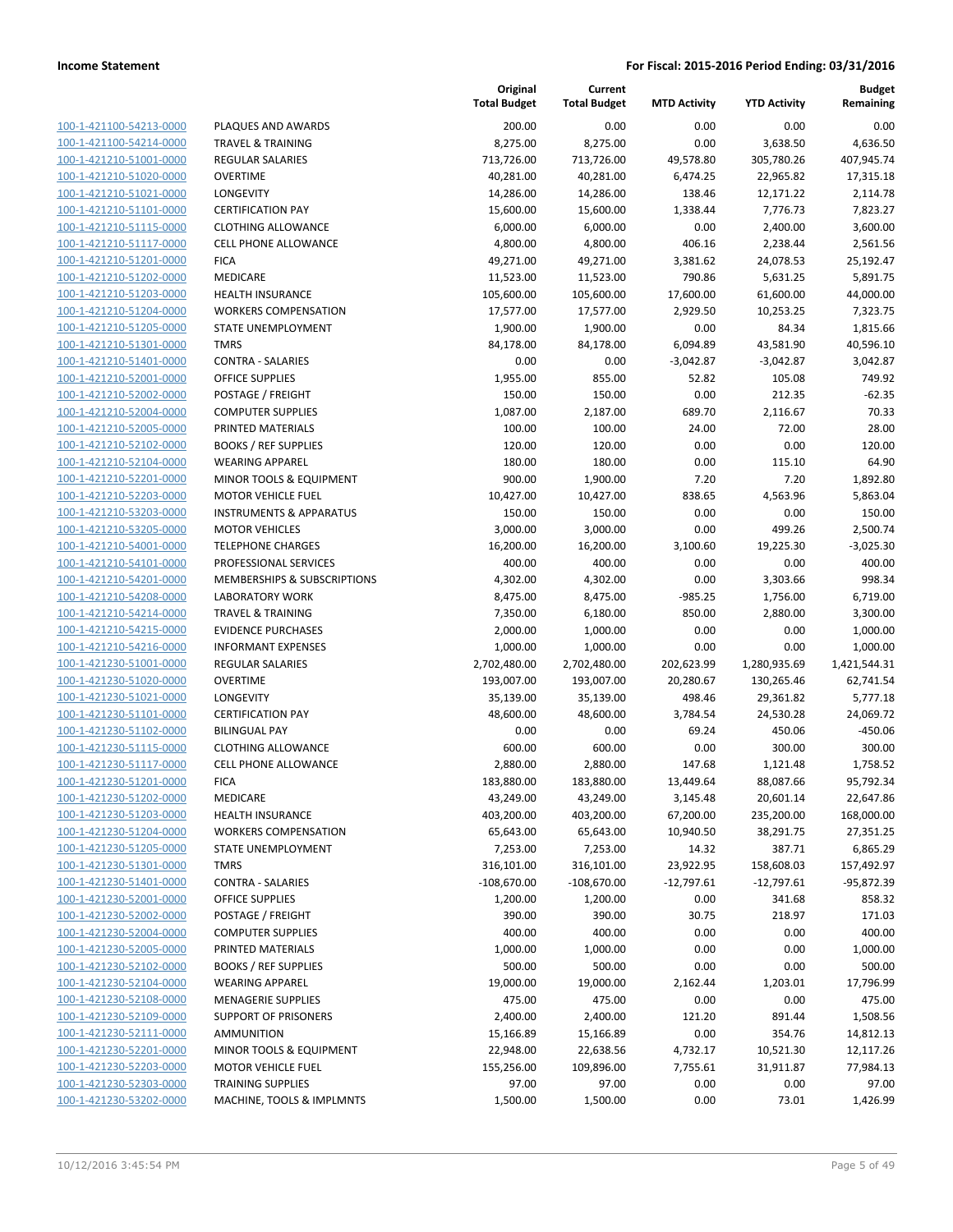| 100-1-421230-53205-0000        |
|--------------------------------|
| 100-1-421230-54001-0000        |
| 100-1-421230-54108-0000        |
| <u>100-1-421230-54201-0000</u> |
| 100-1-421230-54214-0000        |
| 100-1-421240-51001-0000        |
| 100-1-421240-51020-0000        |
| 100-1-421240-51021-0000        |
| 100-1-421240-51101-0000        |
| 100-1-421240-51102-0000        |
| 100-1-421240-51117-0000        |
| 100-1-421240-51201-0000        |
| 100-1-421240-51202-0000        |
| 100-1-421240-51203-0000        |
| 100-1-421240-51204-0000        |
| 100-1-421240-51205-0000        |
| 100-1-421240-51301-0000        |
|                                |
| 100-1-421240-51302-0000        |
| 100-1-421240-51401-0000        |
| 100-1-421240-52001-0000        |
| 100-1-421240-52002-0000        |
| 100-1-421240-52004-0000        |
| 100-1-421240-52005-0000        |
| <u>100-1-421240-52102-0000</u> |
| 100-1-421240-52104-0000        |
| 100-1-421240-52201-0000        |
| 100-1-421240-52203-0000        |
| 100-1-421240-52303-0000        |
| 100-1-421240-53202-0000        |
| 100-1-421240-53205-0000        |
| 100-1-421240-53207-0000        |
| 100-1-421240-54001-0000        |
| 100-1-421240-54101-0000        |
| 100-1-421240-54201-0000        |
| 100-1-421240-54212-0000        |
| 100-1-421240-54214-0000        |
| 100-1-421240-55231-0000        |
| 100-1-421600-52104-0000        |
| 100-1-421600-52111-0000        |
| 100-1-421600-52201-0000        |
| 100-1-421600-52206-0000        |
| 100-1-421600-53202-0000        |
| 100-1-421600-54201-0000        |
|                                |
| <u>100-1-421600-54214-0000</u> |
| <u>100-1-421600-55201-0000</u> |
| <u>100-1-422100-51001-0000</u> |
| 100-1-422100-51020-0000        |
| <u>100-1-422100-51021-0000</u> |
| <u>100-1-422100-51101-0000</u> |
| <u>100-1-422100-51116-0000</u> |
| 100-1-422100-51117-0000        |
| 100-1-422100-51201-0000        |
| <u>100-1-422100-51202-0000</u> |
| <u>100-1-422100-51203-0000</u> |
| <u>100-1-422100-51204-0000</u> |
| 100-1-422100-51205-0000        |
| 100-1-422100-51301-0000        |
| <u>100-1-422100-51302-0000</u> |
| <u>100-1-422100-51401-0000</u> |
|                                |

|                                                    |                              | Original<br><b>Total Budget</b> | Current<br><b>Total Budget</b> | <b>MTD Activity</b> | <b>YTD Activity</b> | <b>Budget</b><br>Remaining |
|----------------------------------------------------|------------------------------|---------------------------------|--------------------------------|---------------------|---------------------|----------------------------|
| 100-1-421230-53205-0000                            | <b>MOTOR VEHICLES</b>        | 67,790.00                       | 67,790.00                      | $-610.07$           | 11,902.20           | 55,887.80                  |
| 100-1-421230-54001-0000                            | <b>TELEPHONE CHARGES</b>     | 38,000.00                       | 38,000.00                      | 5,488.77            | 27,003.15           | 10,996.85                  |
| 100-1-421230-54108-0000                            | <b>VETERINARY SERVICES</b>   | 970.00                          | 970.00                         | 292.00              | 362.00              | 608.00                     |
| 100-1-421230-54201-0000                            | MEMBERSHIPS & SUBSCRIPTIONS  | 180.00                          | 180.00                         | 0.00                | 50.00               | 130.00                     |
| 100-1-421230-54214-0000                            | <b>TRAVEL &amp; TRAINING</b> | 4,050.00                        | 4,420.00                       | 125.00              | 780.00              | 3,640.00                   |
| 100-1-421240-51001-0000                            | REGULAR SALARIES             | 711,488.00                      | 711,488.00                     | 53,321.00           | 350,954.75          | 360,533.25                 |
| 100-1-421240-51020-0000                            | <b>OVERTIME</b>              | 40,156.00                       | 40,156.00                      | 4,095.71            | 29,033.07           | 11,122.93                  |
| 100-1-421240-51021-0000                            | LONGEVITY                    | 9,090.00                        | 9,090.00                       | 127.38              | 8,030.97            | 1,059.03                   |
| 100-1-421240-51101-0000                            | <b>CERTIFICATION PAY</b>     | 10,200.00                       | 10,200.00                      | 1,015.36            | 6,599.84            | 3,600.16                   |
| 100-1-421240-51102-0000                            | <b>BILINGUAL PAY</b>         | 1,200.00                        | 1,200.00                       | 115.40              | 750.10              | 449.90                     |
| 100-1-421240-51117-0000                            | <b>CELL PHONE ALLOWANCE</b>  | 1,920.00                        | 1,920.00                       | 147.68              | 959.92              | 960.08                     |
| 100-1-421240-51201-0000                            | <b>FICA</b>                  | 29,646.00                       | 29,646.00                      | 1,516.80            | 10,337.69           | 19,308.31                  |
| 100-1-421240-51202-0000                            | MEDICARE                     | 11,224.00                       | 11,224.00                      | 819.94              | 5,551.70            | 5,672.30                   |
| 100-1-421240-51203-0000                            | <b>HEALTH INSURANCE</b>      | 172,800.00                      | 172,800.00                     | 28,800.00           | 100,800.00          | 72,000.00                  |
| 100-1-421240-51204-0000                            | <b>WORKERS COMPENSATION</b>  | 3,851.00                        | 3,851.00                       | 641.84              | 2,246.44            | 1,604.56                   |
| 100-1-421240-51205-0000                            | STATE UNEMPLOYMENT           | 3,108.00                        | 3,108.00                       | 39.15               | 162.73              | 2,945.27                   |
| 100-1-421240-51301-0000                            | <b>TMRS</b>                  | 32,765.00                       | 32,765.00                      | 2,813.01            | 19,240.37           | 13,524.63                  |
| 100-1-421240-51302-0000                            | <b>FR&amp;R RETIREMENT</b>   | 74,044.00                       | 74,044.00                      | 5,229.52            | 35,230.55           | 38,813.45                  |
| 100-1-421240-51401-0000                            | <b>CONTRA - SALARIES</b>     | 0.00                            | 0.00                           | $-996.11$           | $-996.11$           | 996.11                     |
| 100-1-421240-52001-0000                            | <b>OFFICE SUPPLIES</b>       | 2,247.00                        | 2,247.00                       | 176.22              | 470.97              | 1,776.03                   |
| 100-1-421240-52002-0000                            | POSTAGE / FREIGHT            | 2,500.00                        | 2,500.00                       | 83.07               | 2,134.92            | 365.08                     |
| 100-1-421240-52004-0000                            | <b>COMPUTER SUPPLIES</b>     | 500.00                          | 500.00                         | 0.00                | 0.00                | 500.00                     |
| 100-1-421240-52005-0000                            | PRINTED MATERIALS            | 533.50                          | 533.50                         | 0.00                | 24.00               | 509.50                     |
| 100-1-421240-52102-0000                            | <b>REFERENCE SUPPLIES</b>    | 538.35                          | 538.35                         | 0.00                | 0.00                | 538.35                     |
| 100-1-421240-52104-0000                            | <b>WEARING APPAREL</b>       | 1,800.00                        | 1,800.00                       | $-503.04$           | 0.00                | 1,800.00                   |
| 100-1-421240-52201-0000                            | MINOR TOOLS & EQUIPMENT      | 2,220.00                        | 1,910.56                       | 0.00                | 0.00                | 1,910.56                   |
| 100-1-421240-52203-0000                            | <b>MOTOR VEHICLE FUEL</b>    | 664.00                          | 664.00                         | 41.23               | 254.43              | 409.57                     |
| 100-1-421240-52303-0000                            | <b>TRAINING SUPPLIES</b>     | 970.00                          | 970.00                         | 0.00                | 134.33              | 835.67                     |
| 100-1-421240-53202-0000                            | MACHINE, TOOLS & IMPLMNTS    | 194.00                          | 194.00                         | 0.00                | 0.00                | 194.00                     |
| 100-1-421240-53205-0000                            | <b>MOTOR VEHICLES</b>        | 840.00                          | 840.00                         | 0.00                | 8.62                | 831.38                     |
| 100-1-421240-53207-0000                            | RADIO/COMMUNICATIONS         | 40,078.00                       | 40,078.00                      | 0.00                | 32,596.00           | 7,482.00                   |
| 100-1-421240-54001-0000                            | <b>TELEPHONE CHARGES</b>     | 20,672.00                       | 20,672.00                      | 3,338.00            | 17,506.60           | 3,165.40                   |
| 100-1-421240-54101-0000                            | PROFESSIONAL SERVICES        | 8,520.00                        | 8,520.00                       | 2,725.00            | 4,300.00            | 4,220.00                   |
| 100-1-421240-54201-0000                            | MEMBERSHIPS & SUBSCRIPTIONS  | 1,140.00                        | 1,140.00                       | 50.00               | 925.00              | 215.00                     |
| 100-1-421240-54212-0000                            | <b>PRINTING</b>              | 485.00                          | 485.00                         | 0.00                | 0.00                | 485.00                     |
| 100-1-421240-54214-0000                            | <b>TRAVEL &amp; TRAINING</b> | 19,769.00                       | 20,569.00                      | 2,095.00            | 10,919.02           | 9,649.98                   |
| 100-1-421240-55231-0000                            | LESS LETHAL PROGRAM          | 0.00                            | 45,360.00                      | 0.00                | 0.00                | 45,360.00                  |
| 100-1-421600-52104-0000                            | <b>WEARING APPAREL</b>       | 3,060.00                        | 3,060.00                       | 167.20              | 565.46              | 2,494.54                   |
| 100-1-421600-52111-0000                            | AMMUNITION                   | 6,500.00                        | 6,500.00                       | 0.00                | 2,378.67            | 4,121.33                   |
| 100-1-421600-52201-0000                            | MINOR TOOLS & EQUIPMENT      | 5,100.00                        | 5,718.88                       | 457.88              | 5,479.03            | 239.85                     |
| 100-1-421600-52206-0000                            | SPECIAL OPS EQUIPMENT        | 5,810.00                        | 5,810.00                       | 2,187.65            | 2,187.65            | 3,622.35                   |
| 100-1-421600-53202-0000                            | MACHINE, TOOLS & IMPLMNTS    | 1,324.95                        | 1,324.95                       | 203.83              | 917.41              | 407.54                     |
| 100-1-421600-54201-0000                            | MEMBERSHIPS & SUBSCRIPTIONS  | 440.00                          | 440.00                         | 0.00                | 200.00              | 240.00                     |
| 100-1-421600-54214-0000                            | <b>TRAVEL &amp; TRAINING</b> | 6,400.00                        | 6,400.00                       | 0.00                | 2,339.95            | 4,060.05                   |
| 100-1-421600-55201-0000                            | <b>EQUIPMENT PURCHASES</b>   | 2,350.00                        | 2,350.00                       | 0.00                | 0.00                | 2,350.00                   |
| 100-1-422100-51001-0000                            | <b>REGULAR SALARIES</b>      | 238,147.00                      | 238,147.00                     | 10,883.52           | 108,028.30          | 130,118.70                 |
| 100-1-422100-51020-0000                            | <b>OVERTIME</b>              | 1,297.00                        | 1,297.00                       | 0.00                | 0.00                | 1,297.00                   |
| 100-1-422100-51021-0000                            | LONGEVITY                    | 3,690.00                        | 3,690.00                       | 88.62               | 2,004.00            | 1,686.00                   |
| 100-1-422100-51101-0000                            | <b>CERTIFICATION PAY</b>     | 4,800.00                        | 4,800.00                       | 147.70              | 2,067.75            | 2,732.25                   |
| 100-1-422100-51116-0000                            | CAR ALLOWANCE                | 7,800.00                        | 7,800.00                       | 276.92              | 3,415.38            | 4,384.62                   |
| 100-1-422100-51117-0000                            | <b>CELL PHONE ALLOWANCE</b>  |                                 |                                | 73.84               | 849.16              | 1,070.84                   |
| 100-1-422100-51201-0000                            | <b>FICA</b>                  | 1,920.00<br>2,947.00            | 1,920.00<br>2,947.00           | 184.20              | 1,297.74            | 1,649.26                   |
| 100-1-422100-51202-0000                            | MEDICARE                     | 3,736.00                        | 3,736.00                       | 158.80              | 2,660.20            | 1,075.80                   |
| 100-1-422100-51203-0000                            | <b>HEALTH INSURANCE</b>      | 28,800.00                       | 28,800.00                      | 4,800.00            | 16,800.00           | 12,000.00                  |
| 100-1-422100-51204-0000                            | <b>WORKERS COMPENSATION</b>  | 4,035.00                        | 4,035.00                       | 672.50              | 2,353.75            | 1,681.25                   |
| 100-1-422100-51205-0000                            | STATE UNEMPLOYMENT           | 518.00                          |                                | 2.02                | 27.01               | 490.99                     |
|                                                    | <b>TMRS</b>                  |                                 | 518.00                         |                     |                     |                            |
| 100-1-422100-51301-0000                            |                              | 5,036.00                        | 5,036.00                       | 367.50              | 2,512.45            | 2,523.55                   |
| 100-1-422100-51302-0000<br>100-1-422100-51401-0000 | <b>FR&amp;R RETIREMENT</b>   | 34,249.00                       | 34,249.00                      | 1,300.28            | 15,133.09           | 19,115.91                  |
|                                                    | <b>CONTRA - SALARIES</b>     | 0.00                            | 0.00                           | $-106.25$           | $-106.25$           | 106.25                     |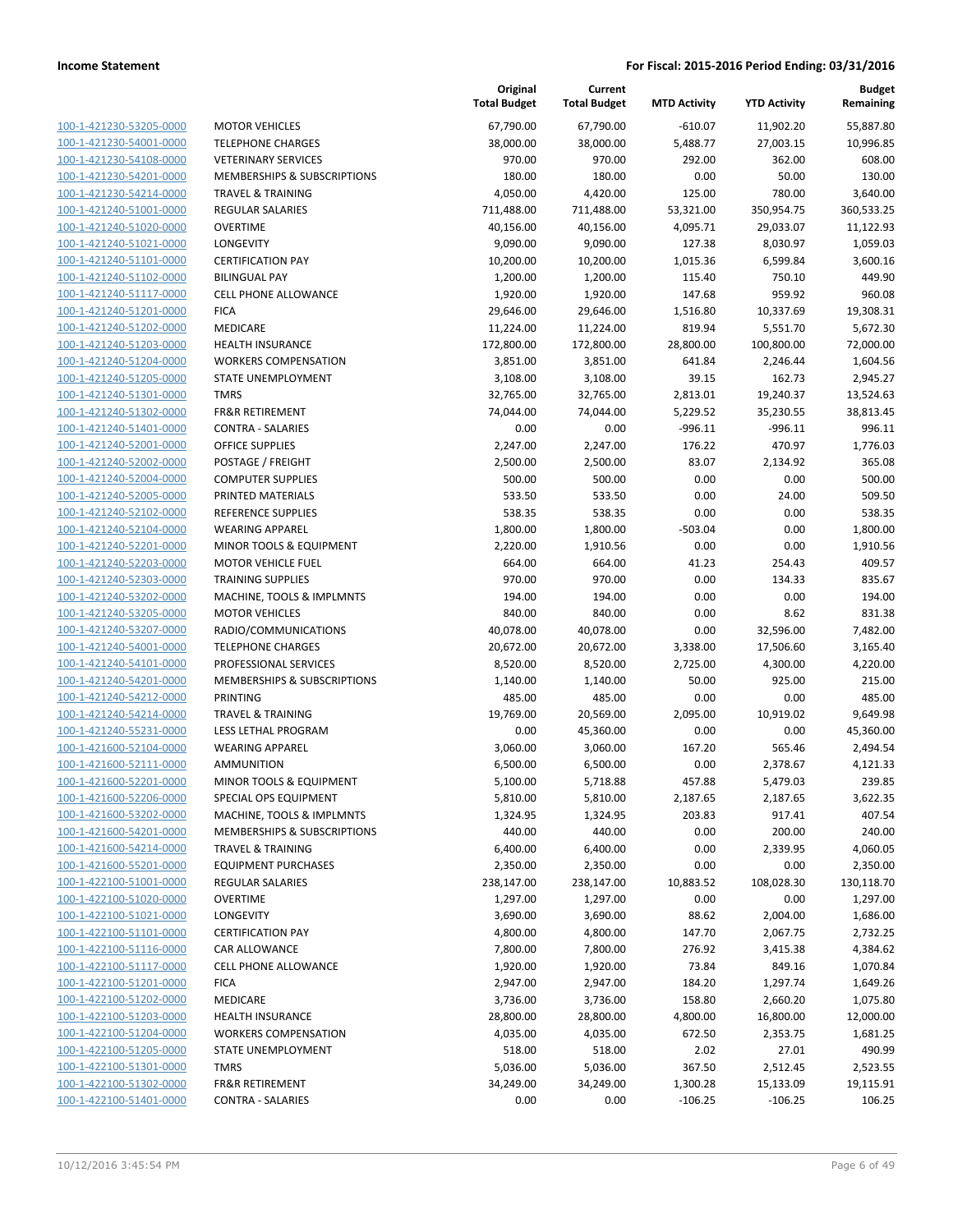| 100-1-422100-52001-0000                                |
|--------------------------------------------------------|
| <u>100-1-422100-52002-0000</u>                         |
| 100-1-422100-52102-0000                                |
| 100-1-422100-52103-0000                                |
| 100-1-422100-52104-0000                                |
| 100-1-422100-52201-0000                                |
|                                                        |
| 100-1-422100-53207-0000                                |
| 100-1-422100-54001-0000                                |
| 100-1-422100-54002-0000                                |
| $100-$<br>$\mathbf{1}$<br>$-422100 - 54101$<br>$-0000$ |
| 100-1-422100-54201-0000                                |
| 100-1-422100-54214-0000                                |
| 100-1-422200-51001-0000                                |
| 100-1-422200-51020-0000                                |
| $100 - 1$<br>-422200-51021-0000                        |
| 100-1-422200-51101-0000                                |
|                                                        |
| <u>100-1-422200-51102-0000</u>                         |
| 100-1-422200-51117-0000                                |
| 100-1-422200-51202-0000                                |
| $100-$<br>$\mathbf{1}$<br>-422200-51203-0000           |
| 100-1-422200-51204-0000                                |
| 100-1-422200-51205-0000                                |
| 100-1-422200-51302-0000                                |
| 100-1-422200-51401-0000                                |
| $100 - 1$<br>$-422200 - 52001$<br>-0000                |
| 100-1-422200-52101-0000                                |
| 100-1-422200-52104-0000                                |
| 100-1-422200-52201-0000                                |
|                                                        |
| 100-1-422200-52203-0000                                |
| $100-$<br>$\mathbf{1}$<br>-422200-52205-0000           |
| 100-1-422200-52207-0000                                |
| 100-1-422200-52306-0000                                |
| 100-1-422200-53202-0000                                |
| 100-1-422200-53205-0000                                |
| 100-1-422200-53208-0000                                |
| 100-1-422200-53213-0000                                |
| 100-1-422200-53402-0000                                |
| 100-1-422200-54001-0000                                |
| 100-1-422200-54002-0000                                |
| 100-1-422200-54109-0000                                |
| 100-1-422200-54201-0000                                |
|                                                        |
| 100-1-422200-54214-0000                                |
| <u>100-1-422200-54908-0000</u>                         |
| 100-1-422200-55203-0000                                |
| 100-1-422200-55207-0000                                |
| 100-1-422300-51001-0000                                |
| 100-1-422300-51020-0000                                |
| <u>100-1-422300-51021-0000</u>                         |
| 100-1-422300-51101-0000                                |
| 100-1-422300-51117-0000                                |
| 100-1-422300-51201-0000                                |
| 100-1-422300-51202-0000                                |
|                                                        |
| 100-1-422300-51203-0000                                |
| 100-1-422300-51204-0000                                |
| 100-1-422300-51205-0000                                |
| 100-1-422300-51302-0000                                |
| 100-1-422300-51401-0000                                |
| <u>100-1-422300-52001-0000</u>                         |
| <u>100-1-422300-52002-0000</u>                         |
|                                                        |

|                         |                               | Original<br><b>Total Budget</b> | Current<br><b>Total Budget</b> | <b>MTD Activity</b> | <b>YTD Activity</b> | <b>Budget</b><br>Remaining |
|-------------------------|-------------------------------|---------------------------------|--------------------------------|---------------------|---------------------|----------------------------|
| 100-1-422100-52001-0000 | <b>OFFICE SUPPLIES</b>        | 1,610.00                        | 1,610.00                       | 72.96               | 743.29              | 866.71                     |
| 100-1-422100-52002-0000 | POSTAGE / FREIGHT             | 250.00                          | 250.00                         | 0.00                | 49.00               | 201.00                     |
| 100-1-422100-52102-0000 | <b>REFERENCE SUPPLIES</b>     | 1,000.00                        | 1,000.00                       | 123.44              | 123.44              | 876.56                     |
| 100-1-422100-52103-0000 | <b>MEETING SUPPLIES</b>       | 916.00                          | 916.00                         | 0.00                | 410.31              | 505.69                     |
| 100-1-422100-52104-0000 | <b>WEARING APPAREL</b>        | 1,028.00                        | 1,028.00                       | 0.00                | 0.00                | 1,028.00                   |
| 100-1-422100-52201-0000 | MINOR TOOLS & EQUIPMENT       | 0.00                            | 0.00                           | 0.00                | 164.46              | $-164.46$                  |
| 100-1-422100-53207-0000 | RADIO/COMMUNICATIONS          | 5,250.00                        | 5,250.00                       | 4,208.80            | 4,208.80            | 1,041.20                   |
| 100-1-422100-54001-0000 | <b>TELEPHONE CHARGES</b>      | 5,300.00                        | 5,300.00                       | 430.37              | 1,999.43            | 3,300.57                   |
| 100-1-422100-54002-0000 | <b>UTILITY CHARGES</b>        | 5,960.02                        | 5,960.02                       | 269.17              | 1,775.15            | 4,184.87                   |
| 100-1-422100-54101-0000 | PROFESSIONAL SERVICES         | 5,200.00                        | 5,200.00                       | 0.00                | 0.00                | 5,200.00                   |
| 100-1-422100-54201-0000 | MEMBERSHIPS & SUBSCRIPTIONS   | 7,175.00                        | 7,175.00                       | 0.00                | 537.17              | 6,637.83                   |
| 100-1-422100-54214-0000 | <b>TRAVEL &amp; TRAINING</b>  | 6,980.00                        | 6,980.00                       | 0.00                | 4,183.54            | 2,796.46                   |
| 100-1-422200-51001-0000 | REGULAR SALARIES              | 2,698,398.00                    | 2,698,398.00                   | 216,519.52          | 1,396,841.61        | 1,301,556.39               |
| 100-1-422200-51020-0000 | <b>OVERTIME</b>               | 330,458.00                      | 330,458.00                     | 22,125.69           | 156,578.39          | 173,879.61                 |
| 100-1-422200-51021-0000 | LONGEVITY                     | 36,084.00                       | 36,084.00                      | 210.46              | 34,931.06           | 1,152.94                   |
| 100-1-422200-51101-0000 | <b>CERTIFICATION PAY</b>      | 57,600.00                       | 57,600.00                      | 4,726.28            | 30,314.59           | 27,285.41                  |
| 100-1-422200-51102-0000 | <b>BILINGUAL PAY</b>          | 600.00                          | 600.00                         | 46.16               | 300.04              | 299.96                     |
| 100-1-422200-51117-0000 | CELL PHONE ALLOWANCE          | 2,688.00                        | 2,688.00                       | 119.98              | 779.87              | 1,908.13                   |
| 100-1-422200-51202-0000 | <b>MEDICARE</b>               | 45,324.00                       | 45,324.00                      | 3,520.52            | 23,397.05           | 21,926.95                  |
| 100-1-422200-51203-0000 | <b>HEALTH INSURANCE</b>       | 460,800.00                      | 460,800.00                     | 76,800.00           | 268,800.00          | 192,000.00                 |
| 100-1-422200-51204-0000 | <b>WORKERS COMPENSATION</b>   | 58,155.00                       | 58,155.00                      | 9,692.50            | 33,923.75           | 24,231.25                  |
| 100-1-422200-51205-0000 | STATE UNEMPLOYMENT            | 8,289.00                        | 8,289.00                       | 11.49               | 446.83              | 7,842.17                   |
| 100-1-422200-51302-0000 | <b>FR&amp;R RETIREMENT</b>    | 509,510.00                      | 509,510.00                     | 39,730.94           | 264,018.42          | 245,491.58                 |
| 100-1-422200-51401-0000 | <b>CONTRA - SALARIES</b>      | 0.00                            | 0.00                           | $-4.17$             | $-4.17$             | 4.17                       |
| 100-1-422200-52001-0000 | <b>OFFICE SUPPLIES</b>        | 998.00                          | 998.00                         | 59.99               | 214.94              | 783.06                     |
| 100-1-422200-52101-0000 | <b>JANITORIAL SUPPLIES</b>    | 5,800.00                        | 5,800.00                       | 565.83              | 2,783.84            | 3,016.16                   |
| 100-1-422200-52104-0000 | <b>WEARING APPAREL</b>        | 19,600.00                       | 19,600.00                      | 69.28               | 6,451.36            | 13,148.64                  |
| 100-1-422200-52201-0000 | MINOR TOOLS & EQUIPMENT       | 14,420.00                       | 14,420.00                      | 551.00              | 1,723.58            | 12,696.42                  |
| 100-1-422200-52203-0000 | <b>MOTOR VEHICLE FUEL</b>     | 35,000.00                       | 35,000.00                      | 1,956.35            | 8,752.78            | 26,247.22                  |
| 100-1-422200-52205-0000 | FIRST RESPONDER SUPPLIES      | 19,400.00                       | 19,400.00                      | 1,892.02            | 4,692.51            | 14,707.49                  |
| 100-1-422200-52207-0000 | <b>BUNKER GEAR</b>            | 33,750.00                       | 33,750.00                      | 0.00                | 26,254.91           | 7,495.09                   |
| 100-1-422200-52306-0000 | <b>HAZMAT SUPPLIES</b>        | 6,400.00                        | 6,400.00                       | 0.00                | 0.00                | 6,400.00                   |
| 100-1-422200-53202-0000 | MACHINE, TOOLS & IMPLMNTS     | 2,150.00                        | 2,150.00                       | 224.70              | 256.36              | 1,893.64                   |
| 100-1-422200-53205-0000 | <b>MOTOR VEHICLES</b>         | 25,000.00                       | 25,000.00                      | 2,877.56            | 22,302.15           | 2,697.85                   |
| 100-1-422200-53208-0000 | FIRE HOSE/NOZZLES             | 5,200.00                        | 5,200.00                       | 0.00                | 0.00                | 5,200.00                   |
| 100-1-422200-53213-0000 | <b>SCBA MAINTENANCE</b>       | 4,000.00                        | 4,000.00                       | 0.00                | 2,007.00            | 1,993.00                   |
| 100-1-422200-53402-0000 | <b>BUILDING MAINTENANCE</b>   | 1,500.00                        | 1,500.00                       | 0.00                | 0.00                | 1,500.00                   |
| 100-1-422200-54001-0000 | <b>TELEPHONE CHARGES</b>      | 8,250.00                        | 8,250.00                       | 576.62              | 2,378.70            | 5,871.30                   |
| 100-1-422200-54002-0000 | <b>UTILITY CHARGES</b>        | 60,000.00                       | 60,000.00                      | 3,524.91            | 24,598.05           | 35,401.95                  |
| 100-1-422200-54109-0000 | INSPECTIONS/TESTING           | 9,400.00                        | 9,400.00                       | 0.00                | 1,308.75            | 8,091.25                   |
| 100-1-422200-54201-0000 | MEMBERSHIPS & SUBSCRIPTIONS   | 0.00                            | 0.00                           | 0.00                | 4,335.00            | $-4,335.00$                |
| 100-1-422200-54214-0000 | <b>TRAVEL &amp; TRAINING</b>  | 23,500.00                       | 23,500.00                      | 1,011.00            | 7,510.21            | 15,989.79                  |
| 100-1-422200-54908-0000 | LEASE PURCHASE PAYMENTS       | 65,037.00                       | 65,037.00                      | 5,419.72            | 32,518.32           | 32,518.68                  |
| 100-1-422200-55203-0000 | <b>FURNITURE/OFFICE EQUIP</b> | 0.00                            | 0.00                           | 0.00                | 428.67              | $-428.67$                  |
| 100-1-422200-55207-0000 | RADIO COMMUNICATION EQUIP     | 5,200.00                        | 5,200.00                       | 0.00                | 0.00                | 5,200.00                   |
| 100-1-422300-51001-0000 | <b>REGULAR SALARIES</b>       | 79,032.00                       | 79,032.00                      | 6,649.84            | 47,831.83           | 31,200.17                  |
| 100-1-422300-51020-0000 | <b>OVERTIME</b>               | 5,643.00                        | 5,643.00                       | 1,081.78            | 18,467.87           | $-12,824.87$               |
| 100-1-422300-51021-0000 | LONGEVITY                     | 1,200.00                        | 1,200.00                       | 0.00                | 1,194.00            | 6.00                       |
| 100-1-422300-51101-0000 | <b>CERTIFICATION PAY</b>      | 1,920.00                        | 1,920.00                       | 147.70              | 960.05              | 959.95                     |
| 100-1-422300-51117-0000 | <b>CELL PHONE ALLOWANCE</b>   | 432.00                          | 432.00                         | 46.16               | 300.04              | 131.96                     |
| 100-1-422300-51201-0000 | <b>FICA</b>                   | 5,470.00                        | 5,470.00                       | 0.00                | 0.00                | 5,470.00                   |
| 100-1-422300-51202-0000 | MEDICARE                      | 1,279.00                        | 1,279.00                       | 113.32              | 987.04              | 291.96                     |
| 100-1-422300-51203-0000 | HEALTH INSURANCE              | 9,600.00                        | 9,600.00                       | 1,600.00            | 5,600.00            | 4,000.00                   |
| 100-1-422300-51204-0000 | <b>WORKERS COMPENSATION</b>   | 1,641.00                        | 1,641.00                       | 273.50              | 957.25              | 683.75                     |
| 100-1-422300-51205-0000 | STATE UNEMPLOYMENT            | 173.00                          | 173.00                         | 0.00                | 9.00                | 164.00                     |
| 100-1-422300-51302-0000 | <b>FR&amp;R RETIREMENT</b>    | 14,381.00                       | 14,381.00                      | 1,291.85            | 11,206.86           | 3,174.14                   |
| 100-1-422300-51401-0000 | <b>CONTRA - SALARIES</b>      | 0.00                            | 0.00                           | $-424.62$           | $-636.93$           | 636.93                     |
| 100-1-422300-52001-0000 | <b>OFFICE SUPPLIES</b>        | 0.00                            | 0.00                           | 0.00                | 16.99               | $-16.99$                   |
| 100-1-422300-52002-0000 | POSTAGE / FREIGHT             | 50.00                           | 50.00                          | 0.00                | 0.00                | 50.00                      |
|                         |                               |                                 |                                |                     |                     |                            |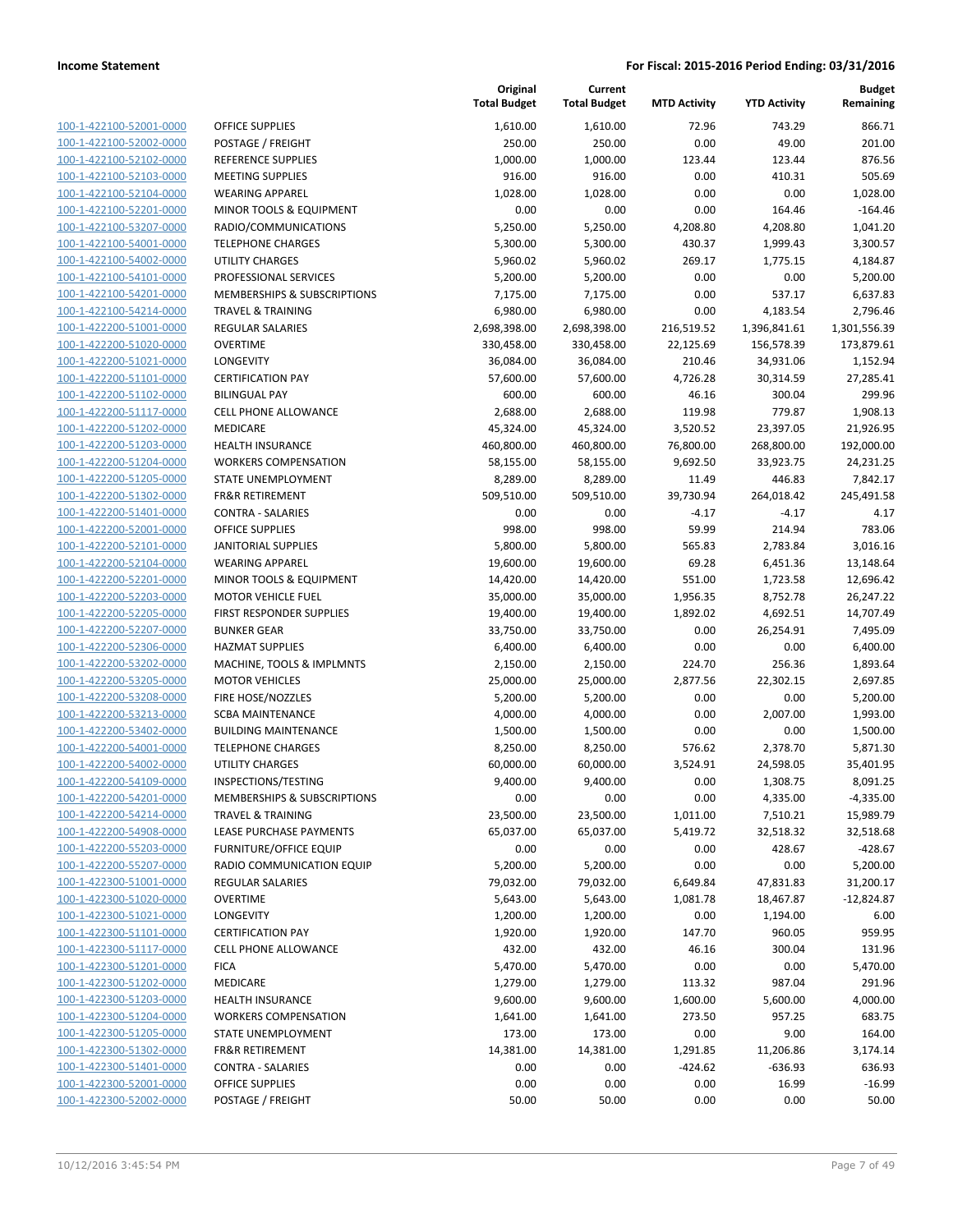| 100-1-422300-52005-0000                            |
|----------------------------------------------------|
| 100-1-422300-52104-0000                            |
| 100-1-422300-52201-0000                            |
| 100-1-422300-52203-0000                            |
| 100-1-422300-52303-0000                            |
| 100-1-422300-52304-0000                            |
| 100-1-422300-53205-0000                            |
| 100-1-422300-54001-0000                            |
| 100-1-422300-54201-0000                            |
| 100-1-422300-54208-0000                            |
|                                                    |
| 100-1-422300-54210-0000                            |
| 100-1-422300-54214-0000                            |
| 100-1-422300-54217-0000                            |
| 100-1-422400-53209-0000                            |
| 100-1-422400-54001-0000                            |
| 100-1-431100-51001-0000                            |
| 100-1-431100-51020-0000                            |
| 100-1-431100-51021-0000                            |
| 100-1-431100-51116-0000                            |
| 100-1-431100-51201-0000                            |
| 100-1-431100-51202-0000                            |
| 100-1-431100-51203-0000                            |
| 100-1-431100-51204-0000                            |
| 100-1-431100-51205-0000                            |
|                                                    |
| 100-1-431100-51301-0000                            |
| 100-1-431100-52001-0000                            |
| 100-1-431100-52002-0000                            |
| 100-1-431100-52203-0000                            |
| 100-1-431100-53201-0000                            |
| 100-1-431100-53205-0000                            |
| 100-1-431100-53207-0000                            |
| 100-1-431100-54001-0000                            |
| 100-1-431100-54002-0000                            |
| 100-1-431100-54101-0000                            |
| 100-1-431100-54201-0000                            |
| 100-1-431100-54214-0000                            |
| 100-1-431200-51001-0000                            |
| 100-1-431200-51020-0000                            |
| 100-1-431200-51021-0000                            |
|                                                    |
| 100-1-431200-51117-0000                            |
| 100-1-431200-51201-0000                            |
| 100-1-431200-51202-0000                            |
| 100-1-431200-51203-0000                            |
| <u>100-1-431200-51204-0000</u>                     |
| 100-1-431200-51205-0000                            |
| 100-1-431200-51301-0000                            |
| <u>100-1-431200-51401-0000</u>                     |
| 100-1-431200-52001-0000                            |
| 100-1-431200-52002-0000                            |
| 100-1-431200-52103-0000                            |
| 100-1-431200-52104-0000                            |
| 100-1-431200-52106-0000                            |
|                                                    |
| <u>100-1-431200-52107-0000</u>                     |
| 100-1-431200-52201-0000                            |
| 100-1-431200-52203-0000                            |
| 100-1-431200-52302-0000                            |
|                                                    |
| <u>100-1-431200-52303-0000</u>                     |
| 100-1-431200-53202-0000<br>100-1-431200-53205-0000 |

|                                                    |                                                       | Original<br><b>Total Budget</b> | Current<br><b>Total Budget</b> | <b>MTD Activity</b> | <b>YTD Activity</b>   | <b>Budget</b><br>Remaining |
|----------------------------------------------------|-------------------------------------------------------|---------------------------------|--------------------------------|---------------------|-----------------------|----------------------------|
| 100-1-422300-52005-0000                            | PRINTED MATERIALS                                     | 400.00                          | 400.00                         | 0.00                | 173.75                | 226.25                     |
| 100-1-422300-52104-0000                            | <b>WEARING APPAREL</b>                                | 481.00                          | 481.00                         | 0.00                | 160.95                | 320.05                     |
| 100-1-422300-52201-0000                            | MINOR TOOLS & EQUIPMENT                               | 3,142.00                        | 3,142.00                       | 0.00                | 657.91                | 2,484.09                   |
| 100-1-422300-52203-0000                            | <b>MOTOR VEHICLE FUEL</b>                             | 1,450.00                        | 1,450.00                       | 67.67               | 1,062.56              | 387.44                     |
| 100-1-422300-52303-0000                            | <b>TRAINING SUPPLIES</b>                              | 0.00                            | 0.00                           | 0.00                | 104.86                | $-104.86$                  |
| 100-1-422300-52304-0000                            | FIRE PREVENTION SUPPLIES                              | 11,910.00                       | 11,910.00                      | 83.01               | 3,426.82              | 8,483.18                   |
| 100-1-422300-53205-0000                            | <b>MOTOR VEHICLES</b>                                 | 600.00                          | 600.00                         | 0.00                | 162.50                | 437.50                     |
| 100-1-422300-54001-0000                            | <b>TELEPHONE CHARGES</b>                              | 1,000.00                        | 1,000.00                       | 29.61               | 118.40                | 881.60                     |
| 100-1-422300-54201-0000                            | <b>MEMBERSHIPS &amp; SUBSCRIPTIONS</b>                | 1,445.00                        | 1,445.00                       | 0.00                | 1,466.16              | $-21.16$                   |
| 100-1-422300-54208-0000                            | <b>LABORATORY WORK</b>                                | 600.00                          | 600.00                         | 0.00                | 0.00                  | 600.00                     |
| 100-1-422300-54210-0000                            | PHOTO PROCESSING                                      | 200.00                          | 200.00                         | 0.00                | 0.00                  | 200.00                     |
| 100-1-422300-54214-0000                            | <b>TRAVEL &amp; TRAINING</b>                          | 2,200.00                        | 2,200.00                       | 0.00                | 0.00                  | 2,200.00                   |
| 100-1-422300-54217-0000                            | <b>AWARDS PROGRAM</b>                                 | 320.00                          | 320.00                         | 0.00                | 0.00                  | 320.00                     |
| 100-1-422400-53209-0000                            | HARDWARE/SOFTWARE                                     | 10,000.00                       | 10,000.00                      | 0.00                | 10,000.00             | 0.00                       |
| 100-1-422400-54001-0000                            | <b>TELEPHONE CHARGES</b>                              | 4,630.00                        | 4,630.00                       | 297.13              | 1,518.40              | 3,111.60                   |
| 100-1-431100-51001-0000                            | <b>REGULAR SALARIES</b>                               | 131,720.00                      | 131,720.00                     | 9,506.05            | 62,510.84             | 69,209.16                  |
| 100-1-431100-51020-0000                            | <b>OVERTIME</b><br><b>LONGEVITY</b>                   | 578.00                          | 578.00                         | 0.00                | 233.69                | 344.31                     |
| 100-1-431100-51021-0000                            | <b>CAR ALLOWANCE</b>                                  | 1,524.00                        | 1,524.00                       | 0.00                | 1,518.00              | 6.00                       |
| 100-1-431100-51116-0000<br>100-1-431100-51201-0000 | <b>FICA</b>                                           | 4,200.00<br>9,256.00            | 4,200.00<br>9,256.00           | 323.08<br>605.36    | 2,100.02              | 2,099.98<br>4,844.96       |
| 100-1-431100-51202-0000                            | MEDICARE                                              |                                 |                                | 141.58              | 4,411.04<br>1,031.61  | 969.39                     |
| 100-1-431100-51203-0000                            | <b>HEALTH INSURANCE</b>                               | 2,001.00<br>19,200.00           | 2,001.00<br>19,200.00          | 3,200.00            | 11,200.00             | 8,000.00                   |
| 100-1-431100-51204-0000                            | <b>WORKERS COMPENSATION</b>                           | 358.00                          | 358.00                         | 59.66               | 208.81                | 149.19                     |
| 100-1-431100-51205-0000                            | <b>STATE UNEMPLOYMENT</b>                             | 345.00                          | 345.00                         | 2.49                | 19.82                 | 325.18                     |
| 100-1-431100-51301-0000                            | <b>TMRS</b>                                           | 14,620.00                       | 14,620.00                      | 1,034.03            | 7,661.76              | 6,958.24                   |
| 100-1-431100-52001-0000                            | <b>OFFICE SUPPLIES</b>                                | 600.00                          | 469.59                         | 0.00                | 91.95                 | 377.64                     |
| 100-1-431100-52002-0000                            | POSTAGE / FREIGHT                                     | 200.00                          | 200.00                         | 0.00                | 24.63                 | 175.37                     |
| 100-1-431100-52203-0000                            | <b>MOTOR VEHICLE FUEL</b>                             | 500.00                          | 500.00                         | 9.54                | 53.26                 | 446.74                     |
| 100-1-431100-53201-0000                            | FURNITURE & OFFICE EQUIPMENT                          | 150.00                          | 0.00                           | 0.00                | 0.00                  | 0.00                       |
| 100-1-431100-53205-0000                            | <b>MOTOR VEHICLES</b>                                 | 400.00                          | 400.00                         | 0.00                | 0.00                  | 400.00                     |
| 100-1-431100-53207-0000                            | RADIO/COMMUNICATIONS                                  | 1,000.00                        | 1,000.00                       | 0.00                | 0.00                  | 1,000.00                   |
| 100-1-431100-54001-0000                            | <b>TELEPHONE CHARGES</b>                              | 5,000.00                        | 5,000.00                       | 193.24              | 1,262.96              | 3,737.04                   |
| 100-1-431100-54002-0000                            | <b>UTILITY CHARGES</b>                                | 2,500.00                        | 2,500.00                       | 0.00                | 439.83                | 2,060.17                   |
| 100-1-431100-54101-0000                            | PROFESSIONAL SERVICES                                 | 1,000.00                        | 943.92                         | 0.00                | 0.00                  | 943.92                     |
| 100-1-431100-54201-0000                            | MEMBERSHIPS & SUBSCRIPTIONS                           | 600.00                          | 600.00                         | 120.00              | 120.00                | 480.00                     |
| 100-1-431100-54214-0000                            | <b>TRAVEL &amp; TRAINING</b>                          | 1,500.00                        | 1,836.49                       | 0.00                | $-44.93$              | 1,881.42                   |
| 100-1-431200-51001-0000                            | <b>REGULAR SALARIES</b>                               | 337,515.00                      | 337,515.00                     | 22,701.58           | 139,553.50            | 197,961.50                 |
| 100-1-431200-51020-0000                            | <b>OVERTIME</b>                                       | 27,852.00                       | 27,852.00                      | 888.46              | 6,457.12              | 21,394.88                  |
| 100-1-431200-51021-0000                            | LONGEVITY                                             | 5,964.00                        | 5,964.00                       | 0.00                | 6,390.00              | $-426.00$                  |
| 100-1-431200-51117-0000                            | CELL PHONE ALLOWANCE                                  | 864.00                          | 864.00                         | 64.78               | 421.07                | 442.93                     |
| 100-1-431200-51201-0000                            | <b>FICA</b>                                           | 23,076.00                       | 23,076.00                      | 1,365.85            | 9,068.64              | 14,007.36                  |
| 100-1-431200-51202-0000                            | MEDICARE                                              | 5,397.00                        | 5,397.00                       | 319.44              | 2,120.91              | 3,276.09                   |
| 100-1-431200-51203-0000                            | <b>HEALTH INSURANCE</b>                               | 105,600.00                      | 105,600.00                     | 17,600.00           | 61,600.00             | 44,000.00                  |
| 100-1-431200-51204-0000                            | <b>WORKERS COMPENSATION</b>                           | 20,025.00                       | 20,025.00                      | 3,337.50            | 11,681.25             | 8,343.75                   |
| 100-1-431200-51205-0000                            | <b>STATE UNEMPLOYMENT</b>                             | 1,900.00                        | 1,900.00                       | 20.72               | 63.51                 | 1,836.49                   |
| 100-1-431200-51301-0000                            | <b>TMRS</b>                                           | 39,425.00                       | 39,425.00                      | 2,488.50            | 16,639.67             | 22,785.33                  |
| 100-1-431200-51401-0000                            | <b>CONTRA - SALARIES</b>                              | 0.00                            | 0.00                           | $-157.50$           | $-2,615.87$           | 2,615.87                   |
| 100-1-431200-52001-0000                            | <b>OFFICE SUPPLIES</b>                                | 350.00                          | 350.00                         | 0.00                | 0.00                  | 350.00                     |
| 100-1-431200-52002-0000                            | POSTAGE / FREIGHT                                     | 20.00                           | 20.00                          | 0.00                | 0.00                  | 20.00                      |
| 100-1-431200-52103-0000                            | <b>MEETING SUPPLIES</b>                               | 200.00                          | 200.00                         | 0.00                | 0.00                  | 200.00                     |
| 100-1-431200-52104-0000                            | <b>WEARING APPAREL</b>                                | 10,000.00                       | 10,000.00                      | 705.02              | 5,038.88              | 4,961.12                   |
| 100-1-431200-52106-0000                            | <b>CHEMICAL SUPPLIES</b>                              | 2,000.00                        | 2,000.00                       | 125.00              | 125.00                | 1,875.00                   |
| 100-1-431200-52107-0000<br>100-1-431200-52201-0000 | <b>BOTANICAL SUPPLIES</b>                             | 252.00                          | 252.00                         | 0.00                | 0.00                  | 252.00                     |
|                                                    | MINOR TOOLS & EQUIPMENT                               | 6,000.00                        | 6,000.00                       | 215.24              | 1,394.96              | 4,605.04                   |
| 100-1-431200-52203-0000                            | <b>MOTOR VEHICLE FUEL</b>                             | 43,000.00                       | 43,000.00                      | 2,945.89            | 11,561.96             | 31,438.04                  |
| 100-1-431200-52302-0000                            | <b>MEDICAL SUPPLIES</b>                               | 150.00                          | 150.00                         | 0.00                | 0.00                  | 150.00                     |
| 100-1-431200-52303-0000<br>100-1-431200-53202-0000 | <b>TRAINING SUPPLIES</b><br>MACHINE, TOOLS & IMPLMNTS | 200.00<br>3,000.00              | 200.00                         | 0.00<br>528.89      | 0.00                  | 200.00                     |
| 100-1-431200-53205-0000                            | <b>MOTOR VEHICLES</b>                                 | 45,000.00                       | 3,000.00<br>45,000.00          | 1,566.00            | 1,116.01<br>11,326.79 | 1,883.99<br>33,673.21      |
|                                                    |                                                       |                                 |                                |                     |                       |                            |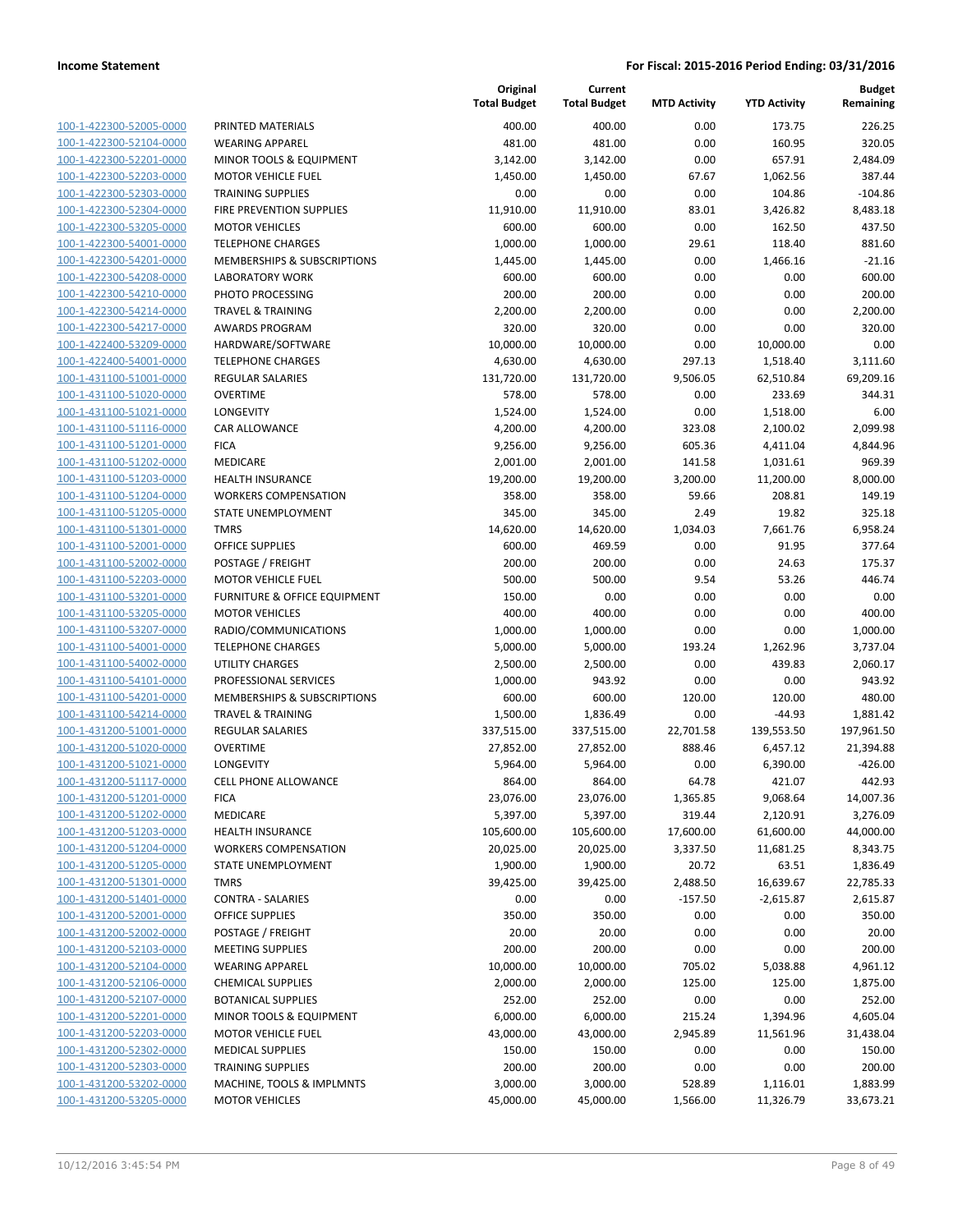|                                                    |                                                    | Original<br><b>Total Budget</b> | Current<br><b>Total Budget</b> | <b>MTD Activity</b> | <b>YTD Activity</b> | <b>Budget</b><br>Remaining |
|----------------------------------------------------|----------------------------------------------------|---------------------------------|--------------------------------|---------------------|---------------------|----------------------------|
| 100-1-431200-53207-0000                            | RADIO/COMMUNICATIONS                               | 1,700.00                        | 1,700.00                       | 0.00                | 180.00              | 1,520.00                   |
| 100-1-431200-53301-0000                            | SIDEWALKS, CURBS, & GUTTERS                        | 12,000.00                       | 12,000.00                      | 343.00              | 1,757.00            | 10,243.00                  |
| 100-1-431200-53303-0000                            | MAINT - STREET /ALLEY/APRN/RNWY                    | 111,000.00                      | 96,215.00                      | 4,423.90            | 20,956.95           | 75,258.05                  |
| 100-1-431200-53305-0000                            | <b>BRIDGES &amp; CULVERTS</b>                      | 5,500.00                        | 5,500.00                       | 0.00                | 0.00                | 5,500.00                   |
| 100-1-431200-53308-0000                            | <b>STORM SEWERS</b>                                | 4,000.00                        | 4,000.00                       | 0.00                | 0.00                | 4,000.00                   |
| 100-1-431200-54001-0000                            | <b>TELEPHONE CHARGES</b>                           | 1,975.00                        | 1,975.00                       | 176.26              | 964.93              | 1,010.07                   |
| 100-1-431200-54002-0000                            | <b>UTILITY CHARGES</b>                             | 8,700.00                        | 8,700.00                       | 1,006.93            | 3,708.06            | 4,991.94                   |
| 100-1-431200-54201-0000                            | <b>MEMBERSHIPS &amp; SUBSCRIPTIONS</b>             | 300.00                          | 300.00                         | 0.00                | 0.00                | 300.00                     |
| 100-1-431200-54214-0000                            | <b>TRAVEL &amp; TRAINING</b>                       | 100.00                          | 100.00                         | 0.00                | 71.00               | 29.00                      |
| 100-1-431200-55201-0000                            | <b>EQUIPMENT PURCHASES</b>                         | 0.00                            | 14,785.00                      | 0.00                | 0.00                | 14,785.00                  |
| 100-1-431200-55207-0000                            | RADIO COMMUNICATION EQUIP                          | 1,500.00                        | 1,500.00                       | 0.00                | 0.00                | 1,500.00                   |
| 100-1-431600-51001-0000                            | <b>REGULAR SALARIES</b>                            | 66,154.00                       | 66,154.00                      | 5,088.48            | 33,075.14           | 33,078.86                  |
| 100-1-431600-51020-0000                            | <b>OVERTIME</b>                                    | 2,415.00                        | 2,415.00                       | 0.00                | 1,420.18            | 994.82                     |
| 100-1-431600-51021-0000                            | LONGEVITY                                          | 1,896.00                        | 1,896.00                       | 0.00                | 1,884.00            | 12.00                      |
| 100-1-431600-51101-0000                            | <b>CERTIFICATION PAY</b>                           | 600.00                          | 600.00                         | 46.16               | 300.04              | 299.96                     |
| 100-1-431600-51201-0000                            | <b>FICA</b>                                        | 4,406.00                        | 4,406.00                       | 313.66              | 2,236.87            | 2,169.13                   |
| 100-1-431600-51202-0000                            | MEDICARE                                           | 1,030.00                        | 1,030.00                       | 73.36               | 523.15              | 506.85                     |
| 100-1-431600-51203-0000                            | <b>HEALTH INSURANCE</b>                            | 19,200.00                       | 19,200.00                      | 3,200.00            | 11,200.00           | 8,000.00                   |
| 100-1-431600-51204-0000                            | <b>WORKERS COMPENSATION</b>                        | 4,314.00                        | 4,314.00                       | 719.00              | 2,516.50            | 1,797.50                   |
| 100-1-431600-51205-0000                            | STATE UNEMPLOYMENT                                 | 345.00                          | 345.00                         | 5.14                | 15.61               | 329.39                     |
| 100-1-431600-51301-0000                            | <b>TMRS</b>                                        | 7,528.00                        | 7,528.00                       | 540.16              | 3,919.81            | 3,608.19                   |
| 100-1-431600-52001-0000                            | <b>OFFICE SUPPLIES</b>                             | 200.00                          | 200.00                         | 0.00                | 0.00                | 200.00                     |
| 100-1-431600-52104-0000                            | <b>WEARING APPAREL</b>                             | 1,800.00                        | 1,800.00                       | 379.84              | 2,109.85            | $-309.85$                  |
| 100-1-431600-52106-0000                            | <b>CHEMICAL SUPPLIES</b>                           | 300.00                          | 300.00                         | 0.00                | 0.00                | 300.00                     |
| 100-1-431600-52201-0000                            | MINOR TOOLS & EQUIPMENT                            | 2,000.00                        | 2,000.00                       | 25.00               | 631.32              | 1,368.68                   |
| 100-1-431600-52203-0000                            | <b>MOTOR VEHICLE FUEL</b>                          | 5,400.00                        | 5,400.00<br>400.00             | 397.58              | 1,245.57            | 4,154.43                   |
| 100-1-431600-53202-0000<br>100-1-431600-53205-0000 | MACHINE, TOOLS & IMPLMNTS<br><b>MOTOR VEHICLES</b> | 400.00                          |                                | 0.00<br>0.00        | 0.00                | 400.00<br>$-993.41$        |
| 100-1-431600-53207-0000                            | RADIO/COMMUNICATIONS                               | 2,628.00<br>500.00              | 2,628.00<br>500.00             | 0.00                | 3,621.41<br>0.00    | 500.00                     |
| 100-1-431600-53303-0000                            | MAINT - STREET /ALLEY/APRN/RNWY                    | 22,000.00                       | 22,000.00                      | 10,692.05           | 14,344.15           | 7,655.85                   |
| 100-1-431600-54001-0000                            | <b>TELEPHONE CHARGES</b>                           | 1,350.00                        | 1,350.00                       | 74.49               | 562.26              | 787.74                     |
| 100-1-431600-54002-0000                            | UTILITY CHARGES                                    | 323,436.00                      | 323,436.00                     | 24,538.16           | 155,379.26          | 168,056.74                 |
| 100-1-431600-54214-0000                            | <b>TRAVEL &amp; TRAINING</b>                       | 100.00                          | 100.00                         | 0.00                | 0.00                | 100.00                     |
| 100-1-431600-55201-0000                            | <b>EQUIPMENT PURCHASES</b>                         | 1,100.00                        | 1,100.00                       | 0.00                | 0.00                | 1,100.00                   |
| 100-1-431700-51001-0000                            | REGULAR SALARIES                                   | 101,973.00                      | 101,973.00                     | 7,844.64            | 50,990.20           | 50,982.80                  |
| 100-1-431700-51020-0000                            | <b>OVERTIME</b>                                    | 319.00                          | 319.00                         | 0.00                | 0.00                | 319.00                     |
| 100-1-431700-51021-0000                            | LONGEVITY                                          | 1,242.00                        | 1,242.00                       | 0.00                | 1,230.00            | 12.00                      |
| 100-1-431700-51117-0000                            | <b>CELL PHONE ALLOWANCE</b>                        | 432.00                          | 432.00                         | 32.30               | 209.95              | 222.05                     |
| 100-1-431700-51201-0000                            | <b>FICA</b>                                        | 6,446.00                        | 6,446.00                       | 451.60              | 3,030.15            | 3,415.85                   |
| 100-1-431700-51202-0000                            | MEDICARE                                           | 1,508.00                        | 1,508.00                       | 105.62              | 708.67              | 799.33                     |
| 100-1-431700-51203-0000                            | <b>HEALTH INSURANCE</b>                            | 19,200.00                       | 19,200.00                      | 3,200.00            | 11,200.00           | 8,000.00                   |
| 100-1-431700-51204-0000                            | <b>WORKERS COMPENSATION</b>                        | 611.00                          | 611.00                         | 101.84              | 356.44              | 254.56                     |
| 100-1-431700-51205-0000                            | STATE UNEMPLOYMENT                                 | 345.00                          | 345.00                         | 2.25                | 18.01               | 326.99                     |
| 100-1-431700-51301-0000                            | <b>TMRS</b>                                        | 11,013.00                       | 11,013.00                      | 828.66              | 5,599.19            | 5,413.81                   |
| 100-1-431700-52001-0000                            | <b>OFFICE SUPPLIES</b>                             | 800.00                          | 2,421.88                       | 0.00                | 2,421.88            | 0.00                       |
| 100-1-431700-52002-0000                            | POSTAGE / FREIGHT                                  | 100.00                          | 100.00                         | 0.00                | 0.00                | 100.00                     |
| 100-1-431700-52104-0000                            | <b>WEARING APPAREL</b>                             | 800.00                          | 800.00                         | 98.76               | 179.76              | 620.24                     |
| 100-1-431700-52201-0000                            | MINOR TOOLS & EQUIPMENT                            | 500.00                          | 300.00                         | 0.00                | 0.00                | 300.00                     |
| 100-1-431700-52203-0000                            | <b>MOTOR VEHICLE FUEL</b>                          | 4,000.00                        | 4,000.00                       | 141.90              | 824.62              | 3,175.38                   |
| 100-1-431700-52303-0000                            | <b>TRAINING SUPPLIES</b>                           | 100.00                          | 78.12                          | 0.00                | 72.75               | 5.37                       |
| 100-1-431700-53201-0000                            | <b>FURNITURE &amp; OFFICE EQUIPMENT</b>            | 800.00                          | 300.00                         | 0.00                | 0.00                | 300.00                     |
| 100-1-431700-53205-0000                            | <b>MOTOR VEHICLES</b>                              | 1,100.00                        | 1,100.00                       | 941.16              | 1,076.94            | 23.06                      |
| 100-1-431700-53207-0000                            | RADIO/COMMUNICATIONS                               | 100.00                          | 100.00                         | 0.00                | 0.00                | 100.00                     |
| 100-1-431700-54001-0000                            | <b>TELEPHONE CHARGES</b>                           | 1,440.00                        | 1,440.00                       | 109.13              | 722.07              | 717.93                     |
| 100-1-431700-54002-0000                            | UTILITY CHARGES                                    | 1,100.00                        | 1,100.00                       | 0.00                | 439.84              | 660.16                     |
| 100-1-431700-54201-0000                            | MEMBERSHIPS & SUBSCRIPTIONS                        | 600.00                          | 410.00                         | 0.00                | 0.00                | 410.00                     |
| 100-1-431700-54212-0000                            | <b>PRINTING</b>                                    | 200.00                          | 200.00                         | 0.00                | 24.00               | 176.00                     |
| 100-1-431700-54214-0000                            | <b>TRAVEL &amp; TRAINING</b>                       | 1,300.00                        | 790.00                         | 0.00                | 36.00               | 754.00                     |
| 100-1-431700-54410-0000                            | PERMITS/FEES                                       | 200.00                          | 0.00                           | 0.00                | 0.00                | 0.00                       |
|                                                    |                                                    |                                 |                                |                     |                     |                            |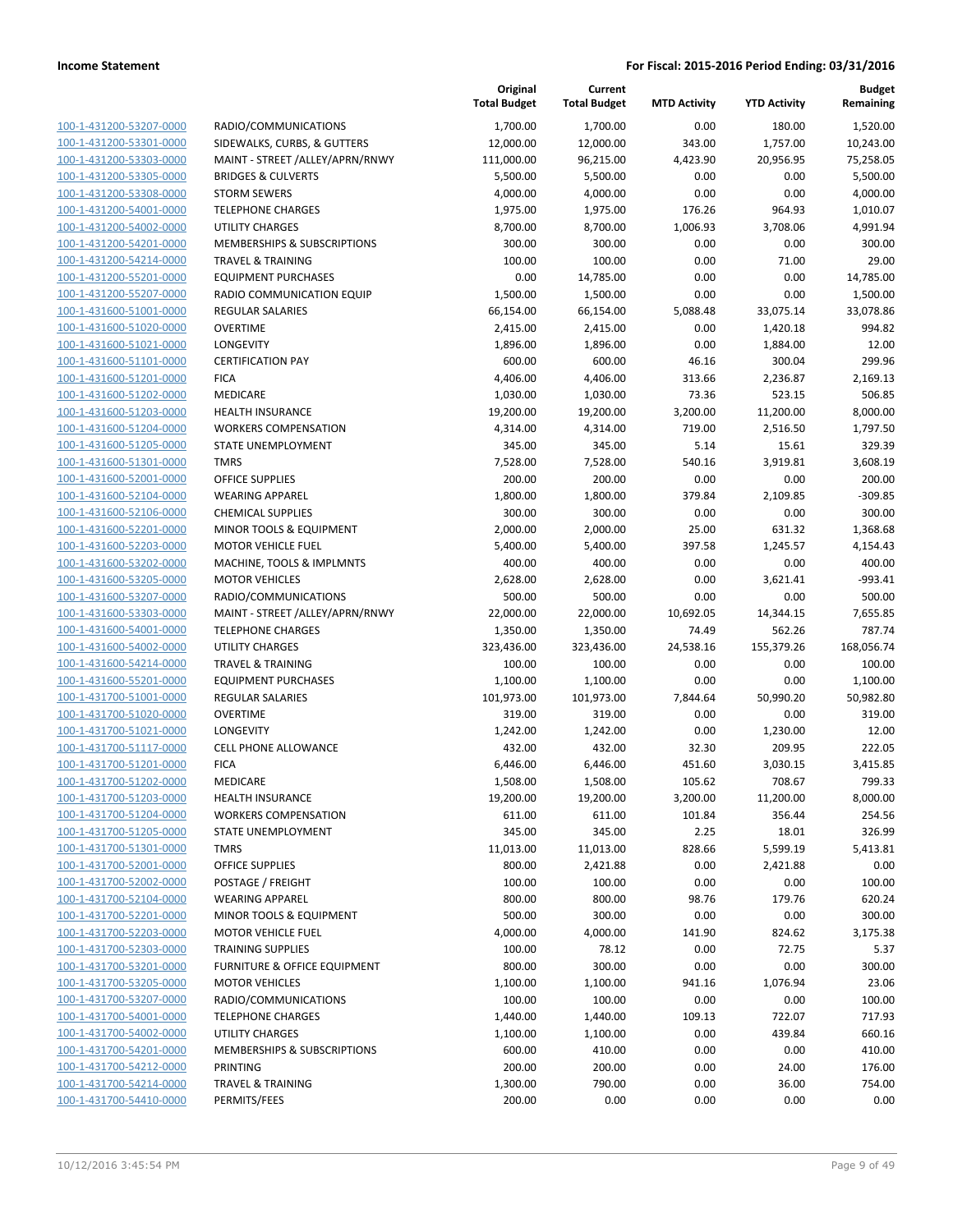| 100-1-441100-51001-0000                 |
|-----------------------------------------|
| 100-1-441100-51020-0000                 |
| 100-1-441100-51021-0000                 |
| 100-1-441100-51102-0000                 |
| 100-1-441100-51201-0000                 |
| 100-1-441100-51202-0000                 |
| 100-1-441100-51203-0000                 |
| 100-1-441100-51204-0000                 |
| 100-1-441100-51205-0000                 |
| 100-1-441100-51301-0000                 |
| 100-1-441100-51401-0000                 |
| 100-1-441100-52001-<br>-0000            |
| 100-1-441100-52002-0000                 |
| 100-1-441100-52005-0000                 |
| 100-1-441100-53207-0000                 |
| 100-1-441100-54001-0000                 |
| 100-1-441100-54002-0000                 |
| 100-1-441200-51001-0000                 |
| 100-1-441200-51021-0000                 |
| 100-1-441200-51101-0000                 |
| 100-1-441200-51117-0000                 |
| 100-1-441200-51201-<br>-0000            |
| 100-1-441200-51202-0000                 |
| 100-1-441200-51203-0000                 |
| 100-1-441200-51204-0000                 |
| 100-1-441200-51205-0000                 |
| 100-1-441200-51301-0000                 |
| 100-1-441200-52102-0000                 |
| 100-1-441200-52104-0000                 |
| 100-1-441200-54214-0000                 |
| 100-1-441300-51001-0000                 |
| $1 - 441300 - 51021$<br>$100-$<br>-0000 |
| 100-1-441300-51101-0000                 |
| 100-1-441300-51117-0000                 |
| 100-1-441300-51201-0000                 |
| 100-1-441300-51202-0000                 |
| 100-1-441300-51203-0000                 |
| 100-1-441300-51204-0000                 |
| 100-1-441300-51205-0000                 |
| 100-1-441300-51301-0000                 |
| 100-1-441300-52002-0000                 |
| 100-1-441300-52005-0000                 |
| 100-1-441300-52102-0000                 |
| <u>100-1-441300-52104-0000</u>          |
| <u>100-1-441300-52201-0000</u>          |
| 100-1-441300-52203-0000                 |
| 100-1-441300-53205-0000                 |
| 100-1-441300-53207-0000                 |
| <u>100-1-441300-54001-0000</u>          |
| <u>100-1-441300-54002-0000</u>          |
| <u>100-1-441300-54201-0000</u>          |
| 100-1-441300-54212-0000                 |
| 100-1-441300-54214-0000                 |
| <u>100-1-441300-54410-0000</u>          |
| 100-1-443200-51001-0000                 |
| <u>100-1-443200-51020-0000</u>          |
| 100-1-443200-51021-0000                 |
| 100-1-443200-51117-0000                 |
| 100-1-443200-51201-0000                 |

|                                                    |                                                       | Original<br><b>Total Budget</b> | Current<br><b>Total Budget</b> | <b>MTD Activity</b> | <b>YTD Activity</b> | <b>Budget</b><br>Remaining |
|----------------------------------------------------|-------------------------------------------------------|---------------------------------|--------------------------------|---------------------|---------------------|----------------------------|
| 100-1-441100-51001-0000                            | <b>REGULAR SALARIES</b>                               | 115,901.00                      | 115,901.00                     | 4,492.15            | 29,199.02           | 86,701.98                  |
| 100-1-441100-51020-0000                            | <b>OVERTIME</b>                                       | 0.00                            | 0.00                           | 0.00                | 249.43              | $-249.43$                  |
| 100-1-441100-51021-0000                            | LONGEVITY                                             | 330.00                          | 330.00                         | 0.00                | 252.00              | 78.00                      |
| 100-1-441100-51102-0000                            | <b>BILINGUAL PAY</b>                                  | 600.00                          | 600.00                         | 92.32               | 600.08              | $-0.08$                    |
| 100-1-441100-51201-0000                            | <b>FICA</b>                                           | 7,244.00                        | 7,244.00                       | 264.20              | 1,761.63            | 5,482.37                   |
| 100-1-441100-51202-0000                            | MEDICARE                                              | 1,694.00                        | 1,694.00                       | 61.78               | 412.00              | 1,282.00                   |
| 100-1-441100-51203-0000                            | <b>HEALTH INSURANCE</b>                               | 28,800.00                       | 28,800.00                      | 4,800.00            | 16,800.00           | 12,000.00                  |
| 100-1-441100-51204-0000                            | <b>WORKERS COMPENSATION</b>                           | 303.00                          | 303.00                         | 50.50               | 176.75              | 126.25                     |
| 100-1-441100-51205-0000                            | STATE UNEMPLOYMENT                                    | 518.00                          | 518.00                         | 4.58                | 13.85               | 504.15                     |
| 100-1-441100-51301-0000                            | <b>TMRS</b>                                           | 12,375.00                       | 12,375.00                      | 482.30              | 3,235.40            | 9,139.60                   |
| 100-1-441100-51401-0000                            | <b>CONTRA - SALARIES</b>                              | $-67,642.00$                    | $-67,642.00$                   | 0.00                | 0.00                | $-67,642.00$               |
| 100-1-441100-52001-0000                            | <b>OFFICE SUPPLIES</b>                                | 4,255.02                        | 4,255.02                       | 27.95               | 215.06              | 4,039.96                   |
| 100-1-441100-52002-0000                            | POSTAGE / FREIGHT                                     | 500.00                          | 500.00                         | 17.99               | 326.19              | 173.81                     |
| 100-1-441100-52005-0000                            | PRINTED MATERIALS                                     | 284.88                          | 284.88                         | 124.16              | 124.16              | 160.72                     |
| 100-1-441100-53207-0000                            | RADIO/COMMUNICATIONS                                  | 228.00                          | 228.00                         | 0.00                | 0.00                | 228.00                     |
| 100-1-441100-54001-0000                            | <b>TELEPHONE CHARGES</b>                              | 1,265.00                        | 1,265.00                       | 98.51               | 393.89              | 871.11                     |
| 100-1-441100-54002-0000                            | <b>UTILITY CHARGES</b>                                | 1,160.00                        | 1,160.00                       | 0.00                | 439.84              | 720.16                     |
| 100-1-441200-51001-0000                            | <b>REGULAR SALARIES</b>                               | 41,008.00                       | 41,008.00                      | 3,155.04            | 20,507.76           | 20,500.24                  |
| 100-1-441200-51021-0000                            | LONGEVITY                                             | 78.00                           | 78.00                          | 0.00                | 78.00               | 0.00                       |
| 100-1-441200-51101-0000                            | <b>CERTIFICATION PAY</b>                              | 1,200.00                        | 1,200.00                       | 0.00                | 0.00                | 1,200.00                   |
| 100-1-441200-51117-0000                            | <b>CELL PHONE ALLOWANCE</b>                           | 432.00                          | 432.00                         | 0.00                | 0.00                | 432.00                     |
| 100-1-441200-51201-0000                            | <b>FICA</b>                                           | 2,648.00                        | 2,648.00                       | 195.62              | 1,276.37            | 1,371.63                   |
| 100-1-441200-51202-0000                            | <b>MEDICARE</b>                                       | 619.00                          | 619.00                         | 45.74               | 298.44              | 320.56                     |
| 100-1-441200-51203-0000                            | <b>HEALTH INSURANCE</b>                               | 9,600.00                        | 9,600.00                       | 1,600.00            | 5,600.00            | 4,000.00                   |
| 100-1-441200-51204-0000                            | <b>WORKERS COMPENSATION</b>                           | 251.00                          | 251.00                         | 41.84               | 146.44              | 104.56                     |
| 100-1-441200-51205-0000                            | STATE UNEMPLOYMENT                                    | 173.00                          | 173.00                         | 2.69                | 9.01                | 163.99                     |
| 100-1-441200-51301-0000                            | <b>TMRS</b>                                           | 4,525.00<br>500.00              | 4,525.00                       | 331.92              | 2,197.90            | 2,327.10<br>500.00         |
| 100-1-441200-52102-0000<br>100-1-441200-52104-0000 | <b>BOOKS / REF SUPPLIES</b><br><b>WEARING APPAREL</b> | 500.04                          | 500.00<br>500.04               | 0.00<br>0.00        | 0.00<br>0.00        | 500.04                     |
| 100-1-441200-54214-0000                            | <b>TRAVEL &amp; TRAINING</b>                          | 260.00                          | 260.00                         | 0.00                | 85.00               | 175.00                     |
| 100-1-441300-51001-0000                            | <b>REGULAR SALARIES</b>                               | 238,121.00                      | 238,121.00                     | 18,336.64           | 119,503.16          | 118,617.84                 |
| 100-1-441300-51021-0000                            | LONGEVITY                                             | 1,410.00                        | 1,410.00                       | 0.00                | 1,386.00            | 24.00                      |
| 100-1-441300-51101-0000                            | <b>CERTIFICATION PAY</b>                              | 2,400.00                        | 2,400.00                       | 138.46              | 899.99              | 1,500.01                   |
| 100-1-441300-51117-0000                            | <b>CELL PHONE ALLOWANCE</b>                           | 1,824.00                        | 1,824.00                       | 98.74               | 641.81              | 1,182.19                   |
| 100-1-441300-51201-0000                            | <b>FICA</b>                                           | 15,113.00                       | 15,113.00                      | 1,127.52            | 7,439.95            | 7,673.05                   |
| 100-1-441300-51202-0000                            | MEDICARE                                              | 3,534.00                        | 3,534.00                       | 263.70              | 1,740.01            | 1,793.99                   |
| 100-1-441300-51203-0000                            | <b>HEALTH INSURANCE</b>                               | 48,000.00                       | 48,000.00                      | 8,000.00            | 28,000.00           | 20,000.00                  |
| 100-1-441300-51204-0000                            | <b>WORKERS COMPENSATION</b>                           | 1,479.00                        | 1,479.00                       | 246.50              | 862.75              | 616.25                     |
| 100-1-441300-51205-0000                            | <b>STATE UNEMPLOYMENT</b>                             | 863.00                          | 863.00                         | 10.34               | 45.01               | 817.99                     |
| 100-1-441300-51301-0000                            | TMRS                                                  | 25,820.00                       | 25,820.00                      | 1,953.94            | 13,073.18           | 12,746.82                  |
| 100-1-441300-52002-0000                            | POSTAGE / FREIGHT                                     | 6,000.00                        | 6,000.00                       | 549.34              | 2,208.64            | 3,791.36                   |
| 100-1-441300-52005-0000                            | PRINTED MATERIALS                                     | 400.00                          | 400.00                         | 48.00               | 72.00               | 328.00                     |
| 100-1-441300-52102-0000                            | <b>BOOKS / REF SUPPLIES</b>                           | 1,500.00                        | 1,500.00                       | 0.00                | 0.00                | 1,500.00                   |
| 100-1-441300-52104-0000                            | <b>WEARING APPAREL</b>                                | 2,000.00                        | 2,000.00                       | 0.00                | 360.63              | 1,639.37                   |
| 100-1-441300-52201-0000                            | MINOR TOOLS & EQUIPMENT                               | 500.00                          | 500.00                         | 0.00                | 29.97               | 470.03                     |
| 100-1-441300-52203-0000                            | <b>MOTOR VEHICLE FUEL</b>                             | 6,117.00                        | 6,117.00                       | 376.31              | 1,811.09            | 4,305.91                   |
| 100-1-441300-53205-0000                            | <b>MOTOR VEHICLES</b>                                 | 2,500.00                        | 2,500.00                       | 12.39               | 427.16              | 2,072.84                   |
| 100-1-441300-53207-0000                            | RADIO/COMMUNICATIONS                                  | 114.00                          | 114.00                         | 0.00                | 0.00                | 114.00                     |
| 100-1-441300-54001-0000                            | <b>TELEPHONE CHARGES</b>                              | 7,200.00                        | 7,200.00                       | 515.31              | 6,511.21            | 688.79                     |
| 100-1-441300-54002-0000                            | <b>UTILITY CHARGES</b>                                | 1,135.44                        | 1,135.44                       | 0.00                | 439.83              | 695.61                     |
| 100-1-441300-54201-0000                            | <b>MEMBERSHIPS &amp; SUBSCRIPTIONS</b>                | 1,000.00                        | 1,000.00                       | 124.00              | 304.50              | 695.50                     |
| 100-1-441300-54212-0000                            | PRINTING                                              | 24.00                           | 24.00                          | 0.00                | 0.00                | 24.00                      |
| 100-1-441300-54214-0000                            | <b>TRAVEL &amp; TRAINING</b>                          | 5,075.00                        | 5,075.00                       | 0.00                | 464.00              | 4,611.00                   |
| 100-1-441300-54410-0000                            | PERMITS/FEES                                          | 15,002.00                       | 15,002.00                      | 223.00              | 8,540.00            | 6,462.00                   |
| 100-1-443200-51001-0000                            | REGULAR SALARIES                                      | 135,355.00                      | 135,355.00                     | 10,412.17           | 67,799.99           | 67,555.01                  |
| 100-1-443200-51020-0000                            | OVERTIME                                              | 5,995.00                        | 5,995.00                       | 415.59              | 3,710.87            | 2,284.13                   |
| 100-1-443200-51021-0000                            | LONGEVITY                                             | 4,692.00                        | 4,692.00                       | 0.00                | 4,668.00            | 24.00                      |
| 100-1-443200-51117-0000                            | CELL PHONE ALLOWANCE                                  | 432.00                          | 432.00                         | 33.22               | 215.93              | 216.07                     |
| 100-1-443200-51201-0000                            | <b>FICA</b>                                           | 9,081.00                        | 9,081.00                       | 598.23              | 4,330.70            | 4,750.30                   |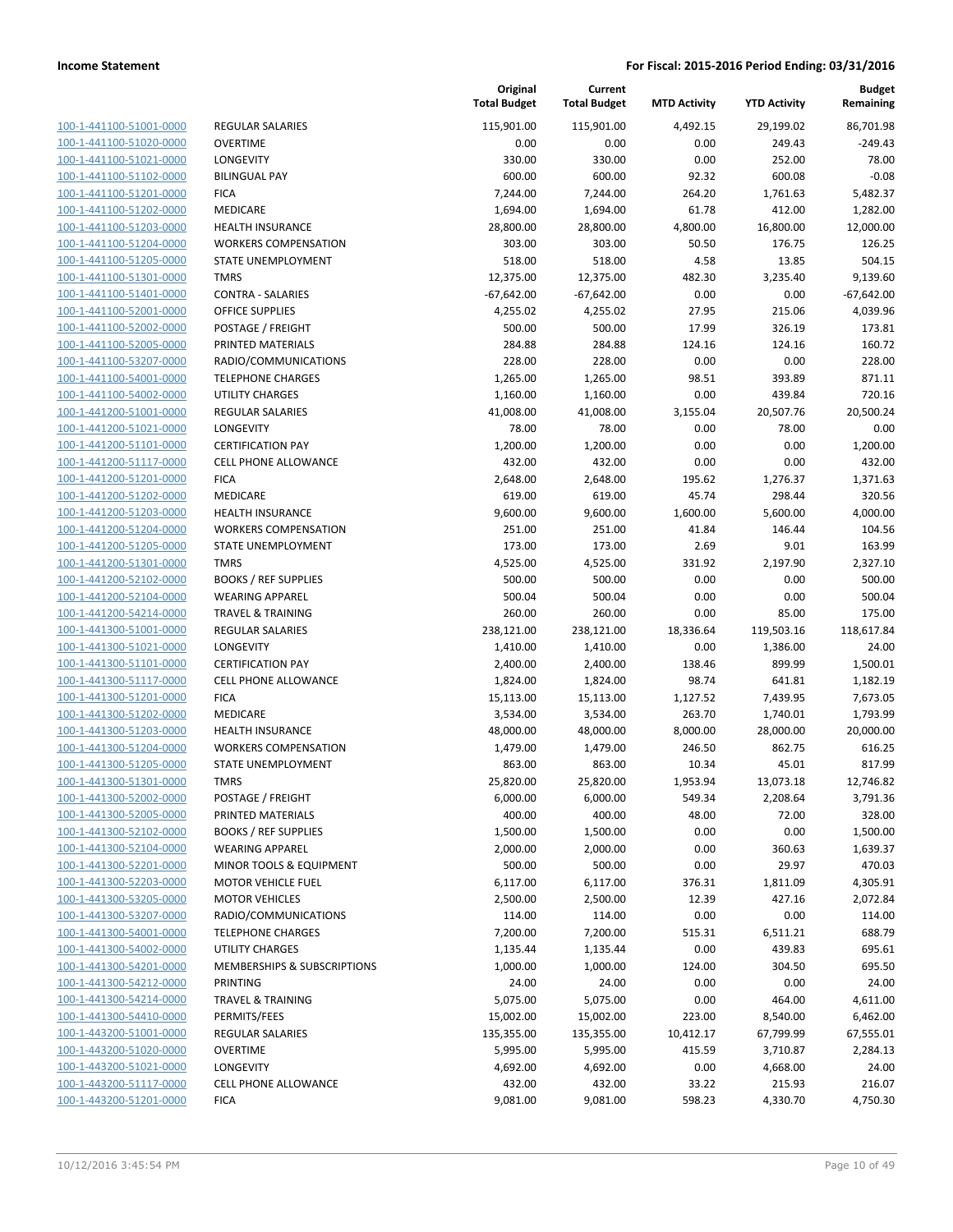|                                                    |                                                    | Original<br><b>Total Budget</b> | Current<br><b>Total Budget</b> | <b>MTD Activity</b> | <b>YTD Activity</b> | <b>Budget</b><br>Remaining |
|----------------------------------------------------|----------------------------------------------------|---------------------------------|--------------------------------|---------------------|---------------------|----------------------------|
| 100-1-443200-51202-0000                            | MEDICARE                                           | 2,124.00                        | 2,124.00                       | 139.91              | 1,012.82            | 1,111.18                   |
| 100-1-443200-51203-0000                            | <b>HEALTH INSURANCE</b>                            | 38,400.00                       | 38,400.00                      | 6,400.00            | 22,400.00           | 16,000.00                  |
| 100-1-443200-51204-0000                            | <b>WORKERS COMPENSATION</b>                        | 3,822.00                        | 3,822.00                       | 637.00              | 2,229.50            | 1,592.50                   |
| 100-1-443200-51205-0000                            | STATE UNEMPLOYMENT                                 | 691.00                          | 691.00                         | 9.98                | 31.98               | 659.02                     |
| 100-1-443200-51301-0000                            | <b>TMRS</b>                                        | 15,515.00                       | 15,515.00                      | 1,142.58            | 8,162.95            | 7,352.05                   |
| 100-1-443200-52001-0000                            | <b>OFFICE SUPPLIES</b>                             | 1,000.00                        | 1,000.00                       | 0.00                | 451.66              | 548.34                     |
| 100-1-443200-52002-0000                            | POSTAGE / FREIGHT                                  | 20.00                           | 20.00                          | 0.00                | 0.76                | 19.24                      |
| 100-1-443200-52101-0000                            | <b>JANITORIAL SUPPLIES</b>                         | 800.00                          | 800.00                         | 28.40               | 725.32              | 74.68                      |
| 100-1-443200-52104-0000                            | <b>WEARING APPAREL</b>                             | 1,900.00                        | 1,900.00                       | 0.00                | 549.20              | 1,350.80                   |
| 100-1-443200-52106-0000                            | <b>CHEMICAL SUPPLIES</b>                           | 9,500.00                        | 9,500.00                       | 1,386.62            | 7,679.42            | 1,820.58                   |
| 100-1-443200-52108-0000                            | <b>MENAGERIE SUPPLIES</b>                          | 7,500.00                        | 7,500.00                       | 373.69              | 2,833.06            | 4,666.94                   |
| 100-1-443200-52201-0000                            | MINOR TOOLS & EQUIPMENT                            | 750.00                          | 750.00                         | 281.55              | 622.86              | 127.14                     |
| 100-1-443200-52203-0000                            | <b>MOTOR VEHICLE FUEL</b>                          | 8,560.00                        | 8,560.00                       | 408.91              | 2,092.17            | 6,467.83                   |
| 100-1-443200-53202-0000                            | MACHINE, TOOLS & IMPLMNTS                          | 1,500.00                        | 1,500.00                       | 0.00                | 0.00                | 1,500.00                   |
| 100-1-443200-53205-0000                            | <b>MOTOR VEHICLES</b>                              | 2,500.00                        | 2,500.00                       | 0.00                | 324.89              | 2,175.11                   |
| 100-1-443200-53207-0000                            | RADIO/COMMUNICATIONS                               | 500.00                          | 500.00                         | 0.00                | 0.00                | 500.00                     |
| 100-1-443200-54001-0000                            | <b>TELEPHONE CHARGES</b>                           | 2,400.00                        | 2,400.00                       | 159.14              | 636.32              | 1,763.68                   |
| 100-1-443200-54002-0000                            | <b>UTILITY CHARGES</b>                             | 32,000.00                       | 32,000.00                      | 1,901.91            | 13,363.93           | 18,636.07                  |
| 100-1-443200-54107-0000                            | <b>MEDICAL</b>                                     | 3,000.00                        | 3,000.00                       | 0.00                | 653.39              | 2,346.61                   |
| 100-1-443200-54108-0000                            | <b>VETERINARY SERVICES</b>                         | $-6,000.00$                     | $-6,000.00$                    | 1,214.00            | $-3,522.00$         | $-2,478.00$                |
| 100-1-443200-54201-0000                            | MEMBERSHIPS & SUBSCRIPTIONS                        | 200.00                          | 200.00                         | 0.00                | 0.00                | 200.00                     |
| 100-1-443200-54214-0000                            | <b>TRAVEL &amp; TRAINING</b>                       | 500.00                          | 500.00                         | 0.00                | 210.00              | 290.00                     |
| 100-1-451100-51001-0000                            | <b>REGULAR SALARIES</b>                            | 527,283.00                      | 527,283.00                     | 34,743.44           | 226,399.88          | 300,883.12                 |
| 100-1-451100-51020-0000                            | <b>OVERTIME</b>                                    | 18,116.00                       | 18,116.00                      | 1,506.12            | 5,510.74            | 12,605.26                  |
| 100-1-451100-51021-0000                            | <b>LONGEVITY</b>                                   | 5,418.00                        | 5,418.00                       | 0.00                | 4,992.00            | 426.00                     |
| 100-1-451100-51101-0000                            | <b>CERTIFICATION PAY</b>                           | 1,200.00                        | 1,200.00                       | 92.32               | 600.08              | 599.92                     |
| 100-1-451100-51116-0000                            | CAR ALLOWANCE                                      | 1,800.00                        | 1,800.00                       | 184.62              | 1,200.03            | 599.97                     |
| 100-1-451100-51117-0000                            | CELL PHONE ALLOWANCE                               | 1,476.00                        | 1,476.00                       | 125.54              | 1,039.88            | 436.12                     |
| 100-1-451100-51201-0000                            | <b>FICA</b>                                        | 34,428.00                       | 34,428.00                      | 2,183.71            | 14,675.10           | 19,752.90                  |
| 100-1-451100-51202-0000                            | MEDICARE                                           | 8,052.00                        | 8,052.00                       | 510.71              | 3,432.09            | 4,619.91                   |
| 100-1-451100-51203-0000                            | <b>HEALTH INSURANCE</b>                            | 124,800.00                      | 124,800.00                     | 20,800.00           | 72,800.00           | 52,000.00                  |
| 100-1-451100-51204-0000                            | <b>WORKERS COMPENSATION</b>                        | 11,870.00                       | 11,870.00                      | 1,978.34            | 6,924.19            | 4,945.81                   |
| 100-1-451100-51205-0000                            | STATE UNEMPLOYMENT                                 | 3,726.00                        | 3,726.00                       | 29.05               | 116.16              | 3,609.84                   |
| 100-1-451100-51301-0000                            | <b>TMRS</b>                                        | 58,267.00                       | 58,267.00                      | 3,611.91            | 23,965.50           | 34,301.50                  |
| 100-1-451100-51401-0000                            | <b>CONTRA - SALARIES</b>                           | 0.00                            | 0.00                           | 0.00                | $-154.56$           | 154.56                     |
| 100-1-451100-52001-0000                            | <b>OFFICE SUPPLIES</b>                             | 500.00                          | 1,500.00                       | 0.00                | 491.34              | 1,008.66                   |
| 100-1-451100-52002-0000                            | POSTAGE / FREIGHT                                  | 50.00                           | 294.00                         | 1.62                | 79.01               | 214.99                     |
| 100-1-451100-52101-0000                            | <b>JANITORIAL SUPPLIES</b>                         | 5,178.00                        | 5,178.00                       | 546.01              | 2,172.92            | 3,005.08                   |
| 100-1-451100-52104-0000                            | <b>WEARING APPAREL</b>                             | 9,430.00                        | 9,430.00                       | 574.13              | 5,998.59            | 3,431.41                   |
| 100-1-451100-52106-0000                            | <b>CHEMICAL SUPPLIES</b>                           | 8,800.00                        | 10,500.00                      | 0.00                | 0.00                | 10,500.00                  |
| 100-1-451100-52107-0000                            | <b>BOTANICAL SUPPLIES</b>                          | 12,000.00                       | 12,000.00                      | 314.67              | 2,790.78            | 9,209.22                   |
| 100-1-451100-52201-0000                            | MINOR TOOLS & EQUIPMENT                            | 9,575.00                        | 11,575.00                      | 1,274.88            | 5,409.33            | 6,165.67                   |
| 100-1-451100-52203-0000<br>100-1-451100-52401-0000 | <b>MOTOR VEHICLE FUEL</b>                          | 45,800.00<br>2,000.00           | 26,200.00                      | 1,159.33            | 6,252.62            | 19,947.38                  |
| 100-1-451100-53202-0000                            | RECREATIONAL SUPPLIES<br>MACHINE, TOOLS & IMPLMNTS | 8,985.00                        | 5,000.00<br>4,985.00           | 219.54<br>205.83    | 865.28<br>1,211.06  | 4,134.72<br>3,773.94       |
| 100-1-451100-53205-0000                            | <b>MOTOR VEHICLES</b>                              | 18,000.00                       | 15,500.00                      | 5,819.40            | 9,871.10            | 5,628.90                   |
| 100-1-451100-53207-0000                            | RADIO/COMMUNICATIONS                               | 1,250.00                        | 1,206.00                       | 1,206.00            | 1,206.00            | 0.00                       |
| 100-1-451100-53402-0000                            | <b>BUILDING MAINTENANCE</b>                        | 850.00                          | 4,350.00                       | 0.00                | 372.38              | 3,977.62                   |
| 100-1-451100-53707-0000                            | <b>MAINT - GROUNDS</b>                             | 8,000.00                        | 15,500.00                      | 447.68              | 3,099.30            | 12,400.70                  |
| 100-1-451100-53708-0000                            | <b>ATHLETIC FIELDS</b>                             | 14,500.00                       | 17,000.00                      | 967.85              | 7,648.48            | 9,351.52                   |
| 100-1-451100-53709-0000                            | <b>SWIMMING POOL</b>                               | 2,000.00                        | 7,700.00                       | 0.00                | 0.00                | 7,700.00                   |
| 100-1-451100-53710-0000                            | PARK IMPROVEMENTS                                  | 5,750.00                        | 10,495.54                      | 8,295.54            | 8,295.54            | 2,200.00                   |
| 100-1-451100-54001-0000                            | <b>TELEPHONE CHARGES</b>                           | 10,000.00                       | 4,254.46                       | 455.35              | 2,185.91            | 2,068.55                   |
| 100-1-451100-54002-0000                            | <b>UTILITY CHARGES</b>                             | 151,966.30                      | 151,966.30                     | 6,797.37            | 66,640.02           | 85,326.28                  |
| 100-1-451100-54101-0000                            | PROFESSIONAL SERVICES                              | 60,965.00                       | 60,965.00                      | 0.00                | 0.00                | 60,965.00                  |
| 100-1-451100-54201-0000                            | MEMBERSHIPS & SUBSCRIPTIONS                        | 1,510.00                        | 1,510.00                       | 20.00               | 232.53              | 1,277.47                   |
| 100-1-451100-54211-0000                            | ADVERTISING                                        | 4,000.00                        | 4,000.00                       | 112.10              | 1,429.92            | 2,570.08                   |
| 100-1-451100-54212-0000                            | PRINTING                                           | 50.00                           | 50.00                          | 0.00                | 0.00                | 50.00                      |
| 100-1-451100-54214-0000                            | <b>TRAVEL &amp; TRAINING</b>                       | 2,500.00                        | 3,000.00                       | 615.05              | 1,496.93            | 1,503.07                   |
|                                                    |                                                    |                                 |                                |                     |                     |                            |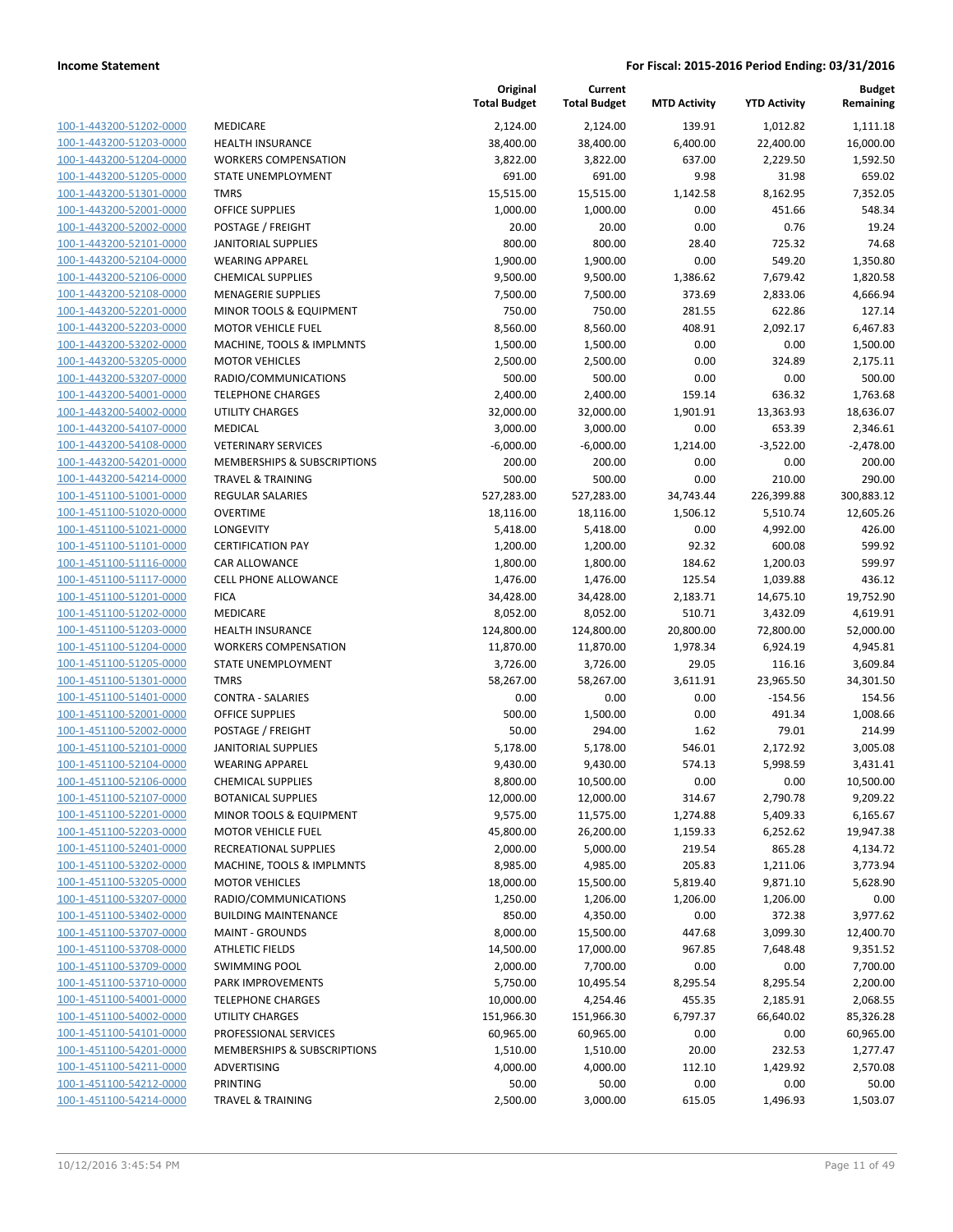|                                                    |                                                                  | Original<br><b>Total Budget</b> | Current<br><b>Total Budget</b> | <b>MTD Activity</b> | <b>YTD Activity</b>   | Budget<br>Remaining |
|----------------------------------------------------|------------------------------------------------------------------|---------------------------------|--------------------------------|---------------------|-----------------------|---------------------|
| 100-1-451100-54301-0000                            | <b>SPECIAL EVENTS</b>                                            | 27,600.00                       | 27,100.00                      | 0.00                | 16,123.59             | 10,976.41           |
| 100-1-451100-54409-0000                            | <b>CEMETERY MAINTENANCE</b>                                      | 72,000.00                       | 72,000.00                      | 5,500.00            | 33,000.00             | 39,000.00           |
| 100-1-451100-55206-0000                            | MACHINE, TOOLS, & IMPLMNT                                        | 0.00                            | 0.00                           | 0.00                | 60,709.76             | $-60,709.76$        |
| 100-1-455100-51001-0000                            | REGULAR SALARIES                                                 | 307,982.00                      | 307,982.00                     | 23,549.79           | 153,353.80            | 154,628.20          |
| 100-1-455100-51021-0000                            | LONGEVITY                                                        | 2,466.00                        | 2,466.00                       | 0.00                | 1,848.00              | 618.00              |
| 100-1-455100-51116-0000                            | CAR ALLOWANCE                                                    | 3,600.00                        | 3,600.00                       | 276.92              | 1,799.98              | 1,800.02            |
| 100-1-455100-51117-0000                            | <b>CELL PHONE ALLOWANCE</b>                                      | 480.00                          | 480.00                         | 33.22               | 215.93                | 264.07              |
| 100-1-455100-51201-0000                            | <b>FICA</b>                                                      | 19,501.00                       | 19,501.00                      | 1,427.18            | 9,434.09              | 10,066.91           |
| 100-1-455100-51202-0000                            | MEDICARE                                                         | 4,561.00                        | 4,561.00                       | 333.78              | 2,206.37              | 2,354.63            |
| 100-1-455100-51203-0000                            | HEALTH INSURANCE                                                 | 48,000.00                       | 48,000.00                      | 8,000.00            | 28,000.00             | 20,000.00           |
| 100-1-455100-51204-0000                            | <b>WORKERS COMPENSATION</b>                                      | 831.00                          | 831.00                         | 138.50              | 484.75                | 346.25              |
| 100-1-455100-51205-0000                            | STATE UNEMPLOYMENT                                               | 2,028.00                        | 2,028.00                       | 16.52               | 71.22                 | 1,956.78            |
| 100-1-455100-51301-0000                            | <b>TMRS</b>                                                      | 27,287.00                       | 27,287.00                      | 2,069.50            | 13,348.22             | 13,938.78           |
| 100-1-455100-51401-0000                            | <b>CONTRA - SALARIES</b>                                         | 0.00                            | 0.00                           | $-32.62$            | $-195.72$             | 195.72              |
| 100-1-455100-52001-0000                            | <b>OFFICE SUPPLIES</b>                                           | 5,000.00                        | 5,000.00                       | 129.71              | 1,465.88              | 3,534.12            |
| 100-1-455100-52002-0000                            | POSTAGE / FREIGHT                                                | 1,300.00                        | 1,300.00                       | 18.27               | 125.12                | 1,174.88            |
| 100-1-455100-52004-0000                            | <b>COMPUTER SUPPLIES</b>                                         | 500.00                          | 500.00                         | 0.00                | 0.00                  | 500.00              |
| 100-1-455100-52005-0000                            | PRINTED MATERIALS                                                | 600.00                          | 600.00                         | 24.00               | 24.00                 | 576.00              |
| 100-1-455100-52402-0000                            | <b>BASIC PROGRAM EXPENSE</b>                                     | 8,500.00                        | 8,500.00                       | 660.61              | 1,593.51              | 6,906.49            |
| 100-1-455100-53201-0000                            | <b>FURNITURE &amp; OFFICE EQUIPMENT</b>                          | 1,500.00                        | 1,500.00                       | 0.00                | 0.00                  | 1,500.00            |
| 100-1-455100-54001-0000<br>100-1-455100-54002-0000 | <b>TELEPHONE CHARGES</b>                                         | 5,325.00<br>47,800.00           | 5,325.00<br>47,800.00          | 469.52              | 2,041.93              | 3,283.07            |
| 100-1-455100-54201-0000                            | <b>UTILITY CHARGES</b><br><b>MEMBERSHIPS &amp; SUBSCRIPTIONS</b> |                                 |                                | 2,756.51            | 21,726.01             | 26,073.99           |
| 100-1-455100-54202-0000                            | <b>LIBRARY PERIODICALS</b>                                       | 14,395.00<br>2,600.00           | 14,395.00<br>2,600.00          | 0.00<br>0.00        | 12,256.16<br>2,481.28 | 2,138.84<br>118.72  |
| 100-1-455100-54214-0000                            | <b>TRAVEL &amp; TRAINING</b>                                     | 2,500.00                        | 2,500.00                       | 0.00                | 849.07                | 1,650.93            |
| 100-1-455100-55203-0000                            | <b>FURNITURE/OFFICE EQUIP</b>                                    | 1,000.00                        | 1,000.00                       | 0.00                | 0.00                  | 1,000.00            |
| 100-1-455100-55211-0000                            | <b>BOOKS</b>                                                     | 44,625.00                       | 44,625.00                      | 4,260.55            | 17,454.40             | 27,170.60           |
| 100-1-456100-51001-0000                            | REGULAR SALARIES                                                 | 52,940.00                       | 52,940.00                      | 4,074.72            | 26,485.68             | 26,454.32           |
| 100-1-456100-51021-0000                            | LONGEVITY                                                        | 1,152.00                        | 1,152.00                       | 0.00                | 1,146.00              | 6.00                |
| 100-1-456100-51116-0000                            | CAR ALLOWANCE                                                    | 3,600.00                        | 3,600.00                       | 276.92              | 1,799.98              | 1,800.02            |
| 100-1-456100-51117-0000                            | <b>CELL PHONE ALLOWANCE</b>                                      | 432.00                          | 432.00                         | 33.22               | 215.93                | 216.07              |
| 100-1-456100-51201-0000                            | <b>FICA</b>                                                      | 3,604.00                        | 3,604.00                       | 235.94              | 1,631.93              | 1,972.07            |
| 100-1-456100-51202-0000                            | MEDICARE                                                         | 843.00                          | 843.00                         | 55.18               | 381.66                | 461.34              |
| 100-1-456100-51203-0000                            | <b>HEALTH INSURANCE</b>                                          | 9,600.00                        | 9,600.00                       | 1,600.00            | 5,600.00              | 4,000.00            |
| 100-1-456100-51204-0000                            | <b>WORKERS COMPENSATION</b>                                      | 151.00                          | 151.00                         | 25.16               | 88.06                 | 62.94               |
| 100-1-456100-51205-0000                            | STATE UNEMPLOYMENT                                               | 173.00                          | 173.00                         | 0.23                | 8.99                  | 164.01              |
| 100-1-456100-51301-0000                            | <b>TMRS</b>                                                      | 6,157.00                        | 6,157.00                       | 461.28              | 3,166.72              | 2,990.28            |
| 100-1-456100-52001-0000                            | <b>OFFICE SUPPLIES</b>                                           | 125.00                          | 125.00                         | 19.57               | 38.56                 | 86.44               |
| 100-1-456100-52002-0000                            | POSTAGE / FREIGHT                                                | 250.00                          | 250.00                         | 0.00                | 37.95                 | 212.05              |
| 100-1-456100-52005-0000                            | PRINTED MATERIALS                                                | 400.00                          | 131.00                         | 14.99               | 131.38                | $-0.38$             |
| 100-1-456100-52103-0000                            | <b>MEETING SUPPLIES</b>                                          | 50.00                           | 50.00                          | 0.00                | 50.00                 | 0.00                |
| 100-1-456100-53402-0000                            | MAINTENANCE OF BUILDINGS                                         | 0.00                            | 369.00                         | 0.00                | 0.00                  | 369.00              |
| 100-1-456100-54001-0000                            | <b>TELEPHONE CHARGES</b>                                         | 400.00                          | 400.00                         | 33.85               | 135.33                | 264.67              |
| 100-1-456100-54201-0000                            | MEMBERSHIPS & SUBSCRIPTIONS                                      | 1,150.00                        | 1,150.00                       | 0.00                | 850.00                | 300.00              |
| 100-1-456100-54211-0000                            | ADVERTISING                                                      | 0.00                            | 0.00                           | 0.00                | 328.00                | $-328.00$           |
| 100-1-456100-54214-0000                            | <b>TRAVEL &amp; TRAINING</b>                                     | 900.00                          | 800.00                         | 203.30              | 614.74                | 185.26              |
| 100-1-456100-54301-0000                            | <b>SPECIAL EVENTS</b>                                            | 4,800.00                        | 4,800.00                       | 0.00                | 3,077.70              | 1,722.30            |
| 100-1-480000-52003-0000                            | <b>COPIER CHARGES</b>                                            | 57,500.00                       | 57,500.00                      | 3,240.24            | 29,813.05             | 27,686.95           |
| 100-1-480000-52006-0000                            | <b>COPIER PAPER</b>                                              | 5,600.00                        | 5,600.00                       | 588.41              | 1,991.19              | 3,608.81            |
| 100-1-480000-54002-0000                            | <b>UTILITY CHARGES</b>                                           | 552.00                          | 552.00                         | 45.31               | 271.78                | 280.22              |
| 100-1-480000-54105-0000                            | <b>MARKETING</b>                                                 | 7,950.00                        | 7,950.00                       | 1,100.00            | 7,400.00              | 550.00              |
| 100-1-480000-54201-0000                            | MEMBERSHIPS & SUBSCRIPTIONS                                      | 8,601.00                        | 8,601.00                       | 0.00                | 1,749.39              | 6,851.61            |
| 100-1-480000-54904-0000                            | POSTAGE METER RENTAL                                             | 0.00                            | 0.00                           | $-332.00$           | -638.57               | 638.57              |
| 100-1-480000-54905-0000                            | MAIL MACHINE LEASE INT                                           | 413.00                          | 413.00                         | 0.00                | 264.60                | 148.40              |
| 100-1-480000-54906-0000                            | MAIL MACHINE LEASE PRINC                                         | 2,096.00                        | 2,096.00                       | 0.00                | 989.97                | 1,106.03            |
| 100-1-480000-56309-0000                            | PAYOUT ARRANGEMENT LOCAL SALES TAX                               | 69,364.00                       | 69,364.00                      | 5,780.30            | 34,681.80             | 34,682.20           |
| 100-1-480000-57005-0000                            | <b>ACCRUED VAC &amp; SICK PAY</b>                                | 157,000.00                      | 157,000.00                     | 0.00                | 180,083.78            | $-23,083.78$        |
| 100-1-480000-57007-0000                            | <b>COMMUNITY SERVICES</b>                                        | 43,600.00                       | 43,600.00                      | 0.00                | 12,500.00             | 31,100.00           |
| 100-1-480000-57008-0000                            | <b>BANK CHARGES</b>                                              | 13,486.00                       | 13,486.00                      | 1,894.47            | 10,054.04             | 3,431.96            |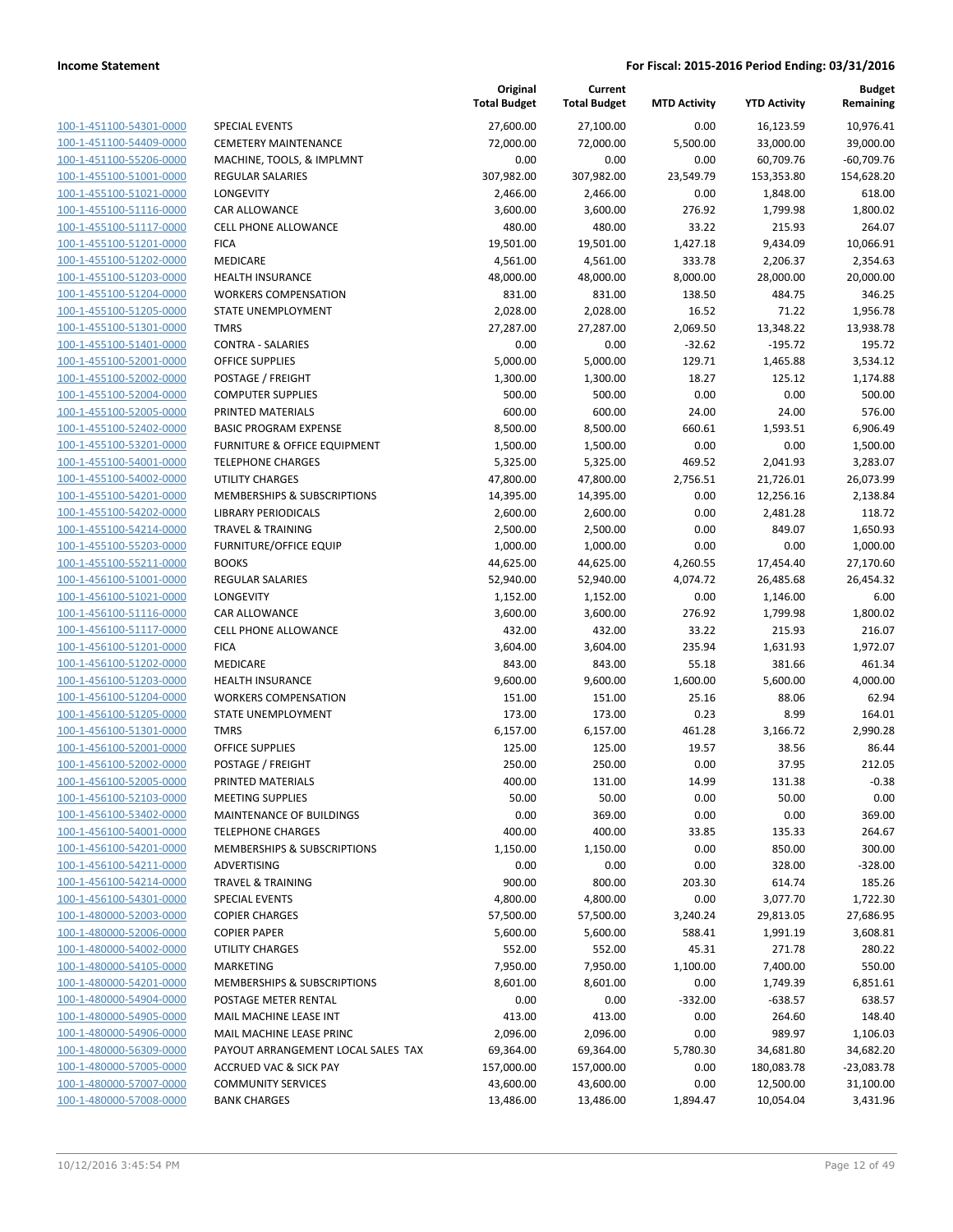|                                                    |                                                                       |                       | Original<br><b>Total Budget</b> | Current<br><b>Total Budget</b> | <b>MTD Activity</b> | <b>YTD Activity</b> | <b>Budget</b><br>Remaining |
|----------------------------------------------------|-----------------------------------------------------------------------|-----------------------|---------------------------------|--------------------------------|---------------------|---------------------|----------------------------|
| 100-1-480000-57015-0000                            | <b>CONTINGENCY EXPENSE</b>                                            |                       | 34,634.00                       | 34,634.00                      | 0.00                | 0.00                | 34,634.00                  |
| 100-1-491000-58040-0000                            | <b>XFR - GENERAL CIP</b>                                              |                       | 1,698,000.00                    | 1,855,953.50                   | 283,000.00          | 1,140,500.00        | 715,453.50                 |
| 100-1-491000-58204-0000                            | XFR - VEHICLE/EQUIP RPLCMNT                                           |                       | 387,931.00                      | 387,931.00                     | 64,655.16           | 376,293.06          | 11,637.94                  |
| 100-1-495000-58702-0000                            | CA - GEN GOV TO CENTRAL SERVICE FUND                                  |                       | 3,581.00                        | 3,581.00                       | 596.84              | 2,088.94            | 1,492.06                   |
| 100-1-495000-58703-0000                            | CA - PUBLIC WORKS TO CENTRAL SERVICE FU                               |                       | 78,375.00                       | 78,375.00                      | 13,062.48           | 45,718.68           | 32,656.32                  |
| 100-1-495000-58704-0000                            | CA - PUBLIC SAFETY TO CENTRAL SERVICE FU                              |                       | 205,586.00                      | 205,586.00                     | 34,264.34           | 119,925.19          | 85,660.81                  |
| 100-1-495000-58705-0000                            | CA - COM DEV TO CENTRAL SERVICE FUND                                  |                       | 33,518.00                       | 33,518.00                      | 5,586.34            | 19,552.19           | 13,965.81                  |
| 100-1-495000-58706-0000                            | CA - PARKS & REC TO CENTRAL SERVICE FUND                              |                       | 170,772.00                      | 170,772.00                     | 28,462.00           | 99,617.00           | 71,155.00                  |
| 100-1-495000-58712-0000                            | CA - GEN GOV TO INSURANCE FUND                                        |                       | 2,715.00                        | 2,715.00                       | 452.50              | 1,583.75            | 1,131.25                   |
| 100-1-495000-58713-0000                            | CA - PUBLIC WORKS TO INSURANCE FUND                                   |                       | 20,556.00                       | 20,556.00                      | 3,426.00            | 11,991.00           | 8,565.00                   |
| 100-1-495000-58714-0000                            | CA - PUBLIC SAFETY TO INSURANCE FUND                                  |                       | 111,950.00                      | 111,950.00                     | 18,658.34           | 65,304.19           | 46,645.81                  |
| 100-1-495000-58715-0000                            | CA - COM DEV TO INSURANCE FUND                                        |                       | 9,417.00                        | 9,417.00                       | 1,569.50            | 5,493.25            | 3,923.75                   |
| 100-1-495000-58716-0000                            | CA - PARKS & REC TO INSURANCE FUND                                    |                       | 31,265.00                       | 31,265.00                      | 5,210.84            | 18,237.94           | 13,027.06                  |
| 100-1-495000-58722-0000                            | CA - GEN GOVERNMENT TO MIS FUND                                       |                       | 52,071.00                       | 52,071.00                      | 8,678.50            | 30,374.75           | 21,696.25                  |
| 100-1-495000-58723-0000                            | CA - PUBLIC WORKS TO MIS FUND                                         |                       | 44,416.00                       | 44,416.00                      | 7,402.66            | 25,909.31           | 18,506.69                  |
| 100-1-495000-58724-0000                            | CA - PUBLIC SAFETY TO MIS FUND                                        |                       | 219,205.00                      | 219,205.00                     | 36,534.16           | 127,869.56          | 91,335.44                  |
| 100-1-495000-58725-0000                            | CA - COM DEV TO MIS FUND                                              |                       | 80,998.00                       | 80,998.00                      | 13,499.66           | 47,248.81           | 33,749.19                  |
| 100-1-495000-58726-0000                            | CA - PARKS & REC TO MIS FUND                                          |                       | 131,161.00                      | 131,161.00                     | 21,860.16           | 76,510.56           | 54,650.44                  |
|                                                    |                                                                       | <b>Expense Total:</b> | 22,194,537.46                   | 22,352,490.96                  | 2,166,783.77        | 11,620,009.43       | 10,732,481.53              |
|                                                    | Fund: 100 - GENERAL FUND Surplus (Deficit):                           |                       | -435,044.17                     | -592,997.67                    | -476,484.41         | 2,399,094.39        | -2,992,092.06              |
| Fund: 101 - MUNICIPAL COURT BUILDING SECURITY FEES |                                                                       |                       |                                 |                                |                     |                     |                            |
| Revenue                                            |                                                                       |                       |                                 |                                |                     |                     |                            |
| 101-1-318001-44101-0000                            | MUNICIPAL COURT COST/FEES                                             |                       | 5,744.00                        | 5,744.00                       | 914.68              | 4,097.03            | 1,646.97                   |
|                                                    |                                                                       |                       |                                 |                                |                     |                     |                            |
| 101-1-319001-45401-0000                            | <b>INTEREST REVENUES</b>                                              | <b>Revenue Total:</b> | 145.00<br>5,889.00              | 145.00<br>5,889.00             | 28.39<br>943.07     | 71.52<br>4,168.55   | 73.48<br>1,720.45          |
| <b>Expense</b>                                     |                                                                       |                       |                                 |                                |                     |                     |                            |
| 101-1-480000-57008-0000                            | <b>BANK CHARGES</b>                                                   |                       | 0.00                            | 0.00                           | 4.39                | 30.47               | $-30.47$                   |
|                                                    |                                                                       | <b>Expense Total:</b> | 0.00                            | 0.00                           | 4.39                | 30.47               | -30.47                     |
|                                                    | Fund: 101 - MUNICIPAL COURT BUILDING SECURITY FEES Surplus (Deficit): |                       | 5,889.00                        | 5,889.00                       | 938.68              | 4,138.08            | 1,750.92                   |
|                                                    |                                                                       |                       |                                 |                                |                     |                     |                            |
| Fund: 102 - MUNICIPAL COURT TECH FUND<br>Revenue   |                                                                       |                       |                                 |                                |                     |                     |                            |
| 102-1-318001-44101-0000                            | MUNICIPAL COURT COST/FEES                                             |                       | 7,658.00                        | 7,658.00                       | 1,219.58            | 5,462.59            | 2,195.41                   |
| 102-1-319001-45401-0000                            | <b>INTEREST REVENUES</b>                                              |                       | 60.00                           | 60.00                          | 4.05                | 6.90                | 53.10                      |
|                                                    |                                                                       | <b>Revenue Total:</b> | 7,718.00                        | 7,718.00                       | 1,223.63            | 5,469.49            | 2.248.51                   |
|                                                    |                                                                       |                       |                                 |                                |                     |                     |                            |
| <b>Expense</b>                                     |                                                                       |                       |                                 |                                |                     |                     |                            |
| 102-1-412100-54908-0000                            | LEASE PURCHASE PAYMENTS                                               |                       | 0.00                            | 0.00                           | 0.00                | 6,622.44            | $-6,622.44$                |
| 102-1-480000-57008-0000                            | <b>BANK CHARGES</b>                                                   |                       | 0.00                            | 0.00                           | 0.61                | 4.72                | $-4.72$                    |
|                                                    |                                                                       | <b>Expense Total:</b> | 0.00                            | 0.00                           | 0.61                | 6,627.16            | -6,627.16                  |
|                                                    | Fund: 102 - MUNICIPAL COURT TECH FUND Surplus (Deficit):              |                       | 7,718.00                        | 7,718.00                       | 1,223.02            | $-1,157.67$         | 8,875.67                   |
| Fund: 103 - MUNICIPAL COURT CHILD SAFETY FUND      |                                                                       |                       |                                 |                                |                     |                     |                            |
| Revenue                                            |                                                                       |                       |                                 |                                |                     |                     |                            |
| 103-1-318001-44101-0000                            | MUNICIPAL COURT COST/FEES                                             |                       | 1,085.00                        | 1,085.00                       | 250.79              | 2,312.03            | $-1,227.03$                |
| 103-1-318001-44110-0000                            | OPTIONAL COUNTY FEE - CHILD SAFETY                                    |                       | 25,500.00                       | 25,500.00                      | 0.00                | 5,741.32            | 19,758.68                  |
| 103-1-319001-45401-0000                            | <b>INTEREST REVENUES</b>                                              |                       | 60.00                           | 60.00                          | 7.27                | 19.65               | 40.35                      |
|                                                    |                                                                       | <b>Revenue Total:</b> | 26,645.00                       | 26,645.00                      | 258.06              | 8,073.00            | 18,572.00                  |
| <b>Expense</b>                                     |                                                                       |                       |                                 |                                |                     |                     |                            |
| 103-1-480000-57007-0000                            | <b>COMMUNITY SERVICES</b>                                             |                       | 27,000.00                       | 27,000.00                      | 0.00                | 5,741.32            | 21,258.68                  |
| 103-1-480000-57008-0000                            | <b>BANK CHARGES</b>                                                   |                       | 12.00                           | 12.00                          | 1.12                | 8.70                | 3.30                       |
|                                                    |                                                                       | <b>Expense Total:</b> | 27,012.00                       | 27,012.00                      | 1.12                | 5,750.02            | 21,261.98                  |
|                                                    | Fund: 103 - MUNICIPAL COURT CHILD SAFETY FUND Surplus (Deficit):      |                       | $-367.00$                       | $-367.00$                      | 256.94              | 2,322.98            | $-2,689.98$                |
| <b>Fund: 110 - EXCHANGE BUILDING FUND</b>          |                                                                       |                       |                                 |                                |                     |                     |                            |
| Revenue                                            |                                                                       |                       |                                 |                                |                     |                     |                            |
| 110-1-321001-45502-0000                            | <b>EXCHANGE BUILDING LEASES</b>                                       |                       | 575,320.00                      | 575,320.00                     | 0.00                | 95,539.76           | 479,780.24                 |
|                                                    |                                                                       | <b>Revenue Total:</b> | 575,320.00                      | 575,320.00                     | 0.00                | 95,539.76           | 479,780.24                 |
|                                                    |                                                                       |                       |                                 |                                |                     |                     |                            |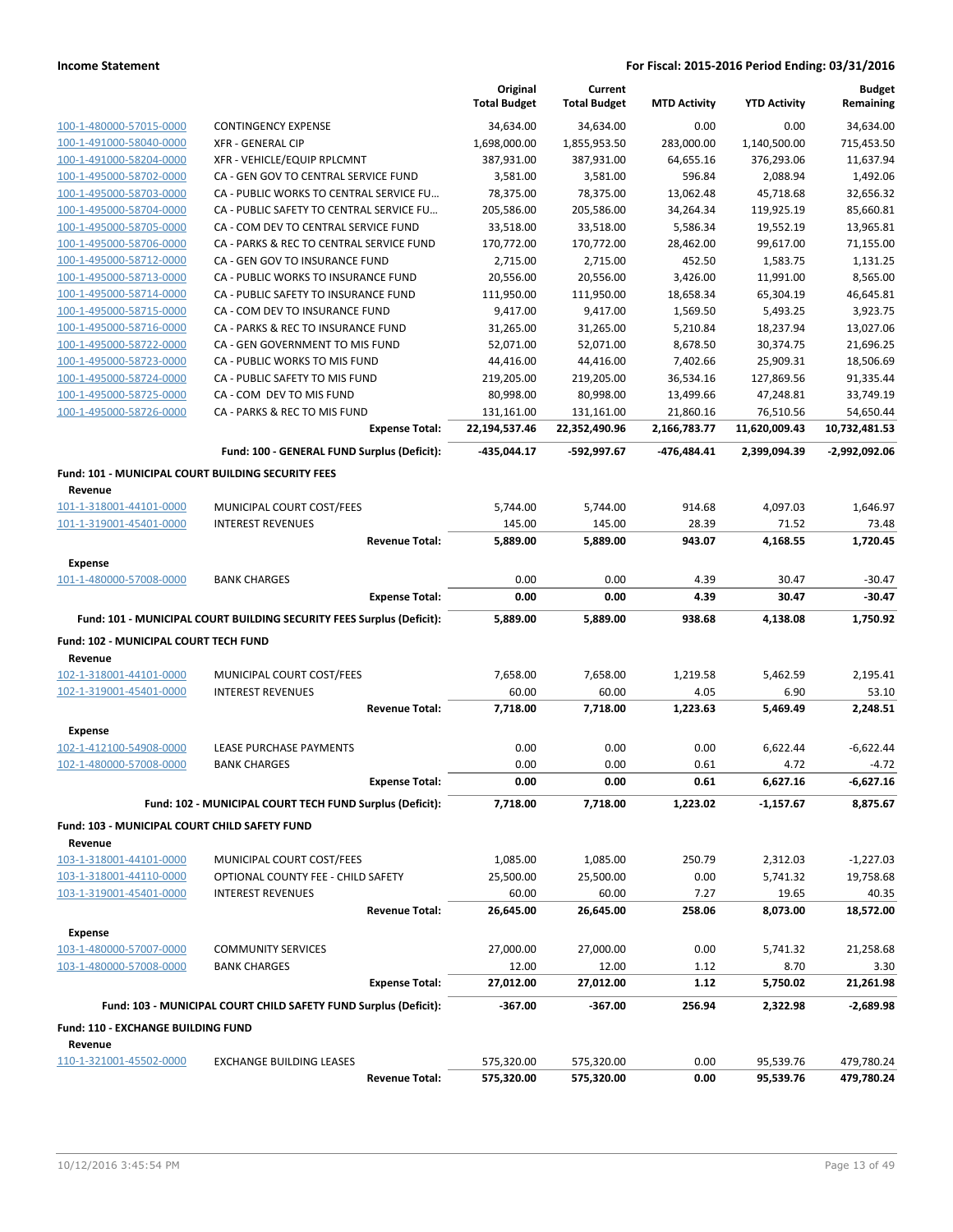|                                               |                                                           | Original            | Current             |                     |                     | <b>Budget</b> |
|-----------------------------------------------|-----------------------------------------------------------|---------------------|---------------------|---------------------|---------------------|---------------|
|                                               |                                                           | <b>Total Budget</b> | <b>Total Budget</b> | <b>MTD Activity</b> | <b>YTD Activity</b> | Remaining     |
| Expense                                       |                                                           |                     |                     |                     |                     |               |
| 110-1-463100-51001-0000                       | <b>REGULAR SALARIES</b>                                   | 46,585.00           | 46,585.00           | 0.00                | 8,394.31            | 38,190.69     |
| 110-1-463100-51020-0000                       | <b>OVERTIME</b>                                           | 1,339.00            | 1,339.00            | 0.00                | 151.37              | 1,187.63      |
| 110-1-463100-51021-0000                       | LONGEVITY                                                 | 1,404.00            | 1,404.00            | 0.00                | 477.00              | 927.00        |
| 110-1-463100-51101-0000                       | <b>CERTIFICATION PAY</b>                                  | 300.00              | 300.00              | 0.00                | 115.40              | 184.60        |
| 110-1-463100-51201-0000                       | <b>FICA</b>                                               | 3,077.00            | 3,077.00            | 0.00                | 542.61              | 2,534.39      |
| 110-1-463100-51202-0000                       | <b>MEDICARE</b>                                           | 720.00              | 720.00              | 0.00                | 126.91              | 593.09        |
| 110-1-463100-51203-0000                       | <b>HEALTH INSURANCE</b>                                   | 14,400.00           | 14,400.00           | 2,400.00            | 8,400.00            | 6,000.00      |
| 110-1-463100-51204-0000                       | <b>WORKERS COMPENSATION</b>                               | 1,421.00            | 1,421.00            | 236.84              | 828.94              | 592.06        |
| 110-1-463100-51205-0000                       | STATE UNEMPLOYMENT                                        | 259.00              | 259.00              | 0.00                | 1.88                | 257.12        |
| 110-1-463100-51301-0000                       | <b>TMRS</b>                                               | 5,257.00            | 5,257.00            | 0.00                | 982.36              | 4,274.64      |
| 110-1-463100-52101-0000                       | <b>JANITORIAL SUPPLIES</b>                                | 5,079.00            | 5,079.00            | 0.00                | 1,392.34            | 3,686.66      |
| 110-1-463100-52104-0000                       | <b>WEARING APPAREL</b>                                    | 910.00              | 910.00              | 0.00                | 157.44              | 752.56        |
| 110-1-463100-52203-0000                       | <b>MOTOR VEHICLE FUEL</b>                                 | 1,200.00            | 1,200.00            | 0.00                | 202.60              | 997.40        |
| 110-1-463100-53205-0000                       | <b>MOTOR VEHICLES</b>                                     | 527.50              | 527.50              | 0.00                | $-18.58$            | 546.08        |
| 110-1-463100-53302-0000                       | <b>WALKS &amp; PARKING LOTS</b>                           | 900.00              | 900.00              | 0.00                | 0.00                | 900.00        |
| 110-1-463100-53402-0000                       | <b>BUILDING MAINTENANCE</b>                               | 30,087.68           | 30,087.68           | 0.00                | 17,789.97           | 12,297.71     |
| 110-1-463100-53403-0000                       | <b>HEATING &amp; COOLING SYSTEMS</b>                      | 8,560.00            | 8,560.00            | 0.00                | 646.78              | 7,913.22      |
| 110-1-463100-54001-0000                       | <b>TELEPHONE CHARGES</b>                                  | 3,400.00            | 3,400.00            | 97.68               | 1,367.56            | 2,032.44      |
| 110-1-463100-54002-0000                       | UTILITY CHARGES                                           | 103,299.96          | 103,299.96          | 0.00                | 21,323.05           | 81,976.91     |
| 110-1-463100-54101-0000                       | PROFESSIONAL SERVICES                                     | 6,300.00            | 6,300.00            | 0.00                | 0.00                | 6,300.00      |
| 110-1-463100-54112-0000                       | <b>ALARM MONITOR SERVICE</b>                              | 50.00               | 50.00               | 0.00                | 0.00                | 50.00         |
| 110-1-463100-54226-0000                       | <b>INSURANCE EXPENSE</b>                                  | 4,700.00            | 4,700.00            | 0.00                | $-207.36$           | 4,907.36      |
| 110-1-491000-58036-0000                       | <b>XFR - DEBT SERVICE FUND</b>                            | 358,000.00          | 358,000.00          | 59,666.66           | 208,833.31          | 149,166.69    |
|                                               | <b>Expense Total:</b>                                     | 597,776.14          | 597,776.14          | 62,401.18           | 271,507.89          | 326,268.25    |
|                                               | Fund: 110 - EXCHANGE BUILDING FUND Surplus (Deficit):     | -22,456.14          | -22,456.14          | -62,401.18          | -175,968.13         | 153,511.99    |
| <b>Fund: 111 - RECREATION ACTIVITIES FUND</b> |                                                           |                     |                     |                     |                     |               |
| Revenue                                       |                                                           |                     |                     |                     |                     |               |
| 111-1-319010-45306-0000                       | <b>PARK CONCESSIONS</b>                                   | 40,000.00           | 60,000.00           | 5,341.19            | 11,999.55           | 48,000.45     |
| 111-1-319011-44507-0000                       | <b>ADULT RECREATION FEES</b>                              | 29,000.00           | 29,000.00           | 934.00              | 7,022.50            | 21,977.50     |
| 111-1-319011-44508-0000                       | YOUTH RECREATION FEES                                     | 26,000.00           | 26,000.00           | 210.00              | 3,595.00            | 22,405.00     |
| 111-1-319012-44509-0000                       | SPECIAL EVENT FUNDING                                     | 20,500.00           | 20,500.00           | 1,700.00            | 4,380.50            | 16,119.50     |
| 111-1-319012-45504-0000                       | PARKS & RECREATION / FIELD RENTALS                        | 14,500.00           | 14,500.00           | 3,255.00            | 3,305.00            | 11,195.00     |
|                                               | <b>Revenue Total:</b>                                     | 130,000.00          | 150,000.00          | 11,440.19           | 30,302.55           | 119,697.45    |
| Expense                                       |                                                           |                     |                     |                     |                     |               |
| 111-1-451200-51011-0000                       | PART TIME TEMPORARY                                       | 0.00                | 203.61              | 29.60               | 203.61              | 0.00          |
| 111-1-451200-52001-0000                       | <b>OFFICE SUPPLIES</b>                                    | 0.00                | 1,200.00            | 0.00                | 144.00              | 1,056.00      |
| 111-1-451200-52101-0000                       | <b>JANITORIAL SUPPLIES</b>                                | 1,000.00            | 2,500.00            | 662.04              | 1,013.28            | 1,486.72      |
| 111-1-451200-52401-0000                       | RECREATIONAL SUPPLIES                                     | 21,800.00           | 21,800.00           | 575.64              | 12,155.81           | 9,644.19      |
| 111-1-451200-52403-0000                       | <b>RESALE ITEMS</b>                                       | 20,800.00           | 31,800.00           | 2,629.73            | 8,973.51            | 22,826.49     |
| 111-1-451200-54211-0000                       | ADVERTISING                                               | 1,500.00            | 596.39              | 0.00                | 0.00                | 596.39        |
| 111-1-451200-54301-0000                       | SPECIAL EVENTS                                            | 30,110.00           | 36,360.00           | 2,692.56            | 14,001.95           | 22,358.05     |
| 111-1-451200-54302-0000                       | <b>TEAM REGISTRATION</b>                                  | 2,900.00            | 2,900.00            | 165.00              | 688.00              | 2,212.00      |
| 111-1-451200-54303-0000                       | OFFICALS/INSTRUCTORS                                      | 30,000.00           | 21,750.00           | 1,620.00            | 9,321.80            | 12,428.20     |
| 111-1-451200-54304-0000                       | <b>CONCESSION STD WRKR CONTR</b>                          | 6,500.00            | 10,200.00           | 1,178.45            | 2,555.60            | 7,644.40      |
| 111-1-480000-52003-0000                       | <b>COPIER CHARGES</b>                                     | 2,050.00            | 2,050.00            | 63.95               | 453.70              | 1,596.30      |
| 111-1-480000-57008-0000                       | <b>BANK CHARGES</b>                                       | 1,430.00            | 1,430.00            | 51.19               | 372.19              | 1,057.81      |
| 111-1-495000-58501-0000                       | CA - GENERAL FUND                                         | 7,073.00            | 7,073.00            | 1,178.84            | 4,125.94            | 2,947.06      |
| 111-1-495000-58701-0000                       | CA - CENTRAL SERVICE FUND                                 | 397.00              | 397.00              | 66.16               | 231.56              | 165.44        |
| 111-1-495000-58710-0000                       | CA - INSURANCE FUND                                       | 294.00              | 294.00              | 49.00               | 171.50              | 122.50        |
| 111-1-495000-58720-0000                       | CA - MIS FUN                                              | 3,095.00            | 3,095.00            | 515.84              | 1,805.44            | 1,289.56      |
|                                               | <b>Expense Total:</b>                                     | 128,949.00          | 143,649.00          | 11,478.00           | 56,217.89           | 87,431.11     |
|                                               | Fund: 111 - RECREATION ACTIVITIES FUND Surplus (Deficit): | 1,051.00            | 6,351.00            | $-37.81$            | -25,915.34          | 32,266.34     |
|                                               |                                                           |                     |                     |                     |                     |               |
| Fund: 112 - GUN RANGE FUND                    |                                                           |                     |                     |                     |                     |               |
| Revenue                                       |                                                           |                     |                     |                     |                     |               |
| 112-1-319001-45401-0000                       | <b>INTEREST REVENUES</b>                                  | 72.00               | 72.00               | 18.67               | 48.60               | 23.40         |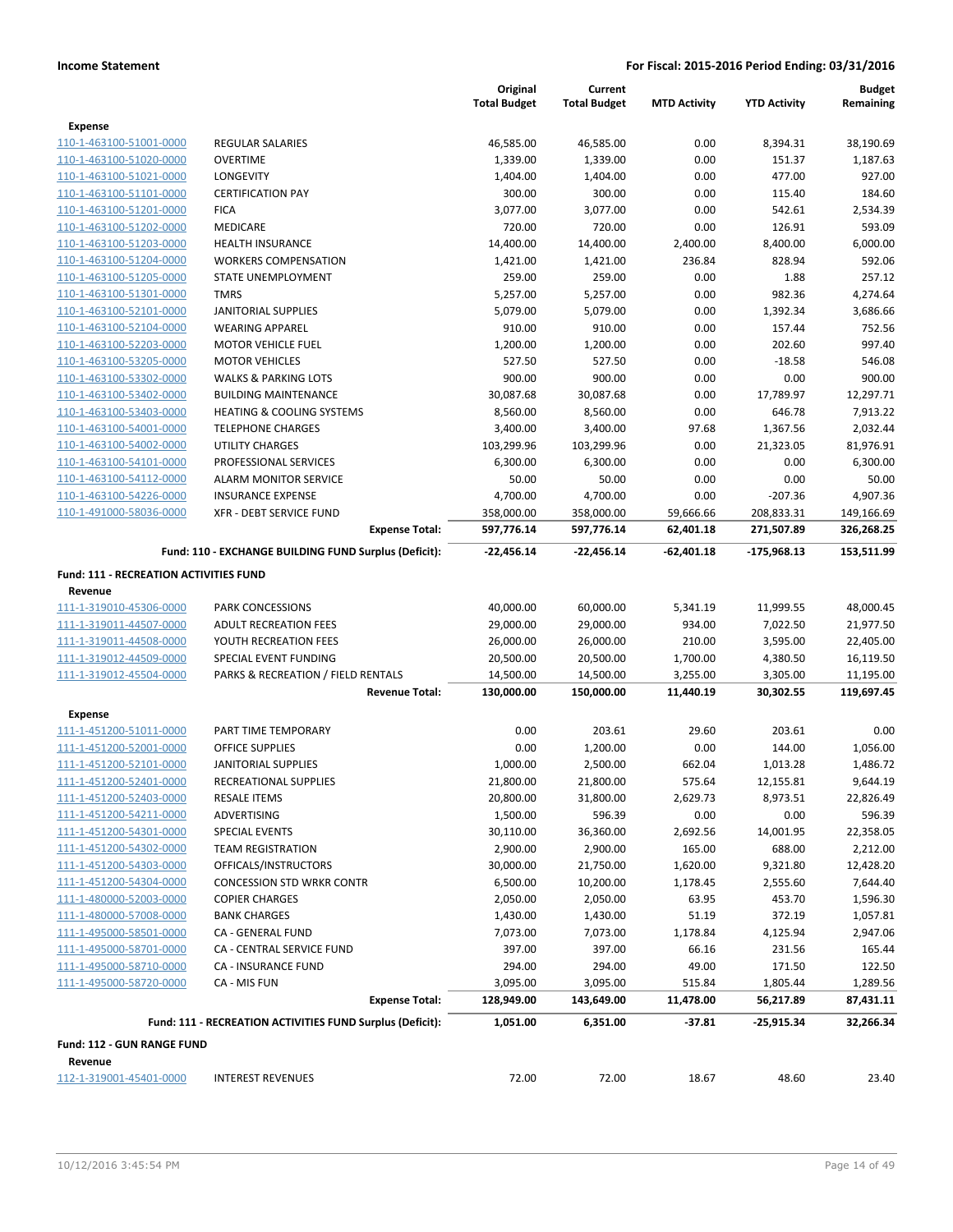|                                                    |                                                                 | Original<br><b>Total Budget</b> | Current<br><b>Total Budget</b> | <b>MTD Activity</b>   | <b>YTD Activity</b>    | <b>Budget</b><br>Remaining |
|----------------------------------------------------|-----------------------------------------------------------------|---------------------------------|--------------------------------|-----------------------|------------------------|----------------------------|
| 112-1-319001-45601-0000                            | MISCELLANEOUS REVENUES                                          | 6,500.00                        | 6,500.00                       | 380.00                | 1,360.00               | 5,140.00                   |
|                                                    | <b>Revenue Total:</b>                                           | 6,572.00                        | 6,572.00                       | 398.67                | 1,408.60               | 5,163.40                   |
| <b>Expense</b>                                     |                                                                 |                                 |                                |                       |                        |                            |
| 112-1-421700-52001-0000                            | <b>OFFICE SUPPLIES</b>                                          | 20.00                           | 20.00                          | 0.00                  | 0.00                   | 20.00                      |
| 112-1-421700-53707-0000                            | <b>MAINT - GROUNDS</b>                                          | 10,205.00                       | 10,205.00                      | 0.00                  | 0.00                   | 10,205.00                  |
| 112-1-421700-54501-0000                            | <b>SPECIAL SERVICES</b>                                         | 1,000.00                        | 1,000.00                       | 70.00                 | 420.00                 | 580.00                     |
| 112-1-480000-57008-0000                            | <b>BANK CHARGES</b>                                             | 10.00                           | 10.00                          | 2.90                  | 20.54                  | $-10.54$                   |
|                                                    | <b>Expense Total:</b>                                           | 11,235.00                       | 11,235.00                      | 72.90                 | 440.54                 | 10,794.46                  |
|                                                    | Fund: 112 - GUN RANGE FUND Surplus (Deficit):                   | -4,663.00                       | -4,663.00                      | 325.77                | 968.06                 | $-5,631.06$                |
| Fund: 113 - HOTEL / MOTEL OCCUPANCY TAX FUND       |                                                                 |                                 |                                |                       |                        |                            |
| Revenue                                            |                                                                 |                                 |                                |                       |                        |                            |
| 113-1-313005-41402-0000                            | HOTEL/MOTEL OCCUPANCY TAX                                       | 540,000.00                      | 540,000.00                     | 38,146.76             | 249,822.88             | 290,177.12                 |
| 113-1-319001-45401-0000                            | <b>INTEREST REVENUES</b>                                        | 1,200.00                        | 1,200.00                       | 247.21                | $-1,782.41$            | 2,982.41                   |
|                                                    | <b>Revenue Total:</b>                                           | 541,200.00                      | 541,200.00                     | 38,393.97             | 248,040.47             | 293,159.53                 |
| Expense                                            |                                                                 |                                 |                                |                       |                        |                            |
| 113-1-458100-51001-0000                            | <b>REGULAR</b>                                                  | 34,600.00                       | 34,600.00                      | 2,679.70              | 17,267.62              | 17,332.38                  |
| 113-1-458100-51020-0000                            | <b>OVERTIME</b>                                                 | 0.00                            | 0.00                           | 44.66                 | 203.10                 | $-203.10$                  |
| 113-1-458100-51116-0000                            | SALARIES / CAR ALLOWANCE                                        | 1,800.00                        | 1,800.00                       | 92.31                 | 600.01                 | 1,199.99                   |
| 113-1-458100-51117-0000                            | <b>CELL PHONE ALLOWANCE</b>                                     | 348.00                          | 348.00                         | 16.14                 | 104.91                 | 243.09                     |
| 113-1-458100-51201-0000                            | <b>FICA</b>                                                     | 2,278.00                        | 2,278.00                       | 169.91                | 1,089.70               | 1,188.30                   |
| 113-1-458100-51202-0000                            | <b>MEDICARE</b>                                                 | 533.00                          | 533.00                         | 39.73                 | 254.88                 | 278.12                     |
| 113-1-458100-51203-0000                            | <b>HEALTH INSURANCE</b>                                         | 9,600.00                        | 9,600.00                       | 1,600.00              | 5,600.00               | 4,000.00                   |
| 113-1-458100-51204-0000                            | <b>WORKERS COMPENSATION</b>                                     | 623.00                          | 623.00                         | 103.84                | 363.44                 | 259.56                     |
| 113-1-458100-51205-0000                            | UNEMPLOYMENT                                                    | 173.00                          | 173.00                         | 1.79                  | 8.01                   | 164.99                     |
| 113-1-458100-51301-0000                            | <b>TMRS</b>                                                     | 3,893.00                        | 3,893.00                       | 288.30                | 1,876.40               | 2,016.60                   |
| 113-1-458100-52001-0000                            | <b>OFFICE SUPPLIES</b>                                          | 500.00                          | 500.00                         | 0.00                  | 41.90                  | 458.10                     |
| 113-1-458100-52002-0000                            | POSTAGE / FREIGHT                                               | 100.00                          | 100.00                         | 76.31                 | 283.45                 | $-183.45$                  |
| 113-1-458100-54101-0000                            | PROFESSIONAL SERVICES                                           | 18,000.00                       | 25,500.00                      | 0.00                  | 0.00                   | 25,500.00                  |
| 113-1-458100-54105-0000                            | <b>MARKETING</b>                                                | 30,700.00                       | 23,200.00                      | 2,000.00              | 3,769.91               | 19,430.09                  |
| 113-1-458100-54106-0000                            | <b>ATTORNEY FEES</b>                                            | 200.00                          | 200.00                         | 0.00                  | 75.69                  | 124.31                     |
| 113-1-458100-54201-0000                            | MEMBERSHIPS & SUBSCRIPTIONS                                     | 1,315.00                        | 1,315.00                       | 0.00                  | 0.00                   | 1,315.00                   |
| 113-1-458100-54211-0000                            | ADVERTISING                                                     | 53,800.00                       | 53,800.00                      | 2,449.29              | 32,408.24              | 21,391.76                  |
| 113-1-458100-54212-0000                            | PRINTING                                                        | 7,200.00                        | 7,200.00                       | 0.00                  | 885.17                 | 6,314.83                   |
| 113-1-458100-54214-0000                            | TRAVEL/TRAINING EXPENSE                                         | 5,590.00                        | 5,590.00                       | 0.00                  | 0.00                   | 5,590.00                   |
| 113-1-458100-54301-0000                            | SPECIAL EVENTS                                                  | 7,500.00                        | 7,500.00                       | 0.00                  | 15,062.38              | $-7,562.38$                |
| 113-1-458100-54523-0000                            | <b>PROPOSED EVENTS</b>                                          | 115,815.00                      | 115,815.00                     | 11,600.00             | 83,500.00              | 32,315.00                  |
| 113-1-458100-54525-0000                            | <b>SPORTS TOURNAMENTS</b>                                       | 25,000.00                       | 25,000.00                      | 168.48                | 168.48                 | 24,831.52                  |
| 113-1-480000-57008-0000                            | <b>BANK CHARGES</b>                                             | 160.00                          | 160.00                         | 38.65                 | 432.29                 | $-272.29$                  |
| 113-1-491000-58001-0000                            | XFR - GENERAL FUND                                              | 45,000.00                       | 45,000.00                      | 7,500.00              | 26,250.00              | 18,750.00                  |
| 113-1-491000-58014-0000<br>113-1-491000-58035-0000 | XFR - VENUE MGMT FUND<br><b>XFR - DEBT SERVICE FUND</b>         | 71,000.00<br>35,000.00          | 71,000.00<br>35,000.00         | 11,833.34<br>5,833.34 | 41,416.69<br>20,416.69 | 29,583.31<br>14,583.31     |
| 113-1-491000-58040-0000                            | XFR - GENERAL CIP FUND                                          | 71,000.00                       | 71,000.00                      | 11,833.34             | 41,416.69              | 29,583.31                  |
|                                                    | <b>Expense Total:</b>                                           | 541,728.00                      | 541,728.00                     | 58,369.13             | 293,495.65             | 248,232.35                 |
|                                                    |                                                                 |                                 |                                |                       |                        |                            |
|                                                    | Fund: 113 - HOTEL / MOTEL OCCUPANCY TAX FUND Surplus (Deficit): | $-528.00$                       | $-528.00$                      | $-19,975.16$          | -45,455.18             | 44,927.18                  |
| Fund: 114 - VENUE MANAGEMENT FUND                  |                                                                 |                                 |                                |                       |                        |                            |
| Revenue                                            |                                                                 |                                 |                                |                       |                        |                            |
| 114-1-319001-45601-0000                            | MISCELLANEOUS REVENUES                                          | 500.00                          | 500.00                         | 0.00                  | 0.00                   | 500.00                     |
| 114-1-319010-45306-0000                            | <b>CONCESSIONS</b>                                              | 750.00                          | 750.00                         | 1,153.00              | 1,794.33               | $-1,044.33$                |
| 114-1-319030-45506-0000                            | <b>AUDITORIUM RENTALS</b>                                       | 22,000.00                       | 22,000.00                      | 500.00                | 7,300.00               | 14,700.00                  |
| 114-1-319031-45505-0000                            | <b>CIVIC CENTER RENTALS</b>                                     | 40,643.00                       | 40,643.00                      | 3,967.00              | 16,517.00              | 24,126.00                  |
| 114-1-319032-44509-0000                            | SPECIAL EVENTS/SPONSORS                                         | 60,000.00                       | 60,000.00                      | 0.00                  | 7,691.25               | 52,308.75                  |
| 114-1-319033-45307-0000                            | <b>TICKET SALES</b>                                             | 70,000.00                       | 70,000.00                      | 4,953.00              | 59,541.00              | 10,459.00                  |
| 114-1-323001-46008-0000                            | <b>XFR - TOURISM FUND</b>                                       | 71,000.00                       | 71,000.00                      | 11,833.34             | 41,416.69              | 29,583.31                  |
|                                                    | <b>Revenue Total:</b>                                           | 264,893.00                      | 264,893.00                     | 22,406.34             | 134,260.27             | 130,632.73                 |
| Expense                                            |                                                                 |                                 |                                |                       |                        |                            |
| 114-1-457100-51001-0000                            | REGULAR SALARIES                                                | 65,131.00                       | 65,131.00                      | 1,804.36              | 12,517.42              | 52,613.58                  |
| 114-1-457100-51020-0000                            | <b>OVERTIME</b>                                                 | 0.00                            | 0.00                           | 0.00                  | 746.92                 | $-746.92$                  |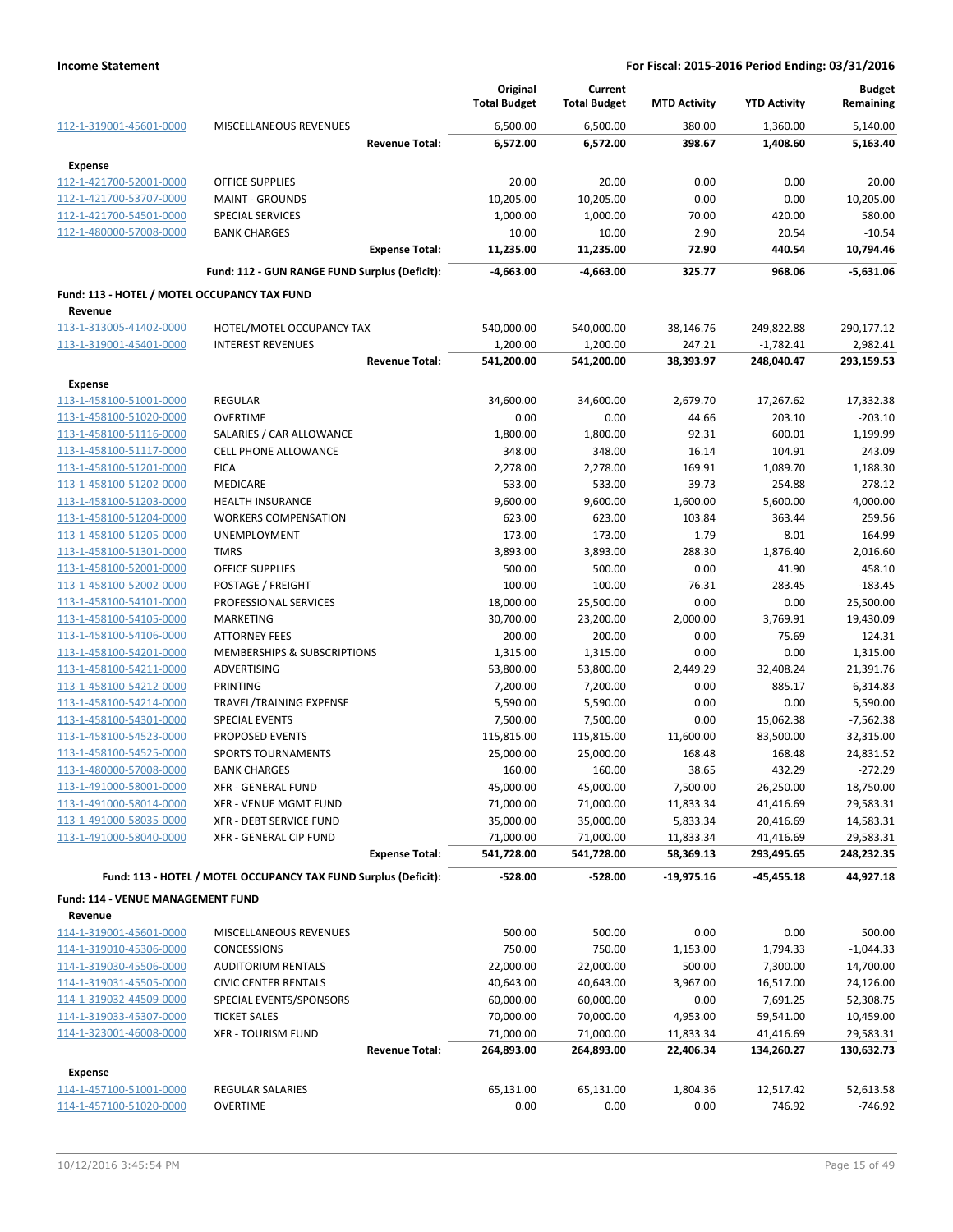|                                  |                                                                              | Original<br><b>Total Budget</b> | Current<br><b>Total Budget</b> | <b>MTD Activity</b> | <b>YTD Activity</b> | <b>Budget</b><br>Remaining |
|----------------------------------|------------------------------------------------------------------------------|---------------------------------|--------------------------------|---------------------|---------------------|----------------------------|
| 114-1-457100-51116-0000          | CAR ALLOWANCE                                                                | 1,800.00                        | 1,800.00                       | 92.31               | 600.02              | 1,199.98                   |
| 114-1-457100-51117-0000          | <b>CELL PHONE ALLOWANCE</b>                                                  | 348.00                          | 348.00                         | 16.16               | 105.04              | 242.96                     |
| 114-1-457100-51201-0000          | <b>FICA</b>                                                                  | 4,171.00                        | 4,171.00                       | 117.98              | 891.70              | 3,279.30                   |
| 114-1-457100-51202-0000          | MEDICARE                                                                     | 976.00                          | 976.00                         | 27.60               | 208.56              | 767.44                     |
| 114-1-457100-51203-0000          | <b>HEALTH INSURANCE</b>                                                      | 4,800.00                        | 4,800.00                       | 800.00              | 2,800.00            | 2,000.00                   |
| 114-1-457100-51204-0000          | <b>WORKERS COMPENSATION</b>                                                  | 1,819.00                        | 1,819.00                       | 303.16              | 1,061.06            | 757.94                     |
| 114-1-457100-51205-0000          | STATE UNEMPLOYMENT                                                           | 173.00                          | 173.00                         | 0.95                | 6.79                | 166.21                     |
| 114-1-457100-51301-0000          | <b>TMRS</b>                                                                  | 7,127.00                        | 7,127.00                       | 200.92              | 1,500.02            | 5,626.98                   |
| 114-1-457100-52001-0000          | <b>OFFICE SUPPLIES</b>                                                       | 500.00                          | 500.00                         | 23.37               | 57.15               | 442.85                     |
| 114-1-457100-52002-0000          | POSTAGE / FREIGHT                                                            | 50.00                           | 50.00                          | 116.93              | 130.24              | $-80.24$                   |
| 114-1-457100-52201-0000          | MINOR TOOLS & EQUIPMENT                                                      | 2,000.00                        | 2,000.00                       | 99.99               | 1,044.15            | 955.85                     |
| 114-1-457100-52403-0000          | <b>RESALE ITEMS</b>                                                          | 750.00                          | 750.00                         | 817.40              | 1,050.64            | $-300.64$                  |
| 114-1-457100-53702-0000          | AUDTIORIUM MAINTENANCE                                                       | 6,305.00                        | 6,305.00                       | 294.02              | 6,073.74            | 231.26                     |
| 114-1-457100-53704-0000          | <b>CIVIC CENTER</b>                                                          | 7,760.00                        | 7,760.00                       | 488.34              | 5,592.36            | 2,167.64                   |
| 114-1-457100-54001-0000          | <b>TELEPHONE CHARGES</b>                                                     | 400.00                          | 400.00                         | 0.00                | 0.00                | 400.00                     |
| 114-1-457100-54005-0000          | <b>CIVIC CENTER UTILITY CHARGES</b>                                          | 24,500.00                       | 24,500.00                      | 1,773.14            | 12,772.36           | 11,727.64                  |
| 114-1-457100-54105-0000          | <b>MARKETING</b>                                                             | 15,000.00                       | 15,000.00                      | $-304.10$           | 2,895.51            | 12,104.49                  |
| 114-1-457100-54106-0000          | <b>ATTORNEY FEES</b>                                                         | 250.00                          | 250.00                         | 1,090.20            | 1,121.75            | $-871.75$                  |
| 114-1-457100-54201-0000          | <b>MEMBERSHIPS &amp; SUBSCRIPTIONS</b>                                       | 2,500.00                        | 2,500.00                       | 0.00                | 1,113.50            | 1,386.50                   |
| 114-1-457100-54205-0000          | <b>BUSINESS MEALS</b>                                                        | 250.00                          | 250.00                         | 0.00                | 0.00                | 250.00                     |
| 114-1-457100-54214-0000          | <b>TRAVEL &amp; TRAINING</b>                                                 | 1,000.00                        | 1,000.00                       | 0.00                | 13.95               | 986.05                     |
| 114-1-457100-54301-0000          | <b>SPECIAL EVENTS</b>                                                        | 157,000.00                      | 157,000.00                     | 3,817.28            | 87,851.95           | 69,148.05                  |
| 114-1-480000-52003-0000          | <b>COPIER CHARGES</b>                                                        | 2,050.00                        | 2,050.00                       | 63.95               | 956.85              | 1,093.15                   |
| 114-1-480000-57008-0000          | <b>BANK CHARGES</b>                                                          | 650.00                          | 650.00                         | 16.24               | 310.61              | 339.39                     |
| 114-1-495000-58501-0000          | CA - GENERAL FUND                                                            | 14,811.00                       | 14,811.00                      | 2,468.50            | 8,639.75            | 6,171.25                   |
| 114-1-495000-58701-0000          | CA - CENTRAL SERVICE FUND                                                    | 71,105.00                       | 71,105.00                      | 11,850.84           | 41,477.94           | 29,627.06                  |
| 114-1-495000-58710-0000          | <b>CA - INSURANCE FUND</b>                                                   | 985.00                          | 985.00                         | 164.16              | 574.56              | 410.44                     |
| 114-1-495000-58720-0000          | CA - MIS FUN                                                                 | 7,239.00                        | 7,239.00                       | 1,206.50            | 4,222.75            | 3,016.25                   |
|                                  | <b>Expense Total:</b>                                                        | 401,450.00                      | 401,450.00                     | 27,350.20           | 196,337.29          | 205,112.71                 |
|                                  | Fund: 114 - VENUE MANAGEMENT FUND Surplus (Deficit):                         | $-136,557.00$                   | $-136,557.00$                  | -4,943.86           | $-62,077.02$        | -74,479.98                 |
| Fund: 116 - ROADWAY IMPACT FEE 1 |                                                                              |                                 |                                |                     |                     |                            |
|                                  |                                                                              |                                 |                                |                     |                     |                            |
| Revenue                          |                                                                              |                                 |                                |                     |                     |                            |
| 116-1-319001-45401-0000          | <b>INTEREST REVENUES</b>                                                     | 0.00                            | 0.00                           | 10.32               | 26.03               | $-26.03$                   |
|                                  | <b>Revenue Total:</b>                                                        | 0.00                            | 0.00                           | 10.32               | 26.03               | $-26.03$                   |
| <b>Expense</b>                   |                                                                              |                                 |                                |                     |                     |                            |
| 116-1-480000-57008-0000          | <b>BANK CHARGES</b>                                                          | 0.00                            | 0.00                           | 1.61                | 11.37               | $-11.37$                   |
|                                  | <b>Expense Total:</b>                                                        | 0.00                            | 0.00                           | 1.61                | 11.37               | $-11.37$                   |
|                                  |                                                                              |                                 |                                |                     |                     |                            |
|                                  | Fund: 116 - ROADWAY IMPACT FEE 1 Surplus (Deficit):                          | 0.00                            | 0.00                           | 8.71                | 14.66               | $-14.66$                   |
| Fund: 117 - ROADWAY IMPACT FEE 2 |                                                                              |                                 |                                |                     |                     |                            |
| Revenue                          |                                                                              |                                 |                                |                     |                     |                            |
| 117-1-319001-45401-0000          | <b>INTEREST REVENUES</b>                                                     | 0.00                            | 0.00                           | 0.05                | 0.13                | $-0.13$                    |
|                                  | <b>Revenue Total:</b>                                                        | 0.00                            | 0.00                           | 0.05                | 0.13                | $-0.13$                    |
| Expense                          |                                                                              |                                 |                                |                     |                     |                            |
| 117-1-480000-57008-0000          | <b>BANK CHARGES</b>                                                          | 0.00                            | 0.00                           | 0.01                | 0.06                | $-0.06$                    |
|                                  | <b>Expense Total:</b>                                                        | 0.00                            | 0.00                           | 0.01                | 0.06                | -0.06                      |
|                                  | Fund: 117 - ROADWAY IMPACT FEE 2 Surplus (Deficit):                          | 0.00                            | 0.00                           | 0.04                | 0.07                | -0.07                      |
| Fund: 118 - ROADWAY IMPACT FEE 3 |                                                                              |                                 |                                |                     |                     |                            |
| Revenue                          |                                                                              |                                 |                                |                     |                     |                            |
| 118-1-319001-45401-0000          | <b>INTEREST REVENUES</b>                                                     | 0.00                            | 0.00                           | 0.09                | 0.22                | $-0.22$                    |
|                                  | <b>Revenue Total:</b>                                                        | 0.00                            | 0.00                           | 0.09                | 0.22                | $-0.22$                    |
|                                  |                                                                              |                                 |                                |                     |                     |                            |
| Expense                          |                                                                              |                                 |                                |                     |                     |                            |
| 118-1-480000-57008-0000          | <b>BANK CHARGES</b>                                                          | 0.00                            | 0.00                           | 0.01                | 0.08                | $-0.08$                    |
|                                  | <b>Expense Total:</b><br>Fund: 118 - ROADWAY IMPACT FEE 3 Surplus (Deficit): | 0.00<br>0.00                    | 0.00<br>0.00                   | 0.01<br>0.08        | 0.08<br>0.14        | $-0.08$<br>$-0.14$         |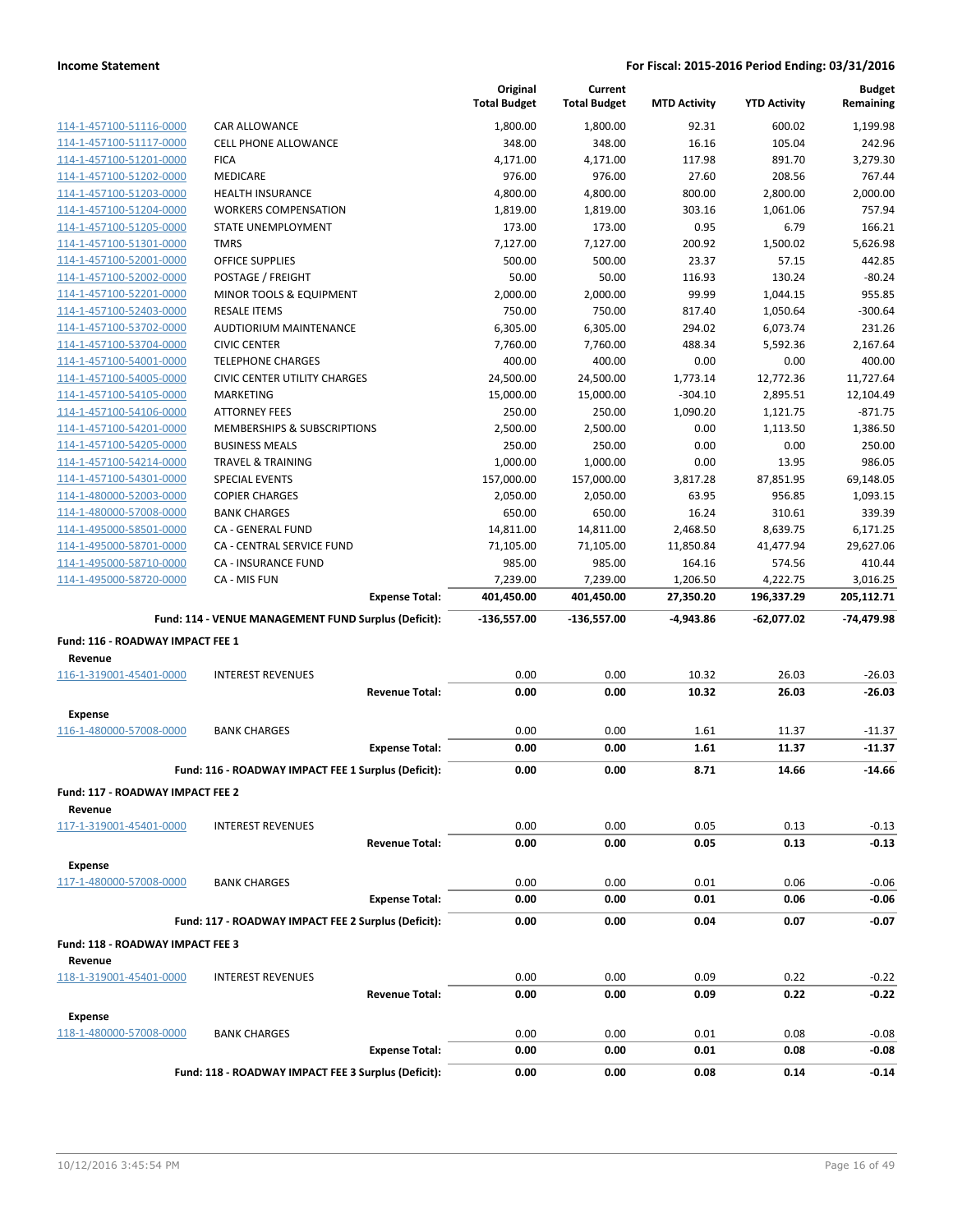| <b>Income Statement</b>                            |                                                                           |                       | For Fiscal: 2015-2016 Period Ending: 03/31/2016 |                                |                        |                            |                            |
|----------------------------------------------------|---------------------------------------------------------------------------|-----------------------|-------------------------------------------------|--------------------------------|------------------------|----------------------------|----------------------------|
|                                                    |                                                                           |                       | Original<br><b>Total Budget</b>                 | Current<br><b>Total Budget</b> | <b>MTD Activity</b>    | <b>YTD Activity</b>        | <b>Budget</b><br>Remaining |
| Fund: 119 - ROADWAY IMPACT FEE 4                   |                                                                           |                       |                                                 |                                |                        |                            |                            |
| Revenue                                            |                                                                           |                       |                                                 |                                |                        |                            |                            |
| 119-1-319001-45401-0000                            | <b>INTEREST REVENUES</b>                                                  |                       | 0.00                                            | 0.00                           | 0.00                   | 0.01                       | $-0.01$                    |
|                                                    |                                                                           | <b>Revenue Total:</b> | 0.00                                            | 0.00                           | 0.00                   | 0.01                       | $-0.01$                    |
|                                                    | Fund: 119 - ROADWAY IMPACT FEE 4 Total:                                   |                       | 0.00                                            | 0.00                           | 0.00                   | 0.01                       | $-0.01$                    |
| Fund: 121 - BROWNSFIELD PETROLEUM EPA GRANT        |                                                                           |                       |                                                 |                                |                        |                            |                            |
| Revenue                                            |                                                                           |                       |                                                 |                                |                        |                            |                            |
| 121-1-319001-45401-0000                            | <b>INTEREST REVENUES</b>                                                  |                       | 0.00                                            | 0.00                           | 0.00                   | $-15.82$                   | 15.82                      |
|                                                    |                                                                           | <b>Revenue Total:</b> | 0.00                                            | 0.00                           | 0.00                   | $-15.82$                   | 15.82                      |
|                                                    | Fund: 121 - BROWNSFIELD PETROLEUM EPA GRANT Total:                        |                       | 0.00                                            | 0.00                           | 0.00                   | $-15.82$                   | 15.82                      |
|                                                    |                                                                           |                       |                                                 |                                |                        |                            |                            |
|                                                    | <b>Fund: 123 - PTRAIN - POLICE REIMBURSEMENT GRANTS &amp; CONT EDUCAT</b> |                       |                                                 |                                |                        |                            |                            |
| Revenue                                            |                                                                           |                       |                                                 |                                |                        |                            |                            |
| 123-1-310001-43104-0000                            | <b>GRANTS / LEOSE</b>                                                     |                       | 0.00<br>0.00                                    | 0.00<br>0.00                   | 0.00<br>0.00           | 4,091.59                   | $-4,091.59$                |
| 123-1-310001-43105-0000<br>123-1-319001-45401-0000 | MISCELLANEOUS / GRANTS<br><b>INTEREST REVENUES</b>                        |                       | 0.00                                            | 0.00                           | 5.55                   | 4,591.95<br>10.17          | $-4,591.95$<br>$-10.17$    |
|                                                    |                                                                           | <b>Revenue Total:</b> | 0.00                                            | 0.00                           | 5.55                   | 8,693.71                   | $-8,693.71$                |
|                                                    |                                                                           |                       |                                                 |                                |                        |                            |                            |
| <b>Expense</b>                                     |                                                                           |                       |                                                 |                                |                        |                            |                            |
| 123-1-421230-52104-0000                            | <b>WEARING APPAREL</b>                                                    |                       | 0.00                                            | 0.00                           | 0.00                   | 4,591.95                   | $-4,591.95$                |
| 123-1-421230-54214-0000<br>123-1-480000-57008-0000 | <b>TRAVEL &amp; TRAINING</b><br><b>BANK CHARGES</b>                       |                       | 0.00<br>0.00                                    | 0.00<br>0.00                   | 0.00<br>0.74           | 5,125.00<br>6.53           | $-5,125.00$<br>$-6.53$     |
|                                                    |                                                                           | <b>Expense Total:</b> | 0.00                                            | 0.00                           | 0.74                   | 9,723.48                   | $-9,723.48$                |
|                                                    |                                                                           |                       |                                                 |                                |                        |                            |                            |
|                                                    | Fund: 123 - PTRAIN - POLICE REIMBURSEMENT GRANTS & CONT EDUCAT Sur        |                       | 0.00                                            | 0.00                           | 4.81                   | $-1,029.77$                | 1,029.77                   |
| Fund: 140 - DEBT SERVICE FUND                      |                                                                           |                       |                                                 |                                |                        |                            |                            |
| Revenue                                            |                                                                           |                       |                                                 |                                |                        |                            |                            |
| 140-1-311001-41101-0000                            | <b>REAL PROPERTY TAXES</b>                                                |                       | 3,821,856.00                                    | 3,821,856.00                   | 42,116.34              | 3,792,363.58               | 29,492.42                  |
| 140-1-311002-41102-0000                            | <b>DELINQUENT TAXES</b>                                                   |                       | 37,897.00                                       | 37,897.00                      | 2,861.96               | 18,802.81                  | 19,094.19                  |
| 140-1-319001-45401-0000                            | <b>INTEREST REVENUES</b>                                                  |                       | 4,778.00                                        | 4,778.00                       | 134.56                 | 5,920.11                   | $-1,142.11$                |
| 140-1-319001-45601-0000                            | MISCELLANEOUS REVENUES                                                    |                       | 3,000.00                                        | 3,000.00                       | 0.00                   | 0.00                       | 3,000.00                   |
| 140-1-323001-46005-0000                            | XFR - EXCHANGE PROP FUND                                                  |                       | 358,000.00                                      | 358,000.00                     | 59,666.66              | 208,833.31                 | 149,166.69                 |
| 140-1-323001-46008-0000<br>140-1-323001-46100-0000 | <b>XFR - TOURISM FUND</b>                                                 |                       | 35,000.00<br>1,709,519.00                       | 35,000.00<br>1,709,519.00      | 5,833.34<br>284,920.00 | 20,416.69<br>997,220.00    | 14,583.31                  |
| 140-1-323001-46107-0000                            | <b>XFR - UTILITY FUND</b><br><b>XFR - AIRPORT FUND</b>                    |                       | 52,000.00                                       | 52,000.00                      | 8,666.66               | 30,333.31                  | 712,299.00<br>21,666.69    |
| 140-1-323001-46203-0000                            | <b>XFR - MIS FUND</b>                                                     |                       | 80,878.00                                       | 80,878.00                      | 13,479.66              | 47,178.81                  | 33,699.19                  |
|                                                    |                                                                           | <b>Revenue Total:</b> | 6,102,928.00                                    | 6,102,928.00                   | 417,679.18             | 5,121,068.62               | 981,859.38                 |
|                                                    |                                                                           |                       |                                                 |                                |                        |                            |                            |
| Expense                                            |                                                                           |                       |                                                 |                                |                        |                            |                            |
| 140-1-471100-56105-0000                            | 2010 CO - PRINCIPAL<br>2013 CO PRINCIPAL                                  |                       | 110,000.00<br>215,000.00                        | 110,000.00                     | 0.00<br>0.00           | 110,000.00                 | 0.00<br>0.00               |
| 140-1-471100-56106-0000<br>140-1-471100-56304-0000 | 2006 GO REFUNDING PRINC                                                   |                       | 1,510,000.00                                    | 215,000.00<br>1,510,000.00     | 0.00                   | 215,000.00<br>1,510,000.00 | 0.00                       |
| 140-1-471100-56306-0000                            | 2010 GO REFUND PRINCIPAL                                                  |                       | 555,000.00                                      | 555,000.00                     | 0.00                   | 555,000.00                 | 0.00                       |
| 140-1-471100-56308-0000                            | 2011 GO REFUND PRINCIPAL                                                  |                       | 1,025,000.00                                    | 1,025,000.00                   | 0.00                   | 1,025,000.00               | 0.00                       |
| 140-1-471100-56310-0000                            | 2014 GO REFUND PRINCIPAL                                                  |                       | 174,000.00                                      | 174,000.00                     | 0.00                   | 174,000.00                 | 0.00                       |
| 140-1-471100-56311-0000                            | 2014 GENERAL OBLIGATIONS PRINCIPAL                                        |                       | 280,000.00                                      | 280,000.00                     | 0.00                   | 280,000.00                 | 0.00                       |
| 140-1-471100-56312-0000                            | 2015 GENERAL OBLIGATIONS PRINCIPAL                                        |                       | 356,000.00                                      | 356,000.00                     | 0.00                   | 356,000.00                 | 0.00                       |
| 140-1-471200-56205-0000                            | 2010 CO - INTEREST                                                        |                       | 195,413.00                                      | 195,413.00                     | 0.00                   | 98,393.75                  | 97,019.25                  |
| 140-1-471200-56206-0000                            | 2013 CO INTEREST                                                          |                       | 34,310.00                                       | 34,310.00                      | 0.00                   | 18,111.50                  | 16,198.50                  |
| 140-1-471200-56404-0000                            | 2006 GO REFUNDING INT                                                     |                       | 603,775.00                                      | 603,775.00                     | 0.00                   | 322,650.00                 | 281,125.00                 |
| 140-1-471200-56406-0000                            | 2010 GO REFUND INTEREST                                                   |                       | 370,460.00                                      | 370,460.00                     | 0.00                   | 190,086.25                 | 180,373.75                 |
| 140-1-471200-56408-0000                            | 2011 GO REFUND INTEREST                                                   |                       | 154,001.00                                      | 154,001.00                     | 0.00                   | 80,203.75                  | 73,797.25                  |
| 140-1-471200-56409-0000                            | 2014 GENERAL OBLIGATIONS - INTEREST                                       |                       | 124,603.00                                      | 124,603.00                     | 0.00                   | 64,072.25                  | 60,530.75                  |
| 140-1-471200-56410-0000                            | 2015 GO - INTEREST                                                        |                       | 246,237.00                                      | 246,237.00                     | 0.00                   | 161,525.28                 | 84,711.72                  |
| 140-1-471200-56411-0000                            | 2014 GO REFUND INTEREST                                                   |                       | 35,780.00                                       | 35,780.00                      | 0.00                   | 18,760.00                  | 17,020.00                  |
| 140-1-475100-56002-0000                            | AGENT FEE                                                                 |                       | 1,000.00                                        | 1,000.00                       | 0.00                   | 1,000.00                   | 0.00                       |
| 140-1-475100-56005-0000                            | ARBITRAGE                                                                 |                       | 8,500.00                                        | 8,500.00                       | 3,770.00               | 12,270.00                  | $-3,770.00$                |
| 140-1-480000-57008-0000                            | <b>BANK CHARGES</b>                                                       | <b>Expense Total:</b> | 1,200.00<br>6,000,279.00                        | 1,200.00<br>6,000,279.00       | 47.32<br>3,817.32      | 1,051.55<br>5,193,124.33   | 148.45<br>807,154.67       |
|                                                    |                                                                           |                       |                                                 |                                |                        |                            |                            |
|                                                    | Fund: 140 - DEBT SERVICE FUND Surplus (Deficit):                          |                       | 102,649.00                                      | 102,649.00                     | 413,861.86             | -72,055.71                 | 174,704.71                 |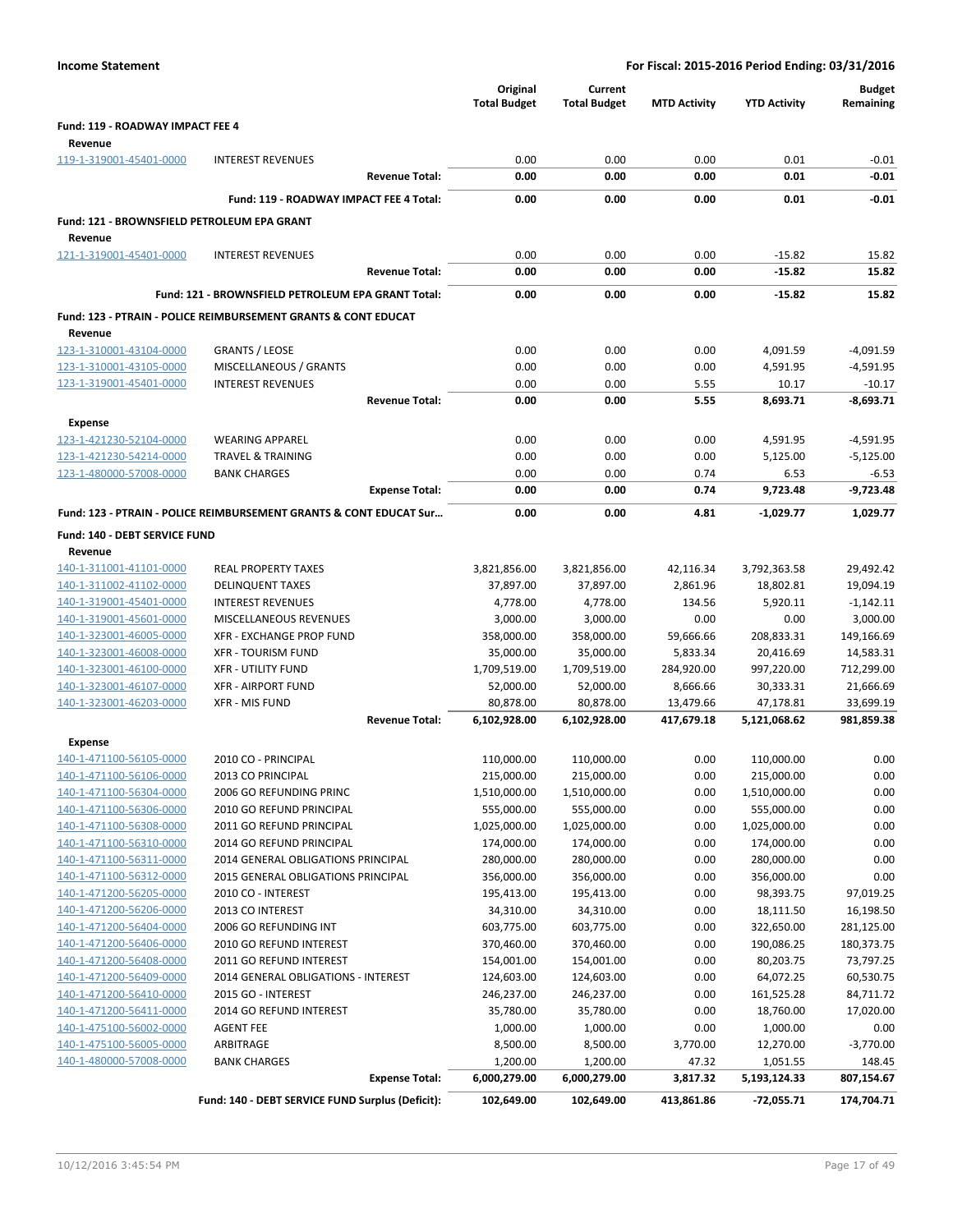|                                                    |                                                                 | Original<br><b>Total Budget</b> | Current<br><b>Total Budget</b> | <b>MTD Activity</b> | <b>YTD Activity</b>    | <b>Budget</b><br>Remaining |
|----------------------------------------------------|-----------------------------------------------------------------|---------------------------------|--------------------------------|---------------------|------------------------|----------------------------|
| Fund: 160 - GENERAL CAPITAL IMPROVEMENT FUND       |                                                                 |                                 |                                |                     |                        |                            |
| Revenue                                            |                                                                 |                                 |                                |                     |                        |                            |
| 160-1-310002-45321-0000                            | SALE OF EXCHANGE BLDG                                           | 0.00                            | 0.00                           | 0.00                | 2,499,837.00           | $-2,499,837.00$            |
| 160-1-310002-45611-0000<br>160-1-314004-41808-0000 | <b>DONATIONS FOR PROJECTS</b><br>FRANCHISE FEES/CABLE-SICFA     | 0.00<br>22,400.00               | 0.00<br>22,400.00              | 116,423.35<br>0.00  | 212,808.83<br>5,636.60 | $-212,808.83$<br>16,763.40 |
| 160-1-319001-45401-0000                            | <b>INTEREST REVENUES</b>                                        | 12,696.00                       | 12,696.00                      | 2,188.92            | 6,598.68               | 6,097.32                   |
| 160-1-323001-46001-0000                            | <b>XFR - GENERAL FUND</b>                                       | 1,698,000.00                    | 1,855,953.50                   | 283,000.00          | 1,141,400.00           | 714,553.50                 |
| 160-1-323001-46008-0000                            | <b>XFR - TOURISM FUND</b>                                       | 71,000.00                       | 71,000.00                      | 11,833.34           | 41,416.69              | 29,583.31                  |
| 160-1-323001-46100-0000                            | <b>XFR - UTILITY FUND</b>                                       | 0.00                            | 157,953.50                     | 0.00                | 0.00                   | 157,953.50                 |
|                                                    | <b>Revenue Total:</b>                                           | 1,804,096.00                    | 2,120,003.00                   | 413,445.61          | 3,907,697.80           | -1,787,694.80              |
| <b>Expense</b>                                     |                                                                 |                                 |                                |                     |                        |                            |
| 160-1-421210-55201-0000                            | <b>EQUIPMENT PURCHASES</b>                                      | 0.00                            | 0.00                           | 0.00                | 404.00                 | $-404.00$                  |
| 160-1-421240-55003-0000                            | <b>BUILDING IMPROVEMENTS</b>                                    | 0.00                            | 0.00                           | 0.00                | 54,569.74              | $-54,569.74$               |
| 160-1-431200-53304-0000                            | STREET IMPROV PROGRAM                                           | 1,400,000.00                    | 1,400,000.00                   | 0.00                | 176,439.35             | 1,223,560.65               |
| 160-1-451100-55012-0000                            | <b>CWIP / CONSTRUCTION</b>                                      | 80,000.00                       | 80,000.00                      | 800.00              | 77,088.88              | 2,911.12                   |
| 160-1-455100-55003-0000                            | <b>BUILDING IMPROVEMENTS</b>                                    | 213,000.00                      | 213,000.00                     | 1,074.25            | 6,531.25               | 206,468.75                 |
| 160-1-456100-55204-0000                            | <b>OLD TOWN GREENVILLE</b>                                      | 8,000.00                        | 8,000.00                       | 0.00                | 0.00                   | 8,000.00                   |
| 160-1-457100-54301-0000                            | <b>SPECIAL EVENTS</b>                                           | 0.00                            | 0.00                           | 2,291.94            | 7,165.35               | $-7,165.35$                |
| 160-1-457100-55203-0000                            | <b>FURNITURE/OFFICE EQUIP</b>                                   | 0.00                            | 0.00                           | 353,898.93          | 353,898.93             | -353,898.93                |
| 160-1-480000-55002-0000                            | <b>IMPROVEMENTS</b>                                             | 216,000.00                      | 531,907.00                     | 55,462.22           | 199,474.22             | 332,432.78                 |
| 160-1-480000-55006-0000                            | <b>AQUISITION</b>                                               | 0.00                            | 0.00                           | 14,640.00           | 14,640.00              | $-14,640.00$               |
| 160-1-480000-55007-0000                            | CWIP / ENG/ARCHITECTS/MGMT                                      | 0.00                            | 0.00                           | 0.00                | 0.00                   | 0.00                       |
| 160-1-480000-55012-0000                            | <b>CWIP / CONSTRUCTION</b>                                      | 0.00                            | 0.00                           | 0.00                | 29,908.00              | $-29,908.00$               |
| 160-1-480000-55201-0000                            | <b>EQUIPMENT PURCHASES</b>                                      | 0.00                            | 0.00                           | 0.00                | 0.00                   | 0.00                       |
| 160-1-480000-57008-0000                            | <b>BANK CHARGES</b>                                             | 1,600.00                        | 1,600.00                       | 325.63              | 3,578.79               | $-1,978.79$                |
| 160-1-491000-58204-0000                            | VEHICLE/EQUIP REPLACEMENT                                       | 0.00                            | 97,155.00                      | 0.00                | 97,155.00              | 0.00                       |
|                                                    | <b>Expense Total:</b>                                           | 1,918,600.00                    | 2,331,662.00                   | 428,492.97          | 1,020,853.51           | 1,310,808.49               |
|                                                    |                                                                 |                                 |                                |                     |                        |                            |
|                                                    | Fund: 160 - GENERAL CAPITAL IMPROVEMENT FUND Surplus (Deficit): | $-114,504.00$                   | $-211,659.00$                  | $-15,047.36$        | 2,886,844.29           | -3,098,503.29              |
| Fund: 161 - STREET CONSTRUCTION FUND               |                                                                 |                                 |                                |                     |                        |                            |
| Revenue                                            |                                                                 |                                 |                                |                     |                        |                            |
| 161-1-319001-45401-0000                            | <b>INTEREST REVENUES</b>                                        | 0.00                            | 0.00                           | 386.41              | 1,538.54               | $-1,538.54$                |
|                                                    | <b>Revenue Total:</b>                                           | 0.00                            | 0.00                           | 386.41              | 1,538.54               | $-1,538.54$                |
|                                                    | Fund: 161 - STREET CONSTRUCTION FUND Total:                     | 0.00                            | 0.00                           | 386.41              | 1,538.54               | $-1,538.54$                |
| Fund: 164 - 2013 CO CAPITAL FUND                   |                                                                 |                                 |                                |                     |                        |                            |
| Revenue                                            |                                                                 |                                 |                                |                     |                        |                            |
| 164-1-319001-45401-0000                            | <b>INTEREST REVENUES</b>                                        | 60.00                           | 60.00                          | 11.51               | 46.47                  | 13.53                      |
|                                                    | <b>Revenue Total:</b>                                           | 60.00                           | 60.00                          | 11.51               | 46.47                  | 13.53                      |
| <b>Expense</b>                                     |                                                                 |                                 |                                |                     |                        |                            |
| 164-1-465100-55205-0000                            | COMPUTER EQUIPMENT / SOFTWARE                                   | 0.00                            | 0.00                           | 0.00                | 5,700.00               | $-5,700.00$                |
|                                                    | <b>Expense Total:</b>                                           | 0.00                            | 0.00                           | 0.00                | 5,700.00               | $-5,700.00$                |
|                                                    | Fund: 164 - 2013 CO CAPITAL FUND Surplus (Deficit):             | 60.00                           | 60.00                          | 11.51               | $-5,653.53$            | 5,713.53                   |
| Fund: 165 - 2014 GO FUND                           |                                                                 |                                 |                                |                     |                        |                            |
| Revenue                                            |                                                                 |                                 |                                |                     |                        |                            |
| 165-1-319001-45401-0000                            | <b>INTEREST REVENUES</b>                                        | 14,000.00                       | 14,000.00                      | 11,092.27           | 26,499.97              | $-12,499.97$               |
| 165-1-319001-47201-0000                            | G OF O BOND PROCEEDS                                            | 3,500,000.00                    | 3,500,000.00                   | 0.00                | 0.00                   | 3,500,000.00               |
|                                                    | <b>Revenue Total:</b>                                           | 3,514,000.00                    | 3,514,000.00                   | 11,092.27           | 26,499.97              | 3,487,500.03               |
| <b>Expense</b>                                     |                                                                 |                                 |                                |                     |                        |                            |
| 165-1-431200-55007-0000                            | ENG/ARCHITECTS/MGMT                                             | 140,000.00                      | 140,000.00                     | 0.00                | 48,601.73              | 91,398.27                  |
| 165-1-431200-55011-0000                            | <b>CONSTRUCTION TESTING</b>                                     | 10,000.00                       | 10,000.00                      | 0.00                | 5,275.00               | 4,725.00                   |
| 165-1-431200-55012-0000                            | <b>CONSTRUCTION</b>                                             | 7,500,000.00                    | 13,555,743.00                  | 1,400.00            | 860,434.66             | 12,695,308.34              |
| 165-1-475100-56003-0000                            | <b>ISSUANCE COSTS</b>                                           | 62,300.00                       | 62,300.00                      | 0.00                | 0.00                   | 62,300.00                  |
| 165-1-480000-57008-0000                            | <b>BANK CHARGES</b>                                             | 4,783.00                        | 4,783.00                       | 0.00                | 0.00                   | 4,783.00                   |
|                                                    | <b>Expense Total:</b>                                           | 7,717,083.00                    | 13,772,826.00                  | 1,400.00            | 914,311.39             | 12,858,514.61              |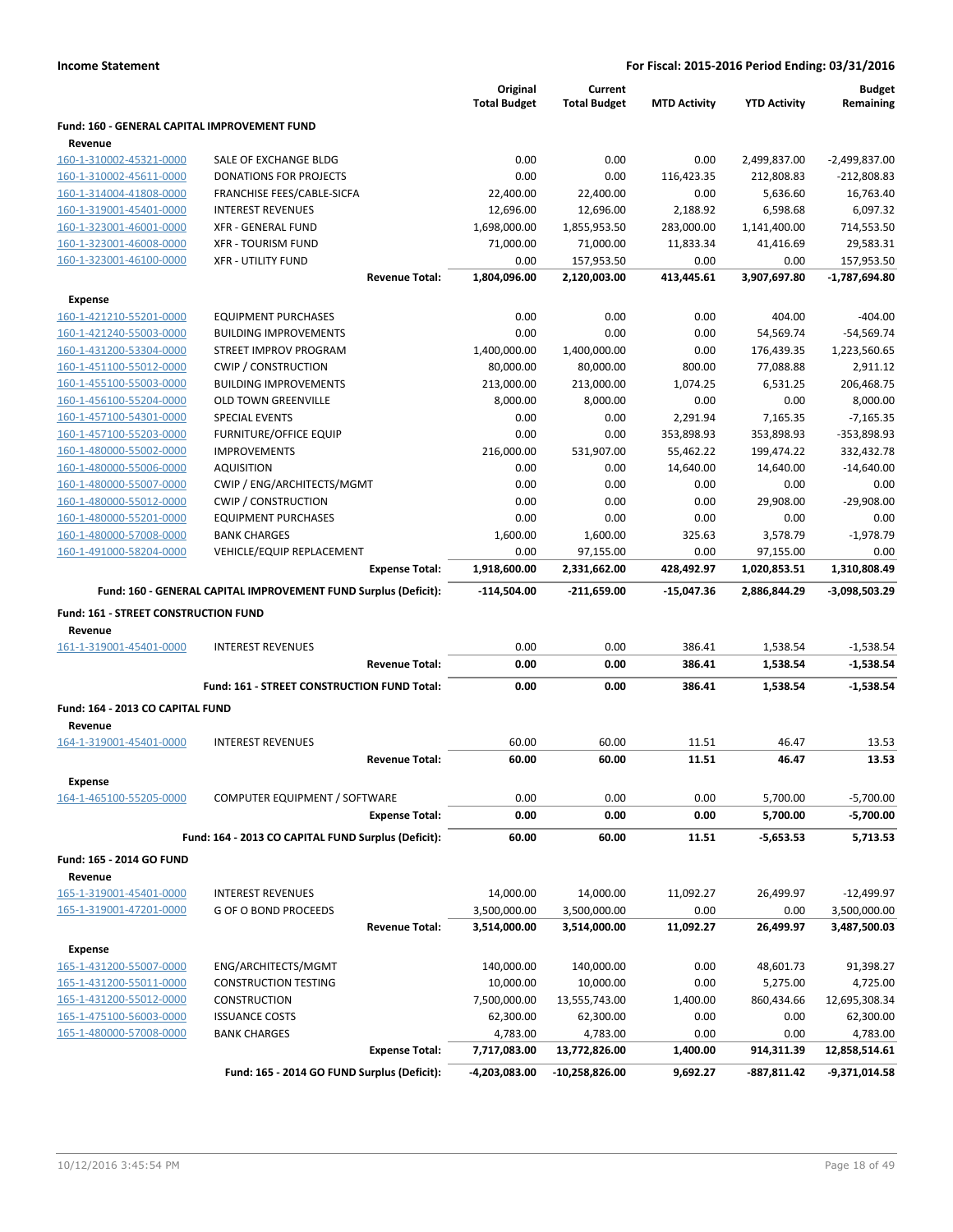| <b>Income Statement</b>                            |                                                            |                                 |                                | For Fiscal: 2015-2016 Period Ending: 03/31/2016 |                        |                            |
|----------------------------------------------------|------------------------------------------------------------|---------------------------------|--------------------------------|-------------------------------------------------|------------------------|----------------------------|
|                                                    |                                                            | Original<br><b>Total Budget</b> | Current<br><b>Total Budget</b> | <b>MTD Activity</b>                             | <b>YTD Activity</b>    | <b>Budget</b><br>Remaining |
| Fund: 171 - MAIN STREET SPECIAL REVENUE            |                                                            |                                 |                                |                                                 |                        |                            |
| Revenue                                            |                                                            |                                 |                                |                                                 |                        |                            |
| 171-1-310001-43104-0000                            | <b>GRANT REVENUE - OTHER</b>                               | 0.00                            | 0.00                           | 0.00                                            | 25,000.00              | $-25,000.00$               |
|                                                    | <b>Revenue Total:</b>                                      | 0.00                            | 0.00                           | 0.00                                            | 25,000.00              | $-25,000.00$               |
| <b>Expense</b>                                     |                                                            |                                 |                                |                                                 |                        |                            |
| 171-1-456100-54501-0000                            | SPECIAL SERVICES                                           | 0.00                            | 0.00                           | 2,436.00                                        | 2,436.00               | $-2,436.00$                |
|                                                    | <b>Expense Total:</b>                                      | 0.00                            | 0.00                           | 2,436.00                                        | 2,436.00               | $-2,436.00$                |
|                                                    | Fund: 171 - MAIN STREET SPECIAL REVENUE Surplus (Deficit): | 0.00                            | 0.00                           | -2,436.00                                       | 22.564.00              | $-22,564.00$               |
| <b>Fund: 172 - MINOR GRANTS FUND</b>               |                                                            |                                 |                                |                                                 |                        |                            |
| Revenue                                            |                                                            |                                 |                                |                                                 |                        |                            |
| 172-1-310001-43110-0000                            | <b>GRANTS / TEXAS FOREST SERVICE</b>                       | 0.00                            | 0.00                           | 0.00                                            | 670.00                 | $-670.00$                  |
| 172-1-319001-45401-0000                            | <b>INTEREST REVENUES</b>                                   | 0.00                            | 0.00                           | 0.00                                            | $-3.17$                | 3.17                       |
|                                                    | <b>Revenue Total:</b>                                      | 0.00                            | 0.00                           | 0.00                                            | 666.83                 | -666.83                    |
| <b>Expense</b>                                     |                                                            |                                 |                                |                                                 |                        |                            |
| 172-1-422200-54214-0000                            | <b>TRAVEL &amp; TRAINING</b>                               | 0.00                            | 0.00                           | 0.00                                            | 670.00                 | $-670.00$                  |
| 172-1-455100-51011-0000                            | PART TIME TEMPORARY                                        | 0.00                            | 0.00                           | 32.62                                           | 195.72                 | $-195.72$                  |
| 172-1-455100-52402-0000                            | <b>BASIC PROGRAM EXPENSE</b>                               | 0.00                            | 0.00                           | 43.99                                           | 170.50                 | $-170.50$                  |
| 172-1-480000-57008-0000                            | <b>BANK CHARGES</b><br><b>Expense Total:</b>               | 0.00<br>0.00                    | 0.00<br>0.00                   | 0.00<br>76.61                                   | 0.97<br>1,037.19       | $-0.97$<br>$-1,037.19$     |
|                                                    |                                                            |                                 |                                |                                                 |                        |                            |
|                                                    | Fund: 172 - MINOR GRANTS FUND Surplus (Deficit):           | 0.00                            | 0.00                           | $-76.61$                                        | $-370.36$              | 370.36                     |
| Fund: 175 - JUSTICE ASSISTANCE GRANT - JAG         |                                                            |                                 |                                |                                                 |                        |                            |
| <b>Expense</b>                                     |                                                            |                                 |                                |                                                 |                        |                            |
| 175-1-421230-55201-0000                            | <b>EQUIPMENT PURCHASES</b><br><b>Expense Total:</b>        | 0.00<br>0.00                    | 0.00<br>0.00                   | 0.00<br>0.00                                    | 1,940.00<br>1,940.00   | $-1,940.00$<br>$-1,940.00$ |
|                                                    |                                                            |                                 |                                |                                                 |                        |                            |
|                                                    | Fund: 175 - JUSTICE ASSISTANCE GRANT - JAG Total:          | 0.00                            | 0.00                           | 0.00                                            | 1,940.00               | $-1,940.00$                |
| Fund: 200 - WATER / WASTEWATER FUND                |                                                            |                                 |                                |                                                 |                        |                            |
| Revenue                                            |                                                            |                                 |                                |                                                 |                        |                            |
| 200-2-318003-44302-0000                            | WATER REVENUES / SERVICE CHARGES                           | 61,735.00                       | 61,735.00                      | 4,813.15                                        | 27,904.45              | 33,830.55                  |
| 200-2-318003-44304-0000                            | <b>NEW SERVICES - WATER</b><br>LATE CHARGES - WATER        | 0.00                            | 0.00                           | 5,350.00                                        | 21,500.00              | $-21,500.00$<br>37,013.02  |
| 200-2-318003-44305-0000<br>200-2-318003-44312-0000 | <b>METER TAMPERING</b>                                     | 61,871.00<br>3,875.00           | 61,871.00<br>3,875.00          | 3,366.55<br>250.00                              | 24,857.98<br>750.00    | 3,125.00                   |
| 200-2-318003-45103-0000                            | <b>GEUS RAW WATER CONSUMPTN</b>                            | 131,216.00                      | 131,216.00                     | 0.00                                            | 110,870.66             | 20,345.34                  |
| 200-2-318003-45120-0000                            | OTHER RAW WATER SALES                                      | 25,000.00                       | 25,000.00                      | 0.00                                            | 0.00                   | 25,000.00                  |
| 200-2-318004-42303-0000                            | <b>WASTE HAULER PERMITS</b>                                | 2,600.00                        | 2,600.00                       | 0.00                                            | 1,200.00               | 1,400.00                   |
| 200-2-318004-44307-0000                            | <b>NEW SERVICES - SEWER</b>                                | 0.00                            | 0.00                           | 3,800.00                                        | 3,800.00               | $-3,800.00$                |
| 200-2-318004-44309-0000                            | SEWER REVENUES / SERVICE CHARGES                           | 49,529.00                       | 49,529.00                      | 4,384.39                                        | 23,537.33              | 25,991.67                  |
| 200-2-318004-44310-0000                            | LATE CHARGES - SEWER                                       | 52,689.00                       | 52,689.00                      | 3,344.15                                        | 22,181.34              | 30,507.66                  |
| 200-2-318004-45106-0000                            | L-3 COMM COD DISCHARGE                                     | 126,360.00                      | 126,360.00                     | 10,530.00                                       | 63,180.00              | 63,180.00                  |
| 200-2-318004-45201-0000                            | SEWER REV/ SEWER HAULER FEES                               | 425,000.00                      | 425,000.00                     | 31,516.00                                       | 196,706.00             | 228,294.00                 |
| 200-2-319003-45101-0000                            | WATER REVENUES / METERED SALES                             | 5,912,000.00                    | 5,912,000.00                   | 414,574.10                                      | 3,094,558.52           | 2,817,441.48               |
| 200-2-319004-45104-0000                            | SEWER COLLECTION FEES                                      | 5,622,312.00                    | 5,622,312.00                   | 416,729.54                                      | 2,702,984.40           | 2,919,327.60               |
| 200-2-319004-45105-0000                            | SEWER REVENUES / EPA REVENUE                               | 0.00                            | 0.00                           | 198.09                                          | 532.72                 | $-532.72$                  |
| 200-2-320003-45401-0000                            | <b>INTEREST REVENUES</b>                                   | 32,500.00                       | 32,500.00                      | 4,217.11                                        | 11,907.33              | 20,592.67                  |
| 200-2-320003-45601-0000                            | MISCELLANEOUS REVENUES                                     | 0.00                            | 0.00                           | 255.20                                          | 3,531.09               | $-3,531.09$                |
| 200-2-320003-45602-0000                            | REIMBURSEMENTS / PRIOR YEAR REIMB<br><b>Revenue Total:</b> | 0.00<br>12,506,687.00           | 0.00<br>12,506,687.00          | 0.00<br>903,328.28                              | 249.76<br>6,310,251.58 | $-249.76$<br>6,196,435.42  |
|                                                    |                                                            |                                 |                                |                                                 |                        |                            |
| <b>Expense</b>                                     |                                                            |                                 |                                |                                                 |                        |                            |
| 200-2-436100-51001-0000                            | REGULAR SALARIES                                           | 69,032.00                       | 69,032.00                      | 7,227.34                                        | 36,431.89              | 32,600.11                  |
| 200-2-436100-51020-0000<br>200-2-436100-51021-0000 | <b>OVERTIME</b><br>LONGEVITY                               | 282.00<br>672.00                | 282.00<br>672.00               | 115.23<br>0.00                                  | 115.23<br>660.00       | 166.77<br>12.00            |
| 200-2-436100-51101-0000                            | <b>CERTIFICATION PAY</b>                                   | 0.00                            | 0.00                           | 23.08                                           | 23.08                  | $-23.08$                   |
| 200-2-436100-51117-0000                            | <b>CELL PHONE ALLOWANCE</b>                                | 432.00                          | 432.00                         | 49.84                                           | 232.55                 | 199.45                     |
| 200-2-436100-51201-0000                            | <b>FICA</b>                                                | 4,366.00                        | 4,366.00                       | 450.11                                          | 2,298.46               | 2,067.54                   |
| 200-2-436100-51202-0000                            | MEDICARE                                                   | 1,021.00                        | 1,021.00                       | 105.26                                          | 537.54                 | 483.46                     |
| 200-2-436100-51203-0000                            | HEALTH INSURANCE                                           | 19,200.00                       | 19,200.00                      | 3,200.00                                        | 11,200.00              | 8,000.00                   |
| 200-2-436100-51204-0000                            | <b>WORKERS COMPENSATION</b>                                | 315.00                          | 315.00                         | 52.50                                           | 183.75                 | 131.25                     |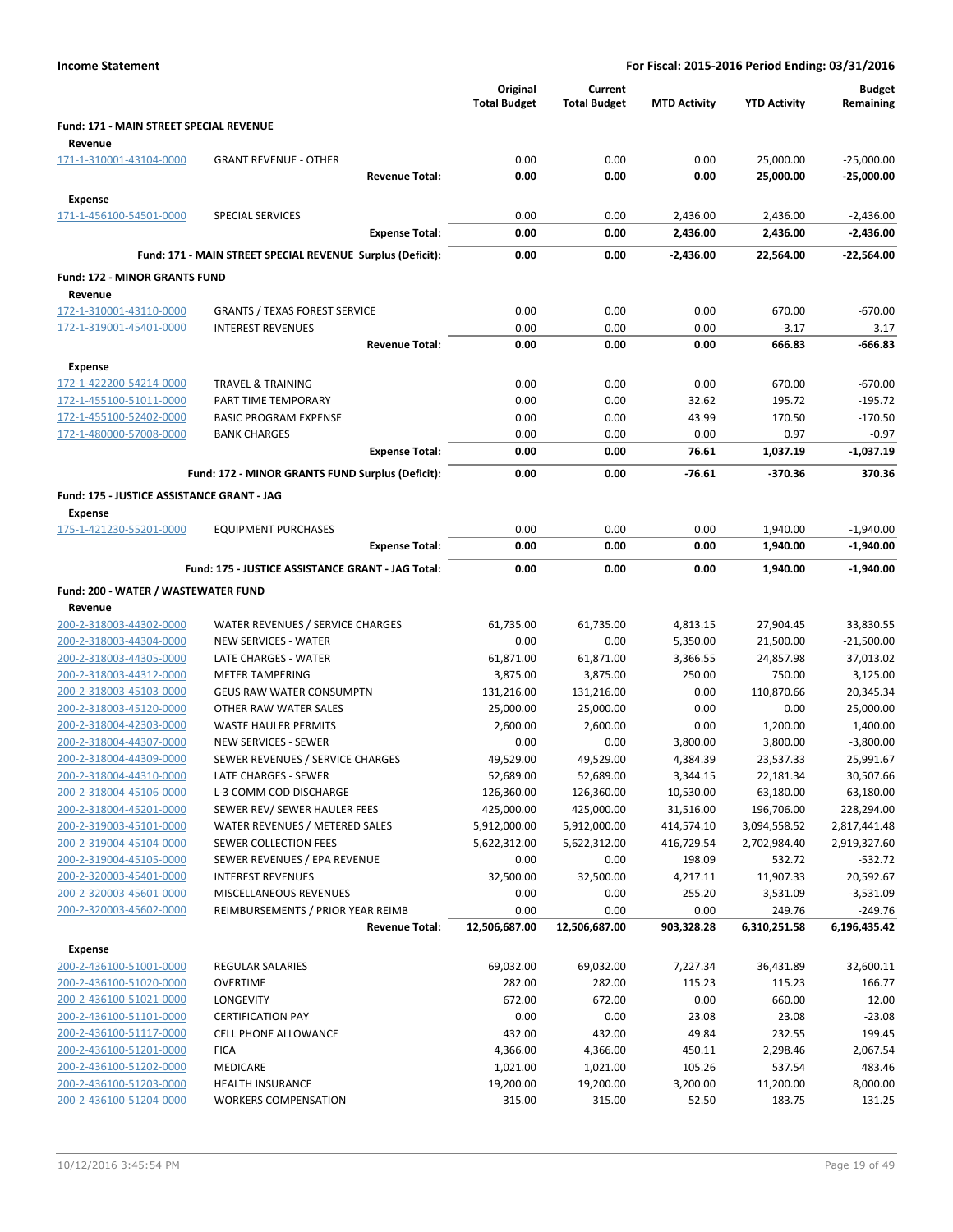200-2-436100-51205-0000 200-2-436100-51301-0000 200-2-436100-52001-0000 200-2-436100-52002-0000 200-2-436100-52305-0000 200-2-436100-53402-0000 200-2-436100-54001-0000 200-2-436100-54002-0000 200-2-436100-54101-0000 200-2-436100-54106-0000 200-2-436100-54201-0000 200-2-436100-54214-0000 200-2-436200-51001-0000 200-2-436200-51020-0000 200-2-436200-51021-0000 200-2-436200-51101-0000 200-2-436200-51115-0000 200-2-436200-51117-0000 200-2-436200-51201-0000 200-2-436200-51202-0000 200-2-436200-51203-0000 200-2-436200-51204-0000 200-2-436200-51205-0000 200-2-436200-51301-0000 200-2-436200-52001-0000 200-2-436200-52002-0000 200-2-436200-52101-0000 200-2-436200-52102-0000 200-2-436200-52104-0000 200-2-436200-52105-0000 200-2-436200-52106-0000 200-2-436200-52201-0000 200-2-436200-52202-0000 200-2-436200-52203-0000 200-2-436200-52301-0000 200-2-436200-53201-0000 200-2-436200-53202-0000 200-2-436200-53203-0000 200-2-436200-53205-0000 200-2-436200-53207-0000 200-2-436200-53310-0000 200-2-436200-53312-0000 200-2-436200-53402-0000 200-2-436200-53403-0000 200-2-436200-53404-0000 200-2-436200-53605-0000 200-2-436200-53606-0000 200-2-436200-54001-0000 200-2-436200-54002-0000 200-2-436200-54201-0000 200-2-436200-54208-0000 200-2-436200-54212-0000 200-2-436200-54214-0000 200-2-436200-54219-0000 200-2-436200-54410-0000 200-2-436300-51001-0000 200-2-436300-51020-0000 200-2-436300-51021-0000 200-2-436300-51101-0000

|                                         | Original<br><b>Total Budget</b> | Current<br><b>Total Budget</b> | <b>MTD Activity</b> | <b>YTD Activity</b> | <b>Budget</b><br>Remaining |
|-----------------------------------------|---------------------------------|--------------------------------|---------------------|---------------------|----------------------------|
| STATE UNEMPLOYMENT                      | 345.00                          | 345.00                         | 5.12                | 15.80               | 329.20                     |
| <b>TMRS</b>                             | 7,459.00                        | 7,459.00                       | 780.11              | 3,997.26            | 3,461.74                   |
| <b>OFFICE SUPPLIES</b>                  | 500.00                          | 500.00                         | 0.00                | 158.43              | 341.57                     |
| POSTAGE / FREIGHT                       | 7,500.00                        | 7,500.00                       | 257.65              | 305.54              | 7,194.46                   |
| PUBLIC EDUCATION                        | 3,400.00                        | 3,400.00                       | 0.00                | 0.00                | 3,400.00                   |
| <b>BUILDING MAINTENANCE</b>             | 500.00                          | 500.00                         | 275.34              | 1,559.78            | $-1,059.78$                |
| <b>TELEPHONE CHARGES</b>                | 4,000.08                        | 4,000.08                       | 74.53               | 298.01              | 3,702.07                   |
| <b>UTILITY CHARGES</b>                  | 26,821.00                       | 26,821.00                      | 2,462.45            | 13,265.18           | 13,555.82                  |
| PROFESSIONAL SERVICES                   | 2,000.00                        | 2,000.00                       | 0.00                | 0.00                | 2,000.00                   |
| <b>ATTORNEY FEES</b>                    | 3,400.00                        | 3,400.00                       | 0.00                | 94.80               | 3,305.20                   |
| MEMBERSHIPS & SUBSCRIPTIONS             | 350.00                          | 350.00                         | 0.00                | 0.00                | 350.00                     |
| <b>TRAVEL &amp; TRAINING</b>            | 500.00                          | 500.00                         | 0.00                | 0.00                | 500.00                     |
| REGULAR SALARIES                        | 293,372.00                      | 293,372.00                     | 22,673.12           | 147,789.68          | 145,582.32                 |
| <b>OVERTIME</b>                         | 13,301.00                       | 13,301.00                      | 871.16              | 9,256.12            | 4,044.88                   |
| LONGEVITY                               | 3,306.00                        | 3,306.00                       | 0.00                | 3,402.00            | $-96.00$                   |
| <b>CERTIFICATION PAY</b>                | 2,400.00                        | 2,400.00                       | 184.62              | 1,200.03            | 1,199.97                   |
| <b>CLOTHING ALLOWANCE</b>               | 0.00                            | 0.00                           | 0.00                | 341.97              | $-341.97$                  |
| <b>CELL PHONE ALLOWANCE</b>             | 432.00                          | 432.00                         | 33.22               | 215.93              | 216.07                     |
| <b>FICA</b>                             | 19,394.00                       | 19,394.00                      | 1,389.09            | 9,498.43            | 9,895.57                   |
| MEDICARE                                | 4,536.00                        | 4,536.00                       | 324.87              | 2,221.40            | 2,314.60                   |
| <b>HEALTH INSURANCE</b>                 | 76,800.00                       | 76,800.00                      | 12,800.00           | 44,800.00           | 32,000.00                  |
| <b>WORKERS COMPENSATION</b>             | 9,045.00                        | 9,045.00                       | 1,507.50            | 5,276.25            | 3,768.75                   |
| <b>STATE UNEMPLOYMENT</b>               | 1,525.00                        | 1,525.00                       | 19.50               | 67.79               | 1,457.21                   |
| <b>TMRS</b>                             | 32,343.00                       | 32,343.00                      | 2,499.78            | 17,244.85           | 15,098.15                  |
| OFFICE SUPPLIES                         | 450.00                          | 450.00                         | 31.97               | 433.83              | 16.17                      |
| POSTAGE / FREIGHT                       | 2,300.00                        | 2,300.00                       | 2.37                | 35.94               | 2,264.06                   |
| <b>JANITORIAL SUPPLIES</b>              | 2,000.00                        | 2,000.00                       | 392.42              | 1,922.72            | 77.28                      |
| <b>BOOKS / REF SUPPLIES</b>             | 100.00                          | 100.00                         | 0.00                | 0.00                | 100.00                     |
| <b>WEARING APPAREL</b>                  | 4,847.00                        | 4,847.00                       | 358.18              | 2,545.41            | 2,301.59                   |
| <b>LABORATORY</b>                       | 14,433.00                       | 14,433.00                      | 1,614.18            | 8,357.98            | 6,075.02                   |
| <b>CHEMICAL SUPPLIES</b>                | 296,400.00                      | 296,400.00                     | 9,334.86            | 77,288.72           | 219,111.28                 |
| MINOR TOOLS & EQUIPMENT                 | 2,570.00                        | 2,570.00                       | 8.02                | 651.60              | 1,918.40                   |
| MECHANICAL SUPPLIES                     | 1,461.00                        | 1,461.00                       | 0.00                | 628.35              | 832.65                     |
| <b>MOTOR VEHICLE FUEL</b>               | 10,854.00                       | 10,854.00                      | 364.99              | 1,494.75            | 9,359.25                   |
| <b>SAFETY SUPPLIES</b>                  | 1,500.00                        | 1,500.00                       | 0.00                | 34.64               | 1,465.36                   |
| <b>FURNITURE &amp; OFFICE EQUIPMENT</b> | 250.00                          | 250.00                         | 0.00                | 199.76              | 50.24                      |
| MACHINE, TOOLS & IMPLMNTS               | 2,136.00                        | 2,136.00                       | 284.40              | 747.04              | 1,388.96                   |
| <b>INSTRUMENTS &amp; APPARATUS</b>      | 3,498.00                        | 3,498.00                       | 263.91              | 1,545.33            | 1,952.67                   |
| <b>MOTOR VEHICLES</b>                   | 3,200.00                        | 3,200.00                       | 10.27               | 799.17              | 2,400.83                   |
| RADIO/COMMUNICATIONS                    | 900.00                          | 900.00                         | 0.00                | 0.00                | 900.00                     |
| RESVRS/STRG TANKS/ST PIPE               | 20,070.00                       | 20,070.00                      | 14.98               | 1,063.15            | 19,006.85                  |
| <b>WATER LINE EASEMENTS</b>             | 50,000.00                       | 50,000.00                      | 0.00                | 0.00                | 50,000.00                  |
| <b>BUILDING MAINTENANCE</b>             | 1,400.00                        | 1,400.00                       | 69.90               | 1,081.36            | 318.64                     |
| <b>HEATING &amp; COOLING SYSTEMS</b>    | 3,700.00                        | 3,700.00                       | 0.00                | 0.00                | 3,700.00                   |
| STRUCTURES / EXTERIOR STRUCTURES        | 430.00                          | 430.00                         | 32.95               | 192.95              | 237.05                     |
| STRUCTURES / FILTRATION PLANT           | 35,006.00                       | 35,006.00                      | 1,572.25            | 24,550.40           | 10,455.60                  |
| <b>MAINT - GROUNDS</b>                  | 300.00                          | 300.00                         | 0.00                | 27.99               | 272.01                     |
| <b>TELEPHONE CHARGES</b>                | 13,150.00                       | 13,150.00                      | 1,426.26            | 7,704.85            | 5,445.15                   |
| <b>UTILITY CHARGES</b>                  | 391,551.00                      | 391,551.00                     | 16,189.25           | 158,025.75          | 233,525.25                 |
| MEMBERSHIPS & SUBSCRIPTIONS             | 1,700.00                        | 1,700.00                       | 389.97              | 629.97              | 1,070.03                   |
| <b>LABORATORY WORK</b>                  | 20,591.00                       | 20,591.00                      | 1,603.34            | 6,044.98            | 14,546.02                  |
| PRINTING                                | 800.00                          | 800.00                         | 0.00                | 0.00                | 800.00                     |
| <b>TRAVEL &amp; TRAINING</b>            | 5,500.00                        | 5,500.00                       | 0.00                | 332.76              | 5,167.24                   |
| SABINE RIVER AUTHORITY                  | 973,830.96                      | 973,830.96                     | 81,152.58           | 405,975.98          | 567,854.98                 |
| PERMITS/FEES                            | 22,000.00                       | 22,000.00                      | 0.00                | 20,437.90           | 1,562.10                   |
| REGULAR SALARIES                        | 404,047.00                      | 404,047.00                     | 26,938.41           | 182,008.49          | 222,038.51                 |
| OVERTIME                                | 50,454.00                       | 50,454.00                      | 1,319.08            | 19,409.17           | 31,044.83                  |
| <b>LONGEVITY</b>                        | 9,828.00                        | 9,828.00                       | 0.00                | 7,399.35            | 2,428.65                   |
| <b>CERTIFICATION PAY</b>                | 1,500.00                        | 1,500.00                       | 57.70               | 471.40              | 1,028.60                   |
|                                         |                                 |                                |                     |                     |                            |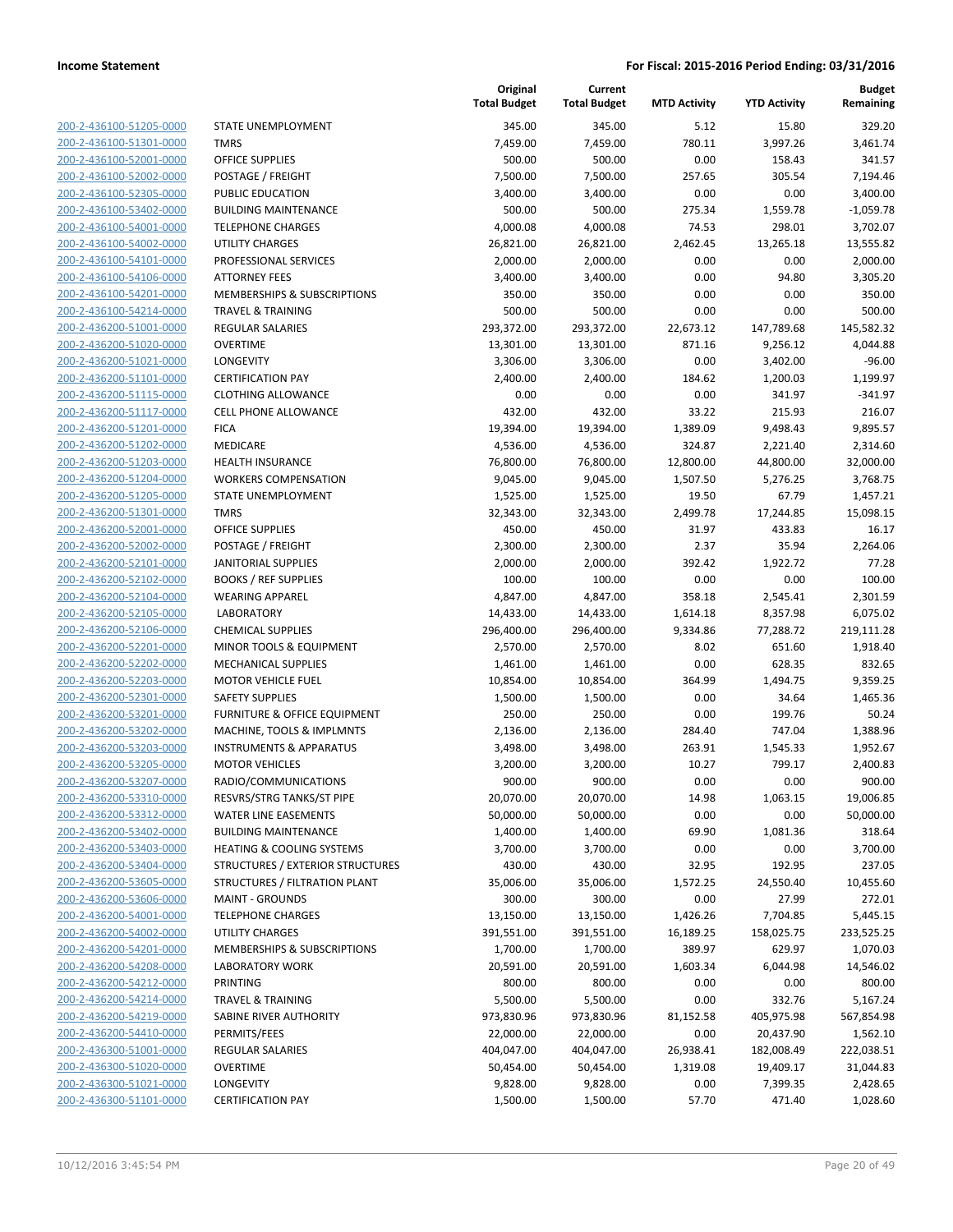| 200-2-436300-51117-0000                                   |
|-----------------------------------------------------------|
| 200-2-436300-51201-0000                                   |
| 200-2-436300-51202-0000                                   |
| 200-2-436300-51203-0000                                   |
| <u>200-2-436300-51204-0000</u>                            |
| 200-2-436300-51205-0000                                   |
| 200-2-436300-51301-0000                                   |
| 200-2-436300-51401-0000                                   |
| 200-2-436300-52001-0000                                   |
| <u>200-2-436300-52002-0000</u>                            |
| 200-2-436300-52005-0000                                   |
| 2-436300-52101-0000<br>200-                               |
| 200-2-436300-52103-0000                                   |
| 200-2-436300-52104-0000                                   |
| <u>200-2-436300-52106-0000</u>                            |
| 200-2-436300-52201-0000                                   |
| 2-436300-52203-0000<br>200-                               |
| 200-2-436300-52303-0000                                   |
| 200-2-436300-53201-0000                                   |
| <u>200-2-436300-53202-0000</u>                            |
| 200-2-436300-53205-0000                                   |
| 2-436300-53207-0000<br>200-                               |
| 200-2-436300-53210-0000                                   |
| 200-2-436300-53211-0000                                   |
| <u>200-2-436300-53306-0000</u>                            |
| 200-2-436300-54001-0000                                   |
| 2-436300-54214-0000<br>200-                               |
| 200-2-436300-55201-0000                                   |
| 200-2-437200-51001-0000                                   |
| <u>200-2-437200-51020-0000</u>                            |
| 200-2-437200-51021-0000                                   |
| 2-437200-51101<br>200-<br>-0000                           |
| 200-2-437200-51117-0000                                   |
| 200-2-437200-51201-0000                                   |
| <u>200-2-437200-51202-0000</u>                            |
| 200-2-437200-51203-0000                                   |
| 200-2-437200-51204-0000                                   |
| 200-2-437200-51205-0000                                   |
| 200-2-437200-51301-0000                                   |
| 200-2-437200-51401-0000                                   |
| 200-2-437200-52001-0000                                   |
| <u>200-2-437200-52103-0000</u>                            |
| 200-2-437200-52104-0000                                   |
| 200-2-437200-52106-0000                                   |
| <u>200-2-437200-52107-0000</u>                            |
| <u>200-2-437200-52201-0000</u>                            |
| 200-2-437200-52203-0000                                   |
| 200-2-437200-52303-0000                                   |
| <u>200-2-437200-53202-0000</u>                            |
|                                                           |
| <u>200-2-437200-53205-0000</u>                            |
| <u>200-2-437200-53207-0000</u><br>200-2-437200-53309-0000 |
| 200-2-437200-53311-0000                                   |
|                                                           |
| 200-2-437200-54001-0000                                   |
| <u>200-2-437200-54002-0000</u>                            |
| <u>200-2-437200-54214-0000</u>                            |
| 200-2-437300-51001-0000                                   |
| 200-2-437300-51020-0000                                   |
| 200-2-437300-51021-0000                                   |

| ELL PHONE ALLOWANCE                  |
|--------------------------------------|
| ICA                                  |
| <i><b>AEDICARE</b></i>               |
| IEALTH INSURANCE                     |
| VORKERS COMPENSATION                 |
| TATE UNEMPLOYMENT                    |
| <b>MRS</b>                           |
| ONTRA - SALARIES                     |
| <b>PFICE SUPPLIES</b>                |
| OSTAGE / FREIGHT                     |
| RINTED MATERIALS                     |
| <b>ANITORIAL SUPPLIES</b>            |
| <i><b>IEETING SUPPLIES</b></i>       |
| VEARING APPAREL                      |
| HEMICAL SUPPLIES:                    |
| AINOR TOOLS & EQUIPMENT              |
| <b><i>IOTOR VEHICLE FUEL</i></b>     |
| RAINING SUPPLIES                     |
| URNITURE & OFFICE EQUIPMENT          |
| <b>AACHINE, TOOLS &amp; IMPLMNTS</b> |
| <b><i>AOTOR VEHICLES</i></b>         |
| ADIO/COMMUNICATIONS                  |
| <b>IRE HYDRANTS</b>                  |
| AETERS & SETTINGS                    |
| VATER MAINS                          |
| <b>ELEPHONE CHARGES</b>              |
| <b>RAVEL &amp; TRAINING</b>          |
| <b>QUIPMENT PURCHASES</b>            |
| EGULAR SALARIES                      |
| )VERTIME                             |
| ONGEVITY                             |
| ERTIFICATION PAY                     |
| ELL PHONE ALLOWANCE                  |
| ICA                                  |
| <i><b>AEDICARE</b></i>               |
| <b>IEALTH INSURANCE</b>              |
| VORKERS COMPENSATION                 |
| TATE UNEMPLOYMENT                    |
| <b>MRS</b>                           |
| :ONTRA - SALARIES                    |
| <b>PFICE SUPPLIES</b>                |
| AEETING SUPPLIES                     |
| VEARING APPAREL                      |
| <b>HEMICAL SUPPLIES</b>              |
| <b>OTANICAL SUPPLIES</b>             |
| AINOR TOOLS & EQUIPMENT              |
| <b><i>AOTOR VEHICLE FUEL</i></b>     |
| <b>RAINING SUPPLIES</b>              |
| <b>AACHINE, TOOLS &amp; IMPLMNTS</b> |
| <b><i>MOTOR VEHICLES</i></b>         |
| ADIO/COMMUNICATIONS                  |
| <b>ANITARY SEWER</b>                 |
| <b>IFT STATIONS</b>                  |
| <b>ELEPHONE CHARGES</b>              |
| <b>ITILITY CHARGES</b>               |
| <b>RAVEL &amp; TRAINING</b>          |
| <b>EGULAR SALARIES</b>               |
| <b>VERTIME</b>                       |

|                                                    |                                            | Original<br><b>Total Budget</b> | Current<br><b>Total Budget</b> | <b>MTD Activity</b> | <b>YTD Activity</b>   | <b>Budget</b><br>Remaining |
|----------------------------------------------------|--------------------------------------------|---------------------------------|--------------------------------|---------------------|-----------------------|----------------------------|
| 200-2-436300-51117-0000                            | <b>CELL PHONE ALLOWANCE</b>                | 216.00                          | 216.00                         | 9.97                | 85.58                 | 130.42                     |
| 200-2-436300-51201-0000                            | <b>FICA</b>                                | 28,895.00                       | 28,895.00                      | 1,694.44            | 12,715.06             | 16,179.94                  |
| 200-2-436300-51202-0000                            | MEDICARE                                   | 6,758.00                        | 6,758.00                       | 396.29              | 2,973.71              | 3,784.29                   |
| 200-2-436300-51203-0000                            | <b>HEALTH INSURANCE</b>                    | 110,400.00                      | 110,400.00                     | 18,400.00           | 64,400.00             | 46,000.00                  |
| 200-2-436300-51204-0000                            | <b>WORKERS COMPENSATION</b>                | 12,987.00                       | 12,987.00                      | 2,164.50            | 7,575.75              | 5,411.25                   |
| 200-2-436300-51205-0000                            | STATE UNEMPLOYMENT                         | 1,986.00                        | 1,986.00                       | 23.84               | 95.00                 | 1,891.00                   |
| 200-2-436300-51301-0000                            | <b>TMRS</b>                                | 49,366.00                       | 49,366.00                      | 2,927.56            | 22,631.04             | 26,734.96                  |
| 200-2-436300-51401-0000                            | <b>CONTRA - SALARIES</b>                   | 0.00                            | 0.00                           | 0.00                | -989.72               | 989.72                     |
| 200-2-436300-52001-0000                            | <b>OFFICE SUPPLIES</b>                     | 300.00                          | 300.00                         | 21.98               | 133.47                | 166.53                     |
| 200-2-436300-52002-0000                            | POSTAGE / FREIGHT                          | 50.00                           | 50.00                          | 0.00                | 0.76                  | 49.24                      |
| 200-2-436300-52005-0000                            | PRINTED MATERIALS                          | 100.00                          | 100.00                         | 0.00                | 48.00                 | 52.00                      |
| 200-2-436300-52101-0000                            | <b>JANITORIAL SUPPLIES</b>                 | 100.00                          | 100.00                         | 0.00                | 0.00                  | 100.00                     |
| 200-2-436300-52103-0000                            | <b>MEETING SUPPLIES</b>                    | 150.00                          | 150.00                         | 0.00                | 0.00                  | 150.00                     |
| 200-2-436300-52104-0000                            | <b>WEARING APPAREL</b>                     | 11,000.00                       | 11,000.00                      | 890.21              | 7,012.68              | 3,987.32                   |
| 200-2-436300-52106-0000                            | <b>CHEMICAL SUPPLIES</b>                   | 500.00                          | 500.00                         | 0.00                | 159.99                | 340.01                     |
| 200-2-436300-52201-0000                            | MINOR TOOLS & EQUIPMENT                    | 8,500.00                        | 8,500.00                       | 296.91              | 1,138.20              | 7,361.80                   |
| 200-2-436300-52203-0000                            | <b>MOTOR VEHICLE FUEL</b>                  | 46,888.00                       | 46,888.00                      | 2,087.98            | 9,222.49              | 37,665.51                  |
| 200-2-436300-52303-0000                            | <b>TRAINING SUPPLIES</b>                   | 200.00                          | 200.00                         | 0.00                | 0.00                  | 200.00                     |
| 200-2-436300-53201-0000                            | <b>FURNITURE &amp; OFFICE EQUIPMENT</b>    | 100.00                          | 100.00                         | 0.00                | 0.00                  | 100.00                     |
| 200-2-436300-53202-0000                            | MACHINE, TOOLS & IMPLMNTS                  | 5,000.00                        | 5,000.00                       | 0.00                | 679.30                | 4,320.70                   |
| 200-2-436300-53205-0000                            | <b>MOTOR VEHICLES</b>                      | 51,000.00                       | 51,000.00                      | 3,813.25            | 12,923.73             | 38,076.27                  |
| 200-2-436300-53207-0000                            | RADIO/COMMUNICATIONS                       | 1,500.00                        | 1,500.00                       | 0.00                | 430.00                | 1,070.00                   |
| 200-2-436300-53210-0000                            | <b>FIRE HYDRANTS</b>                       | 8,000.00                        | 8,000.00                       | 0.00                | 2,075.29              | 5,924.71                   |
| 200-2-436300-53211-0000                            | <b>METERS &amp; SETTINGS</b>               | 70,000.00                       | 100,000.00                     | 10,004.39           | 38,845.86             | 61,154.14                  |
| 200-2-436300-53306-0000                            | <b>WATER MAINS</b>                         | 165,000.00                      | 135,000.00                     | 7,722.32            | 47,244.80             | 87,755.20                  |
| 200-2-436300-54001-0000                            | <b>TELEPHONE CHARGES</b>                   | 1,750.00                        | 1,750.00                       | 112.00              | 672.18                | 1,077.82                   |
| 200-2-436300-54214-0000                            | <b>TRAVEL &amp; TRAINING</b>               | 4,000.00                        | 4,000.00                       | 0.00                | 111.00                | 3,889.00                   |
| 200-2-436300-55201-0000                            | <b>EQUIPMENT PURCHASES</b>                 | 4,400.00                        | 4,400.00                       | 0.00                | 0.00                  | 4,400.00                   |
| 200-2-437200-51001-0000                            | <b>REGULAR SALARIES</b><br><b>OVERTIME</b> | 367,199.00                      | 367,199.00                     | 25,321.58           | 165,171.31            | 202,027.69<br>31,253.92    |
| 200-2-437200-51020-0000<br>200-2-437200-51021-0000 | LONGEVITY                                  | 52,417.00<br>10,968.00          | 52,417.00<br>10,968.00         | 1,407.36<br>0.00    | 21,163.08<br>9,040.65 |                            |
|                                                    | <b>CERTIFICATION PAY</b>                   |                                 |                                |                     |                       | 1,927.35                   |
| 200-2-437200-51101-0000<br>200-2-437200-51117-0000 | <b>CELL PHONE ALLOWANCE</b>                | 1,200.00<br>0.00                | 1,200.00<br>0.00               | 103.84<br>8.31      | 705.55<br>74.79       | 494.45<br>$-74.79$         |
| 200-2-437200-51201-0000                            | <b>FICA</b>                                | 26,771.00                       | 26,771.00                      | 1,614.53            | 11,885.44             | 14,885.56                  |
| 200-2-437200-51202-0000                            | MEDICARE                                   | 6,261.00                        | 6,261.00                       | 377.60              | 2,779.69              | 3,481.31                   |
| 200-2-437200-51203-0000                            | <b>HEALTH INSURANCE</b>                    | 100,800.00                      | 100,800.00                     | 16,800.00           | 58,800.00             | 42,000.00                  |
| 200-2-437200-51204-0000                            | <b>WORKERS COMPENSATION</b>                | 8,988.00                        | 8,988.00                       | 1,498.00            | 5,243.00              | 3,745.00                   |
| 200-2-437200-51205-0000                            | STATE UNEMPLOYMENT                         | 1,813.00                        | 1,813.00                       | 20.51               | 81.65                 | 1,731.35                   |
| 200-2-437200-51301-0000                            | <b>TMRS</b>                                | 45,737.00                       | 45,737.00                      | 2,771.44            | 20,880.05             | 24,856.95                  |
| 200-2-437200-51401-0000                            | CONTRA - SALARIES                          | 0.00                            | 0.00                           | $-369.58$           | $-1,860.74$           | 1,860.74                   |
| 200-2-437200-52001-0000                            | <b>OFFICE SUPPLIES</b>                     | 300.00                          | 300.00                         | 0.00                | 46.06                 | 253.94                     |
| 200-2-437200-52103-0000                            | <b>MEETING SUPPLIES</b>                    | 150.00                          | 150.00                         | 0.00                | 0.00                  | 150.00                     |
| 200-2-437200-52104-0000                            | <b>WEARING APPAREL</b>                     | 11,609.00                       | 11,609.00                      | 847.86              | 6,427.12              | 5,181.88                   |
| 200-2-437200-52106-0000                            | <b>CHEMICAL SUPPLIES</b>                   | 5,500.00                        | 2,375.00                       | 259.99              | 259.99                | 2,115.01                   |
| 200-2-437200-52107-0000                            | <b>BOTANICAL SUPPLIES</b>                  | 400.00                          | 400.00                         | 0.00                | 0.00                  | 400.00                     |
| 200-2-437200-52201-0000                            | MINOR TOOLS & EQUIPMENT                    | 6,500.00                        | 6,500.00                       | 134.36              | 517.06                | 5,982.94                   |
| 200-2-437200-52203-0000                            | <b>MOTOR VEHICLE FUEL</b>                  | 27,000.00                       | 27,000.00                      | 1,804.93            | 6,803.93              | 20,196.07                  |
| 200-2-437200-52303-0000                            | <b>TRAINING SUPPLIES</b>                   | 150.00                          | 150.00                         | 0.00                | 0.00                  | 150.00                     |
| 200-2-437200-53202-0000                            | MACHINE, TOOLS & IMPLMNTS                  | 5,000.00                        | 5,000.00                       | 0.00                | 1,760.26              | 3,239.74                   |
| 200-2-437200-53205-0000                            | <b>MOTOR VEHICLES</b>                      | 21,000.00                       | 21,000.00                      | 1,814.25            | 7,038.56              | 13,961.44                  |
| 200-2-437200-53207-0000                            | RADIO/COMMUNICATIONS                       | 700.00                          | 700.00                         | 0.00                | 175.00                | 525.00                     |
| 200-2-437200-53309-0000                            | SANITARY SEWER                             | 69,000.00                       | 69,000.00                      | 1,840.79            | 17,467.54             | 51,532.46                  |
| 200-2-437200-53311-0000                            | <b>LIFT STATIONS</b>                       | 11,000.00                       | 14,125.00                      | 142.50              | 6,863.31              | 7,261.69                   |
| 200-2-437200-54001-0000                            | <b>TELEPHONE CHARGES</b>                   | 9,000.08                        | 9,000.08                       | 395.86              | 2,729.78              | 6,270.30                   |
| 200-2-437200-54002-0000                            | UTILITY CHARGES                            | 27,000.00                       | 27,000.00                      | 1,774.01            | 13,082.00             | 13,918.00                  |
| 200-2-437200-54214-0000                            | <b>TRAVEL &amp; TRAINING</b>               | 3,000.00                        | 3,000.00                       | 0.00                | 646.00                | 2,354.00                   |
| 200-2-437300-51001-0000                            | REGULAR SALARIES                           | 496,062.00                      | 496,062.00                     | 36,928.72           | 238,466.58            | 257,595.42                 |
| 200-2-437300-51020-0000                            | <b>OVERTIME</b>                            | 38,333.00                       | 38,333.00                      | 1,010.63            | 14,769.26             | 23,563.74                  |
| 200-2-437300-51021-0000                            | LONGEVITY                                  | 10,284.00                       | 10,284.00                      | 0.00                | 10,224.00             | 60.00                      |
|                                                    |                                            |                                 |                                |                     |                       |                            |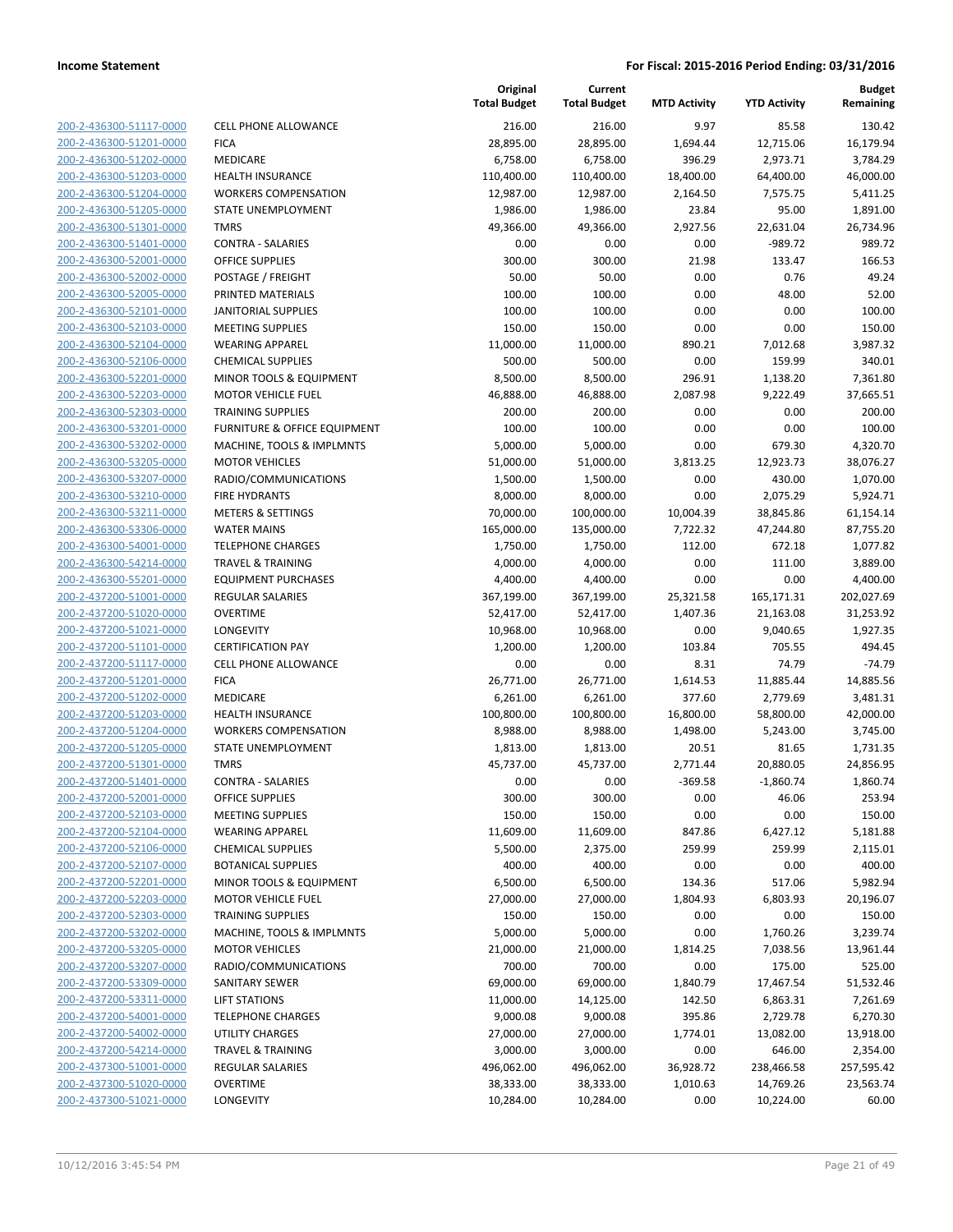| 200-2-437300-51101-0000        |
|--------------------------------|
| 200-2-437300-51117-0000        |
| 200-2-437300-51201-0000        |
| 200-2-437300-51202-0000        |
| <u>200-2-437300-51203-0000</u> |
| 200-2-437300-51204-0000        |
| 200-2-437300-51205-0000        |
| 200-2-437300-51301-0000        |
| 200-2-437300-51401-0000        |
| 200-2-437300-52001-0000        |
| 200-2-437300-52002-0000        |
| 200-2-437300-52005-0000        |
| 200-2-437300-52101-0000        |
| 200-2-437300-52102-0000        |
| <u>200-2-437300-52103-0000</u> |
| 200-2-437300-52104-0000        |
| 200-2-437300-52105-0000        |
| 200-2-437300-52106-0000        |
| 200-2-437300-52107-0000        |
| 200-2-437300-52201-0000        |
| 200-2-437300-52202-0000        |
| 200-2-437300-52203-0000        |
| 200-2-437300-52301-0000        |
| 200-2-437300-53202-0000        |
| <u>200-2-437300-53203-0000</u> |
| 200-2-437300-53205-0000        |
| 200-2-437300-53402-0000        |
| 200-2-437300-54001-0000        |
| 200-2-437300-54002-0000        |
| 200-2-437300-54103-0000        |
| 200-2-437300-54201-0000        |
| 200-2-437300-54208-0000        |
| 200-2-437300-54214-0000        |
| 200-2-437300-54403-0000        |
| <u>200-2-437300-54410-0000</u> |
| 200-2-471100-56507-0000        |
| 200-2-471100-56508-0000        |
| 200-2-471200-56607-0000        |
|                                |
| 200-2-475100-56002-0000        |
| 200-2-475100-56005-0000        |
| <u>200-2-480000-52003-0000</u> |
| 200-2-480000-52006-0000        |
| 200-2-480000-54002-0000        |
| 200-2-480000-54226-0000        |
| <u>200-2-480000-57002-0000</u> |
| 200-2-480000-57005-0000        |
| 200-2-480000-57008-0000        |
| 200-2-491000-58001-0000        |
| 200-2-491000-58037-0000        |
| <u>200-2-491000-58040-0000</u> |
| 200-2-491000-58120-0000        |
| 200-2-495000-58580-0000        |
| 200-2-495000-58581-0000        |
| 200-2-495000-58701-0000        |
| 200-2-495000-58710-0000        |
| 200-2-495000-58720-0000        |
| 200-2-495000-58900-0000        |
|                                |

|                                                    |                                                                                 | Original<br><b>Total Budget</b>  | Current<br><b>Total Budget</b>   | <b>MTD Activity</b>         | <b>YTD Activity</b>             | <b>Budget</b><br>Remaining    |
|----------------------------------------------------|---------------------------------------------------------------------------------|----------------------------------|----------------------------------|-----------------------------|---------------------------------|-------------------------------|
| 200-2-437300-51101-0000                            | <b>CERTIFICATION PAY</b>                                                        | 7,800.00                         | 7,800.00                         | 461.54                      | 3,000.01                        | 4,799.99                      |
| 200-2-437300-51117-0000                            | <b>CELL PHONE ALLOWANCE</b>                                                     | 432.00                           | 432.00                           | 33.22                       | 215.93                          | 216.07                        |
| 200-2-437300-51201-0000                            | <b>FICA</b>                                                                     | 34,280.00                        | 34,280.00                        | 2,253.76                    | 15,799.35                       | 18,480.65                     |
| 200-2-437300-51202-0000                            | MEDICARE                                                                        | 8,017.00                         | 8,017.00                         | 527.09                      | 3,695.02                        | 4,321.98                      |
| 200-2-437300-51203-0000                            | <b>HEALTH INSURANCE</b>                                                         | 124,800.00                       | 124,800.00                       | 20,800.00                   | 72,800.00                       | 52,000.00                     |
| 200-2-437300-51204-0000                            | <b>WORKERS COMPENSATION</b>                                                     | 11,338.00                        | 11,338.00                        | 1,889.66                    | 6,613.81                        | 4,724.19                      |
| 200-2-437300-51205-0000                            | STATE UNEMPLOYMENT                                                              | 2,245.00                         | 2,245.00                         | 25.71                       | 103.98                          | 2,141.02                      |
| 200-2-437300-51301-0000                            | <b>TMRS</b>                                                                     | 58,567.00                        | 58,567.00                        | 4,043.29                    | 28,489.19                       | 30,077.81                     |
| 200-2-437300-51401-0000                            | <b>CONTRA - SALARIES</b>                                                        | 0.00                             | 0.00                             | $-104.17$                   | $-104.17$                       | 104.17                        |
| 200-2-437300-52001-0000                            | <b>OFFICE SUPPLIES</b>                                                          | 600.00                           | 600.00                           | 0.00                        | 107.76                          | 492.24                        |
| 200-2-437300-52002-0000                            | POSTAGE / FREIGHT                                                               | 600.00                           | 600.00                           | 28.93                       | 316.17                          | 283.83                        |
| 200-2-437300-52005-0000                            | PRINTED MATERIALS                                                               | 1,250.00                         | 1,250.00                         | 0.00                        | 0.00                            | 1,250.00                      |
| 200-2-437300-52101-0000                            | <b>JANITORIAL SUPPLIES</b>                                                      | 1,650.00                         | 1,650.00                         | 0.00                        | 552.04                          | 1,097.96                      |
| 200-2-437300-52102-0000                            | REFERENCE SUPPLIES                                                              | 500.00                           | 500.00                           | 0.00                        | 0.00                            | 500.00                        |
| 200-2-437300-52103-0000                            | <b>MEETING SUPPLIES</b>                                                         | 500.00                           | 500.00                           | 0.00                        | 95.14                           | 404.86                        |
| 200-2-437300-52104-0000                            | <b>WEARING APPAREL</b>                                                          | 9,200.00                         | 9,200.00                         | 565.26                      | 4,991.51                        | 4,208.49                      |
| 200-2-437300-52105-0000                            | <b>LABORATORY</b>                                                               | 15,000.00                        | 15,000.00                        | 2,448.52                    | 3,337.32                        | 11,662.68                     |
| 200-2-437300-52106-0000                            | <b>CHEMICAL SUPPLIES</b>                                                        | 44,920.00                        | 44,920.00                        | 0.00                        | 17,538.89                       | 27,381.11                     |
| 200-2-437300-52107-0000                            | <b>BOTANICAL SUPPLIES</b>                                                       | 900.00                           | 900.00                           | 0.00                        | 0.00                            | 900.00                        |
| 200-2-437300-52201-0000                            | MINOR TOOLS & EQUIPMENT                                                         | 6,300.00                         | 6,300.00                         | 528.99                      | 2,787.24                        | 3,512.76                      |
| 200-2-437300-52202-0000                            | <b>MECHANICAL SUPPLIES</b>                                                      | 18,400.00                        | 18,400.00                        | 7,417.03                    | 18,538.76                       | $-138.76$                     |
| 200-2-437300-52203-0000                            | <b>MOTOR VEHICLE FUEL</b>                                                       | 11,500.00                        | 11,500.00                        | 205.17                      | 1,655.40                        | 9,844.60                      |
| 200-2-437300-52301-0000                            | <b>SAFETY SUPPLIES</b>                                                          | 2,300.00                         | 2,300.00                         | 548.90                      | 1,907.04                        | 392.96                        |
| 200-2-437300-53202-0000                            | MACHINE, TOOLS & IMPLMNTS                                                       | 60,000.00                        | 60,000.00                        | 806.03                      | 4,747.52                        | 55,252.48                     |
| 200-2-437300-53203-0000                            | <b>INSTRUMENTS &amp; APPARATUS</b><br><b>MOTOR VEHICLES</b>                     | 6,000.00                         | 6,000.00                         | 0.00<br>0.00                | 257.31                          | 5,742.69                      |
| 200-2-437300-53205-0000<br>200-2-437300-53402-0000 | <b>BUILDING MAINTENANCE</b>                                                     | 4,000.00<br>6,000.00             | 4,000.00<br>6,000.00             | 99.00                       | 2,379.39<br>291.75              | 1,620.61<br>5,708.25          |
| 200-2-437300-54001-0000                            | <b>TELEPHONE CHARGES</b>                                                        | 6,300.00                         | 6,300.00                         | 432.61                      | 2,073.61                        | 4,226.39                      |
| 200-2-437300-54002-0000                            | UTILITY CHARGES                                                                 | 441,000.00                       | 441,000.00                       | 30,653.31                   | 197,304.67                      | 243,695.33                    |
| 200-2-437300-54103-0000                            | CONSULTING                                                                      | 15,000.00                        | 15,000.00                        | 0.00                        | 0.00                            | 15,000.00                     |
| 200-2-437300-54201-0000                            | MEMBERSHIPS & SUBSCRIPTIONS                                                     | 10,500.00                        | 10,500.00                        | 158.83                      | 6,145.37                        | 4,354.63                      |
| 200-2-437300-54208-0000                            | <b>LABORATORY WORK</b>                                                          | 14,000.00                        | 14,000.00                        | 942.25                      | 3,453.25                        | 10,546.75                     |
| 200-2-437300-54214-0000                            | <b>TRAVEL &amp; TRAINING</b>                                                    | 6,000.00                         | 6,000.00                         | 554.00                      | 1,183.50                        | 4,816.50                      |
| 200-2-437300-54403-0000                            | <b>DISPOSAL CHARGES</b>                                                         | 86,000.00                        | 86,000.00                        | 7,136.37                    | 44,048.70                       | 41,951.30                     |
| 200-2-437300-54410-0000                            | PERMITS/FEES                                                                    | 73,700.00                        | 73,700.00                        | 0.00                        | 35,706.05                       | 37,993.95                     |
| 200-2-471100-56507-0000                            | 08 REV BONDS - PRINCIPAL                                                        | 895,000.00                       | 895,000.00                       | 0.00                        | 895,000.00                      | 0.00                          |
| 200-2-471100-56508-0000                            | 09 TWDP REV BOND - PRINC                                                        | 15,000.00                        | 15,000.00                        | 0.00                        | 15,000.00                       | 0.00                          |
| 200-2-471200-56607-0000                            | 08 REV BONDS - INTEREST                                                         | 360,855.00                       | 360,855.00                       | 0.00                        | 184,678.75                      | 176,176.25                    |
| 200-2-475100-56002-0000                            | MISCELLANEOUS DEBT EXP / AGENT FEE                                              | 750.00                           | 750.00                           | 0.00                        | 750.00                          | 0.00                          |
| 200-2-475100-56005-0000                            | ARBITRAGE                                                                       | 1,750.00                         | 1,750.00                         | 0.00                        | 1,750.00                        | 0.00                          |
| 200-2-480000-52003-0000                            | <b>COPIER CHARGES</b>                                                           | 10,600.00                        | 10,600.00                        | 383.68                      | 3,742.35                        | 6,857.65                      |
| 200-2-480000-52006-0000                            | <b>COPIER PAPER</b>                                                             | 240.00                           | 240.00                           | 0.00                        | 31.88                           | 208.12                        |
| 200-2-480000-54002-0000                            | <b>UTILITY CHARGES</b>                                                          | 3,367.00                         | 3,367.00                         | 187.57                      | 3,625.09                        | $-258.09$                     |
| 200-2-480000-54226-0000                            | <b>INSURANCE EXPENSE</b>                                                        | 41,390.00                        | 41,390.00                        | 0.00                        | 27,522.92                       | 13,867.08                     |
| 200-2-480000-57002-0000                            | <b>BAD DEBT EXPENSE</b>                                                         | 16,450.00                        | 16,450.00                        | 0.00                        | 0.00                            | 16,450.00                     |
| 200-2-480000-57005-0000                            | <b>ACCRUED VAC &amp; SICK PAY</b>                                               | 25,000.00                        | 25,000.00                        | 0.00                        | 3,235.00                        | 21,765.00                     |
| 200-2-480000-57008-0000                            | <b>BANK CHARGES</b>                                                             | 23,500.00                        | 23,500.00                        | 2,193.90                    | 13,393.31                       | 10,106.69                     |
| 200-2-491000-58001-0000                            | XFR - GENERAL FUND                                                              | 1,225,280.00                     | 1,225,280.00                     | 148,029.95                  | 675,507.17                      | 549,772.83                    |
| 200-2-491000-58037-0000                            | <b>XFR - DEBT SERVICE FUND</b>                                                  | 1,709,519.00                     | 1,709,519.00                     | 284,920.00                  | 997,220.00                      | 712,299.00                    |
| 200-2-491000-58040-0000                            | <b>XFR - GENERAL CIP</b>                                                        | 0.00                             | 157,953.50                       | 0.00                        | 0.00                            | 157,953.50                    |
| 200-2-491000-58120-0000                            | <b>XFR - UTILITY CIP FUND</b>                                                   | 1,791,000.00                     | 1,791,000.00                     | 298,500.00                  | 1,044,750.00                    | 746,250.00                    |
| 200-2-495000-58580-0000                            | CA - GENERAL FUND - GENERAL GOVERNMENT                                          | 366,088.00                       | 366,088.00                       | 61,014.66                   | 213,551.31                      | 152,536.69                    |
| 200-2-495000-58581-0000                            | CA - GENERAL FUND - PUBLIC WORKS                                                | 141,596.00                       | 141,596.00                       | 23,599.34                   | 82,597.69                       | 58,998.31                     |
| 200-2-495000-58701-0000                            | CA - CENTRAL SERVICE FUND                                                       | 178,803.00                       | 178,803.00                       | 29,800.50                   | 104,301.75                      | 74,501.25                     |
| 200-2-495000-58710-0000                            | CA - INSURANCE FUND                                                             | 87,154.00                        | 87,154.00                        | 14,525.66                   | 50,839.81                       | 36,314.19                     |
| 200-2-495000-58720-0000                            | CA - MIS FUN                                                                    | 175,318.00                       | 175,318.00                       | 29,219.66                   | 102,268.81                      | 73,049.19                     |
| 200-2-495000-58900-0000                            | <b>CA - ELECTRIC FUND</b>                                                       | 594,710.00                       | 594,710.00                       | 99,118.34                   | 346,914.19                      | 247,795.81                    |
|                                                    | <b>Expense Total:</b><br>Fund: 200 - WATER / WASTEWATER FUND Surplus (Deficit): | 13,667,563.12<br>$-1,160,876.12$ | 13,825,516.62<br>$-1,318,829.62$ | 1,421,835.35<br>-518,507.07 | 7,342,870.07<br>$-1,032,618.49$ | 6,482,646.55<br>$-286,211.13$ |
|                                                    |                                                                                 |                                  |                                  |                             |                                 |                               |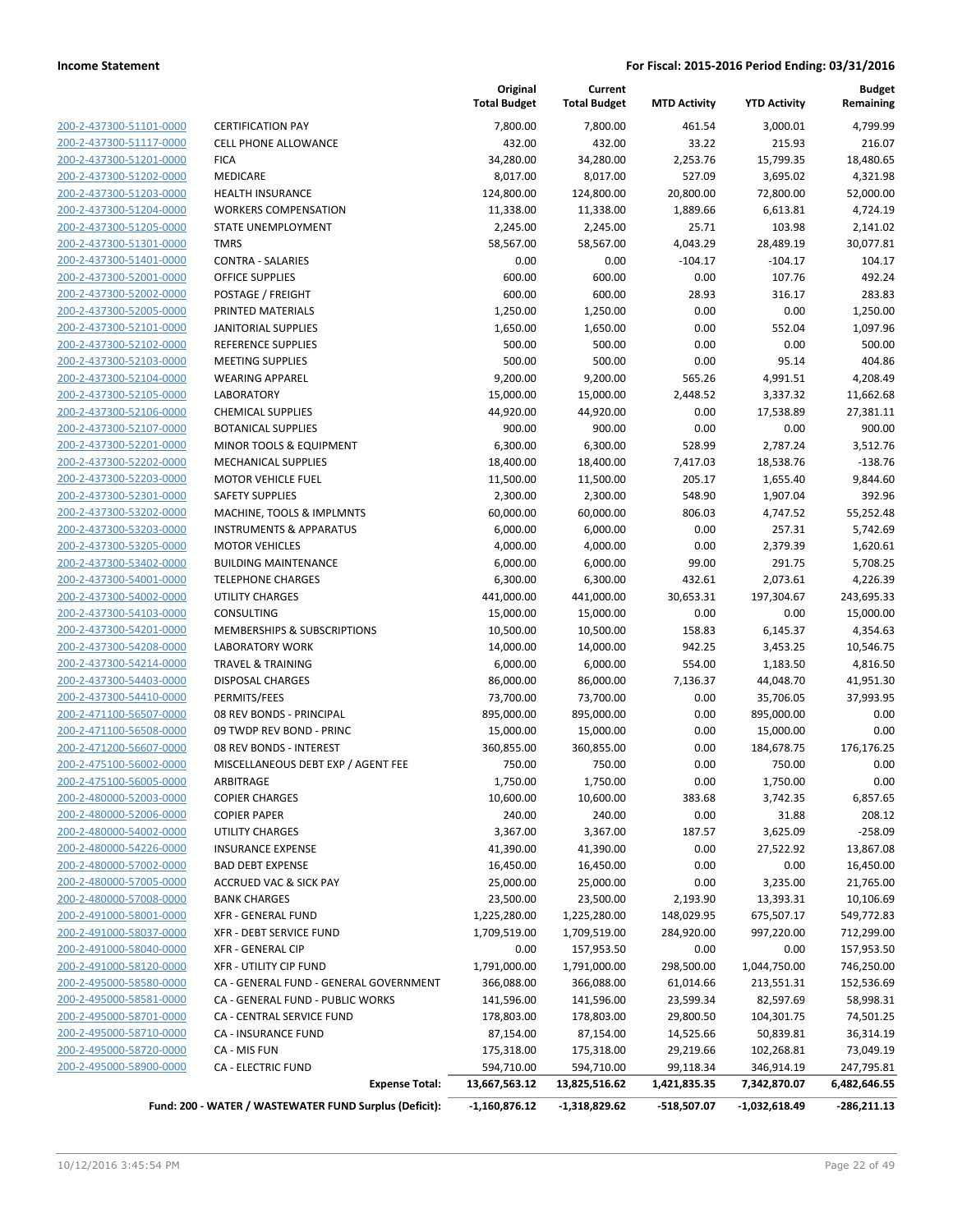| <b>Income Statement</b>                            |                                                             | For Fiscal: 2015-2016 Period Ending: 03/31/2016 |                                |                     |                     |                            |
|----------------------------------------------------|-------------------------------------------------------------|-------------------------------------------------|--------------------------------|---------------------|---------------------|----------------------------|
|                                                    |                                                             | Original<br><b>Total Budget</b>                 | Current<br><b>Total Budget</b> | <b>MTD Activity</b> | <b>YTD Activity</b> | <b>Budget</b><br>Remaining |
| <b>Fund: 210 - WATER IMPACT FEES</b>               |                                                             |                                                 |                                |                     |                     |                            |
| Revenue                                            |                                                             |                                                 |                                |                     |                     |                            |
| 210-2-319001-45401-0000                            | <b>INTEREST REVENUES</b>                                    | 0.00                                            | 0.00                           | 0.03                | 0.08                | $-0.08$                    |
|                                                    | <b>Revenue Total:</b>                                       | 0.00                                            | 0.00                           | 0.03                | 0.08                | $-0.08$                    |
| <b>Expense</b>                                     |                                                             |                                                 |                                |                     |                     |                            |
| 210-2-480000-57008-0000                            | <b>BANK CHARGES</b>                                         | 0.00                                            | 0.00                           | 0.00                | 0.01                | $-0.01$                    |
|                                                    | <b>Expense Total:</b>                                       | 0.00                                            | 0.00                           | 0.00                | 0.01                | $-0.01$                    |
|                                                    | Fund: 210 - WATER IMPACT FEES Surplus (Deficit):            | 0.00                                            | 0.00                           | 0.03                | 0.07                | $-0.07$                    |
| <b>Fund: 211 - WASTEWATER IMPACT FEES</b>          |                                                             |                                                 |                                |                     |                     |                            |
| Revenue                                            |                                                             |                                                 |                                |                     |                     |                            |
| 211-2-319001-45401-0000                            | <b>INTEREST REVENUES</b>                                    | 0.00                                            | 0.00                           | 1.57                | 3.97                | $-3.97$                    |
|                                                    | <b>Revenue Total:</b>                                       | 0.00                                            | 0.00                           | 1.57                | 3.97                | $-3.97$                    |
| <b>Expense</b>                                     |                                                             |                                                 |                                |                     |                     |                            |
| 211-2-480000-57008-0000                            | <b>BANK CHARGES</b>                                         | 0.00                                            | 0.00                           | 0.25                | 1.80                | $-1.80$                    |
|                                                    | <b>Expense Total:</b>                                       | 0.00                                            | 0.00                           | 0.25                | 1.80                | $-1.80$                    |
|                                                    | Fund: 211 - WASTEWATER IMPACT FEES Surplus (Deficit):       | 0.00                                            | 0.00                           | 1.32                | 2.17                | $-2.17$                    |
| Fund: 216 - UTILIITY CIP FUND                      |                                                             |                                                 |                                |                     |                     |                            |
| Revenue                                            |                                                             |                                                 |                                |                     |                     |                            |
| 216-2-319001-45401-0000                            | <b>INTEREST REVENUES</b>                                    | 15,600.00                                       | 15,600.00                      | 2,194.05            | 5,462.24            | 10,137.76                  |
| 216-2-323001-46100-0000                            | <b>XFR - UTILITY FUND</b>                                   | 1,791,000.00                                    | 1,791,000.00                   | 298,500.00          | 1,044,750.00        | 746,250.00                 |
|                                                    | <b>Revenue Total:</b>                                       | 1,806,600.00                                    | 1,806,600.00                   | 300,694.05          | 1,050,212.24        | 756,387.76                 |
| <b>Expense</b>                                     |                                                             |                                                 |                                |                     |                     |                            |
| 216-2-436200-55002-0000                            | <b>IMPROVEMENTS</b>                                         | 1,496,000.00                                    | 1,496,000.00                   | 0.00                | 0.00                | 1,496,000.00               |
| 216-2-436300-55201-0000                            | <b>EQUIPMENT PURCHASES</b>                                  | 136,000.00                                      | 126,843.00                     | 0.00                | 102,892.79          | 23,950.21                  |
| 216-2-437200-55002-0000                            | <b>IMPROVEMENTS</b>                                         | 0.00                                            | 0.00                           | 0.00                | 131,314.03          | $-131,314.03$              |
| 216-2-437200-55201-0000                            | <b>EQUIPMENT PURCHASES</b>                                  | 70,000.00                                       | 79,157.00                      | 0.00                | 0.00                | 79,157.00                  |
| 216-2-437300-55006-0000                            | <b>AQUISITION</b>                                           | 0.00                                            | 0.00                           | 0.00                | 5,800.00            | $-5,800.00$                |
| 216-2-437300-55110-0000                            | <b>LIFT STATIONS</b>                                        | 1,780,626.13                                    | 1,780,626.13                   | 0.00                | 0.00                | 1,780,626.13               |
| 216-2-437300-55201-0000<br>216-2-437300-55205-0000 | <b>EQUIPMENT PURCHASES</b><br>COMPUTER EQUIPMENT / SOFTWARE | 89,000.00<br>0.00                               | 89,000.00<br>0.00              | 0.00<br>0.00        | 0.00<br>2,556.28    | 89,000.00                  |
| 216-2-480000-54101-0000                            | PROFESSIONAL SERVICES                                       | 0.00                                            | 0.00                           | 0.00                | 6,514.40            | $-2,556.28$<br>$-6,514.40$ |
| 216-2-480000-57008-0000                            | <b>BANK CHARGES</b>                                         | 0.00                                            | 0.00                           | 336.18              | 2,195.37            | $-2,195.37$                |
|                                                    | <b>Expense Total:</b>                                       | 3,571,626.13                                    | 3,571,626.13                   | 336.18              | 251,272.87          | 3,320,353.26               |
|                                                    | Fund: 216 - UTILIITY CIP FUND Surplus (Deficit):            | -1,765,026.13                                   | $-1,765,026.13$                | 300,357.87          | 798,939.37          | -2,563,965.50              |
|                                                    |                                                             |                                                 |                                |                     |                     |                            |
| <b>Fund: 217 - WASTEWATER RECLAMATION FUND</b>     |                                                             |                                                 |                                |                     |                     |                            |
| Revenue<br>217-2-319001-45401-0000                 | <b>INTEREST REVENUES</b>                                    | 0.00                                            | 0.00                           | 253.08              | 1,021.40            | $-1,021.40$                |
|                                                    | <b>Revenue Total:</b>                                       | 0.00                                            | 0.00                           | 253.08              | 1,021.40            | $-1,021.40$                |
|                                                    | <b>Fund: 217 - WASTEWATER RECLAMATION FUND Total:</b>       |                                                 |                                |                     |                     | $-1.021.40$                |
|                                                    |                                                             | 0.00                                            | 0.00                           | 253.08              | 1,021.40            |                            |
| Fund: 300 - AIRPORT FUND                           |                                                             |                                                 |                                |                     |                     |                            |
| Revenue                                            |                                                             |                                                 |                                |                     |                     |                            |
| 300-2-319001-44315-0000<br>300-2-319001-45401-0000 | <b>AIRPORT FUEL FEES</b><br><b>INTEREST REVENUES</b>        | 0.00<br>1,700.00                                | 0.00<br>1,700.00               | 145.36<br>548.85    | 532.64<br>1,382.17  | $-532.64$<br>317.83        |
| 300-2-319001-45601-0000                            | MISCELLANEOUS REVENUES                                      | 0.00                                            | 0.00                           | 0.00                | 50.00               | $-50.00$                   |
| 300-2-321001-45507-0000                            | L-3 COMM LEASE                                              | 572,500.00                                      | 572,500.00                     | 47,708.28           | 333,957.96          | 238,542.04                 |
| 300-2-321001-45508-0000                            | AIR EVAC HANGAR FEES                                        | 24,772.00                                       | 8,101.00                       | 1,350.18            | 4,725.63            | 3,375.37                   |
| 300-2-321001-45509-0000                            | <b>BLUE SKY T-HANGAR LEASE</b>                              | 4,769.00                                        | 4,769.00                       | 0.00                | 0.00                | 4,769.00                   |
| 300-2-321001-45510-0000                            | ARKOMA - HORIZONS AHEAD LEASE                               | 46,800.00                                       | 46,800.00                      | 3,900.00            | 23,400.00           | 23,400.00                  |
| 300-2-321001-45513-0000                            | MAJORS FLYING CLUB LAND LEASE                               | 2,228.00                                        | 1,256.00                       | 209.40              | 523.50              | 732.50                     |
| 300-2-321001-45515-0000                            | TEXSAN AVIATION LAND LEASE                                  | 0.00                                            | 972.00                         | 972.00              | 972.00              | 0.00                       |
| 300-2-321001-45516-0000                            | MFC PARTNERS LAND LEASE                                     | 0.00                                            | 1,260.00                       | 0.00                | 0.00                | 1,260.00                   |
| 300-2-321001-45517-0000                            | <b>INNOVATION FIRST MAINT HANGAR</b>                        | 0.00                                            | 16,671.00                      | 0.00                | 0.00                | 16,671.00                  |
|                                                    | <b>Revenue Total:</b>                                       | 652,769.00                                      | 654,029.00                     | 54,834.07           | 365,543.90          | 288,485.10                 |
| <b>Expense</b>                                     |                                                             |                                                 |                                |                     |                     |                            |
| 300-2-438100-51001-0000                            | <b>REGULAR SALARIES</b>                                     | 28,886.00                                       | 28,886.00                      | 3,520.00            | 22,813.31           | 6,072.69                   |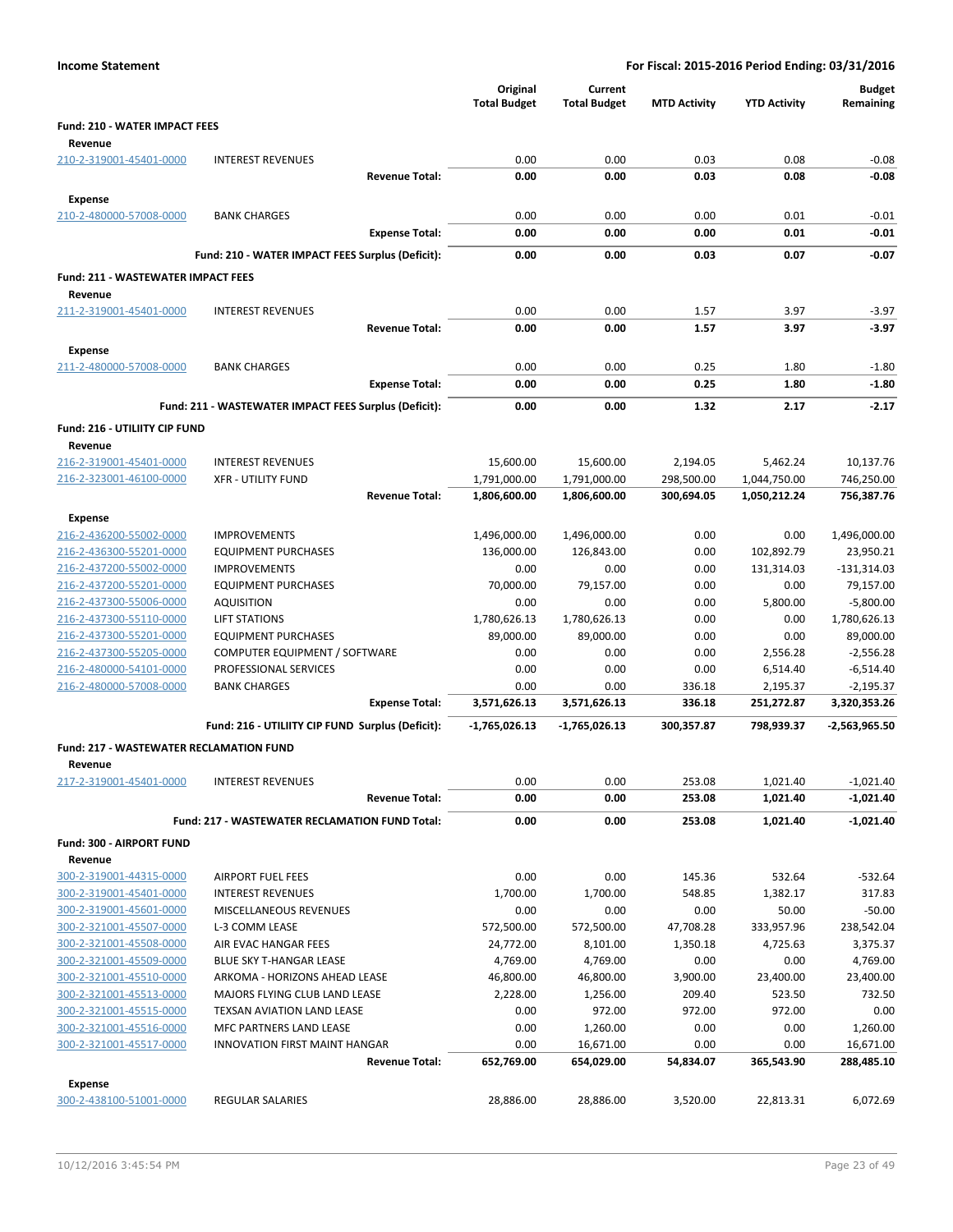|                                             |                                                     | Original<br><b>Total Budget</b> | Current<br><b>Total Budget</b> | <b>MTD Activity</b> | <b>YTD Activity</b> | <b>Budget</b><br>Remaining |
|---------------------------------------------|-----------------------------------------------------|---------------------------------|--------------------------------|---------------------|---------------------|----------------------------|
| 300-2-438100-51117-0000                     | CELL PHONE ALLOWANCE                                | 432.00                          | 432.00                         | 33.24               | 329.05              | 102.95                     |
| 300-2-438100-51201-0000                     | <b>FICA</b>                                         | 1,818.00                        | 1,818.00                       | 220.30              | 1,472.71            | 345.29                     |
| 300-2-438100-51202-0000                     | MEDICARE                                            | 425.00                          | 425.00                         | 51.52               | 344.41              | 80.59                      |
| 300-2-438100-51204-0000                     | <b>WORKERS COMPENSATION</b>                         | 562.00                          | 562.00                         | 93.66               | 327.81              | 234.19                     |
| 300-2-438100-51205-0000                     | <b>STATE UNEMPLOYMENT</b>                           | 345.00                          | 345.00                         | 2.78                | 17.77               | 327.23                     |
| 300-2-438100-51301-0000                     | <b>TMRS</b>                                         | 3,106.00                        | 3,106.00                       | 373.80              | 1,739.91            | 1,366.09                   |
| 300-2-438100-52001-0000                     | <b>OFFICE SUPPLIES</b>                              | 250.00                          | 250.00                         | 24.00               | 202.07              | 47.93                      |
| 300-2-438100-52002-0000                     | POSTAGE / FREIGHT                                   | 50.00                           | 50.00                          | 0.00                | 0.00                | 50.00                      |
| 300-2-438100-52101-0000                     | JANITORIAL SUPPLIES                                 | 80.00                           | 80.00                          | 0.00                | 0.00                | 80.00                      |
| 300-2-438100-52107-0000                     | <b>BOTANICAL SUPPLIES</b>                           | 100.00                          | 100.00                         | 0.00                | 0.00                | 100.00                     |
| 300-2-438100-52201-0000                     | MINOR TOOLS & EQUIPMENT                             | 100.00                          | 100.00                         | 0.00                | 0.00                | 100.00                     |
| 300-2-438100-52203-0000                     | <b>MOTOR VEHICLE FUEL</b>                           | 200.00                          | 200.00                         | 0.00                | 0.00                | 200.00                     |
| 300-2-438100-53202-0000                     | MACHINE, TOOLS & IMPLMNTS                           | 100.00                          | 100.00                         | 0.00                | 147.96              | $-47.96$                   |
| 300-2-438100-53205-0000                     | <b>MOTOR VEHICLES</b>                               | 1,500.00                        | 1,500.00                       | 0.00                | 60.00               | 1,440.00                   |
| 300-2-438100-53303-0000                     | MAINT - STREET /ALLEY/APRN/RNWY                     | 1,500.00                        | 1,500.00                       | 0.00                | 0.00                | 1,500.00                   |
| 300-2-438100-53402-0000                     | <b>BUILDING MAINTENANCE</b>                         | 20,000.00                       | 20,000.00                      | 14,182.63           | 15,836.84           | 4,163.16                   |
| 300-2-438100-54001-0000                     | <b>TELEPHONE CHARGES</b>                            | 1,400.00                        | 1,400.00                       | 121.34              | 558.20              | 841.80                     |
| 300-2-438100-54002-0000                     | <b>UTILITY CHARGES</b>                              | 18,000.00                       | 18,000.00                      | 1,587.13            | 9,601.69            | 8,398.31                   |
| 300-2-438100-54105-0000                     | <b>MARKETING</b>                                    | 300.00                          | 300.00                         | 0.00                | 0.00                | 300.00                     |
| 300-2-438100-54106-0000                     | <b>ATTORNEY FEES</b>                                | 2,500.00                        | 2,500.00                       | 252.80              | 7,690.11            | $-5,190.11$                |
| 300-2-438100-54110-0000                     | <b>AUDIT</b>                                        | 10,000.00                       | 10,000.00                      | 0.00                | 10,000.00           | 0.00                       |
| 300-2-438100-54201-0000                     | MEMBERSHIPS & SUBSCRIPTIONS                         | 200.00                          | 200.00                         | 0.00                | 0.00                | 200.00                     |
| 300-2-438100-54214-0000                     | <b>TRAVEL &amp; TRAINING</b>                        | 2,500.00                        | 2,500.00                       | 0.00                | 1,193.00            | 1,307.00                   |
| 300-2-438100-54408-0000                     | OTHER / INSURANCE EXPENSE                           | 15,000.00                       | 15,000.00                      | 0.00                | 11,154.12           | 3,845.88                   |
| 300-2-438100-54410-0000                     | PERMITS/FEES                                        | 1,500.00                        | 1,500.00                       | 0.00                | 720.00              | 780.00                     |
| 300-2-480000-57005-0000                     | <b>ACCRUED VAC &amp; SICK PAY</b>                   | 0.00                            | 0.00                           | 0.00                | 611.05              | $-611.05$                  |
| 300-2-480000-57008-0000                     | <b>BANK CHARGES</b>                                 | 160.00                          | 160.00                         | 84.64               | 580.49              | $-420.49$                  |
| 300-2-491000-58035-0000                     | <b>XFR - DEBT SERVICE FUND</b>                      | 52,000.00                       | 52,000.00                      | 8,666.66            | 30,333.31           | 21,666.69                  |
| 300-2-491000-58127-0000                     | <b>AIRPORT CIP FUND</b>                             | 16,000.00                       | 16,000.00                      | 2,666.66            | 9,333.31            | 6,666.69                   |
|                                             | <b>Expense Total:</b>                               | 179,014.00                      | 179,014.00                     | 31,881.16           | 125,067.12          | 53,946.88                  |
|                                             | Fund: 300 - AIRPORT FUND Surplus (Deficit):         | 473,755.00                      | 475,015.00                     | 22,952.91           | 240,476.78          | 234,538.22                 |
| Fund: 360 - AIRPORT CAPITAL FUND<br>Revenue |                                                     |                                 |                                |                     |                     |                            |
| 360-2-310002-45611-0000                     | DONATIONS FOR AP PROJECTS                           | 0.00                            | 0.00                           | 0.00                | 19,568.00           | $-19.568.00$               |
| 360-2-319001-44102-0000                     | SALE OF CITY PUBLICATIONS                           | 0.00                            | 0.00                           | 0.00                | 35,103.35           | $-35,103.35$               |
| 360-2-319001-45401-0000                     | <b>INTEREST REVENUES</b>                            | 0.00                            | 0.00                           | 589.71              | 1,506.97            | $-1,506.97$                |
| 360-2-323001-46107-0000                     | <b>XFR - AIRPORT FUND</b>                           | 16,000.00                       | 16,000.00                      | 2,666.66            | 9,333.31            | 6,666.69                   |
|                                             | <b>Revenue Total:</b>                               | 16,000.00                       | 16,000.00                      | 3,256.37            | 65,511.63           | $-49,511.63$               |
|                                             |                                                     |                                 |                                |                     |                     |                            |
| Expense                                     |                                                     |                                 |                                |                     |                     |                            |
| 360-2-438100-55007-0000                     | ENG/ARCHITECTS/MGMT                                 | 35,000.00                       | 35,000.00                      | 1,723.47            | 16,802.72           | 18,197.28                  |
| 360-2-438100-55012-0000                     | <b>CWIP / CONSTRUCTION</b>                          | 379,000.00                      | 379,000.00                     | 0.00                | 0.00                | 379,000.00                 |
| 360-2-438100-55099-0000                     | CWIP / PROJ BUDGET - NO EXPENSES                    | 46,000.00                       | 46,000.00                      | 0.00                | 0.00                | 46,000.00                  |
| 360-2-480000-57008-0000                     | <b>BANK CHARGES</b>                                 | 500.00                          | 500.00                         | 91.88               | 639.04              | -139.04                    |
|                                             | <b>Expense Total:</b>                               | 460,500.00                      | 460,500.00                     | 1,815.35            | 17,441.76           | 443,058.24                 |
|                                             | Fund: 360 - AIRPORT CAPITAL FUND Surplus (Deficit): | -444,500.00                     | -444,500.00                    | 1,441.02            | 48,069.87           | -492,569.87                |
| Fund: 400 - GOLF FUND                       |                                                     |                                 |                                |                     |                     |                            |
| Revenue                                     |                                                     |                                 |                                |                     |                     |                            |
| 400-2-319001-45604-0000                     | OTHER REVENUE / OVER/SHORT                          | 50.00                           | 50.00                          | $-2.99$             | $-30.73$            | 80.73                      |
| 400-2-319005-44510-0000                     | <b>GREENS FEES</b>                                  | 100,000.00                      | 100,000.00                     | 8,974.15            | 40,490.41           | 59,509.59                  |
| 400-2-319006-45308-0000                     | PRO SHOP CONCESSIONS                                | 10,985.00                       | 10,985.00                      | 842.49              | 3,824.79            | 7,160.21                   |
| 400-2-319007-45309-0000                     | <b>MERCHANDISE SALES</b>                            | 10,372.00                       | 10,372.00                      | 925.18              | 3,525.83            | 6,846.17                   |
| 400-2-319008-45511-0000                     | <b>CART RENTALS</b>                                 | 64,000.00                       | 64,000.00                      | 5,278.00            | 24,506.50           | 39,493.50                  |
| 400-2-319009-45512-0000                     | <b>GOLF LEASES / MEMBERSHIPS</b>                    | 47,226.00                       | 47,226.00                      | 603.92              | 5,587.45            | 41,638.55                  |
|                                             | <b>Revenue Total:</b>                               | 232,633.00                      | 232,633.00                     | 16,620.75           | 77,904.25           | 154,728.75                 |
| Expense                                     |                                                     |                                 |                                |                     |                     |                            |
| 400-2-451250-51001-0000                     | REGULAR SALARIES                                    | 79,185.00                       | 79,185.00                      | 7,673.06            | 49,245.75           | 29,939.25                  |
| 400-2-451250-51020-0000                     | OVERTIME                                            | 11,957.00                       | 9,737.00                       | 636.17              | 1,663.48            | 8,073.52                   |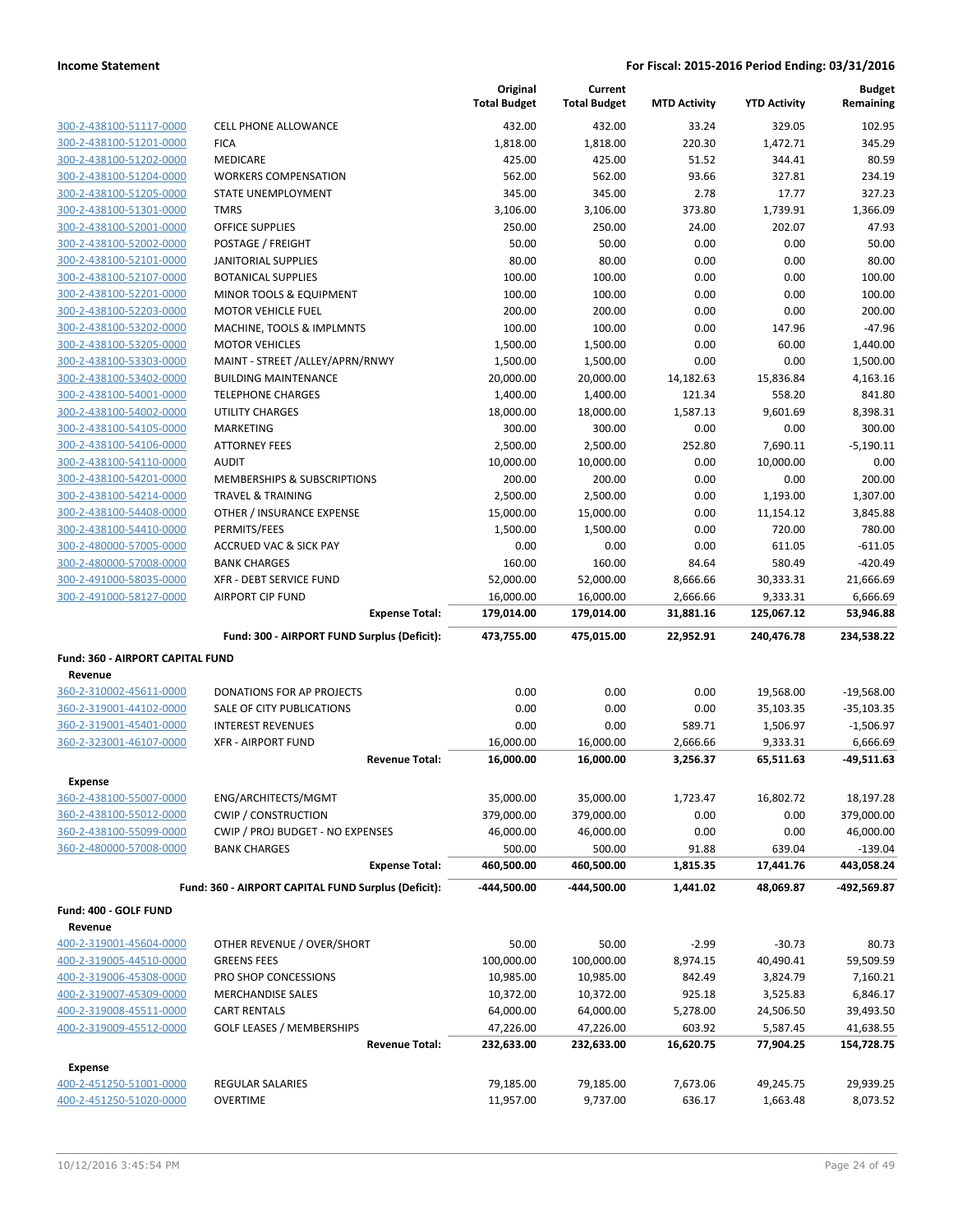|                                                    |                                                       | Original<br><b>Total Budget</b> | Current<br><b>Total Budget</b> | <b>MTD Activity</b> | <b>YTD Activity</b>   | <b>Budget</b><br>Remaining |
|----------------------------------------------------|-------------------------------------------------------|---------------------------------|--------------------------------|---------------------|-----------------------|----------------------------|
| 400-2-451250-51021-0000                            | LONGEVITY                                             | 3,798.00                        | 3,798.00                       | 0.00                | 4,914.00              | $-1,116.00$                |
| 400-2-451250-51101-0000                            | <b>CERTIFICATION PAY</b>                              | 600.00                          | 600.00                         | 46.16               | 300.04                | 299.96                     |
| 400-2-451250-51117-0000                            | <b>CELL PHONE ALLOWANCE</b>                           | 696.00                          | 696.00                         | 53.54               | 348.01                | 347.99                     |
| 400-2-451250-51201-0000                            | <b>FICA</b>                                           | 5,967.00                        | 5,967.00                       | 510.81              | 3,404.89              | 2,562.11                   |
| 400-2-451250-51202-0000                            | <b>MEDICARE</b>                                       | 1,395.00                        | 1,395.00                       | 119.46              | 796.30                | 598.70                     |
| 400-2-451250-51203-0000                            | <b>HEALTH INSURANCE</b>                               | 9,600.00                        | 9,600.00                       | 1,600.00            | 5,600.00              | 4,000.00                   |
| 400-2-451250-51204-0000                            | <b>WORKERS COMPENSATION</b>                           | 2,616.00                        | 2,616.00                       | 436.00              | 1,526.00              | 1,090.00                   |
| 400-2-451250-51205-0000                            | STATE UNEMPLOYMENT                                    | 518.00                          | 518.00                         | 3.42                | 26.89                 | 491.11                     |
| 400-2-451250-51301-0000                            | <b>TMRS</b>                                           | 10,194.00                       | 10,194.00                      | 524.88              | 3,427.94              | 6,766.06                   |
| 400-2-451250-52001-0000                            | <b>OFFICE SUPPLIES</b>                                | 400.00                          | 400.00                         | 90.89               | 90.89                 | 309.11                     |
| 400-2-451250-52101-0000                            | <b>JANITORIAL SUPPLIES</b>                            | 600.00                          | 800.00                         | 78.84               | 205.93                | 594.07                     |
| 400-2-451250-52104-0000                            | <b>WEARING APPAREL</b>                                | 300.00                          | 300.00                         | 0.00                | 0.00                  | 300.00                     |
| 400-2-451250-52107-0000                            | <b>BOTANICAL SUPPLIES</b>                             | 8,600.00                        | 4,500.00                       | 2,012.47            | 2,318.33              | 2,181.67                   |
| 400-2-451250-52201-0000                            | MINOR TOOLS & EQUIPMENT                               | 600.00                          | 2,100.00                       | 269.98              | 527.60                | 1,572.40                   |
| 400-2-451250-52203-0000                            | <b>MOTOR VEHICLE FUEL</b>                             | 500.00                          | 3,100.00                       | 98.17               | 462.11                | 2,637.89                   |
| 400-2-451250-52401-0000                            | RECREATIONAL SUPPLIES                                 | 1,200.00                        | 1,200.00                       | 0.00                | 362.13                | 837.87                     |
| 400-2-451250-52403-0000                            | <b>RESALE ITEMS</b>                                   | 17,000.00                       | 17,000.00                      | 2,888.70            | 7,325.30              | 9,674.70                   |
| 400-2-451250-52404-0000                            | RESALE ITEMS - PRO SHOP                               | 3,500.00                        | 2,500.00                       | 0.00                | 287.40                | 2,212.60                   |
| 400-2-451250-53202-0000                            | MACHINE, TOOLS & IMPLMNTS                             | 6,000.00                        | 4,900.00                       | 95.77               | 900.66                | 3,999.34                   |
| 400-2-451250-53205-0000                            | <b>MOTOR VEHICLES</b>                                 | 500.00                          | 500.00                         | 86.85               | 96.85                 | 403.15                     |
| 400-2-451250-53307-0000                            | <b>IRRIGATION</b>                                     | 1,500.00                        | 1,500.00                       | 0.00                | 393.24                | 1,106.76                   |
| 400-2-451250-53402-0000                            | <b>BUILDING MAINTENANCE</b>                           | 2,000.00                        | 1,500.00                       | 0.00                | 0.00                  | 1,500.00                   |
| 400-2-451250-54001-0000                            | <b>TELEPHONE CHARGES</b>                              | 1,250.00                        | 1,050.00                       | 59.23               | 236.83                | 813.17                     |
| 400-2-451250-54002-0000                            | <b>UTILITY CHARGES</b>                                | 9,467.00                        | 10,567.00                      | 774.28              | 5,075.10              | 5,491.90                   |
| 400-2-451250-54105-0000                            | <b>MARKETING</b>                                      | 1,000.00                        | 1,000.00                       | 0.00                | 0.00                  | 1,000.00                   |
| 400-2-451250-54201-0000                            | MEMBERSHIPS & SUBSCRIPTIONS                           | 765.00                          | 765.00                         | 0.00                | 380.00                | 385.00                     |
| 400-2-451250-54214-0000                            | <b>TRAVEL &amp; TRAINING</b>                          | 2,100.00                        | 2,100.00                       | 0.00                | 1,291.25              | 808.75                     |
| 400-2-451250-54226-0000<br>400-2-451250-54909-0000 | <b>INSURANCE EXPENSE</b>                              | 300.00                          | 300.00                         | 0.00                | 158.81                | 141.19                     |
| 400-2-480000-57008-0000                            | <b>GOLF CART LEASE EXPENSE</b><br><b>BANK CHARGES</b> | 29,000.00<br>2,500.00           | 31,220.00<br>4,000.00          | 4,407.18<br>339.63  | 15,051.74<br>1,238.82 | 16,168.26<br>2,761.18      |
|                                                    | <b>Expense Total:</b>                                 | 215,608.00                      | 215,608.00                     | 22,805.49           | 107,656.29            | 107,951.71                 |
|                                                    | Fund: 400 - GOLF FUND Surplus (Deficit):              | 17,025.00                       | 17,025.00                      | $-6,184.74$         | -29,752.04            | 46,777.04                  |
| <b>Fund: 500 - SANITATION FUND</b>                 |                                                       |                                 |                                |                     |                       |                            |
| Revenue                                            |                                                       |                                 |                                |                     |                       |                            |
| 500-2-318001-44314-0000                            | LATE CHARGES                                          | 83,100.00                       | 83,100.00                      | 7,286.29            | 42,084.44             | 41,015.56                  |
| 500-2-319001-45401-0000                            | <b>INTEREST REVENUES</b>                              | 5,000.00                        | 5,000.00                       | 1,090.44            | 2,714.63              | 2,285.37                   |
| 500-2-319020-44313-0000                            | <b>FUEL SURCHARGE</b>                                 | 146,400.00                      | 146,400.00                     | 11,708.16           | 72,088.37             | 74,311.63                  |
| 500-2-319020-45107-0000                            | <b>COLLECTION CHARGES</b>                             | 2,043,200.00                    | 2,043,200.00                   | 176,032.21          | 1,081,084.27          | 962,115.73                 |
| 500-2-319021-45108-0000                            | DISPOSAL CHARGES                                      | 1,167,200.00                    | 1,167,200.00                   | 100,327.65          | 624,498.94            | 542,701.06                 |
| 500-2-319022-45612-0000                            | REG HH HAZ WASTE COL CTR                              | 15,636.00                       | 15,636.00                      | 0.00                | 15,340.00             | 296.00                     |
| 500-2-324001-46612-0000                            | CA - SANITATION FD COL & FUEL                         | 139,700.00                      | 139,700.00                     | 11,983.43           | 60,646.22             | 79,053.78                  |
| 500-2-324001-46614-0000                            | CA - SANITATION FD-DISPOSAL                           | 74,500.00                       | 74,500.00                      | 6,403.89            | 32,861.27             | 41,638.73                  |
|                                                    | <b>Revenue Total:</b>                                 | 3,674,736.00                    | 3,674,736.00                   | 314,832.07          | 1,931,318.14          | 1,743,417.86               |
| <b>Expense</b>                                     |                                                       |                                 |                                |                     |                       |                            |
| 500-2-432300-54412-0000                            | <b>COLLECTION CHARGES</b>                             | 1,979,774.00                    | 1,979,774.00                   | 175,843.58          | 890,435.86            | 1,089,338.14               |
| 500-2-432400-54403-0000                            | <b>DISPOSAL CHARGES</b>                               | 859,500.00                      | 859,500.00                     | 81,536.62           | 387,094.04            | 472,405.96                 |
| 500-2-432500-51401-0000                            | CONTRA - SALARIES                                     | 8,000.00                        | 8,000.00                       | 0.00                | 0.00                  | 8,000.00                   |
| 500-2-432500-52001-0000                            | OFFICE SUPPLIES                                       | 150.00                          | 150.00                         | 0.00                | 0.00                  | 150.00                     |
| 500-2-432500-52002-0000                            | POSTAGE / FREIGHT                                     | 1,200.00                        | 1,200.00                       | 0.00                | 0.00                  | 1,200.00                   |
| 500-2-432500-52112-0000                            | <b>OTHER SUPPLIES</b>                                 | 500.00                          | 500.00                         | 0.00                | 0.00                  | 500.00                     |
| 500-2-432500-52201-0000                            | MINOR TOOLS & EQUIPMENT                               | 500.00                          | 500.00                         | 0.00                | 29.95                 | 470.05                     |
| 500-2-432500-52301-0000                            | <b>SAFETY SUPPLIES</b>                                | 450.00                          | 450.00                         | 0.00                | 0.00                  | 450.00                     |
| 500-2-432500-52303-0000                            | TRAINING SUPPLIES                                     | 200.00                          | 200.00                         | 0.00                | 0.00                  | 200.00                     |
| 500-2-432500-52305-0000                            | PUBLIC EDUCATION                                      | 125.00                          | 125.00                         | 0.00                | 0.00                  | 125.00                     |
| 500-2-432500-54002-0000                            | UTILITY CHARGES                                       | 2,208.00                        | 2,208.00                       | 155.41              | 985.64                | 1,222.36                   |
| 500-2-432500-54212-0000                            | PRINTING                                              | 200.00                          | 200.00                         | 0.00                | 0.00                  | 200.00                     |
| 500-2-432500-54214-0000                            | <b>TRAVEL &amp; TRAINING</b>                          | 100.00                          | 100.00                         | 0.00                | 0.00                  | 100.00                     |
| 500-2-432500-54403-0000                            | DISPOSAL CHARGES                                      | 16,000.00                       | 16,000.00                      | 0.00                | 1,870.50              | 14,129.50                  |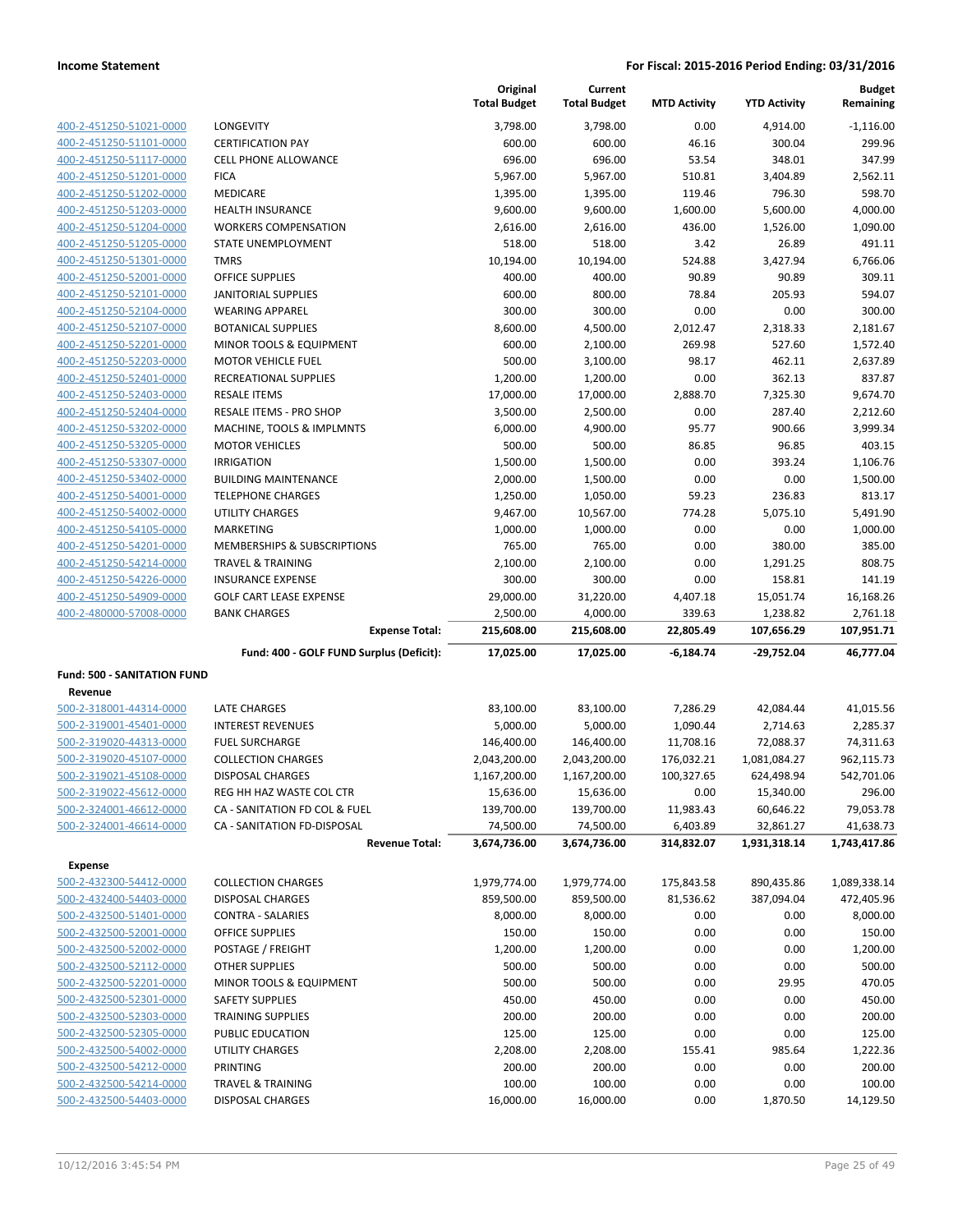|                                  |                                                | Original<br><b>Total Budget</b> | Current<br><b>Total Budget</b> | <b>MTD Activity</b> | <b>YTD Activity</b> | <b>Budget</b><br>Remaining |
|----------------------------------|------------------------------------------------|---------------------------------|--------------------------------|---------------------|---------------------|----------------------------|
| 500-2-442200-51001-0000          | <b>REGULAR SALARIES</b>                        | 101,240.00                      | 101,240.00                     | 6,428.91            | 46,332.97           | 54,907.03                  |
| 500-2-442200-51020-0000          | <b>OVERTIME</b>                                | 6,255.00                        | 6,255.00                       | 5.27                | 310.66              | 5,944.34                   |
| 500-2-442200-51021-0000          | LONGEVITY                                      | 198.00                          | 198.00                         | 0.00                | 558.00              | $-360.00$                  |
| 500-2-442200-51201-0000          | <b>FICA</b>                                    | 6,677.00                        | 6,677.00                       | 384.81              | 2,845.44            | 3,831.56                   |
| 500-2-442200-51202-0000          | MEDICARE                                       | 1,562.00                        | 1,562.00                       | 90.00               | 665.46              | 896.54                     |
| 500-2-442200-51203-0000          | HEALTH INSURANCE                               | 9,600.00                        | 9,600.00                       | 1,600.00            | 5,600.00            | 4,000.00                   |
| 500-2-442200-51204-0000          | <b>WORKERS COMPENSATION</b>                    | 2,612.00                        | 2,612.00                       | 435.32              | 1,523.62            | 1,088.38                   |
| 500-2-442200-51205-0000          | STATE UNEMPLOYMENT                             | 1,351.00                        | 1,351.00                       | 6.44                | 36.83               | 1,314.17                   |
| 500-2-442200-51301-0000          | <b>TMRS</b>                                    | 10,624.00                       | 10,624.00                      | 324.59              | 2,234.24            | 8,389.76                   |
| 500-2-442200-51401-0000          | <b>CONTRA - SALARIES</b>                       | 0.00                            | 0.00                           | -470.76             | $-470.76$           | 470.76                     |
| 500-2-442200-52203-0000          | <b>MOTOR VEHICLE FUEL</b>                      | 7,700.00                        | 5,700.00                       | 276.39              | 1,055.21            | 4,644.79                   |
| 500-2-442200-53202-0000          | MACHINE, TOOLS & IMPLMNTS                      | 5,400.00                        | 6,200.00                       | 712.66              | 1,507.82            | 4,692.18                   |
| 500-2-442200-53205-0000          | <b>MOTOR VEHICLES</b>                          | 1,500.00                        | 2,700.00                       | 164.00              | 2,123.69            | 576.31                     |
| 500-2-442200-55201-0000          | <b>EQUIPMENT PURCHASES</b>                     | 300.00                          | 300.00                         | 0.00                | 0.00                | 300.00                     |
| 500-2-480000-54413-0000          | <b>BULK WASTE PICK-UP</b>                      | 10,000.00                       | 10,000.00                      | 0.00                | 0.00                | 10,000.00                  |
| 500-2-480000-57007-0000          | <b>COMMUNITY SERVICES</b>                      | 30,650.00                       | 30,650.00                      | 0.00                | 3,350.00            | 27,300.00                  |
| 500-2-480000-57008-0000          | <b>BANK CHARGES</b>                            | 5,812.00                        | 5,812.00                       | 705.26              | 3,521.23            | 2,290.77                   |
| 500-2-491000-58001-0000          | <b>XFR - GENERAL FUND</b>                      | 214,200.00                      | 214,200.00                     | 18,662.10           | 95,199.61           | 119,000.39                 |
| 500-2-495000-58501-0000          | CA - GENERAL FUND                              | 26,271.00                       | 26,271.00                      | 4,378.50            | 15,324.75           | 10,946.25                  |
| 500-2-495000-58701-0000          | CA - CENTRAL SERVICE FUND                      | 3,469.00                        | 3,469.00                       | 578.16              | 2,023.56            | 1,445.44                   |
| 500-2-495000-58710-0000          | <b>CA - INSURANCE FUND</b>                     | 2,446.00                        | 2,446.00                       | 407.66              | 1,426.81            | 1,019.19                   |
| 500-2-495000-58720-0000          | CA - MIS FUN                                   | 9,594.00                        | 9,594.00                       | 1,599.00            | 5,596.50            | 3,997.50                   |
| 500-2-495000-58900-0000          | <b>CA - ELECTRIC FUND</b>                      | 96,259.00                       | 96,259.00                      | 16,043.16           | 56,151.06           | 40,107.94                  |
|                                  | <b>Expense Total:</b>                          | 3,422,627.00                    | 3,422,627.00                   | 309,867.08          | 1,527,332.69        | 1,895,294.31               |
|                                  | Fund: 500 - SANITATION FUND Surplus (Deficit): | 252,109.00                      | 252,109.00                     | 4,964.99            | 403,985.45          | $-151,876.45$              |
| Fund: 601 - CENTRAL SERVICE FUND |                                                |                                 |                                |                     |                     |                            |
| Revenue                          |                                                |                                 |                                |                     |                     |                            |
| 601-2-324001-46501-0000          | CA - GENERAL FUND                              | 491,832.00                      | 491,832.00                     | 81,972.00           | 286,902.00          | 204,930.00                 |
| 601-2-324001-46506-0000          | <b>CA - RECREATION FUND</b>                    | 397.00                          | 397.00                         | 66.16               | 231.56              | 165.44                     |
| 601-2-324001-46509-0000          | CA - VENUE MGMT FUND                           | 71,105.00                       | 71,105.00                      | 11,850.84           | 41,477.94           | 29,627.06                  |
| 601-2-324001-46611-0000          | CA - UTILITY FUND                              | 178,803.00                      | 178,803.00                     | 29,800.50           | 104,301.75          | 74,501.25                  |
| 601-2-324001-46614-0000          | CA - SANITATION FUND COLLECTION                | 3,469.00                        | 3,469.00                       | 578.16              | 2,023.56            | 1,445.44                   |
| 601-2-324009-46901-0000          | <b>CA - ELECTRIC UTILITY</b>                   | 78,349.00                       | 78,349.00                      | 13,058.16           | 45,703.56           | 32,645.44                  |
| 601-2-324009-46906-0000          | <b>CA - CABLE UTILITY</b>                      | 17,921.00                       | 17,921.00                      | 2,986.84            | 10,453.94           | 7,467.06                   |
|                                  | <b>Revenue Total:</b>                          | 841,876.00                      | 841,876.00                     | 140,312.66          | 491,094.31          | 350,781.69                 |
| <b>Expense</b>                   |                                                |                                 |                                |                     |                     |                            |
| 601-2-461100-51001-0000          | <b>REGULAR SALARIES</b>                        | 243,097.00                      | 243,097.00                     | 17,023.87           | 108,086.41          | 135,010.59                 |
| 601-2-461100-51020-0000          | <b>OVERTIME</b>                                | 7,999.00                        | 7,999.00                       | 913.08              | 5,679.03            | 2,319.97                   |
| 601-2-461100-51021-0000          | LONGEVITY                                      | 4,578.00                        | 4,578.00                       | 0.00                | 4,662.00            | $-84.00$                   |
| 601-2-461100-51101-0000          | <b>CERTIFICATION PAY</b>                       | 1,500.00                        | 1,500.00                       | 92.32               | 542.38              | 957.62                     |
| 601-2-461100-51117-0000          | <b>CELL PHONE ALLOWANCE</b>                    | 912.00                          | 912.00                         | 33.22               | 308.23              | 603.77                     |
| 601-2-461100-51201-0000          | <b>FICA</b>                                    | 16,001.00                       | 16,001.00                      | 1,071.59            | 7,088.32            | 8,912.68                   |
| 601-2-461100-51202-0000          | MEDICARE                                       | 3,742.00                        | 3,742.00                       | 250.62              | 1,657.77            | 2,084.23                   |
| 601-2-461100-51203-0000          | <b>HEALTH INSURANCE</b>                        | 67,200.00                       | 67,200.00                      | 11,200.00           | 39,200.00           | 28,000.00                  |
| 601-2-461100-51204-0000          | <b>WORKERS COMPENSATION</b>                    | 6,976.00                        | 6,976.00                       | 1,162.66            | 4,069.31            | 2,906.69                   |
| 601-2-461100-51205-0000          | STATE UNEMPLOYMENT                             | 1,858.00                        | 1,858.00                       | 17.00               | 54.58               | 1,803.42                   |
| 601-2-461100-51301-0000          | <b>TMRS</b>                                    | 27,338.00                       | 27,338.00                      | 1,708.18            | 11,149.07           | 16,188.93                  |
| 601-2-461100-52001-0000          | <b>OFFICE SUPPLIES</b>                         | 100.00                          | 100.00                         | 0.00                | 145.10              | $-45.10$                   |
| 601-2-461100-52002-0000          | POSTAGE / FREIGHT                              | 40.00                           | 40.00                          | 0.00                | 0.75                | 39.25                      |
| 601-2-461100-52101-0000          | JANITORIAL SUPPLIES                            | 18,203.00                       | 18,203.00                      | 1,357.61            | 8,206.14            | 9,996.86                   |
| 601-2-461100-52104-0000          | <b>WEARING APPAREL</b>                         | 3,282.00                        | 3,282.00                       | 210.68              | 1,730.95            | 1,551.05                   |
| 601-2-461100-52201-0000          | MINOR TOOLS & EQUIPMENT                        | 1,908.00                        | 1,908.00                       | 53.40               | 1,376.81            | 531.19                     |
| 601-2-461100-52203-0000          | <b>MOTOR VEHICLE FUEL</b>                      | 6,010.00                        | 6,010.00                       | 114.40              | 975.53              | 5,034.47                   |
| 601-2-461100-53201-0000          | FURNITURE & OFFICE EQUIPMENT                   | 850.00                          | 850.00                         | 0.00                | 0.00                | 850.00                     |
| 601-2-461100-53205-0000          | <b>MOTOR VEHICLES</b>                          | 2,024.40                        | 2,024.40                       | 0.00                | 111.58              | 1,912.82                   |
| 601-2-461100-53302-0000          | <b>WALKS &amp; PARKING LOTS</b>                | 3,415.00                        | 3,415.00                       | 340.96              | 340.96              | 3,074.04                   |
| 601-2-461100-53406-0000          | <b>CITY HALL</b>                               | 23,883.00                       | 23,883.00                      | $-8,787.72$         | 47,571.06           | $-23,688.06$               |
| 601-2-461100-53407-0000          | ANIMAL SHELTER                                 | 2,979.00                        | 2,979.00                       | 69.90               | 1,603.94            | 1,375.06                   |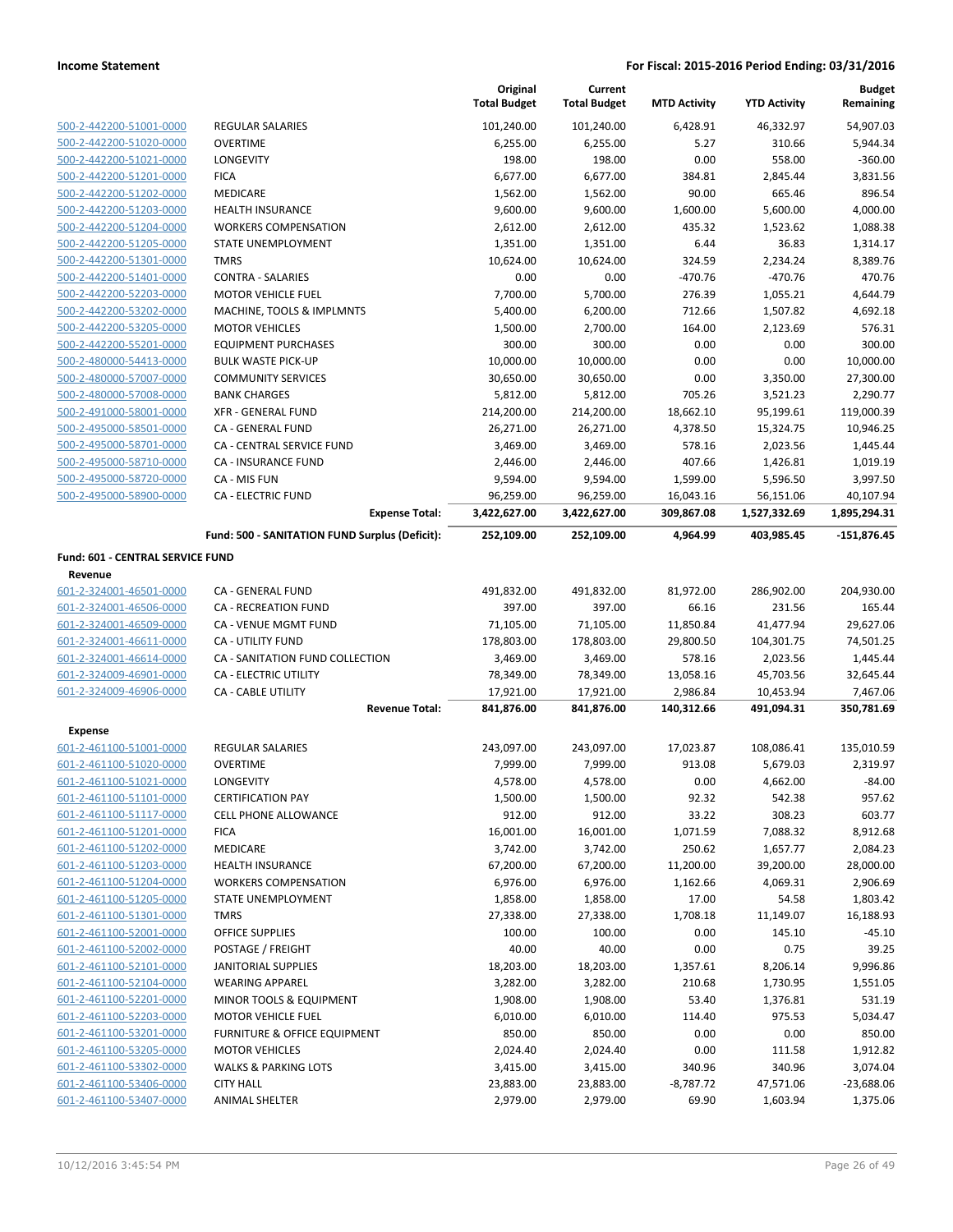| 601-2-461100-53408-0000             |
|-------------------------------------|
| 601-2-461100-53501-0000             |
| 601-2-461100-53503-0000             |
| <u>601-2-461100-53504-0000</u>      |
| 601-2-461100-53505-0000             |
| 2-461100-53506-0000<br>$601 -$      |
| 601-2-461100-53507-0000             |
| 601-2-461100-53508-0000             |
| <u>601-2-461100-53601-0000</u>      |
| 601-2-461100-53602-0000             |
| 2-461100-53603-0000<br>601          |
| 601-2-461100-53604-0000             |
| 601-2-461100-53701-0000             |
| <u>601-2-461100-53703-0000</u>      |
| 601-2-461100-53705-0000             |
| 2-461100-53706-0000<br>$601 -$      |
| 601-2-461100-54001-0000             |
| 601-2-461100-54002-0000             |
| 601-2-461100-54112-0000             |
| 601-2-461100-54214-0000             |
| 2-461200-51001-0000<br>601          |
| 601-2-461200-51020-0000             |
| 601-2-461200-51021-0000             |
| <u>601-2-461200-51101-0000</u>      |
| 601-2-461200-51117-0000             |
| 2-461200-51201-0000<br>$601 -$      |
| 601-2-461200-51202-0000             |
| 601-2-461200-51203-0000             |
| 601-2-461200-51204-0000             |
| 601-2-461200-51205-0000             |
| 2-461200-51301-<br>$601 -$<br>-0000 |
| 601-2-461200-51401-0000             |
| 601-2-461200-52001-0000             |
| <u>601-2-461200-52002-0000</u>      |
| 601-2-461200-52104-0000             |
| 2-461200-52106-0000<br>$601 -$      |
| 601-2-461200-52201-0000             |
| 601-2-461200-52202-0000             |
| <u>601-2-461200-52203-0000</u>      |
| 601-2-461200-53202-0000             |
| -2-461200-53205-0000<br>$601 -$     |
| 601-2-461200-53402-0000             |
| 601-2-461200-54001-0000             |
| 601-2-461200-54002-0000             |
| 601-2-461200-54201-0000             |
| 601-2-461200-54214-0000             |
| 601-2-480000-55099-0000             |
|                                     |
|                                     |

|                            |                                                     | Original<br><b>Total Budget</b> | Current<br><b>Total Budget</b> | <b>MTD Activity</b> | <b>YTD Activity</b> | <b>Budget</b><br>Remaining |
|----------------------------|-----------------------------------------------------|---------------------------------|--------------------------------|---------------------|---------------------|----------------------------|
| 601-2-461100-53408-0000    | FLEET MAINTENANCE                                   | 1,300.00                        | 1,300.00                       | 83.68               | 1,003.52            | 296.48                     |
| 601-2-461100-53501-0000    | <b>POLICE &amp; COURTS BLDG</b>                     | 13,958.00                       | 13,958.00                      | 605.34              | 11,707.91           | 2,250.09                   |
| 601-2-461100-53503-0000    | FIRE ADMINISTRATION                                 | 1,910.00                        | 1,910.00                       | 171.90              | 276.75              | 1,633.25                   |
| 601-2-461100-53504-0000    | <b>FIRE STATION 1</b>                               | 2,418.00                        | 2,418.00                       | 69.90               | 2,157.03            | 260.97                     |
| 601-2-461100-53505-0000    | <b>FIRE STATION 2</b>                               | 2,418.00                        | 2,418.00                       | 69.90               | 1,446.85            | 971.15                     |
| 601-2-461100-53506-0000    | <b>FIRE STATION 3</b>                               | 3,500.00                        | 3,500.00                       | 69.90               | 1,338.81            | 2,161.19                   |
| 601-2-461100-53507-0000    | <b>FIRE STATION 4</b>                               | 2,488.00                        | 2,488.00                       | 69.90               | 1,337.88            | 1,150.12                   |
| 601-2-461100-53508-0000    | <b>AUSTIN SCHOOL BLDG</b>                           | 250.00                          | 250.00                         | 0.00                | 0.00                | 250.00                     |
| 601-2-461100-53601-0000    | <b>ANNEX</b>                                        | 2,972.00                        | 2,972.00                       | 109.52              | 1,887.25            | 1,084.75                   |
| 601-2-461100-53602-0000    | <b>SERVICE CENTER</b>                               | 5,600.00                        | 5,600.00                       | 172.10              | 2,256.98            | 3,343.02                   |
| 601-2-461100-53603-0000    | WATER TREATMENT BLDG                                | 290.00                          | 290.00                         | 0.00                | 495.72              | $-205.72$                  |
| 601-2-461100-53604-0000    | WASTEWATER TRTMNT BLDG                              | 0.00                            | 0.00                           | 91.37               | 561.50              | $-561.50$                  |
| 601-2-461100-53701-0000    | LIBRARY                                             | 13,714.00                       | 13,714.00                      | 538.62              | 5,651.84            | 8,062.16                   |
| 601-2-461100-53703-0000    | <b>REECY DAVIS REC CENTER</b>                       | 9,244.00                        | 9,244.00                       | 930.03              | 2,895.69            | 6,348.31                   |
| 601-2-461100-53705-0000    | <b>GOLF COURSE</b>                                  | 898.00                          | 898.00                         | 115.94              | 147.36              | 750.64                     |
| 601-2-461100-53706-0000    | SPORTSPARK                                          | 1,440.00                        | 1,440.00                       | 0.00                | 275.97              | 1,164.03                   |
| 601-2-461100-54001-0000    | <b>TELEPHONE CHARGES</b>                            | 4,200.00                        | 4,200.00                       | 335.41              | 1,633.26            | 2,566.74                   |
| 601-2-461100-54002-0000    | <b>UTILITY CHARGES</b>                              | 99,996.00                       | 99,996.00                      | 6,561.72            | 50,028.92           | 49,967.08                  |
| 601-2-461100-54112-0000    | <b>ALARM MONITOR SERVICE</b>                        | 300.00                          | 300.00                         | 0.00                | 250.00              | 50.00                      |
| 601-2-461100-54214-0000    | <b>TRAVEL &amp; TRAINING</b>                        | 3,000.00                        | 3,000.00                       | 0.00                | 0.00                | 3,000.00                   |
| 601-2-461200-51001-0000    | <b>REGULAR SALARIES</b>                             | 155,900.00                      | 155,900.00                     | 10,225.28           | 63,353.28           | 92,546.72                  |
| 601-2-461200-51020-0000    | <b>OVERTIME</b>                                     | 3,045.00                        | 3,045.00                       | 88.62               | 1,031.39            | 2,013.61                   |
| 601-2-461200-51021-0000    | LONGEVITY                                           | 2,220.00                        | 2,220.00                       | 0.00                | 1,569.00            | 651.00                     |
| 601-2-461200-51101-0000    | <b>CERTIFICATION PAY</b>                            | 3,000.00                        | 3,000.00                       | 184.64              | 1,142.46            | 1,857.54                   |
| 601-2-461200-51117-0000    | <b>CELL PHONE ALLOWANCE</b>                         | 1,440.00                        | 1,440.00                       | 73.84               | 387.66              | 1,052.34                   |
| 601-2-461200-51201-0000    | <b>FICA</b>                                         | 10,268.00                       | 10,268.00                      | 592.71              | 3,807.13            | 6,460.87                   |
| 601-2-461200-51202-0000    | MEDICARE                                            | 2,401.00                        | 2,401.00                       | 138.62              | 890.38              | 1,510.62                   |
| 601-2-461200-51203-0000    | <b>HEALTH INSURANCE</b>                             | 43,200.00                       | 43,200.00                      | 7,200.00            | 25,200.00           | 18,000.00                  |
| 601-2-461200-51204-0000    | <b>WORKERS COMPENSATION</b>                         | 5,150.00                        | 5,150.00                       | 858.34              | 3,004.19            | 2,145.81                   |
| 601-2-461200-51205-0000    | STATE UNEMPLOYMENT                                  | 777.00                          | 777.00                         | 9.60                | 30.71               | 746.29                     |
| 601-2-461200-51301-0000    | <b>TMRS</b>                                         | 17,542.00                       | 17,542.00                      | 1,112.21            | 7,203.14            | 10,338.86                  |
| 601-2-461200-51401-0000    | <b>CONTRA - SALARIES</b>                            | 0.00                            | 0.00                           | $-20.83$            | $-20.83$            | 20.83                      |
| 601-2-461200-52001-0000    | <b>OFFICE SUPPLIES</b>                              | 65.00                           | 65.00                          | 71.00               | 71.00               | $-6.00$                    |
| 601-2-461200-52002-0000    | POSTAGE / FREIGHT                                   | 96.00                           | 96.00                          | 0.00                | 0.00                | 96.00                      |
| 601-2-461200-52104-0000    | <b>WEARING APPAREL</b>                              | 2,900.00                        | 2,900.00                       | 326.40              | 1,799.45            | 1,100.55                   |
| 601-2-461200-52106-0000    | <b>CHEMICAL SUPPLIES</b>                            | 2,076.00                        | 2,076.00                       | 0.00                | 0.00                | 2,076.00                   |
| 601-2-461200-52201-0000    | MINOR TOOLS & EQUIPMENT                             | 1,950.00                        | 1,950.00                       | 0.00                | 893.22              | 1,056.78                   |
| 601-2-461200-52202-0000    | <b>MECHANICAL SUPPLIES</b>                          | 5,616.00                        | 5,616.00                       | 974.59              | 6,375.40            | $-759.40$                  |
| 601-2-461200-52203-0000    | <b>MOTOR VEHICLE FUEL</b>                           | 5,935.00                        | 5,935.00                       | 453.55              | 1,761.90            | 4,173.10                   |
| 601-2-461200-53202-0000    | MACHINE, TOOLS & IMPLMNTS                           | 1,650.00                        | 1,650.00                       | 0.00                | 0.00                | 1,650.00                   |
| 601-2-461200-53205-0000    | <b>MOTOR VEHICLES</b>                               | 1,628.00                        | 1,628.00                       | 0.00                | $-3.71$             | 1,631.71                   |
| 601-2-461200-53402-0000    | <b>BUILDING MAINTENANCE</b>                         | 648.00                          | 648.00                         | 0.00                | 25.34               | 622.66                     |
| 601-2-461200-54001-0000    | <b>TELEPHONE CHARGES</b>                            | 1,680.00                        | 1,680.00                       | 121.34              | 558.21              | 1,121.79                   |
| 601-2-461200-54002-0000    | UTILITY CHARGES                                     | 9,264.00                        | 9,264.00                       | 893.02              | 5,493.15            | 3,770.85                   |
| 601-2-461200-54201-0000    | MEMBERSHIPS & SUBSCRIPTIONS                         | 1,500.00                        | 1,500.00                       | 0.00                | 0.00                | 1,500.00                   |
| 601-2-461200-54214-0000    | <b>TRAVEL &amp; TRAINING</b>                        | 1,500.00                        | 1,500.00                       | 0.00                | 0.00                | 1,500.00                   |
| 601-2-480000-55099-0000    | CWIP / PROJ BUDGET - NO EXPENSES                    | 77,316.00                       | 77,316.00                      | 0.00                | 0.00                | 77,316.00                  |
|                            | <b>Expense Total:</b>                               | 972,558.40                      | 972,558.40                     | 60,129.93           | 454,485.63          | 518,072.77                 |
|                            | Fund: 601 - CENTRAL SERVICE FUND Surplus (Deficit): | $-130,682.40$                   | $-130,682.40$                  | 80,182.73           | 36,608.68           | $-167,291.08$              |
| Fund: 602 - INSURANCE FUND |                                                     |                                 |                                |                     |                     |                            |
| Revenue                    |                                                     |                                 |                                |                     |                     |                            |
| 602-2-319001-43211-0000    | PRIOR YEAR INS REIMB                                | 0.00                            | 0.00                           | 0.00                | 4,539.00            | $-4,539.00$                |
| 602-2-319001-45401-0000    | <b>INTEREST REVENUES</b>                            | 7,000.00                        | 7,000.00                       | 619.50              | 1,095.06            | 5,904.94                   |
| 602-2-322001-43201-0000    | <b>EMPLOYEE PORTION</b>                             | 390,000.00                      | 390,000.00                     | 30,001.22           | 181,207.03          | 208,792.97                 |
| 602-2-322001-43202-0000    | <b>CITY PORTION-HEALTH</b>                          | 2,472,000.00                    | 2,472,000.00                   | 416,800.00          | 1,458,800.00        | 1,013,200.00               |
| 602-2-322001-43203-0000    | <b>CITY PORTION-WORK COMP</b>                       | 275,000.00                      | 275,000.00                     | 44,571.07           | 156,002.17          | 118,997.83                 |
| 602-2-322001-43204-0000    | <b>CITY PORTION-TWC FUTA</b>                        | 300.00                          | 300.00                         | 86.52               | 302.82              | $-2.82$                    |
| 602-2-322001-43205-0000    | <b>GEUS EMPLOYEE PORTION</b>                        | 198,000.00                      | 198,000.00                     | 16,498.00           | 97,018.00           | 100,982.00                 |
| 602-2-322001-43206-0000    | <b>GEUS PORTION-HEALTH</b>                          | 1,180,800.00                    | 1,180,800.00                   | 196,800.00          | 688,800.00          | 492,000.00                 |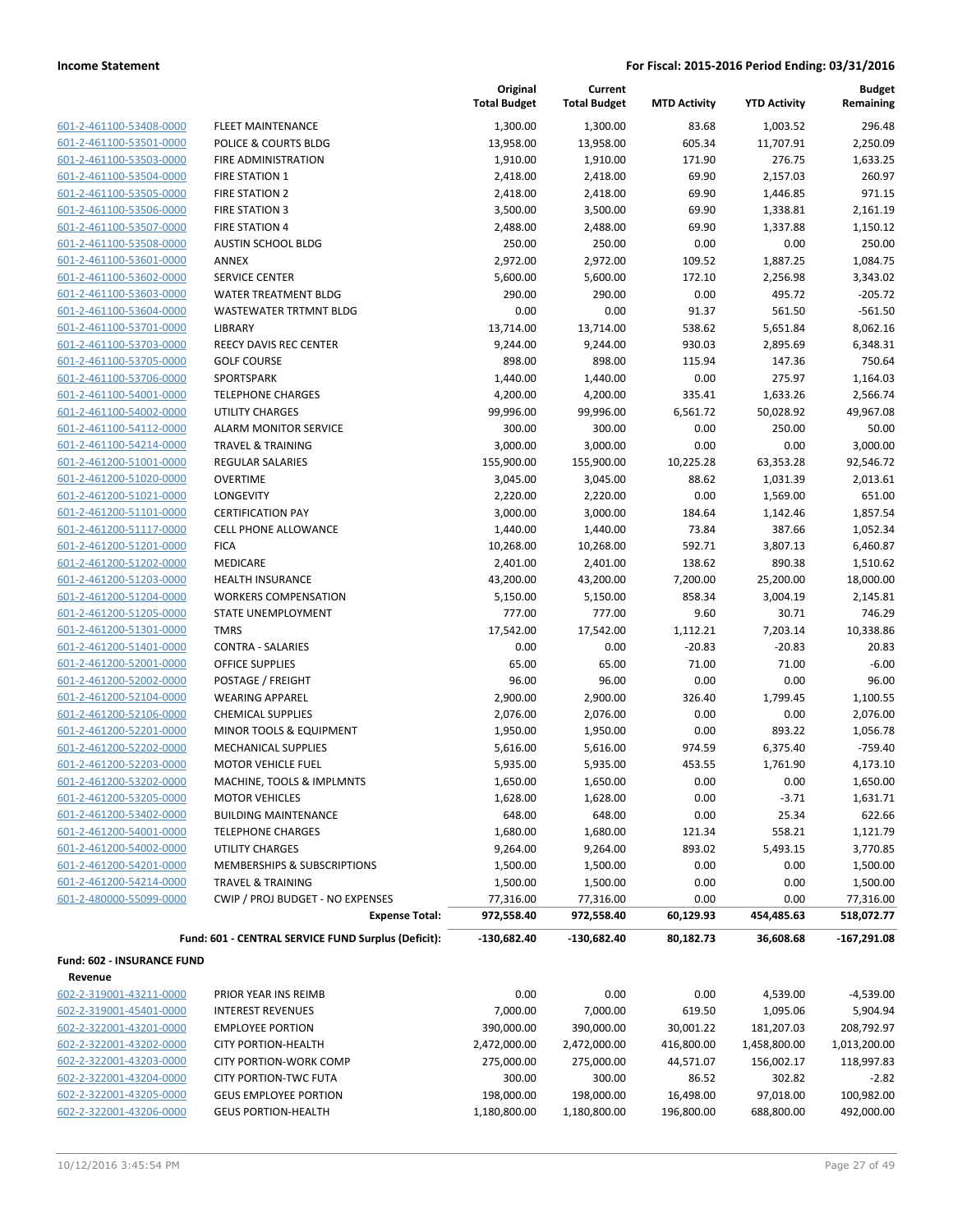|                                                    |                                                    | Original<br><b>Total Budget</b> | Current<br><b>Total Budget</b> | <b>MTD Activity</b>   | <b>YTD Activity</b>     | <b>Budget</b><br>Remaining |
|----------------------------------------------------|----------------------------------------------------|---------------------------------|--------------------------------|-----------------------|-------------------------|----------------------------|
| 602-2-322001-43207-0000                            | <b>GEUS PORTION-WORK COMP</b>                      | 56,000.00                       | 56.000.00                      | 9,615.20              | 33,653.20               | 22,346.80                  |
| 602-2-322001-48610-0000                            | OTHER REV / CITY EMPL-DEPENDENT CARE               | 0.00                            | 0.00                           | 968.00                | 4,118.00                | $-4,118.00$                |
| 602-2-324001-46501-0000                            | CA - GENERAL FUND                                  | 175,903.00                      | 175,903.00                     | 29,317.18             | 102,610.13              | 73,292.87                  |
| 602-2-324001-46506-0000                            | <b>CA - RECREATION FUND</b>                        | 294.00                          | 294.00                         | 49.00                 | 171.50                  | 122.50                     |
| 602-2-324001-46509-0000                            | CA - VENUE MGMT FUND                               | 985.00                          | 985.00                         | 164.16                | 574.56                  | 410.44                     |
| 602-2-324001-46611-0000                            | <b>CA - UTILITY FUND</b>                           | 87,154.00                       | 87,154.00                      | 14,525.66             | 50,839.81               | 36,314.19                  |
| 602-2-324001-46614-0000                            | CA - SANITATION FUND COLLECTION                    | 2,446.00                        | 2,446.00                       | 407.66                | 1,426.81                | 1,019.19                   |
| 602-2-324009-46612-0000                            | CA - ELECTRIC UTILITY                              | 24,537.00                       | 24,537.00                      | 4,089.50              | 14,313.25               | 10,223.75                  |
| 602-2-324009-46613-0000                            | <b>CA - CABLE UTILITY</b>                          | 5,873.00                        | 5,873.00                       | 978.84                | 3,425.94                | 2,447.06                   |
|                                                    | <b>Revenue Total:</b>                              | 4,876,292.00                    | 4,876,292.00                   | 765,491.51            | 2,798,897.28            | 2,077,394.72               |
| <b>Expense</b>                                     |                                                    |                                 |                                |                       |                         |                            |
| 602-2-462100-54101-0000                            | PROFESSIONAL SERVICES                              | 15,000.00                       | 15,000.00                      | 2,905.17              | 15,896.61               | $-896.61$                  |
| 602-2-462100-54801-0000                            | <b>WELLNESS PROGRAM</b>                            | 10,000.00                       | 10,000.00                      | 0.00                  | 5,353.80                | 4,646.20                   |
| 602-2-462100-54802-0000                            | <b>MEDICAL CLAIMS</b>                              | 1,000.00                        | 1,000.00                       | 0.00                  | 215.00                  | 785.00                     |
| 602-2-462100-54809-0000                            | HEALTH AND DENTAL / PREMIUMS                       | 4,900,000.00                    | 4,900,000.00                   | 396,133.35            | 2,664,910.16            | 2,235,089.84               |
| 602-2-462100-54810-0000                            | RETIREE INSURANCE PREMIUM                          | 75,000.00                       | 75,000.00                      | 8,102.49              | 43,997.19               | 31,002.81                  |
| 602-2-462100-54812-0000                            | <b>LONG TERM DISABILITY</b>                        | 50,000.00                       | 50,000.00                      | 7,966.54              | 27,736.47               | 22,263.53                  |
| 602-2-462100-54813-0000                            | LIFE / AD & D INSURANCE                            | 25,000.00                       | 25,000.00                      | 1,953.66              | 9,431.37                | 15,568.63                  |
| 602-2-462100-54820-0000                            | AIR EVAC PREMIUMS                                  | 17,000.00                       | 17,000.00                      | 0.00                  | 19,121.00               | $-2,121.00$                |
| 602-2-462100-54821-0000                            | <b>WORKERS' COMPENSATION</b>                       | 368,000.00                      | 368,000.00                     | 0.00                  | 358,839.27              | 9,160.73                   |
| 602-2-462100-54822-0000                            | STATE UNEMPLOYMENT INS.                            | 0.00                            | 0.00                           | $-0.10$               | $-0.15$                 | 0.15                       |
| 602-2-462100-54823-0000                            | HEALTH CARE-125 FLEX PLAN                          | 12,000.00                       | 12,000.00                      | 75.00                 | 5,184.85                | 6,815.15<br>28,524.97      |
| 602-2-480000-54101-0000<br>602-2-480000-54226-0000 | PROFESSIONAL SERVICES<br><b>INSURANCE EXPENSE</b>  | 73,000.00<br>291,500.00         | 73,000.00<br>291,500.00        | 12,522.46<br>4,137.76 | 44,475.03<br>206,342.35 | 85,157.65                  |
| 602-2-480000-57008-0000                            | <b>BANK CHARGES</b>                                | 1,456.00                        | 1,456.00                       | 94.44                 | 813.47                  | 642.53                     |
|                                                    | <b>Expense Total:</b>                              | 5,838,956.00                    | 5,838,956.00                   | 433,890.77            | 3,402,316.42            | 2,436,639.58               |
|                                                    | Fund: 602 - INSURANCE FUND Surplus (Deficit):      | -962,664.00                     | -962,664.00                    | 331,600.74            | -603,419.14             | $-359,244.86$              |
| Fund: 604 - MIS FUND                               |                                                    |                                 |                                |                       |                         |                            |
| Revenue                                            |                                                    |                                 |                                |                       |                         |                            |
| 604-2-324001-46501-0000                            | CA - GENERAL FUND                                  | 527,851.00                      | 527,851.00                     | 87,975.14             | 307,912.99              | 219,938.01                 |
| 604-2-324001-46506-0000                            | <b>CA - RECREATION FUND</b>                        | 3,095.00                        | 3,095.00                       | 515.84                | 1,805.44                | 1,289.56                   |
| 604-2-324001-46509-0000                            | CA - VENUE MGMT FUND                               | 7,239.00                        | 7,239.00                       | 1,206.50              | 4,222.75                | 3,016.25                   |
| 604-2-324001-46611-0000                            | CA - UTILITY FUND                                  | 175,318.00                      | 175,318.00                     | 29,219.66             | 102,268.81              | 73,049.19                  |
| 604-2-324001-46614-0000                            | CA - SANITATION FUND COLLECTION                    | 9,594.00                        | 9,594.00                       | 1,599.00              | 5,596.50                | 3,997.50                   |
| 604-2-324009-46901-0000                            | <b>ELECTRIC UTILITY</b>                            | 152,776.00                      | 152,776.00                     | 25,462.66             | 89,119.31               | 63,656.69                  |
| 604-2-324009-46906-0000                            | <b>CABLE UTILITY</b>                               | 35,714.00                       | 35,714.00                      | 5,952.34              | 20,833.19               | 14,880.81                  |
|                                                    | <b>Revenue Total:</b>                              | 911,587.00                      | 911,587.00                     | 151,931.14            | 531,758.99              | 379,828.01                 |
| <b>Expense</b>                                     |                                                    |                                 |                                |                       |                         |                            |
| 604-2-441400-51001-0000                            | <b>REGULAR SALARIES</b>                            | 17,932.00                       | 17,932.00                      | 0.00                  | 0.00                    | 17,932.00                  |
| 604-2-441400-51201-0000                            | <b>FICA</b>                                        | 1,112.00                        | 1,112.00                       | 0.00                  | 0.00                    | 1,112.00                   |
| 604-2-441400-51202-0000                            | <b>MEDICARE</b>                                    | 260.00                          | 260.00                         | 0.00                  | 0.00                    | 260.00                     |
| 604-2-441400-51204-0000                            | <b>WORKERS COMPENSATION</b>                        | 46.00                           | 46.00                          | 7.66                  | 26.81                   | 19.19                      |
| 604-2-441400-51205-0000                            | STATE UNEMPLOYMENT                                 | 86.00                           | 86.00                          | 0.00                  | 0.00                    | 86.00                      |
| 604-2-441400-51301-0000                            | <b>TMRS</b>                                        | 1,899.00                        | 1,899.00                       | 0.00                  | 0.00                    | 1,899.00                   |
| 604-2-441400-51401-0000                            | <b>CONTRA - SALARIES</b>                           | $-21,336.00$                    | $-21,336.00$                   | 0.00                  | 0.00                    | $-21,336.00$               |
| 604-2-441400-52001-0000                            | <b>OFFICE SUPPLIES</b>                             | 100.00                          | 100.00                         | 0.00                  | 0.00                    | 100.00                     |
| 604-2-441400-52002-0000<br>604-2-441400-54001-0000 | POSTAGE / FREIGHT                                  | 30.00<br>435.00                 | 30.00<br>435.00                | 0.00<br>29.61         | 61.98<br>118.40         | $-31.98$<br>316.60         |
| 604-2-441400-54002-0000                            | <b>TELEPHONE CHARGES</b><br><b>UTILITY CHARGES</b> | 1,150.00                        | 1,150.00                       | 0.00                  | 439.85                  | 710.15                     |
| 604-2-441400-54101-0000                            | PROFESSIONAL SERVICES                              | 20,000.00                       | 20,000.00                      | 2,500.00              | 10,500.00               | 9,500.00                   |
| 604-2-441400-54214-0000                            | <b>TRAVEL &amp; TRAINING</b>                       | 700.00                          | 700.00                         | 0.00                  | 0.00                    | 700.00                     |
| 604-2-465100-51001-0000                            | <b>REGULAR SALARIES</b>                            | 197,314.00                      | 197,314.00                     | 15,278.78             | 99,131.51               | 98,182.49                  |
| 604-2-465100-51020-0000                            | <b>OVERTIME</b>                                    | 23,265.00                       | 23,265.00                      | 83.72                 | 1,398.36                | 21,866.64                  |
| 604-2-465100-51021-0000                            | LONGEVITY                                          | 2,976.00                        | 2,976.00                       | 0.00                  | 3,138.00                | $-162.00$                  |
| 604-2-465100-51116-0000                            | CAR ALLOWANCE                                      | 3,600.00                        | 3,600.00                       | 276.92                | 1,799.98                | 1,800.02                   |
| 604-2-465100-51117-0000                            | CELL PHONE ALLOWANCE                               | 2,880.00                        | 2,880.00                       | 221.52                | 1,439.88                | 1,440.12                   |
| 604-2-465100-51201-0000                            | <b>FICA</b>                                        | 14,262.00                       | 14,262.00                      | 950.30                | 6,413.05                | 7,848.95                   |
| 604-2-465100-51202-0000                            | MEDICARE                                           | 3,336.00                        | 3,336.00                       | 222.24                | 1,499.82                | 1,836.18                   |
|                                                    |                                                    |                                 |                                |                       |                         |                            |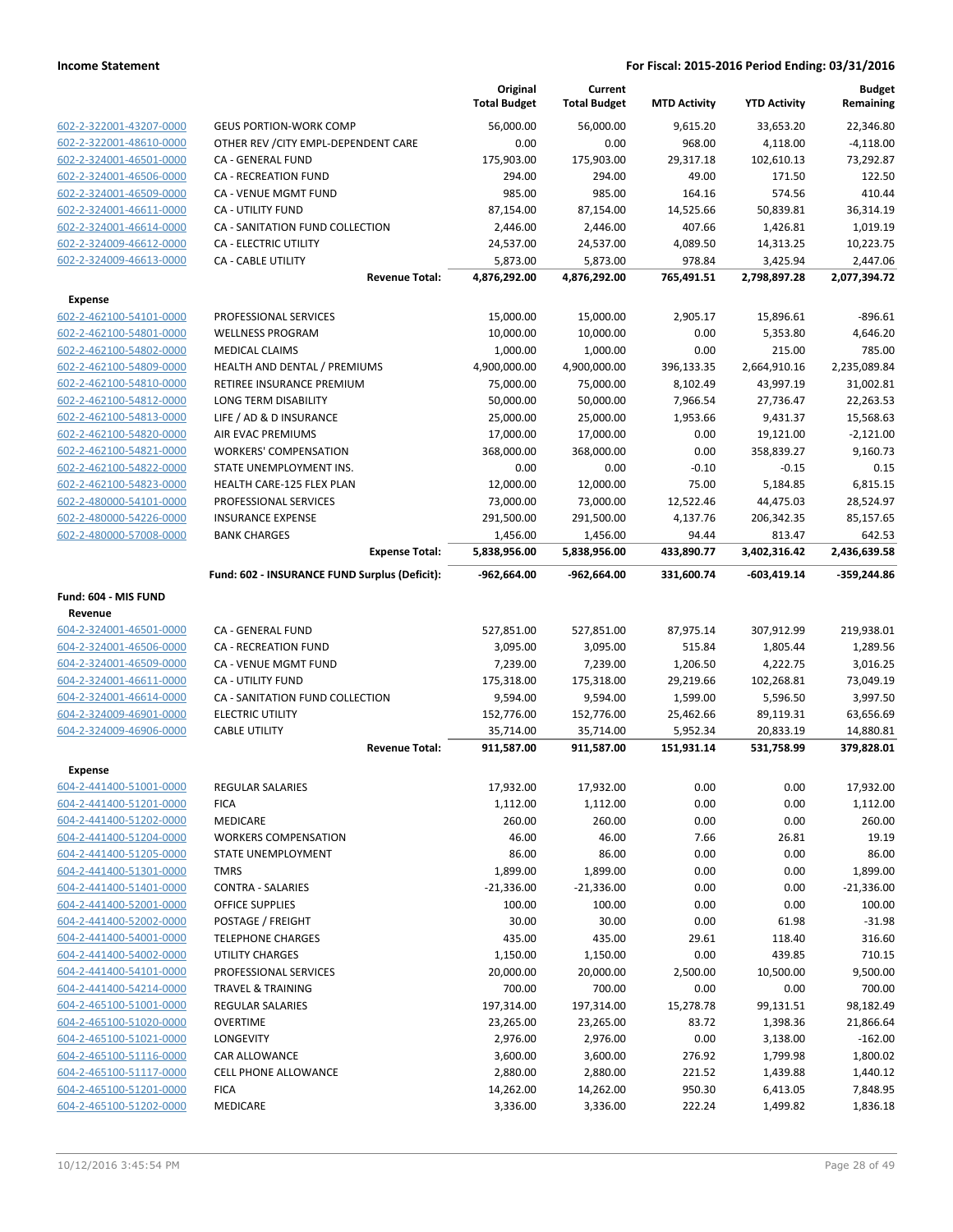|                                      |                                                         | Original<br><b>Total Budget</b> | Current<br><b>Total Budget</b> | <b>MTD Activity</b> | <b>YTD Activity</b> | <b>Budget</b><br>Remaining |
|--------------------------------------|---------------------------------------------------------|---------------------------------|--------------------------------|---------------------|---------------------|----------------------------|
| 604-2-465100-51203-0000              | <b>HEALTH INSURANCE</b>                                 | 28,800.00                       | 28,800.00                      | 4,800.00            | 16,800.00           | 12,000.00                  |
| 604-2-465100-51204-0000              | <b>WORKERS COMPENSATION</b>                             | 596.00                          | 596.00                         | 99.34               | 347.69              | 248.31                     |
| 604-2-465100-51205-0000              | STATE UNEMPLOYMENT                                      | 258.00                          | 258.00                         | 0.00                | 26.99               | 231.01                     |
| 604-2-465100-51301-0000              | <b>TMRS</b>                                             | 24,366.00                       | 24,366.00                      | 1,668.57            | 11,418.89           | 12,947.11                  |
| 604-2-465100-52001-0000              | <b>OFFICE SUPPLIES</b>                                  | 300.00                          | 300.00                         | 0.00                | 0.00                | 300.00                     |
| 604-2-465100-52002-0000              | POSTAGE / FREIGHT                                       | 25.00                           | 25.00                          | 0.00                | 2.65                | 22.35                      |
| 604-2-465100-52004-0000              | <b>COMPUTER SUPPLIES</b>                                | 1,700.00                        | 1,700.00                       | 0.00                | 563.78              | 1,136.22                   |
| 604-2-465100-52201-0000              | MINOR TOOLS & EQUIPMENT                                 | 500.00                          | 500.00                         | 0.00                | 109.99              | 390.01                     |
| 604-2-465100-52203-0000              | <b>MOTOR VEHICLE FUEL</b>                               | 562.00                          | 562.00                         | 21.25               | 158.83              | 403.17                     |
| 604-2-465100-52303-0000              | <b>TRAINING SUPPLIES</b>                                | 800.00                          | 800.00                         | 0.00                | 0.00                | 800.00                     |
| 604-2-465100-53205-0000              | <b>MOTOR VEHICLES</b>                                   | 500.00                          | 500.00                         | 0.00                | 76.62               | 423.38                     |
| 604-2-465100-53209-0000              | HARDWARE/SOFTWARE                                       | 262,476.00                      | 262,476.00                     | 28,565.74           | 198,405.42          | 64,070.58                  |
| 604-2-465100-54001-0000              | <b>TELEPHONE CHARGES</b>                                | 15,000.00                       | 15,000.00                      | 811.59              | 3,983.10            | 11,016.90                  |
| 604-2-465100-54101-0000              | PROFESSIONAL SERVICES                                   | 3,500.00                        | 3,500.00                       | 0.00                | 0.00                | 3,500.00                   |
| 604-2-465100-54103-0000              | <b>CONSULTING</b>                                       | 4,000.00                        | 4,000.00                       | 0.00                | 0.00                | 4,000.00                   |
| 604-2-465100-54201-0000              | MEMBERSHIPS & SUBSCRIPTIONS                             | 500.00                          | 500.00                         | 0.00                | 0.00                | 500.00                     |
| 604-2-465100-54214-0000              | <b>TRAVEL &amp; TRAINING</b>                            | 5,000.00                        | 5,000.00                       | 800.00              | 800.00              | 4,200.00                   |
| 604-2-465100-54901-0000              | <b>RENTALS / LEASES</b>                                 | 25,000.00                       | 25,000.00                      | 1,792.83            | 10,782.98           | 14,217.02                  |
| 604-2-465100-54908-0000              | LEASE PURCHASE PAYMENTS                                 | 118,280.00                      | 118,280.00                     | 0.00                | 42,007.90           | 76,272.10                  |
| 604-2-465100-55205-0000              | COMPUTER EQUIPMENT / SOFTWARE                           | 37,448.00                       | 37,448.00                      | 0.00                | 4,398.72            | 33,049.28                  |
| 604-2-465100-55207-0000              | RADIO COMMUNICATION EQUIP                               | 30,000.00                       | 30,000.00                      | 0.00                | 0.00                | 30,000.00                  |
| 604-2-491000-58037-0000              | XFR - DEBT SERVICE FUND                                 | 80,878.00                       | 80,878.00                      | 13,479.66           | 47,178.81           | 33,699.19                  |
|                                      | <b>Expense Total:</b>                                   | 910,536.00<br>1.051.00          | 910,536.00                     | 71,609.73           | 463,030.01          | 447,505.99                 |
|                                      | Fund: 604 - MIS FUND Surplus (Deficit):                 |                                 | 1,051.00                       | 80,321.41           | 68,728.98           | $-67,677.98$               |
| Fund: 660 - VEHICLE REPLACEMENT FUND |                                                         |                                 |                                |                     |                     |                            |
| Revenue                              |                                                         |                                 |                                |                     |                     |                            |
| 660-2-310003-45305-0000              | <b>AUCTION PROCEEDS</b>                                 | 0.00                            | 0.00                           | 0.00                | 2,784.00            | $-2,784.00$                |
| 660-2-319001-45401-0000              | <b>INTEREST REVENUES</b>                                | 450.00                          | 450.00                         | 140.07              | 604.70              | $-154.70$                  |
| 660-2-322001-47205-0000              | EQUIPMENT LEASES / GENERAL FUND                         | 65,037.00                       | 65,037.00                      | 5,419.72            | 32,518.32           | 32,518.68                  |
| 660-2-323001-46001-0000              | XFR - GENERAL FUND                                      | 387,931.00                      | 387,931.00                     | 64,655.16           | 377,193.06          | 10,737.94                  |
| 660-2-323001-46023-0000              | XFR - GENERAL CIP FUND                                  | 0.00                            | 97,155.00                      | 0.00                | 97,155.00           | 0.00                       |
|                                      | <b>Revenue Total:</b>                                   | 453,418.00                      | 550,573.00                     | 70,214.95           | 510,255.08          | 40,317.92                  |
| <b>Expense</b>                       |                                                         |                                 |                                |                     |                     |                            |
| 660-2-421230-55202-0000              | <b>VEHICLES</b>                                         | 137,931.00                      | 137,931.00                     | 0.00                | 623.64              | 137,307.36                 |
| 660-2-422200-54908-0000              | LEASE PURCHASE PAYMENTS                                 | 65,037.00                       | 65,037.00                      | 5,419.72            | 32,518.32           | 32,518.68                  |
| 660-2-431200-55202-0000              | <b>VEHICLES</b>                                         | 100,000.00                      | 197,155.00                     | 0.00                | 197,155.00          | 0.00                       |
| 660-2-451100-55202-0000              | <b>VEHICLES</b>                                         | 0.00                            | 0.00                           | 0.00                | 46.44               | $-46.44$                   |
| 660-2-480000-57008-0000              | <b>BANK CHARGES</b>                                     | 400.00                          | 400.00                         | 22.85               | 640.15              | $-240.15$                  |
|                                      | Expense Total:                                          | 303,368.00                      | 400,523.00                     | 5,442.57            | 230,983.55          | 169,539.45                 |
|                                      | Fund: 660 - VEHICLE REPLACEMENT FUND Surplus (Deficit): | 150,050.00                      | 150,050.00                     | 64,772.38           | 279,271.53          | -129,221.53                |
| Fund: 800 - SPENCE FUND              |                                                         |                                 |                                |                     |                     |                            |
| Revenue                              |                                                         |                                 |                                |                     |                     |                            |
| 800-3-319001-45401-0000              | <b>INTEREST REVENUES</b>                                | 4,952.00                        | 4,952.00                       | 23.30               | 93.87               | 4,858.13                   |
|                                      | <b>Revenue Total:</b>                                   | 4,952.00                        | 4,952.00                       | 23.30               | 93.87               | 4,858.13                   |
| <b>Expense</b>                       |                                                         |                                 |                                |                     |                     |                            |
| 800-3-480000-57008-0000              | <b>BANK CHARGES</b>                                     | 967.00                          | 967.00                         | 0.03                | 0.28                | 966.72                     |
| 800-3-495000-58501-0000              | CA - GENERAL FUND                                       | 600.00                          | 600.00                         | 100.00              | 350.00              | 250.00                     |
|                                      | <b>Expense Total:</b>                                   | 1,567.00                        | 1,567.00                       | 100.03              | 350.28              | 1,216.72                   |
|                                      | Fund: 800 - SPENCE FUND Surplus (Deficit):              | 3,385.00                        | 3,385.00                       | $-76.73$            | -256.41             | 3,641.41                   |
| Fund: 801 - JONES LIBRARY TRUST      |                                                         |                                 |                                |                     |                     |                            |
| Revenue                              |                                                         |                                 |                                |                     |                     |                            |
| 801-3-319001-45401-0000              | <b>INTEREST REVENUES</b>                                | 78.00                           | 78.00                          | 12.12               | 30.55               | 47.45                      |
|                                      | <b>Revenue Total:</b>                                   | 78.00                           | 78.00                          | 12.12               | 30.55               | 47.45                      |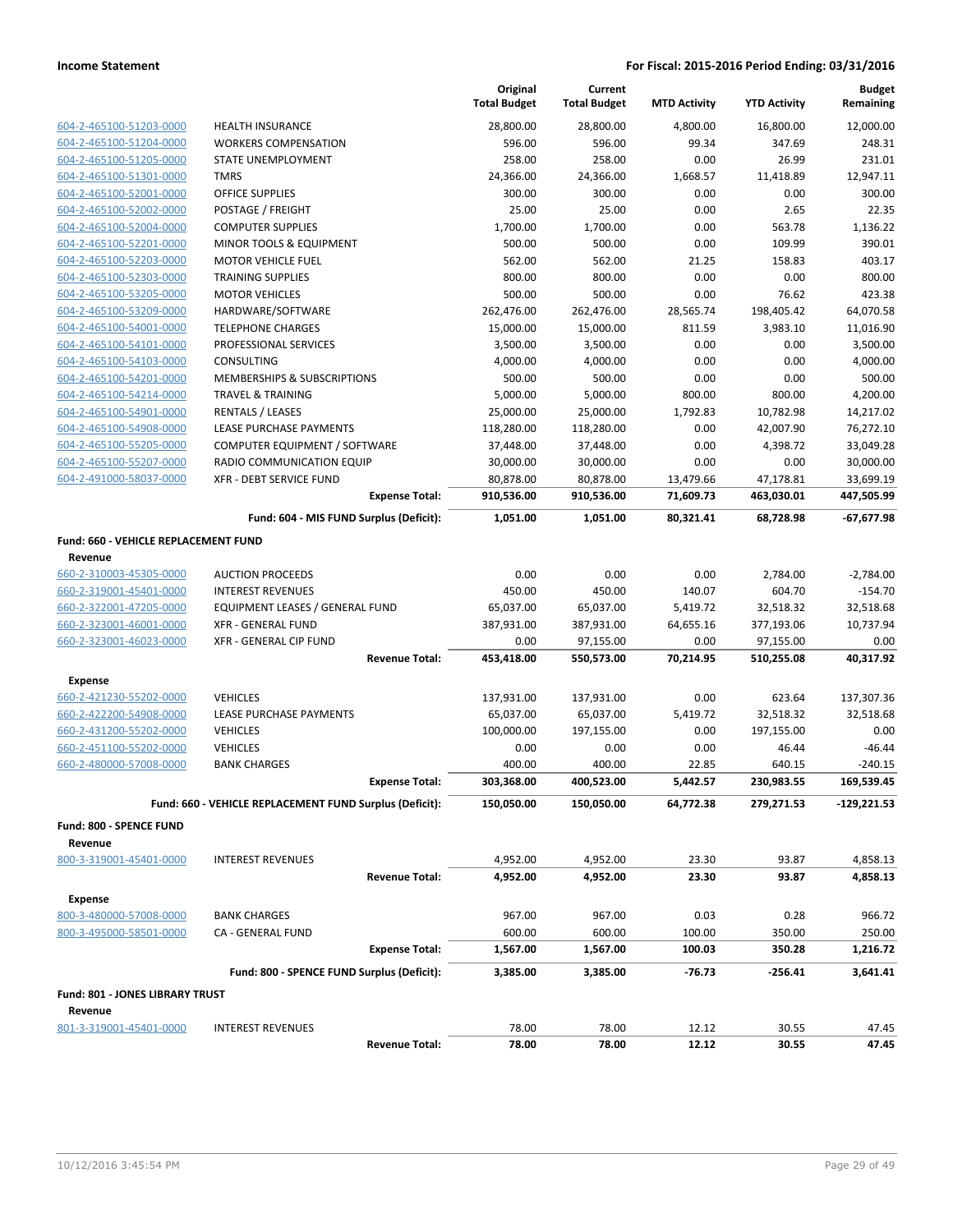|                                                    |                                                                            | Original<br><b>Total Budget</b> | Current<br><b>Total Budget</b> | <b>MTD Activity</b> | <b>YTD Activity</b>  | <b>Budget</b><br>Remaining |
|----------------------------------------------------|----------------------------------------------------------------------------|---------------------------------|--------------------------------|---------------------|----------------------|----------------------------|
| <b>Expense</b>                                     |                                                                            |                                 |                                |                     |                      |                            |
| 801-3-480000-57008-0000                            | <b>BANK CHARGES</b>                                                        | 9.05                            | 9.05                           | 1.92                | 13.92                | $-4.87$                    |
|                                                    | <b>Expense Total:</b>                                                      | 9.05                            | 9.05                           | 1.92                | 13.92                | -4.87                      |
|                                                    | Fund: 801 - JONES LIBRARY TRUST Surplus (Deficit):                         | 68.95                           | 68.95                          | 10.20               | 16.63                | 52.32                      |
| Fund: 809 - GREENVILLE IDC (L-3)                   |                                                                            |                                 |                                |                     |                      |                            |
| Revenue                                            |                                                                            |                                 |                                |                     |                      |                            |
| 809-3-319001-45609-0000                            | INTERGOVERNMENTAL / IDC GREENVILLE                                         | 0.00                            | 0.00                           | 462,176.57          | 1,843,653.22         | $-1,843,653.22$            |
|                                                    | <b>Revenue Total:</b>                                                      | 0.00                            | 0.00                           | 462,176.57          | 1,843,653.22         | $-1,843,653.22$            |
| <b>Expense</b>                                     |                                                                            |                                 |                                |                     |                      |                            |
| 809-3-438100-55320-0000                            | <b>CONSTRUCTION PROJECTS</b>                                               | 0.00                            | 0.00                           | 462,176.57          | 1,843,653.22         | $-1,843,653.22$            |
|                                                    | <b>Expense Total:</b>                                                      | 0.00                            | 0.00                           | 462,176.57          | 1,843,653.22         | $-1,843,653.22$            |
|                                                    | Fund: 809 - GREENVILLE IDC (L-3) Surplus (Deficit):                        | 0.00                            | 0.00                           | 0.00                | 0.00                 | 0.00                       |
| Fund: 810 - SEIZURE FUNDS - STATE RULES            |                                                                            |                                 |                                |                     |                      |                            |
| Revenue                                            |                                                                            |                                 |                                |                     |                      |                            |
| 810-3-319001-45401-0000                            | <b>INTEREST REVENUES</b>                                                   | 806.00                          | 806.00                         | 252.61              | 637.19               | 168.81                     |
|                                                    | <b>Revenue Total:</b>                                                      | 806.00                          | 806.00                         | 252.61              | 637.19               | 168.81                     |
| Expense                                            |                                                                            |                                 |                                |                     |                      |                            |
| 810-3-421230-53205-0000                            | <b>MOTOR VEHICLES</b>                                                      | 0.00                            | 0.00                           | 0.00                | 8.62                 | $-8.62$                    |
| 810-3-480000-57008-0000                            | <b>BANK CHARGES</b>                                                        | 93.00                           | 93.00                          | 39.36               | 289.76               | $-196.76$                  |
|                                                    | <b>Expense Total:</b>                                                      | 93.00                           | 93.00                          | 39.36               | 298.38               | $-205.38$                  |
|                                                    | Fund: 810 - SEIZURE FUNDS - STATE RULES Surplus (Deficit):                 | 713.00                          | 713.00                         | 213.25              | 338.81               | 374.19                     |
| Fund: 811 - SEIZURE FUNDS - FED RULES              |                                                                            |                                 |                                |                     |                      |                            |
| Revenue                                            |                                                                            |                                 |                                |                     |                      |                            |
| 811-3-319001-45401-0000                            | <b>INTEREST REVENUES</b>                                                   | 709.00                          | 709.00                         | 104.27              | 274.13               | 434.87                     |
| 811-3-322001-46803-0000                            | FED SEIZURES-CONTRIBUTION                                                  | 0.00                            | 0.00                           | 0.00                | 22,374.81            | $-22,374.81$               |
|                                                    | <b>Revenue Total:</b>                                                      | 709.00                          | 709.00                         | 104.27              | 22,648.94            | -21,939.94                 |
| Expense                                            |                                                                            |                                 |                                |                     |                      |                            |
| 811-3-421230-54214-0000                            | <b>TRAVEL &amp; TRAINING</b>                                               | 0.00                            | 0.00                           | 525.00              | 1,543.16             | $-1,543.16$                |
| 811-3-421230-55201-0000                            | <b>EQUIPMENT PURCHASES</b>                                                 | 3,004.61                        | 3,004.61                       | 0.00                | 0.00                 | 3,004.61                   |
| 811-3-480000-57008-0000                            | <b>BANK CHARGES</b>                                                        | 98.00                           | 98.00                          | 16.27               | 115.80               | -17.80                     |
|                                                    | <b>Expense Total:</b>                                                      | 3,102.61                        | 3,102.61                       | 541.27              | 1,658.96             | 1,443.65                   |
|                                                    | Fund: 811 - SEIZURE FUNDS - FED RULES Surplus (Deficit):                   | $-2,393.61$                     | -2,393.61                      | -437.00             | 20.989.98            | -23,383.59                 |
|                                                    | Fund: 820 - TIRZ FUND (Tax Increment Reinvestment Zone)                    |                                 |                                |                     |                      |                            |
| Revenue                                            |                                                                            |                                 |                                |                     |                      |                            |
| 820-3-311001-41101-0000                            | REAL PROPERTY TAXES - CITY                                                 | 247,935.00                      | 247,935.00                     | 670.96              | 241,247.26           | 6,687.74                   |
| 820-3-311001-41111-0000                            | <b>REAL PROPERTY TAXES - COUNTY</b>                                        | 118,166.00                      | 118,166.00                     | 0.00                | 19,048.51            | 99,117.49                  |
| 820-3-311002-41102-0000<br>820-3-319001-45401-0000 | <b>DELINQUENT TAXES</b><br>OTHER REVENUES / INTEREST REVENUES              | 2,648.00<br>3,302.00            | 2,648.00<br>3,302.00           | 0.42<br>659.23      | 1,204.60<br>1,585.74 | 1,443.40<br>1,716.26       |
|                                                    | <b>Revenue Total:</b>                                                      | 372,051.00                      | 372,051.00                     | 1,330.61            | 263,086.11           | 108,964.89                 |
|                                                    |                                                                            |                                 |                                |                     |                      |                            |
| <b>Expense</b><br>820-3-416100-54101-0000          | PROFESSIONAL SERVICES                                                      | 6,000.00                        | 6,000.00                       | 109.90              | 1,887.45             | 4,112.55                   |
| 820-3-480000-57008-0000                            | <b>BANK CHARGES</b>                                                        | 225.00                          | 225.00                         | 101.92              | 587.61               | $-362.61$                  |
|                                                    | <b>Expense Total:</b>                                                      | 6,225.00                        | 6,225.00                       | 211.82              | 2,475.06             | 3,749.94                   |
|                                                    | Fund: 820 - TIRZ FUND (Tax Increment Reinvestment Zone) Surplus (Deficit): | 365,826.00                      | 365,826.00                     | 1,118.79            | 260,611.05           | 105,214.95                 |
|                                                    |                                                                            |                                 |                                |                     |                      |                            |
| <b>Fund: 910 - ELECTRIC OPERATING FUND</b>         |                                                                            |                                 |                                |                     |                      |                            |
| Revenue<br>910-9-000000-49001-4400                 | METERED SALES - RESIDENTIAL                                                | 11,995,218.00                   | 11,995,218.00                  | 634,837.86          | 5,117,393.11         | 6,877,824.89               |
| 910-9-000000-49010-4421                            | METERED SALES - GS-NO DEMAND                                               | 781,428.00                      | 781,428.00                     | 55,868.58           | 380,091.71           | 401,336.29                 |
| 910-9-000000-49020-4422                            | METERED SALES - GS-DEMAND                                                  | 17,834,108.00                   | 17,834,108.00                  | 1,291,494.21        | 8,388,755.24         | 9,445,352.76               |
| 910-9-000000-49030-4424                            | METERED SALES - GS-PRIMARY                                                 | 488,862.00                      | 488,862.00                     | 33,752.59           | 214,232.17           | 274,629.83                 |
| 910-9-000000-49040-4440                            | METERED SALES - STREET LIGHTS                                              | 227,683.00                      | 227,683.00                     | 18,098.04           | 113,580.69           | 114,102.31                 |
| 910-9-000000-49050-4400                            | <b>FUEL ADJUSTMENT</b>                                                     | 14,797,006.00                   | 14,797,006.00                  | 935,334.31          | 6,888,139.45         | 7,908,866.55               |
| 910-9-000000-49057-4490                            | POWER COST RECOVERY                                                        | 0.00                            | 0.00                           | 7.89                | 23.46                | $-23.46$                   |
| 910-9-000000-49058-4400                            | REGULATORY CHARGE                                                          | 417,403.00                      | 417,403.00                     | 19,734.47           | 120,039.62           | 297,363.38                 |
| 910-9-000000-49140-4490                            | <b>VAPOR LIGHT REVENUES</b>                                                | 157,500.00                      | 157,500.00                     | 13,059.11           | 78,590.73            | 78,909.27                  |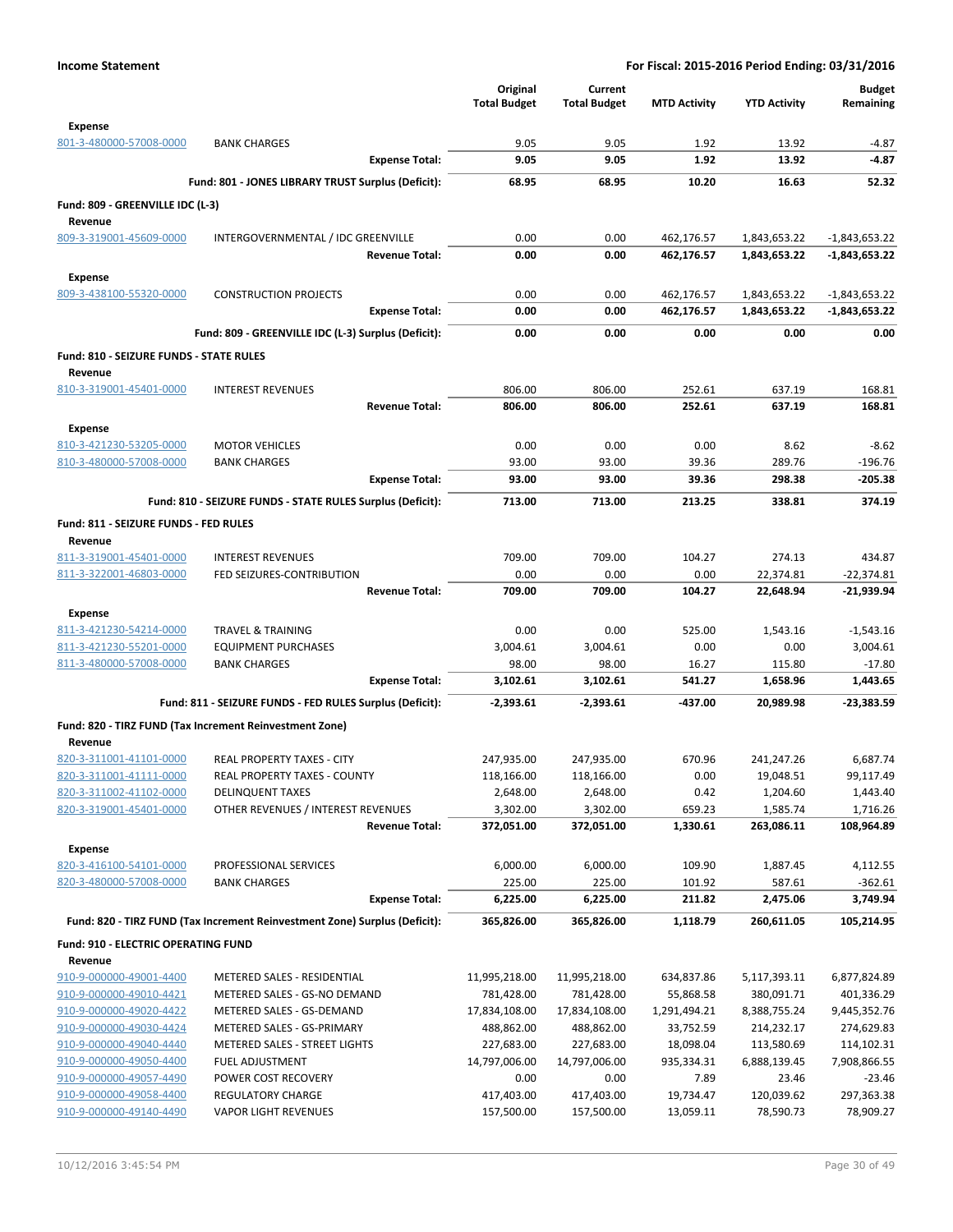|                                                    |                                         | Original<br><b>Total Budget</b> | Current<br><b>Total Budget</b> | <b>MTD Activity</b> | <b>YTD Activity</b>  | <b>Budget</b><br>Remaining |
|----------------------------------------------------|-----------------------------------------|---------------------------------|--------------------------------|---------------------|----------------------|----------------------------|
| 910-9-000000-49201-4510                            | <b>LATE CHARGES</b>                     | 310.000.00                      | 310,000.00                     | 21,899.20           | 147,810.88           | 162,189.12                 |
| 910-9-000000-49209-4511                            | SERVICE CHARGES - CLEARING              | 0.00                            | 0.00                           | 5.00                | 35.00                | $-35.00$                   |
| 910-9-000000-49210-4511                            | <b>ELECTRIC SERVICE CHARGES</b>         | 77,000.00                       | 77,000.00                      | 6,500.61            | 34,945.05            | 42,054.95                  |
| 910-9-000000-49211-4511                            | <b>VAPOR LIGHT SERVICE CHARGES</b>      | 500.00                          | 500.00                         | 0.00                | 225.00               | 275.00                     |
| 910-9-000000-49212-4511                            | SAW POLES SERVICE CHARGES               | 600.00                          | 600.00                         | 80.00               | 280.00               | 320.00                     |
| 910-9-000000-49213-4511                            | <b>AMPY SERVICE CHARGES</b>             | 25,000.00                       | 25,000.00                      | 805.40              | 19,740.12            | 5,259.88                   |
| 910-9-000000-49220-4512                            | <b>RE-READ CHARGES</b>                  | 10.00                           | 10.00                          | 0.00                | 30.00                | $-20.00$                   |
| 910-9-000000-49230-4512                            | <b>METER TESTING CHARGES</b>            | 10.00                           | 10.00                          | 0.00                | 0.00                 | 10.00                      |
| 910-9-000000-49301-4490                            | METERED SALES - 5% XFER to GENERAL FUND | 2,306,215.00                    | 2,306,215.00                   | 149,990.49          | 1,064,483.56         | 1,241,731.44               |
| 910-9-000000-49307-4490                            | METERED SALES - 1% XFER to GBOD         | 461,243.00                      | 461,243.00                     | 29,999.99           | 212,909.92           | 248,333.08                 |
| 910-9-000000-49410-4564                            | <b>CUSTOMER AID TO CONSTRUCTION</b>     | 10,000.00                       | 10,000.00                      | 0.00                | 0.00                 | 10,000.00                  |
| 910-9-000000-49420-4564                            | UNDERGROUND SERVICE                     | 7,500.00                        | 7,500.00                       | 1,624.57            | 3,087.07             | 4,412.93                   |
| 910-9-000000-49430-4564                            | RELOCATION OF SERVICE                   | 100.00                          | 100.00                         | 0.00                | 18,805.03            | $-18,705.03$               |
| 910-9-000000-49440-4564                            | <b>OVERTIME SERVICES</b>                | 100.00                          | 100.00                         | 0.00                | 0.00                 | 100.00                     |
| 910-9-000000-49450-4564<br>910-9-000000-49460-4564 | <b>ACCIDENTS</b><br><b>METER DAMAGE</b> | 10,000.00<br>200.00             | 10,000.00<br>200.00            | 4,467.08<br>0.00    | $-13,073.88$<br>0.00 | 23,073.88<br>200.00        |
| 910-9-000000-49470-4564                            | OTHER REIMBURSEMENTS                    | 1,000.00                        | 1,000.00                       | 0.00                | 5.26                 | 994.74                     |
| 910-9-000000-49480-4564                            | <b>METER BASES</b>                      | 2,000.00                        | 2,000.00                       | 1,406.04            | 2,794.02             | $-794.02$                  |
| 910-9-000000-49490-4564                            | <b>MATERIAL SALES</b>                   | 20,000.00                       | 20,000.00                      | 1,296.11            | 3,021.88             | 16,978.12                  |
| 910-9-000000-49520-4470                            | <b>ENERGY SALES</b>                     | 11,325,000.00                   | 11,325,000.00                  | 0.00                | 0.00                 | 11,325,000.00              |
| 910-9-000000-49521-4470                            | <b>RUC REVENUES</b>                     | 250.00                          | 250.00                         | 0.00                | 0.00                 | 250.00                     |
| 910-9-000000-49530-4572                            | TCR AUCTION PROCEEDS                    | 325,000.00                      | 325,000.00                     | 21,653.09           | 111,297.09           | 213,702.91                 |
| 910-9-000000-49540-4572                            | <b>BLACK START REVENUES</b>             | 500,000.00                      | 500,000.00                     | 0.00                | 0.11                 | 499,999.89                 |
| 910-9-000000-49560-4571                            | <b>TCOS REVENUES</b>                    | 725,000.00                      | 725,000.00                     | 2,184.41            | 165,347.66           | 559,652.34                 |
| 910-9-000000-49601-4540                            | POLE USE REVENUES                       | 27,035.00                       | 27,035.00                      | 8,197.00            | 8,197.00             | 18,838.00                  |
| 910-9-000000-49602-4118                            | EPA ALLOWANCE SALES                     | 1.00                            | 1.00                           | 0.00                | 0.00                 | 1.00                       |
| 910-9-000000-49700-4990                            | REDEMPTION OF LONG TERM DEBT            | 455,000.00                      | 455,000.00                     | 0.00                | 0.00                 | 455,000.00                 |
| 910-9-000000-49701-4567                            | XFER FROM COG - GEN FUND                | 690,969.00                      | 690,969.00                     | 115,161.50          | 403,065.25           | 287,903.75                 |
| 910-9-000000-49754-4994                            | XFER FROM 950 - BILLING                 | 101,119.00                      | 101,119.00                     | 8,426.58            | 50,559.49            | 50,559.51                  |
| 910-9-000000-49755-4995                            | XFER FROM 950 - CASHIERS                | 70,879.00                       | 70,879.00                      | 5,906.58            | 35,439.49            | 35,439.51                  |
| 910-9-000000-49759-4545                            | XFER FROM 950 FOR POLE USE              | 18,800.00                       | 18,800.00                      | 0.00                | 18,800.00            | 0.00                       |
| 910-9-000000-49801-4190                            | <b>INTEREST INCOME</b>                  | 60,000.00                       | 60,000.00                      | 13,253.81           | 37,611.28            | 22,388.72                  |
|                                                    | <b>Revenue Total:</b>                   | 64,229,739.00                   | 64,229,739.00                  | 3,395,044.52        | 23,626,262.46        | 40,603,476.54              |
| <b>Expense</b>                                     |                                         |                                 |                                |                     |                      |                            |
| 910-9-901000-51001-5000                            | REGULAR SALARIES                        | 470,155.00                      | 470,155.00                     | 35,641.07           | 225,511.97           | 244,643.03                 |
| 910-9-901000-51011-5000                            | PART TIME TEMPORARY                     | 17,743.00                       | 17,743.00                      | 0.00                | 0.00                 | 17,743.00                  |
| 910-9-901000-51020-5000                            | <b>OVERTIME</b>                         | 73,000.00                       | 73,000.00                      | 4,967.90            | 37,986.73            | 35,013.27                  |
| 910-9-901000-51115-5000                            | <b>CLOTHING ALLOWANCE</b>               | 2,000.00                        | 2,000.00                       | 0.00                | 1,955.87             | 44.13                      |
| 910-9-901000-51116-5000                            | CAR ALLOWANCE                           | 1,950.00                        | 1,950.00                       | 150.00              | 975.00               | 975.00                     |
| 910-9-901000-51117-5000                            | <b>CELL PHONE ALLOWANCE</b>             | 623.00                          | 623.00                         | 47.92               | 267.44               | 355.56                     |
| 910-9-901000-51201-5000                            | <b>FICA</b>                             | 35,009.00                       | 35,009.00                      | 2,311.21            | 15,203.93            | 19,805.07                  |
| 910-9-901000-51202-5000                            | MEDICARE                                | 8,199.00                        | 8,199.00                       | 540.53              | 3,555.77             | 4,643.23                   |
| 910-9-901000-51203-5000                            | <b>HEALTH INSURANCE</b>                 | 70,080.00                       | 70,080.00                      | 11,680.00           | 40,880.00            | 29,200.00                  |
| 910-9-901000-51204-5000                            | <b>WORKERS COMPENSATION</b>             | 5,492.00                        | 5,492.00                       | 915.34              | 3,203.69             | 2,288.31                   |
| 910-9-901000-51205-5000                            | UNEMPLOYMENT                            | 1,643.00                        | 1,643.00                       | 6.34                | 74.87                | 1,568.13                   |
| 910-9-901000-51301-5000                            | <b>TMRS</b>                             | 58,004.00                       | 58,004.00                      | 4,153.36            | 27,582.54            | 30,421.46                  |
| 910-9-901001-59020-5010                            | <b>NATURAL GAS</b>                      | 750,000.00                      | 750,000.00                     | 4,059.96            | 30,317.40            | 719,682.60                 |
| 910-9-901001-59021-5010                            | <b>FUEL OIL</b>                         | 50,000.00                       | 50,000.00                      | 0.00                | 0.00                 | 50,000.00                  |
| 910-9-901008-59110-5080                            | <b>GEUS OPERATIONS</b>                  | 29,750.00                       | 29,550.00                      | 1,021.04            | 13,109.96            | 16,440.04                  |
| 910-9-901008-59112-5080                            | SAFETY                                  | 11,500.00                       | 11,500.00                      | 587.51              | 6,211.06             | 5,288.94                   |
| 910-9-901008-59121-5080                            | MECHANICAL SUPPLIES                     | 16,000.00                       | 16,000.00                      | 2,286.48            | 11,738.48            | 4,261.52                   |
| 910-9-901008-59125-5080                            | CHEMICAL & LABORATORY SUPPLIES          | 55,100.00                       | 55,100.00                      | 2,440.90            | 29,013.20            | 26,086.80                  |
| 910-9-901008-59141-5080                            | UTILITY BILLS                           | 312,000.00                      | 312,000.00                     | 12,581.61           | 196,947.30           | 115,052.70                 |
| 910-9-901008-59144-5080                            | MISCELLANEOUS SERVICES                  | 185,765.00                      | 185,765.00                     | 1,250.00            | 37,500.99            | 148,264.01                 |
| 910-9-901008-59146-5080                            | TRAINING AND/OR TRAVEL                  | 12,700.00                       | 12,700.00                      | 0.00                | 500.00               | 12,200.00                  |
| 910-9-901015-51001-5150                            | REGULAR SALARIES                        | 341,495.00                      | 341,495.00                     | 25,321.52           | 162,200.40           | 179,294.60                 |
| 910-9-901015-51020-5150                            | <b>OVERTIME</b>                         | 53,000.00                       | 53,000.00                      | 2,365.47            | 17,343.87            | 35,656.13                  |
| 910-9-901015-51115-5150                            | <b>CLOTHING ALLOWANCE</b>               | 2,100.00                        | 2,100.00                       | 0.00                | 2,356.96             | $-256.96$                  |
|                                                    |                                         |                                 |                                |                     |                      |                            |
| 910-9-901015-51116-5150                            | CAR ALLOWANCE                           | 1,950.00                        | 1,950.00                       | 150.00              | 975.00               | 975.00                     |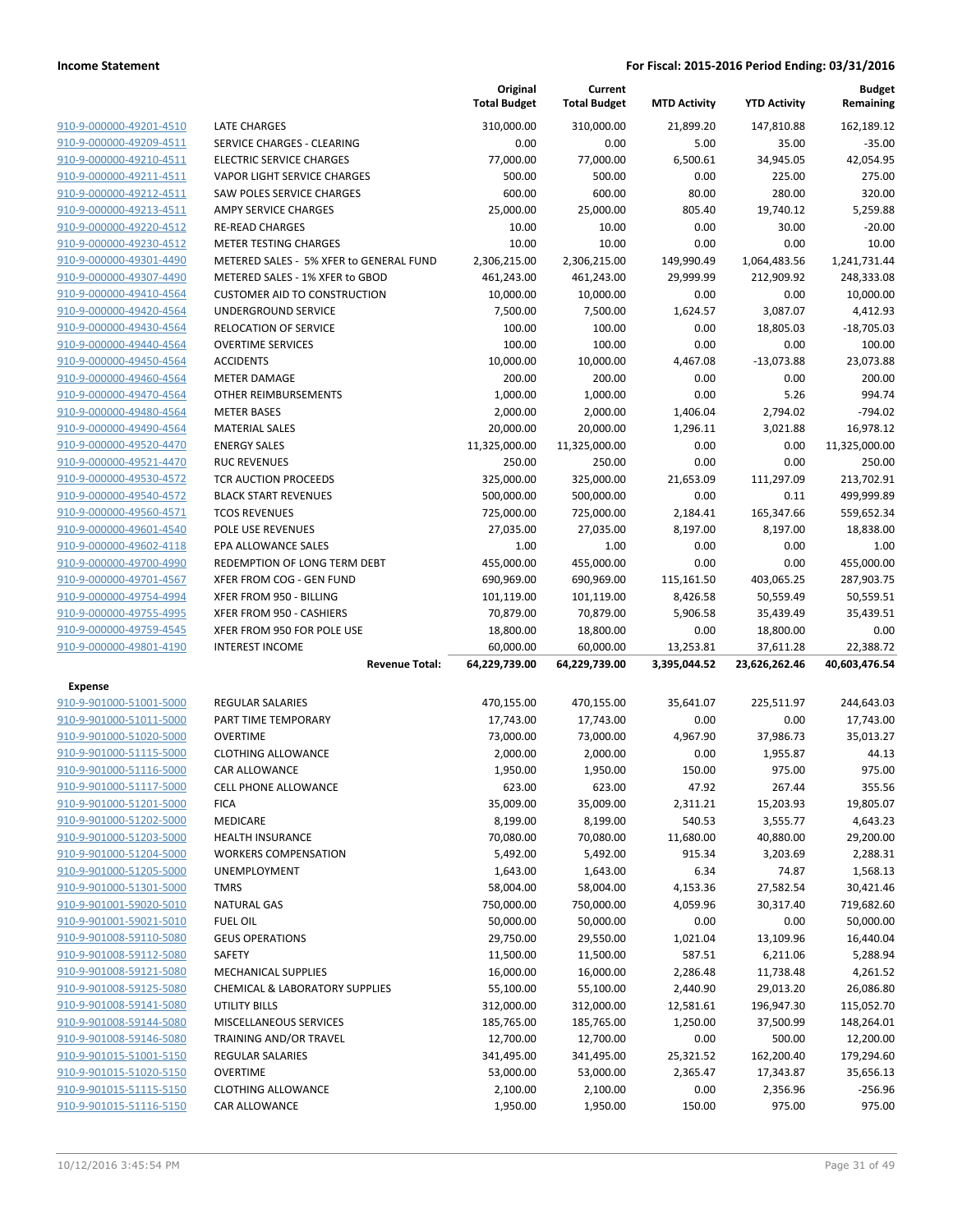|                                                    |                                                               | Original<br><b>Total Budget</b> | Current<br><b>Total Budget</b> | <b>MTD Activity</b>  | <b>YTD Activity</b>        | <b>Budget</b><br>Remaining |
|----------------------------------------------------|---------------------------------------------------------------|---------------------------------|--------------------------------|----------------------|----------------------------|----------------------------|
| 910-9-901015-51201-5150                            | <b>FICA</b>                                                   | 24,710.00                       | 24,710.00                      | 1,579.27             | 10,362.25                  | 14,347.75                  |
| 910-9-901015-51202-5150                            | <b>MEDICARE</b>                                               | 5,779.00                        | 5,779.00                       | 369.34               | 2,423.44                   | 3,355.56                   |
| 910-9-901015-51203-5150                            | <b>HEALTH INSURANCE</b>                                       | 67,200.00                       | 67,200.00                      | 11,200.00            | 39,200.00                  | 28,000.00                  |
| 910-9-901015-51204-5150                            | <b>WORKERS COMPENSATION</b>                                   | 4,190.00                        | 4,190.00                       | 698.34               | 2,444.19                   | 1,745.81                   |
| 910-9-901015-51205-5150                            | UNEMPLOYMENT                                                  | 1,575.00                        | 1,575.00                       | 11.94                | 68.38                      | 1,506.62                   |
| 910-9-901015-51301-5150                            | <b>TMRS</b>                                                   | 42,206.00                       | 42,206.00                      | 2,944.25             | 19,463.87                  | 22,742.13                  |
| 910-9-901015-51401-5150                            | <b>CONTRA - SALARIES</b>                                      | 0.00                            | 0.00                           | $-145.84$            | $-145.84$                  | 145.84                     |
| 910-9-901015-59201-5150                            | <b>BUILDING MAINTENANCE</b>                                   | 13,500.00                       | 13,500.00                      | 95.00                | 1,930.72                   | 11,569.28                  |
| 910-9-901015-59205-5150                            | <b>EQUIPMENT MAINTENANCE</b>                                  | 3,000.00                        | 3,000.00                       | 2,375.21             | 2,521.11                   | 478.89                     |
| 910-9-901015-59290-5150                            | GENERAL PLANT EQUIPMENT MAINTENANCE                           | 20,000.00                       | 20,000.00                      | 1,804.36             | 9,403.73                   | 10,596.27                  |
| 910-9-901015-59291-5150                            | <b>UNIT 1 MAINTENANCE</b>                                     | 95,500.00                       | 95,500.00                      | 11,764.20            | 27,156.07                  | 68,343.93                  |
| 910-9-901015-59292-5150                            | <b>UNIT 2 MAINTENANCE</b>                                     | 117,500.00                      | 117,500.00                     | 11,584.52            | 74,564.78                  | 42,935.22                  |
| 910-9-901015-59293-5150                            | <b>UNIT 3 MAINTENANCE</b>                                     | 177,500.00                      | 177,500.00                     | 15,369.54            | 89,507.79                  | 87,992.21                  |
| 910-9-901090-59311-9900                            | <b>STEAM PLANT STRUCTURES</b>                                 | 25,000.00                       | 25,200.00                      | 0.00                 | 25,200.00                  | 0.00                       |
| 910-9-901090-59312-9900                            | <b>BOILER PLANT EQUIPMENT</b>                                 | 123,000.00                      | 123,000.00                     | 17,096.06            | 17,096.06                  | 105,903.94                 |
| 910-9-901090-59315-9900                            | ACCESSORY ELECTRIC EQUIPMENT                                  | 20,500.00                       | 75,600.00                      | 0.00                 | 0.00                       | 75,600.00                  |
| 910-9-901146-51001-5460                            | REGULAR SALARIES                                              | 470,155.00                      | 470,155.00                     | 34,121.07            | 215,411.97                 | 254,743.03                 |
| 910-9-901146-51011-5460                            | PART TIME TEMPORARY                                           | 17,743.00                       | 17,743.00                      | 0.00                 | 0.00                       | 17,743.00                  |
| 910-9-901146-51020-5460                            | <b>OVERTIME</b>                                               | 73,000.00                       | 73,000.00                      | 4,727.90             | 35,361.46                  | 37,638.54                  |
| 910-9-901146-51115-5460                            | <b>CLOTHING ALLOWANCE</b>                                     | 2,000.00                        | 2,000.00                       | 0.00                 | 1,887.12                   | 112.88                     |
| 910-9-901146-51116-5460                            | CAR ALLOWANCE                                                 | 1,950.00                        | 1,950.00                       | 300.00               | 1,950.00                   | 0.00                       |
| 910-9-901146-51117-5460                            | CELL PHONE ALLOWANCE                                          | 623.00                          | 623.00                         | 47.88                | 267.18                     | 355.82                     |
| 910-9-901146-51201-5460                            | <b>FICA</b>                                                   | 35,009.00                       | 35,009.00                      | 2,411.60             | 15,576.12                  | 19,432.88                  |
| 910-9-901146-51202-5460                            | MEDICARE                                                      | 8,199.00                        | 8,199.00                       | 564.01               | 3,653.05                   | 4,545.95                   |
| 910-9-901146-51203-5460                            | <b>HEALTH INSURANCE</b>                                       | 70,080.00                       | 70,080.00                      | 11,680.00            | 40,880.00                  | 29,200.00                  |
| 910-9-901146-51204-5460                            | <b>WORKERS COMPENSATION</b>                                   | 5,492.00                        | 5,492.00                       | 915.34               | 3,203.69                   | 2,288.31                   |
| 910-9-901146-51205-5460                            | UNEMPLOYMENT                                                  | 1,643.00                        | 1,643.00                       | 2.94                 | 60.06                      | 1,582.94                   |
| 910-9-901146-51301-5460                            | <b>TMRS</b>                                                   | 58,004.00                       | 58,004.00                      | 3,936.64             | 26,007.90                  | 31,996.10                  |
| 910-9-901147-59020-5470                            | <b>NATURAL GAS</b>                                            | 500,000.00                      | 435,000.00                     | 0.00                 | 28,439.23                  | 406,560.77                 |
| 910-9-901151-59110-5501                            | <b>GEUS OPERATIONS</b>                                        | 2,000.00                        | 2,000.00                       | 89.99                | 348.06                     | 1,651.94                   |
| 910-9-901151-59112-5501                            | SAFETY PROGRAM                                                | 1,600.00                        | 1,600.00                       | 0.00                 | 0.00                       | 1,600.00                   |
| 910-9-901151-59121-5501                            | <b>MECHANICAL SUPPLIES</b>                                    | 5,000.00                        | 5,000.00                       | 96.14                | 621.68                     | 4,378.32                   |
| 910-9-901151-59125-5501                            | <b>CHEMICAL &amp; LABORATORY</b>                              | 6,500.00                        | 6,500.00                       | 0.00                 | 0.00                       | 6,500.00                   |
| 910-9-901151-59141-5501                            | <b>UTILITY BILLS</b>                                          | 2,500.00                        | 2,500.00                       | 0.00                 | 1,020.03                   | 1,479.97                   |
| 910-9-901151-59144-5501                            | MISCELLANEOUS SERVICES                                        | 48,500.00                       | 60,325.00                      | 1,250.00             | 3,656.28                   | 56,668.72                  |
| 910-9-901151-59146-5501                            | TRAINING AND/OR TRAVEL                                        | 11,000.00                       | 11,000.00                      | 0.00                 | 1,700.00                   | 9,300.00                   |
| 910-9-901154-51001-5541                            | <b>REGULAR SALARIES</b>                                       | 341,495.00                      | 341,495.00                     | 26,841.52            | 172,300.37                 | 169,194.63                 |
| 910-9-901154-51020-5541                            | <b>OVERTIME</b>                                               | 53,000.00                       | 53,000.00                      | 2,605.47             | 19,968.87                  | 33,031.13                  |
| 910-9-901154-51115-5541                            | <b>CLOTHING ALLOWANCE</b>                                     | 2,000.00                        | 2,000.00                       | 0.00                 | 2,425.71                   | $-425.71$                  |
| 910-9-901154-51116-5541                            | CAR ALLOWANCE                                                 | 1,950.00                        | 1,950.00                       | 0.00                 | 0.00                       | 1,950.00                   |
| 910-9-901154-51201-5541                            | <b>FICA</b>                                                   | 24,703.00                       | 24,703.00                      | 1,825.71             | 11,976.12                  | 12,726.88                  |
| 910-9-901154-51202-5541                            | MEDICARE                                                      | 5,777.00                        | 5,777.00                       | 426.98               | 2,800.86                   | 2,976.14                   |
| 910-9-901154-51203-5541                            | <b>HEALTH INSURANCE</b>                                       | 67,200.00                       | 67,200.00                      | 11,200.00            | 39,200.00                  | 28,000.00                  |
| 910-9-901154-51204-5541<br>910-9-901154-51205-5541 | <b>WORKERS COMPENSATION</b><br>UNEMPLOYMENT                   | 4,190.00                        | 4,190.00                       | 698.34<br>8.37       | 2,444.19<br>65.90          | 1,745.81<br>1,509.10       |
| 910-9-901154-51301-5541                            | <b>TMRS</b>                                                   | 1,575.00                        | 1,575.00                       |                      | 20,622.17                  |                            |
| 910-9-901154-59201-5541                            | <b>BUILDINGS MAINTENANCE</b>                                  | 42,196.00<br>2,500.00           | 42,196.00<br>2,500.00          | 3,097.85<br>0.00     | 3,147.07                   | 21,573.83<br>$-647.07$     |
| 910-9-901154-59205-5541                            | <b>EQUIPMENT MAINTENANCE</b>                                  |                                 |                                |                      |                            | 957.04                     |
| 910-9-901154-59290-5541                            | <b>GENERAL PLANT EQUIPMENT MAINTENANCE</b>                    | 1,500.00<br>8,000.00            | 1,500.00<br>8,000.00           | 0.00                 | 542.96                     | 7,637.03                   |
| 910-9-901154-59291-5541                            | UNIT 1 MAINTENANCE                                            | 40,500.00                       | 99,500.00                      | 0.00<br>7,135.42     | 362.97<br>16,004.79        | 83,495.21                  |
|                                                    | <b>UNIT 2 MAINTENANCE</b>                                     | 40,500.00                       |                                |                      |                            |                            |
| 910-9-901154-59292-5541<br>910-9-901154-59293-5541 | <b>UNIT 3 MAINTENANCE</b>                                     | 40,500.00                       | 34,675.00<br>40,500.00         | 7,180.90<br>5,387.16 | 11,218.53<br>8,460.18      | 23,456.47<br>32,039.82     |
| 910-9-901190-59345-9900                            |                                                               |                                 |                                |                      |                            |                            |
| 910-9-901190-59346-9900                            | EP ACCESSORY ELEC EQUIPMENT                                   | 0.00                            | 34,000.00                      | 0.00                 | 0.00                       | 34,000.00                  |
| 910-9-901200-59110-5502                            | EP MISCELLANEOUS POWER PLANT EQUIPM<br><b>GEUS OPERATIONS</b> | 15,000.00<br>5,500.00           | 15,000.00<br>5,200.00          | 0.00<br>0.00         | 14,005.46<br>3,196.80      | 994.54<br>2,003.20         |
| 910-9-901500-59040-5550                            | TMPA FIXED COST                                               | 12,697,358.00                   | 12,697,358.00                  | 583,137.73           |                            | 6,713,568.63               |
| 910-9-901500-59041-5550                            | <b>AMORTIZE PREPAID SCRUBBER</b>                              | 317,742.00                      | 317,742.00                     | 26,478.50            | 5,983,789.37<br>158,871.00 |                            |
| 910-9-901500-59043-5550                            | AMORTIZE PREPAID TMPA FIXED                                   | 1,232,154.00                    | 1,232,154.00                   | 102,679.50           | 616,077.00                 | 158,871.00<br>616,077.00   |
| 910-9-901500-59045-5550                            | <b>GCSES ENERGY</b>                                           | 5,747,315.00                    |                                | 232,641.99           | 1,726,951.25               | 4,020,363.75               |
|                                                    |                                                               |                                 | 5,747,315.00                   |                      |                            |                            |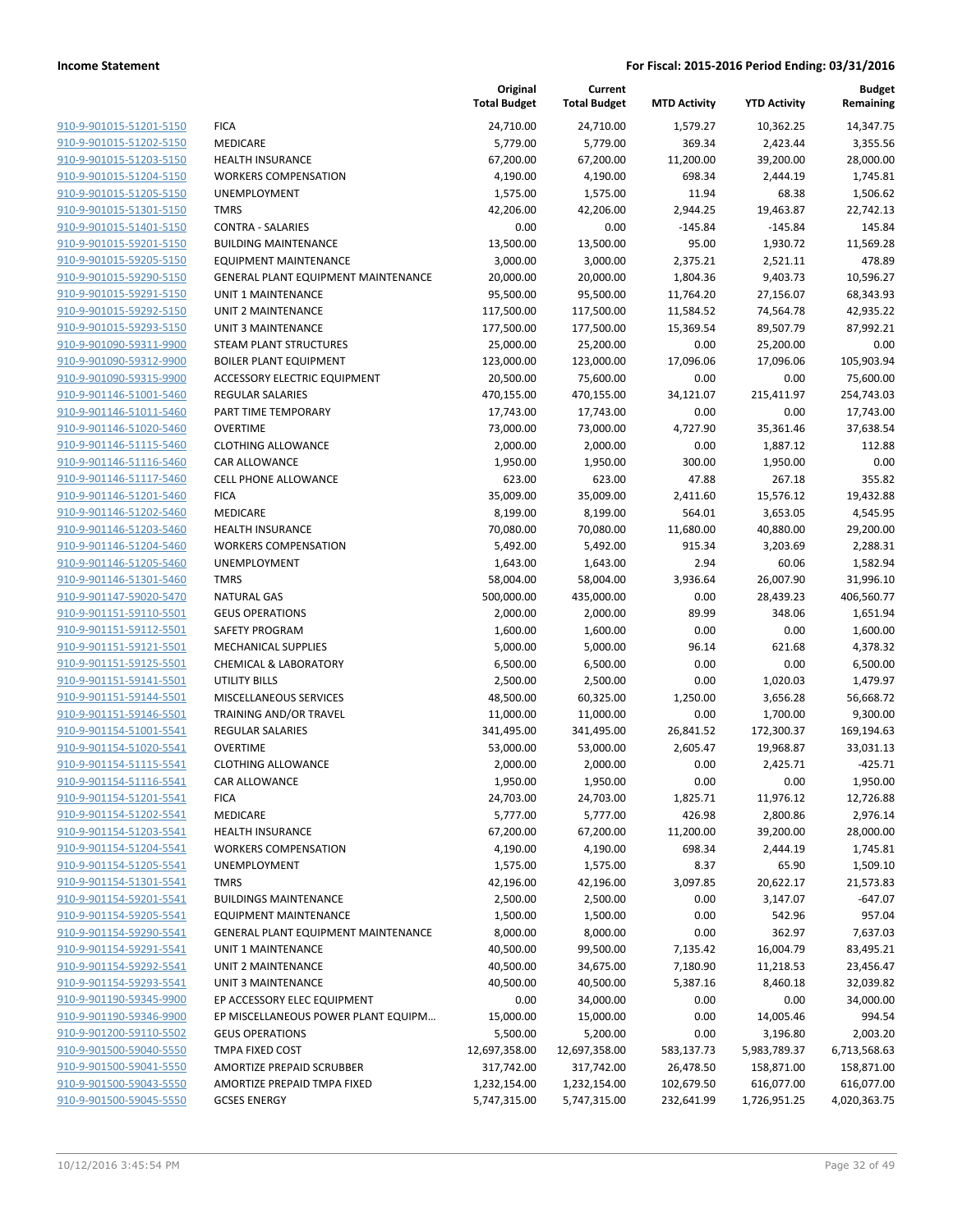|                                                    |                                         | Original<br><b>Total Budget</b> | Current<br><b>Total Budget</b> | <b>MTD Activity</b> | <b>YTD Activity</b>   | <b>Budget</b><br>Remaining |
|----------------------------------------------------|-----------------------------------------|---------------------------------|--------------------------------|---------------------|-----------------------|----------------------------|
| 910-9-901500-59050-5550                            | DUKE WIND ENERGY                        | 3,106,620.00                    | 3,106,620.00                   | 88,010.41           | 88,010.41             | 3,018,609.59               |
| 910-9-901500-59052-5550                            | OFF-SYSTEM NET PURCHASES                | 28,750.00                       | 28,750.00                      | 0.00                | 0.00                  | 28,750.00                  |
| 910-9-901500-59053-5550                            | <b>ERCOT BALANCING ENERGY</b>           | 14,969,900.00                   | 14,969,900.00                  | 0.00                | $-0.04$               | 14,969,900.04              |
| 910-9-901500-59054-5550                            | <b>ANCILLARY SERVICES</b>               | 210,000.00                      | 210,000.00                     | 0.00                | $-9.60$               | 210,009.60                 |
| 910-9-901500-59055-5550                            | <b>CONTROL CENTER COSTS</b>             | 244,500.00                      | 244,500.00                     | 18,500.00           | 115,000.00            | 129,500.00                 |
| 910-9-901500-59057-5550                            | <b>ERCOT UPLIFT</b>                     | 300,000.00                      | 300,000.00                     | 0.00                | $-24.15$              | 300,024.15                 |
| 910-9-901500-59059-5550                            | <b>EILS</b>                             | 85,000.00                       | 85,000.00                      | 0.00                | 0.00                  | 85,000.00                  |
| 910-9-901500-59063-5550                            | <b>ERCOT CONGESTION RIGHTS</b>          | $-210,000.00$                   | $-210,000.00$                  | 11,946.20           | $-36,298.95$          | $-173,701.05$              |
| 910-9-901500-59080-5550                            | <b>DEMAND SIDE RESPONSE</b>             | 1,000.00                        | 1,000.00                       | 0.00                | 0.00                  | 1,000.00                   |
| 910-9-901500-59099-5550                            | <b>GARLAND CLEARING ACCOUNT</b>         | 0.00                            | 0.00                           | 457,262.64          | 2,400,079.71          | $-2,400,079.71$            |
| 910-9-901600-51001-5750                            | REGULAR SALARIES                        | 116,470.00                      | 116,470.00                     | 8,732.40            | 56,733.80             | 59,736.20                  |
| 910-9-901600-51020-5750                            | <b>OVERTIME</b>                         | 2,500.00                        | 2,500.00                       | 562.16              | 7,204.35              | $-4,704.35$                |
| 910-9-901600-51116-5750                            | CAR ALLOWANCE                           | 3,000.00                        | 3,000.00                       | 230.76              | 1,499.94              | 1,500.06                   |
| 910-9-901600-51117-5750                            | <b>CELL PHONE ALLOWANCE</b>             | 864.00                          | 864.00                         | 66.44               | 431.86                | 432.14                     |
| 910-9-901600-51201-5750                            | <b>FICA</b>                             | 7,616.00                        | 7,616.00                       | 533.64              | 3,728.83              | 3,887.17                   |
| 910-9-901600-51202-5750                            | MEDICARE                                | 1,781.00                        | 1,781.00                       | 124.80              | 872.06                | 908.94                     |
| 910-9-901600-51203-5750                            | <b>HEALTH INSURANCE</b>                 | 19,200.00                       | 19,200.00                      | 3,200.00            | 11,200.00             | 8,000.00                   |
| 910-9-901600-51204-5750                            | <b>WORKERS COMPENSATION</b>             | 302.00                          | 302.00                         | 50.34               | 176.19                | 125.81                     |
| 910-9-901600-51205-5750                            | <b>UNEMPLOYMENT</b>                     | 450.00                          | 450.00                         | 0.00                | 18.00                 | 432.00                     |
| 910-9-901600-51301-5750                            | <b>TMRS</b>                             | 13,008.00                       | 13,008.00                      | 1,009.06            | 7,032.11              | 5,975.89                   |
| 910-9-901600-59110-5750                            | <b>GEUS OPERATIONS</b>                  | 49,300.00                       | 83,900.00                      | 1,941.84            | 20,601.67             | 63,298.33                  |
| 910-9-901600-59146-5750                            | TRAINING AND/OR TRAVEL                  | 2,000.00                        | 2,700.00                       | 566.54              | 2,243.90              | 456.10                     |
| 910-9-910120-51001-9200                            | <b>REGULAR SALARIES</b>                 | 307,119.00                      | 307,119.00                     | 24,221.44           | 143,522.23            | 163.596.77                 |
| 910-9-910120-51020-9200                            | <b>OVERTIME</b>                         | 200.00                          | 200.00                         | 0.00                | 0.00                  | 200.00                     |
| 910-9-910120-51115-9200                            | <b>CLOTHING ALLOWANCE</b>               | 250.00                          | 250.00                         | 0.00                | 228.16                | 21.84                      |
| 910-9-910120-51116-9200                            | CAR ALLOWANCE                           | 7,000.00                        | 8,800.00                       | 688.46              | 4,249.99              | 4,550.01                   |
| 910-9-910120-51117-9200                            | <b>CELL PHONE ALLOWANCE</b>             | 908.00                          | 1,558.00                       | 118.74              | 698.43                | 859.57                     |
| 910-9-910120-51201-9200<br>910-9-910120-51202-9200 | <b>FICA</b>                             | 17,668.00                       | 17,668.00                      | 1,510.90            | 7,278.69              | 10,389.31                  |
| 910-9-910120-51203-9200                            | MEDICARE<br><b>HEALTH INSURANCE</b>     | 4,574.00<br>32,640.00           | 4,574.00<br>32,640.00          | 353.36<br>5,440.00  | 2,104.59<br>19,040.00 | 2,469.41<br>13,600.00      |
| 910-9-910120-51204-9200                            | <b>WORKERS COMPENSATION</b>             | 1,392.00                        | 1,392.00                       | 232.00              | 812.00                | 580.00                     |
| 910-9-910120-51205-9200                            | UNEMPLOYMENT                            | 765.00                          | 765.00                         | 2.06                | 31.41                 | 733.59                     |
| 910-9-910120-51301-9200                            | <b>TMRS</b>                             | 33,409.00                       | 33,409.00                      | 2,633.04            | 15,847.55             | 17,561.45                  |
| 910-9-910121-59110-9210                            | <b>GEUS OPERATIONS</b>                  | 19,000.00                       | 16,550.00                      | 166.22              | 5,515.78              | 11,034.22                  |
| 910-9-910121-59116-9210                            | <b>BUILDING OPERATIONS</b>              | 7,000.00                        | 7,000.00                       | 33.46               | 184.81                | 6,815.19                   |
| 910-9-910121-59141-9210                            | UTILITY BILLS                           | 78,000.00                       | 78,000.00                      | 4,938.79            | 37,199.56             | 40,800.44                  |
| 910-9-910121-59143-9210                            | PROFESSIONAL SERVICES                   | 25,000.00                       | 34,116.00                      | 8,575.50            | 18,331.20             | 15,784.80                  |
| 910-9-910121-59144-9210                            | MISCELLANEOUS SERVICES                  | 12,000.00                       | 11,021.00                      | 1,063.86            | 2,803.22              | 8,217.78                   |
| 910-9-910121-59193-9210                            | <b>GEUS INTERNET SERVICE</b>            | 13,596.00                       | 37,980.00                      | 0.00                | 37,980.00             | 0.00                       |
| 910-9-910121-59198-9210                            | <b>COLOCATION CHARGES</b>               | 0.00                            | 9,979.00                       | 0.00                | 0.00                  | 9,979.00                   |
| 910-9-910132-59110-9302                            | <b>GEUS OPERATIONS</b>                  | 11,000.00                       | 11,000.00                      | 1,511.65            | 3,484.61              | 7,515.39                   |
| 910-9-910132-59142-9302                            | <b>MEMBERSHIP FEES</b>                  | 53,970.00                       | 57,070.00                      | 0.00                | 2,000.00              | 55,070.00                  |
| 910-9-910132-59146-9302                            | TRAINING AND/OR TRAVEL                  | 5,000.00                        | 5,000.00                       | 0.00                | 0.00                  | 5,000.00                   |
| 910-9-910135-59200-9350                            | <b>LANDSCAPING MAINTENANCE</b>          | 18,500.00                       | 18,500.00                      | 690.00              | 4,175.00              | 14,325.00                  |
| 910-9-910135-59201-9350                            | <b>BUILDING MAINTENANCE</b>             | 29,500.00                       | 33,220.00                      | 1,667.84            | 4,644.59              | 28,575.41                  |
| 910-9-910135-59205-9350                            | <b>EQUIPMENT MAINTENANCE</b>            | 3,000.00                        | 3,000.00                       | $-158.95$           | 0.00                  | 3,000.00                   |
| 910-9-910190-59390-9900                            | <b>STRUCTURES &amp; IMPROVEMENTS</b>    | 70,000.00                       | 66,280.00                      | 0.00                | 55,442.00             | 10,838.00                  |
| 910-9-910190-59391-9900                            | <b>FURNITURE &amp; OFFICE EQUIPMENT</b> | 0.00                            | 8,800.00                       | 0.00                | 8,732.68              | 67.32                      |
| 910-9-911120-51001-9201                            | <b>REGULAR SALARIES</b>                 | 331,213.00                      | 331,213.00                     | 25,093.22           | 162,670.28            | 168,542.72                 |
| 910-9-911120-51020-9201                            | <b>OVERTIME</b>                         | 1,000.00                        | 1,000.00                       | 0.00                | 569.34                | 430.66                     |
| 910-9-911120-51115-9201                            | <b>CLOTHING ALLOWANCE</b>               | 400.00                          | 400.00                         | 0.00                | 395.02                | 4.98                       |
| 910-9-911120-51117-9201                            | <b>CELL PHONE ALLOWANCE</b>             | 1,639.00                        | 1,639.00                       | 52.70               | 568.89                | 1,070.11                   |
| 910-9-911120-51201-9201                            | <b>FICA</b>                             | 20,723.00                       | 20,723.00                      | 1,478.25            | 9,646.48              | 11,076.52                  |
| 910-9-911120-51202-9201                            | MEDICARE                                | 4,847.00                        | 4,847.00                       | 345.72              | 2,256.02              | 2,590.98                   |
| 910-9-911120-51203-9201                            | <b>HEALTH INSURANCE</b>                 | 60,480.00                       | 60,480.00                      | 10,080.00           | 35,280.00             | 25,200.00                  |
| 910-9-911120-51204-9201                            | <b>WORKERS COMPENSATION</b>             | 3,584.00                        | 3,584.00                       | 597.34              | 2,090.69              | 1,493.31                   |
| 910-9-911120-51205-9201                            | UNEMPLOYMENT                            | 1,418.00                        | 1,418.00                       | 9.91                | 53.69                 | 1,364.31                   |
| 910-9-911120-51301-9201                            | <b>TMRS</b>                             | 35,397.00                       | 35,397.00                      | 2,645.34            | 17,513.13             | 17,883.87                  |
| 910-9-911120-51401-9201                            | <b>CONTRA - SALARIES</b>                | 0.00                            | 0.00                           | $-62.50$            | $-62.50$              | 62.50                      |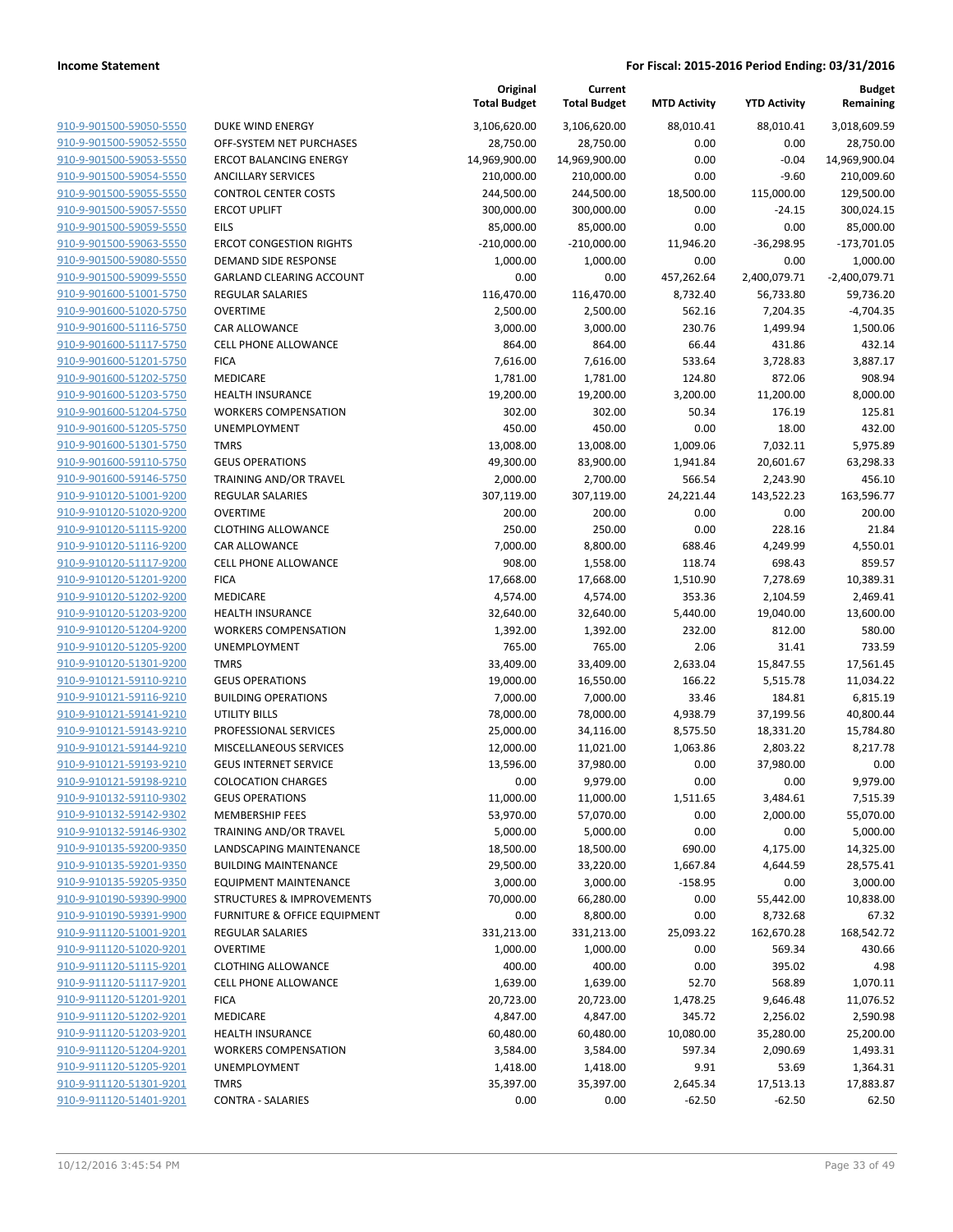|                                                    |                                              | Original<br><b>Total Budget</b> | Current<br><b>Total Budget</b> | <b>MTD Activity</b> | <b>YTD Activity</b>  | <b>Budget</b><br>Remaining |
|----------------------------------------------------|----------------------------------------------|---------------------------------|--------------------------------|---------------------|----------------------|----------------------------|
| 910-9-911121-59110-9211                            | <b>GEUS OPERATIONS</b>                       | 37,800.00                       | 39,800.00                      | 4,791.83            | 10,022.51            | 29,777.49                  |
| 910-9-911121-59111-9211                            | MISCELLANEOUS OFFICE EXPENSES                | 0.00                            | 0.00                           | 742.84              | 753.73               | $-753.73$                  |
| 910-9-911121-59187-9211                            | <b>EMPLOYEE RELATIONS</b>                    | 19,200.00                       | 19,200.00                      | 68.65               | 13,231.11            | 5,968.89                   |
| 910-9-911135-59205-9351                            | <b>EQUIPMENT MAINTENANCE</b>                 | 6,450.00                        | 10,450.00                      | 338.26              | 3,572.78             | 6,877.22                   |
| 910-9-913101-51001-9301                            | REGULAR(TMRS)                                | 153,171.00                      | 153,171.00                     | 14,231.20           | 89,873.60            | 63,297.40                  |
| 910-9-913101-51020-9301                            | <b>OVERTIME</b>                              | 0.00                            | 0.00                           | 50.40               | 245.70               | $-245.70$                  |
| 910-9-913101-51117-9301                            | CELL PHONE ALLOWANCE                         | 1,272.00                        | 1,272.00                       | 97.84               | 635.96               | 636.04                     |
| 910-9-913101-51201-9301                            | <b>FICA</b>                                  | 9,576.00                        | 9,576.00                       | 828.34              | 5,361.63             | 4,214.37                   |
| 910-9-913101-51202-9301                            | MEDICARE                                     | 2,239.00                        | 2,239.00                       | 193.73              | 1,253.94             | 985.06                     |
| 910-9-913101-51203-9301                            | <b>HEALTH INSURANCE</b>                      | 19,200.00                       | 19,200.00                      | 3,200.00            | 11,200.00            | 8,000.00                   |
| 910-9-913101-51204-9301                            | <b>WORKERS COMPENSATION</b>                  | 397.00                          | 397.00                         | 66.16               | 231.56               | 165.44                     |
| 910-9-913101-51205-9301                            | UNEMPLOYMENT                                 | 450.00                          | 450.00                         | 3.97                | 26.27                | 423.73                     |
| 910-9-913101-51301-9301                            | <b>TMRS</b>                                  | 16,356.00                       | 16,356.00                      | 1,512.71            | 9,737.80             | 6,618.20                   |
| 910-9-913101-59110-9301                            | <b>GEUS OPERATIONS</b>                       | 42,500.00                       | 42,500.00                      | 1,190.27            | 12,329.45            | 30,170.55                  |
| 910-9-913101-59112-9301                            | SAFETY                                       | 1,250.00                        | 1,250.00                       | 0.00                | 70.00                | 1,180.00                   |
| 910-9-913101-59131-9301                            | NON-BAD DEBT WRITE OFFS                      | 7,500.00                        | 7,500.00                       | 393.48              | 612.75               | 6,887.25                   |
| 910-9-913101-59160-9301                            | ADVERTISING                                  | 40,500.00                       | 40,500.00                      | 4,489.43            | 9,316.57             | 31,183.43                  |
| 910-9-913101-59164-9301                            | <b>CONSUMER INFORMATION</b>                  | 6,000.00                        | 6,000.00                       | 1,017.85            | 1,017.85             | 4,982.15                   |
| 910-9-913101-59167-9301                            | <b>ENERGY EFFICIENCY OPERATIONS</b>          | 15,000.00                       | 15,000.00                      | 250.00              | 5,733.19             | 9,266.81                   |
| 910-9-913101-59195-9301                            | PUBLIC SERVICE BY GEUS C/I                   | 15,000.00                       | 15,000.00                      | 0.00                | 15,000.00            | 0.00                       |
| 910-9-913102-51001-9020                            | REGULAR(TMRS)                                | 249,579.00                      | 249,579.00                     | 21,714.50           | 139,417.45           | 110,161.55                 |
| 910-9-913102-51020-9020                            | <b>OVERTIME</b><br><b>CLOTHING ALLOWANCE</b> | 21,000.00                       | 21,000.00<br>2,300.00          | 1,405.50            | 10,188.18            | 10,811.82                  |
| 910-9-913102-51115-9020<br>910-9-913102-51201-9020 |                                              | 2,300.00                        | 16,919.00                      | 584.07<br>1,335.05  | 3,015.27             | $-715.27$<br>8,203.17      |
| 910-9-913102-51202-9020                            | <b>FICA</b><br>MEDICARE                      | 16,919.00<br>3,957.00           | 3,957.00                       | 312.23              | 8,715.83<br>2,038.36 | 1,918.64                   |
| 910-9-913102-51203-9020                            | <b>HEALTH INSURANCE</b>                      | 67,200.00                       | 67,200.00                      | 11,200.00           | 39,200.00            | 28,000.00                  |
| 910-9-913102-51204-9020                            | <b>WORKERS COMPENSATION</b>                  | 2,699.00                        | 2,699.00                       | 449.84              | 1,574.44             | 1,124.56                   |
| 910-9-913102-51205-9020                            | UNEMPLOYMENT                                 | 1,575.00                        | 1,575.00                       | 15.53               | 62.52                | 1,512.48                   |
| 910-9-913102-51301-9020                            | <b>TMRS</b>                                  | 28,897.00                       | 28,897.00                      | 2,432.23            | 16,013.68            | 12,883.32                  |
| 910-9-913102-59110-9020                            | <b>GEUS OPERATIONS</b>                       | 39,900.00                       | 39,900.00                      | 2,623.41            | 12,206.40            | 27,693.60                  |
| 910-9-913102-59169-9020                            | PRE PAID METER COSTS                         | 13,850.00                       | 36,650.00                      | 0.00                | 7,251.19             | 29,398.81                  |
| 910-9-913130-51001-9030                            | REGULAR(TMRS)                                | 225,680.00                      | 225,680.00                     | 18,593.99           | 125,500.03           | 100,179.97                 |
| 910-9-913130-51010-9030                            | PART TIME REGULAR                            | 28,683.00                       | 28,683.00                      | 0.00                | 0.00                 | 28,683.00                  |
| 910-9-913130-51020-9030                            | <b>OVERTIME</b>                              | 1,000.00                        | 1,000.00                       | 414.13              | 1,667.25             | $-667.25$                  |
| 910-9-913130-51102-9030                            | <b>BILINGUAL PAY</b>                         | 2,800.00                        | 2,800.00                       | 276.94              | 1,638.55             | 1,161.45                   |
| 910-9-913130-51201-9030                            | <b>FICA</b>                                  | 16,007.00                       | 16,007.00                      | 1,138.22            | 7,694.51             | 8,312.49                   |
| 910-9-913130-51202-9030                            | MEDICARE                                     | 3,743.00                        | 3,743.00                       | 266.19              | 1,799.52             | 1,943.48                   |
| 910-9-913130-51203-9030                            | <b>HEALTH INSURANCE</b>                      | 67,200.00                       | 67,200.00                      | 11,200.00           | 39,200.00            | 28,000.00                  |
| 910-9-913130-51204-9030                            | <b>WORKERS COMPENSATION</b>                  | 585.00                          | 585.00                         | 97.50               | 341.25               | 243.75                     |
| 910-9-913130-51205-9030                            | UNEMPLOYMENT                                 | 1,575.00                        | 1,575.00                       | 18.21               | 63.41                | 1,511.59                   |
| 910-9-913130-51301-9030                            | <b>TMRS</b>                                  | 24,302.00                       | 24,302.00                      | 2,028.77            | 13,751.34            | 10,550.66                  |
| 910-9-913130-59110-9030                            | <b>GEUS OPERATIONS</b>                       | 38,000.00                       | 38,000.00                      | 942.26              | 14,365.54            | 23,634.46                  |
| 910-9-913130-59166-9030                            | LOW INCOME ASSISTANCE                        | 15,000.00                       | 15,000.00                      | 600.00              | 6,340.00             | 8,660.00                   |
| 910-9-913131-51001-9031                            | REGULAR(TMRS)                                | 40,747.00                       | 40,747.00                      | 3,144.01            | 20,416.40            | 20,330.60                  |
| 910-9-913131-51020-9031                            | <b>OVERTIME</b>                              | 100.00                          | 100.00                         | 89.69               | 209.30               | $-109.30$                  |
| 910-9-913131-51102-9031                            | <b>BILINGUAL PAY</b>                         | 600.00                          | 600.00                         | 46.14               | 299.91               | 300.09                     |
| 910-9-913131-51201-9031                            | <b>FICA</b>                                  | 2,569.00                        | 2,569.00                       | 203.35              | 1,297.37             | 1,271.63                   |
| 910-9-913131-51202-9031                            | MEDICARE                                     | 601.00                          | 601.00                         | 47.56               | 303.44               | 297.56                     |
| 910-9-913131-51203-9031                            | <b>HEALTH INSURANCE</b>                      | 9,600.00                        | 9,600.00                       | 1,600.00            | 5,600.00             | 4,000.00                   |
| 910-9-913131-51204-9031                            | <b>WORKERS COMPENSATION</b>                  | 106.00                          | 106.00                         | 17.66               | 61.81                | 44.19                      |
| 910-9-913131-51205-9031                            | UNEMPLOYMENT                                 | 225.00                          | 225.00                         | 2.54                | 8.99                 | 216.01                     |
| 910-9-913131-51301-9031                            | <b>TMRS</b>                                  | 4,389.00                        | 4,389.00                       | 345.04              | 2,233.85             | 2,155.15                   |
| 910-9-913131-59110-9031                            | <b>GEUS OPERATIONS</b>                       | 11,200.00                       | 11,200.00                      | 1,600.44            | 5,515.39             | 5,684.61                   |
| 910-9-913134-51001-9034                            | REGULAR(TMRS)                                | 122,990.00                      | 122,990.00                     | 7,517.80            | 48,471.85            | 74,518.15                  |
| 910-9-913134-51020-9034                            | <b>OVERTIME</b>                              | 100.00                          | 100.00                         | 0.00                | 392.84               | $-292.84$                  |
| 910-9-913134-51201-9034                            | <b>FICA</b>                                  | 7,631.00                        | 7,631.00                       | 428.87              | 2,808.67             | 4,822.33                   |
| 910-9-913134-51202-9034                            | MEDICARE                                     | 1,784.00                        | 1,784.00                       | 100.30              | 656.88               | 1,127.12                   |
| 910-9-913134-51203-9034                            | <b>HEALTH INSURANCE</b>                      | 28,800.00                       | 28,800.00                      | 4,800.00            | 16,800.00            | 12,000.00                  |
| 910-9-913134-51204-9034                            | <b>WORKERS COMPENSATION</b>                  | 319.00                          | 319.00                         | 53.16               | 186.06               | 132.94                     |
|                                                    |                                              |                                 |                                |                     |                      |                            |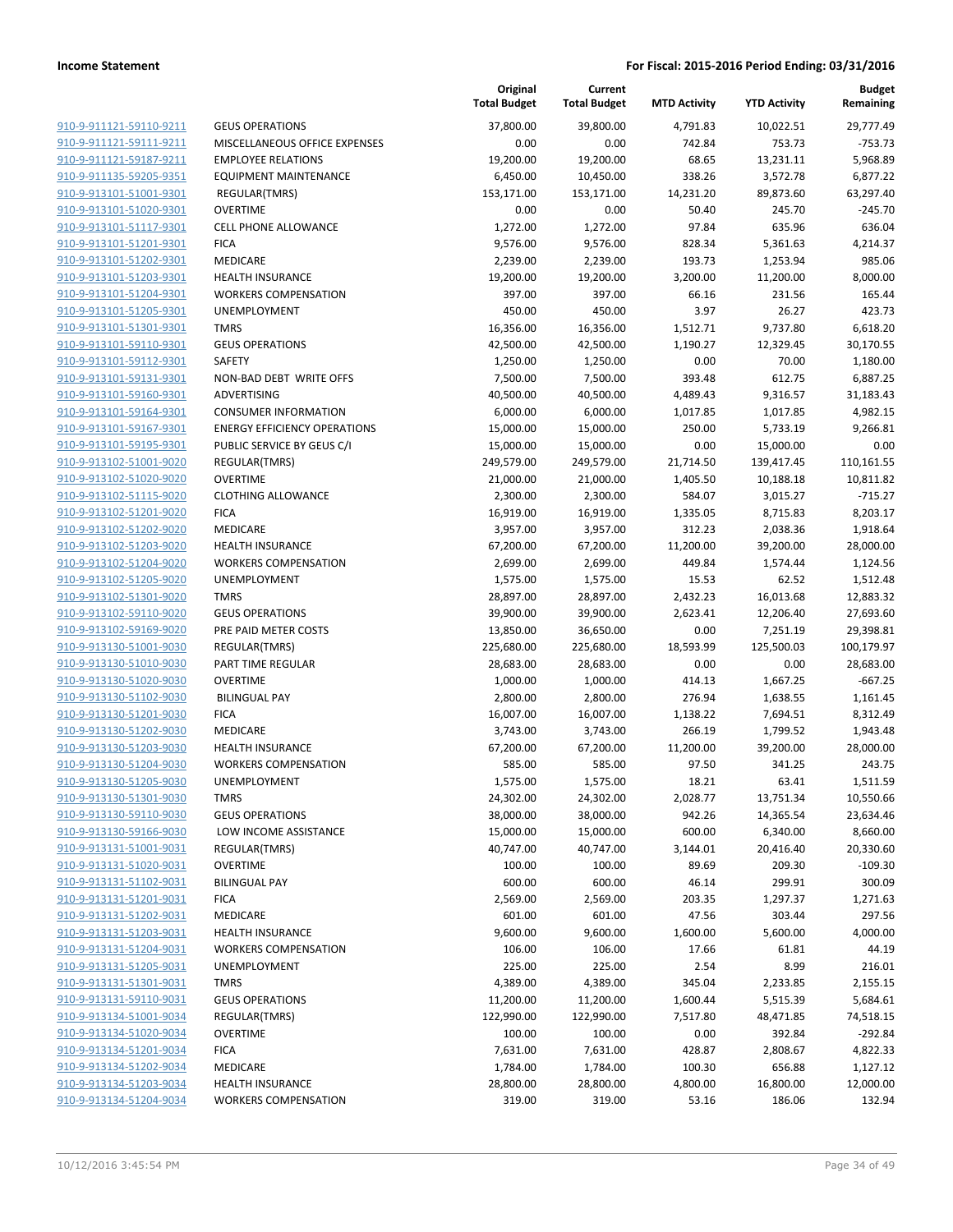| 910-9-913134-51205-9034 |
|-------------------------|
| 910-9-913134-51301-9034 |
| 910-9-913134-59110-9034 |
| 910-9-913135-51001-9035 |
| 910-9-913135-51020-9035 |
| 910-9-913135-51102-9035 |
| 910-9-913135-51201-9035 |
| 910-9-913135-51202-9035 |
| 910-9-913135-51203-9035 |
| 910-9-913135-51204-9035 |
| 910-9-913135-51205-9035 |
| 910-9-913135-51301-9035 |
| 910-9-913135-59110-9035 |
| 910-9-913135-59170-9035 |
|                         |
| 910-9-913135-59172-9035 |
| 910-9-913135-59173-9035 |
| 910-9-913135-59174-9035 |
| 910-9-913135-59175-9035 |
| 910-9-913135-59179-9035 |
| 910-9-913136-51001-9036 |
| 910-9-913136-51020-9036 |
| 910-9-913136-51115-9036 |
| 910-9-913136-51201-9036 |
| 910-9-913136-51202-9036 |
| 910-9-913136-51203-9036 |
| 910-9-913136-51204-9036 |
| 910-9-913136-51205-9036 |
| 910-9-913136-51301-9036 |
| 910-9-913136-59110-9036 |
| 910-9-913136-59141-9036 |
| 910-9-913139-59780-9240 |
| 910-9-913139-59781-9250 |
| 910-9-913139-59902-9301 |
| 910-9-913139-59926-9301 |
|                         |
| 910-9-913139-59927-9301 |
| 910-9-913139-59928-9301 |
| 910-9-913159-59200-9353 |
| 910-9-913159-59201-9353 |
| 910-9-913159-59205-9353 |
| 910-9-913190-59391-9900 |
| 910-9-913190-59392-9900 |
| 910-9-930000-59060-5650 |
| 910-9-930000-59110-5600 |
| 910-9-930161-51001-5610 |
| 910-9-930161-51020-5610 |
| 910-9-930161-51116-5610 |
| 910-9-930161-51117-5610 |
| 910-9-930161-51201-5610 |
| 910-9-930161-51202-5610 |
| 910-9-930161-51203-5610 |
| 910-9-930161-51204-5610 |
| 910-9-930161-51205-5610 |
| 910-9-930161-51301-5610 |
|                         |
| 910-9-930161-59110-5610 |
| 910-9-930161-59146-5610 |
| 910-9-930181-51001-5810 |
| 910-9-930181-51020-5810 |
| 910-9-930181-51117-5810 |
| 910-9-930181-51201-5810 |
|                         |

|                         |                                  | Original<br><b>Total Budget</b> | Current<br><b>Total Budget</b> | <b>MTD Activity</b> | <b>YTD Activity</b> | <b>Budget</b><br>Remaining |
|-------------------------|----------------------------------|---------------------------------|--------------------------------|---------------------|---------------------|----------------------------|
| 910-9-913134-51205-9034 | UNEMPLOYMENT                     | 675.00                          | 675.00                         | 5.81                | 21.15               | 653.85                     |
| 910-9-913134-51301-9034 | <b>TMRS</b>                      | 13,036.00                       | 13,036.00                      | 790.89              | 5,215.97            | 7,820.03                   |
| 910-9-913134-59110-9034 | <b>GEUS OPERATIONS</b>           | 112,395.00                      | 112,395.00                     | 11,122.14           | 41,608.74           | 70,786.26                  |
| 910-9-913135-51001-9035 | REGULAR(TMRS)                    | 142,334.00                      | 142,334.00                     | 10,713.75           | 65,704.74           | 76,629.26                  |
| 910-9-913135-51020-9035 | <b>OVERTIME</b>                  | 3,200.00                        | 3,200.00                       | 184.98              | 1,200.45            | 1,999.55                   |
| 910-9-913135-51102-9035 | <b>BILINGUAL PAY</b>             | 0.00                            | 0.00                           | 46.16               | 115.40              | $-115.40$                  |
| 910-9-913135-51201-9035 | <b>FICA</b>                      | 9,023.00                        | 9,023.00                       | 607.14              | 3,830.54            | 5,192.46                   |
| 910-9-913135-51202-9035 | MEDICARE                         | 2,110.00                        | 2,110.00                       | 142.00              | 895.87              | 1,214.13                   |
| 910-9-913135-51203-9035 | <b>HEALTH INSURANCE</b>          | 38,400.00                       | 38,400.00                      | 6,400.00            | 22,400.00           | 16,000.00                  |
| 910-9-913135-51204-9035 | <b>WORKERS COMPENSATION</b>      | 369.00                          | 369.00                         | 61.50               | 215.25              | 153.75                     |
| 910-9-913135-51205-9035 | UNEMPLOYMENT                     | 900.00                          | 900.00                         | 9.51                | 35.04               | 864.96                     |
| 910-9-913135-51301-9035 | <b>TMRS</b>                      | 15,412.00                       | 15,412.00                      | 1,151.40            | 7,179.61            | 8,232.39                   |
| 910-9-913135-59110-9035 | <b>GEUS OPERATIONS</b>           | 41,950.00                       | 41,950.00                      | 867.87              | 11,157.00           | 30,793.00                  |
| 910-9-913135-59170-9035 | <b>CREDIT CARD FEES</b>          | 78,000.00                       | 78,000.00                      | 5,069.81            | 29,636.16           | 48,363.84                  |
| 910-9-913135-59172-9035 | LOCKBOX OVER/SHORT               | 500.00                          | 500.00                         | 0.00                | 0.00                | 500.00                     |
| 910-9-913135-59173-9035 | <b>ONLINE PAYMENT OVER/SHORT</b> | 500.00                          | 500.00                         | 0.00                | 0.00                | 500.00                     |
| 910-9-913135-59174-9035 | <b>BANK RECS OVER/SHORT</b>      | 100.00                          | 100.00                         | 62,082.13           | 811.77              | $-711.77$                  |
| 910-9-913135-59175-9035 | <b>CASHIERS OVER/SHORT</b>       | 500.00                          | 500.00                         | 66.27               | 137.71              | 362.29                     |
| 910-9-913135-59179-9035 | <b>AMPY OVER/SHORT</b>           | 100.00                          | 100.00                         | 0.00                | 0.00                | 100.00                     |
| 910-9-913136-51001-9036 | REGULAR(TMRS)                    | 29,370.00                       | 29,370.00                      | 2,286.40            | 14,525.60           | 14,844.40                  |
| 910-9-913136-51020-9036 | <b>OVERTIME</b>                  | 500.00                          | 500.00                         | 0.00                | 0.00                | 500.00                     |
| 910-9-913136-51115-9036 | <b>CLOTHING ALLOWANCE</b>        | 250.00                          | 250.00                         | 0.00                | 219.72              | 30.28                      |
| 910-9-913136-51201-9036 | <b>FICA</b>                      | 1,868.00                        | 1,868.00                       | 119.28              | 774.29              | 1,093.71                   |
| 910-9-913136-51202-9036 | MEDICARE                         | 437.00                          | 437.00                         | 27.90               | 181.08              | 255.92                     |
| 910-9-913136-51203-9036 | HEALTH INSURANCE                 | 9,600.00                        | 9,600.00                       | 1,600.00            | 5,600.00            | 4,000.00                   |
| 910-9-913136-51204-9036 | <b>WORKERS COMPENSATION</b>      | 841.00                          | 841.00                         | 140.16              | 490.56              | 350.44                     |
| 910-9-913136-51205-9036 | UNEMPLOYMENT                     | 225.00                          | 225.00                         | 2.28                | 6.89                | 218.11                     |
| 910-9-913136-51301-9036 | <b>TMRS</b>                      | 3,189.00                        | 3,189.00                       | 240.52              | 1,565.08            | 1,623.92                   |
| 910-9-913136-59110-9036 | <b>GEUS OPERATIONS</b>           | 23,500.00                       | 23,500.00                      | 354.26              | 4,230.68            | 19,269.32                  |
| 910-9-913136-59141-9036 | <b>UTILITY BILLS</b>             | 54,000.00                       | 54,000.00                      | 3,901.66            | 24,452.11           | 29,547.89                  |
| 910-9-913139-59780-9240 | PROPERTY INSURANCE               | 4,000.00                        | 12,340.00                      | 0.00                | 12,336.73           | 3.27                       |
| 910-9-913139-59781-9250 | <b>LIABILITY INSURANCE</b>       | 7,200.00                        | 7,700.00                       | 0.00                | 7,685.43            | 14.57                      |
| 910-9-913139-59902-9301 | XFER to COG - ADMIN EXPENSES     | 86,942.00                       | 86,942.00                      | 14,490.34           | 50,716.19           | 36,225.81                  |
| 910-9-913139-59926-9301 | XFER to COG - GARAGE             | 7,949.00                        | 7,949.00                       | 1,324.84            | 4,636.94            | 3,312.06                   |
| 910-9-913139-59927-9301 | XFER to COG - INSURANCE          | 6,461.00                        | 6,461.00                       | 1,076.84            | 3,768.94            | 2,692.06                   |
| 910-9-913139-59928-9301 | XFER to COG - IT                 | 125,282.00                      | 125,282.00                     | 20,880.34           | 73,081.19           | 52,200.81                  |
| 910-9-913159-59200-9353 | LANDSCAPING MAINTENANCE          | 3,000.00                        | 3,000.00                       | 215.00              | 1,075.00            | 1,925.00                   |
| 910-9-913159-59201-9353 | <b>BUILDINGS MAINTNANCE</b>      | 25,350.00                       | 55,350.00                      | 495.54              | 9,022.88            | 46,327.12                  |
| 910-9-913159-59205-9353 | <b>EQUIPMENT MAINTENANCE</b>     | 32,600.00                       | 32,600.00                      | 1,041.95            | 6,998.04            | 25,601.96                  |
| 910-9-913190-59391-9900 | FURNITURE & OFFICE EQUIPMENT     | 16,800.00                       | 16,800.00                      | 0.00                | 8,134.27            | 8,665.73                   |
| 910-9-913190-59392-9900 | <b>TRANSPORTATION EQUIPMENT</b>  | 20,000.00                       | 20,000.00                      | 0.00                | 19,404.00           | 596.00                     |
| 910-9-930000-59060-5650 | <b>TRANSMISSION COSTS</b>        | 1,100,000.00                    | 1,100,000.00                   | 87,488.87           | 440,250.78          | 659,749.22                 |
| 910-9-930000-59110-5600 | <b>GEUS OPERATIONS</b>           | 91,000.00                       | 91,000.00                      | 12,194.65           | 27,645.51           | 63,354.49                  |
| 910-9-930161-51001-5610 | <b>REGULAR SALARIES</b>          | 207,567.00                      | 207,567.00                     | 15,255.50           | 96,060.82           | 111,506.18                 |
| 910-9-930161-51020-5610 | <b>OVERTIME</b>                  | 25,000.00                       | 25,000.00                      | 2,661.47            | 15,444.80           | 9,555.20                   |
| 910-9-930161-51116-5610 | CAR ALLOWANCE                    | 3,000.00                        | 3,000.00                       | 230.76              | 1,499.94            | 1,500.06                   |
| 910-9-930161-51117-5610 | <b>CELL PHONE ALLOWANCE</b>      | 648.00                          | 648.00                         | 49.84               | 323.96              | 324.04                     |
| 910-9-930161-51201-5610 | <b>FICA</b>                      | 14,645.00                       | 14,645.00                      | 1,088.86            | 7,047.65            | 7,597.35                   |
| 910-9-930161-51202-5610 | MEDICARE                         | 3,425.00                        | 3,425.00                       | 254.65              | 1,648.25            | 1,776.75                   |
| 910-9-930161-51203-5610 | <b>HEALTH INSURANCE</b>          | 32,400.00                       | 32,400.00                      | 5,400.00            | 18,900.00           | 13,500.00                  |
| 910-9-930161-51204-5610 | <b>WORKERS COMPENSATION</b>      | 538.00                          | 538.00                         | 89.66               | 313.81              | 224.19                     |
| 910-9-930161-51205-5610 | UNEMPLOYMENT                     | 759.00                          | 759.00                         | 2.60                | 31.90               | 727.10                     |
| 910-9-930161-51301-5610 | <b>TMRS</b>                      | 25,015.00                       | 25,015.00                      | 1,914.42            | 12,945.15           | 12,069.85                  |
| 910-9-930161-59110-5610 | <b>GEUS OPERATIONS</b>           | 23,500.00                       | 17,500.00                      | 36.84               | 4,971.31            | 12,528.69                  |
| 910-9-930161-59146-5610 | TRAINING AND/OR TRAVEL           | 32,000.00                       | 29,000.00                      | 5,733.98            | 13,367.07           | 15,632.93                  |
| 910-9-930181-51001-5810 | <b>REGULAR SALARIES</b>          | 126,676.00                      | 126,676.00                     | 9,010.83            | 56,019.79           | 70,656.21                  |
| 910-9-930181-51020-5810 | <b>OVERTIME</b>                  | 24,000.00                       | 24,000.00                      | 2,678.29            | 15,537.27           | 8,462.73                   |
| 910-9-930181-51117-5810 | <b>CELL PHONE ALLOWANCE</b>      | 216.00                          | 216.00                         | 16.60               | 107.90              | 108.10                     |
| 910-9-930181-51201-5810 | <b>FICA</b>                      | 9,355.00                        | 9,355.00                       | 725.75              | 4,472.63            | 4,882.37                   |
|                         |                                  |                                 |                                |                     |                     |                            |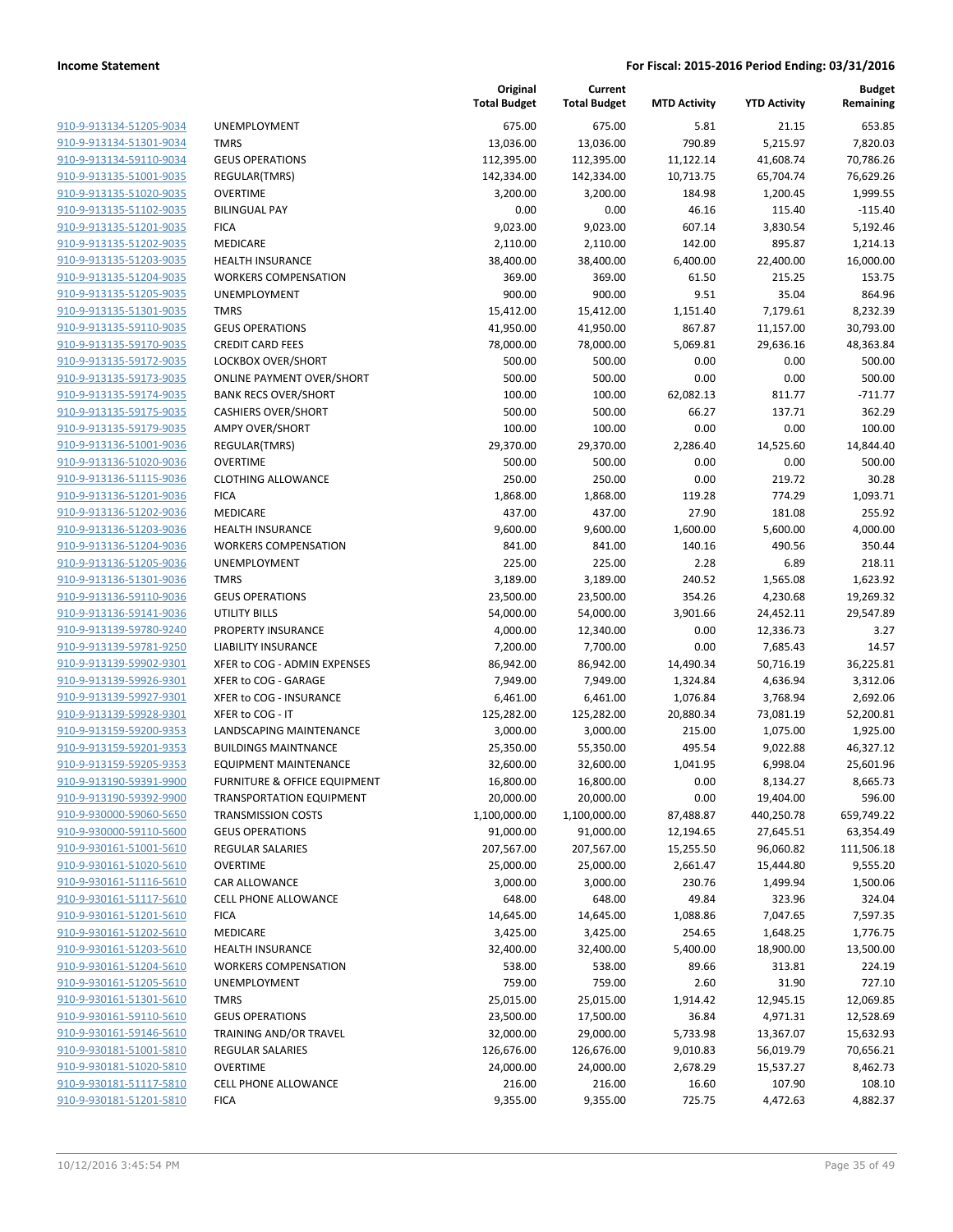|                                                    |                                                                       | Original<br><b>Total Budget</b> | Current<br><b>Total Budget</b> | <b>MTD Activity</b> | <b>YTD Activity</b>    | Budget<br>Remaining   |
|----------------------------------------------------|-----------------------------------------------------------------------|---------------------------------|--------------------------------|---------------------|------------------------|-----------------------|
| 910-9-930181-51202-5810                            | MEDICARE                                                              | 2,188.00                        | 2,188.00                       | 169.73              | 1,046.02               | 1,141.98              |
| 910-9-930181-51203-5810                            | <b>HEALTH INSURANCE</b>                                               | 22,800.00                       | 22,800.00                      | 3,800.00            | 13,300.00              | 9,500.00              |
| 910-9-930181-51204-5810                            | <b>WORKERS COMPENSATION</b>                                           | 328.00                          | 328.00                         | 54.66               | 191.31                 | 136.69                |
| 910-9-930181-51205-5810                            | UNEMPLOYMENT                                                          | 534.00                          | 534.00                         | 1.43                | 20.46                  | 513.54                |
| 910-9-930181-51301-5810                            | <b>TMRS</b>                                                           | 15,979.00                       | 15,979.00                      | 1,231.46            | 7,697.01               | 8,281.99              |
| 910-9-930181-59110-5810                            | <b>GEUS OPERATIONS</b>                                                | 12,500.00                       | 15,500.00                      | 0.00                | 7,142.43               | 8,357.57              |
| 910-9-930190-59391-9900                            | <b>FURNITURE &amp; OFFICE EQUIP</b>                                   | 0.00                            | 6,000.00                       | 0.00                | 5,857.41               | 142.59                |
| 910-9-931080-51001-5800                            | <b>REGULAR SALARIES</b>                                               | 486,466.00                      | 486,466.00                     | 36,069.92           | 230,791.64             | 255,674.36            |
| 910-9-931080-51011-5800                            | PART TIME TEMPORARY                                                   | 34,611.00                       | 34,611.00                      | 0.00                | 0.00                   | 34,611.00             |
| 910-9-931080-51020-5800                            | <b>OVERTIME</b>                                                       | 500.00                          | 500.00                         | 0.00                | 0.00                   | 500.00                |
| 910-9-931080-51115-5800                            | <b>CLOTHING ALLOWANCE</b>                                             | 550.00                          | 550.00                         | 0.00                | 370.53                 | 179.47                |
| 910-9-931080-51116-5800                            | CAR ALLOWANCE                                                         | 7,900.00                        | 7,900.00                       | 300.00              | 1,950.00               | 5,950.00              |
| 910-9-931080-51117-5800                            | <b>CELL PHONE ALLOWANCE</b>                                           | 2,594.00                        | 2,594.00                       | 264.16              | 1,633.90               | 960.10                |
| 910-9-931080-51201-5800                            | <b>FICA</b>                                                           | 31,619.00                       | 31,619.00                      | 2,164.29            | 13,346.20              | 18,272.80             |
| 910-9-931080-51202-5800                            | MEDICARE                                                              | 7,723.00                        | 7,723.00                       | 506.17              | 3,274.19               | 4,448.81              |
| 910-9-931080-51203-5800                            | <b>HEALTH INSURANCE</b>                                               | 51,840.00                       | 51,840.00                      | 8,640.00            | 30,240.00              | 21,600.00             |
| 910-9-931080-51204-5800                            | <b>WORKERS COMPENSATION</b>                                           | 1,589.00                        | 1,589.00                       | 264.84              | 926.94                 | 662.06                |
| 910-9-931080-51205-5800                            | UNEMPLOYMENT                                                          | 1,215.00                        | 1,215.00                       | 4.06                | 80.87                  | 1,134.13              |
| 910-9-931080-51301-5800                            | <b>TMRS</b>                                                           | 52,739.00                       | 52,739.00                      | 3,676.56            | 23,512.81              | 29,226.19             |
| 910-9-931080-59110-5800                            | <b>GEUS OPERATIONS</b>                                                | 30,300.00                       | 30,300.00                      | 6,236.28            | 18,450.79              | 11,849.21             |
| 910-9-931080-59205-5800                            | <b>EQUIPMENT MAINTENANCE</b>                                          | 5,700.00                        | 5,700.00                       | 346.02              | 1,603.34               | 4,096.66              |
| 910-9-931088-51001-5880                            | <b>REGULAR SALARIES</b>                                               | 76,378.00                       | 76,378.00                      | 5,870.40            | 38,157.60              | 38,220.40             |
| 910-9-931088-51201-5880                            | <b>FICA</b>                                                           | 4,735.00                        | 4,735.00                       | 326.36              | 2,094.75               | 2,640.25              |
| 910-9-931088-51202-5880                            | MEDICARE                                                              | 1,107.00                        | 1,107.00                       | 76.32               | 489.90                 | 617.10                |
| 910-9-931088-51203-5880                            | <b>HEALTH INSURANCE</b>                                               | 19,200.00                       | 19,200.00                      | 3,200.00            | 11,200.00              | 8,000.00              |
| 910-9-931088-51204-5880                            | <b>WORKERS COMPENSATION</b>                                           | 198.00                          | 198.00                         | 33.00               | 115.50                 | 82.50                 |
| 910-9-931088-51205-5880                            | UNEMPLOYMENT                                                          | 450.00                          | 450.00                         | 5.88                | 17.64                  | 432.36                |
| 910-9-931088-51301-5880                            | <b>TMRS</b>                                                           | 8,088.00                        | 8,088.00                       | 617.58              | 4,073.77               | 4,014.23              |
| 910-9-931088-59110-5880                            | <b>GEUS OPERATIONS</b>                                                | 4,900.00                        | 4,900.00                       | 70.82               | 905.37                 | 3,994.63              |
| 910-9-931092-51001-9202                            | <b>REGULAR SALARIES</b>                                               | 94,020.00                       | 94,020.00                      | 7,202.88            | 46,706.39              | 47,313.61             |
| 910-9-931092-51117-9202                            | <b>CELL PHONE ALLOWANCE</b>                                           | 1,632.00                        | 1,632.00                       | 125.54              | 816.01                 | 815.99                |
| 910-9-931092-51201-9202                            | <b>FICA</b>                                                           | 5,930.00                        | 5,930.00                       | 435.40              | 2,838.18               | 3,091.82              |
| 910-9-931092-51202-9202                            | MEDICARE                                                              | 1,387.00                        | 1,387.00                       | 101.82              | 663.73                 | 723.27                |
| 910-9-931092-51203-9202                            | <b>HEALTH INSURANCE</b>                                               | 16,320.00                       | 16,320.00                      | 2,720.00            | 9,520.00               | 6,800.00              |
| 910-9-931092-51204-9202                            | <b>WORKERS COMPENSATION</b>                                           | 244.00                          | 244.00                         | 40.66               | 142.31                 | 101.69                |
| 910-9-931092-51205-9202                            | UNEMPLOYMENT                                                          | 383.00                          | 383.00                         | 2.35                | 15.61                  | 367.39                |
| 910-9-931092-51301-9202                            | <b>TMRS</b>                                                           | 10,130.00                       | 10,130.00                      | 770.96              | 5,073.43               | 5,056.57              |
| 910-9-931092-59110-9212                            | <b>GEUS OPERATIONS</b>                                                | 9,000.00                        | 16,400.00                      | 72.90               | 8,265.30               | 8,134.70              |
| 910-9-931092-59130-9212                            | PHONE MANAGEMENT SERVICE                                              | 66,900.00                       | 61,900.00                      | 3,857.00            | 22,783.96              | 39,116.04             |
| 910-9-931093-59205-9352                            | EQUIPMENT MAINTENANCE - IT<br><b>FURNITURE &amp; OFFICE EQUIPMENT</b> | 11,000.00                       | 8,600.00                       | 51.02               | 2,758.61               | 5,841.39              |
| 910-9-931099-59391-9900<br>910-9-931099-59392-9900 |                                                                       | 10,000.00<br>28,500.00          | 13,200.00                      | 0.00                | 13,120.79              | 79.21                 |
|                                                    | <b>TRANSPORTATION EQUIPMENT</b><br><b>REGULAR SALARIES</b>            |                                 | 28,500.00                      | 0.00                | 27,338.62<br>28,628.28 | 1,161.38<br>28,809.72 |
| 910-9-931462-51001-5620<br>910-9-931462-51115-5620 | <b>CLOTHING ALLOWANCE</b>                                             | 57,438.00<br>150.00             | 57,438.00<br>150.00            | 4,403.20<br>0.00    | 119.41                 | 30.59                 |
| 910-9-931462-51117-5620                            | <b>CELL PHONE ALLOWANCE</b>                                           | 480.00                          | 480.00                         | 36.92               | 239.98                 | 240.02                |
| 910-9-931462-51201-5620                            | <b>FICA</b>                                                           | 3,600.00                        | 3,600.00                       | 239.32              | 1,578.81               | 2,021.19              |
| 910-9-931462-51202-5620                            | <b>MEDICARE</b>                                                       | 842.00                          | 842.00                         | 55.98               | 369.27                 | 472.73                |
| 910-9-931462-51203-5620                            | <b>HEALTH INSURANCE</b>                                               | 4,800.00                        | 4,800.00                       | 800.00              | 2,800.00               | 2,000.00              |
| 910-9-931462-51204-5620                            | <b>WORKERS COMPENSATION</b>                                           | 717.00                          | 717.00                         | 119.50              | 418.25                 | 298.75                |
| 910-9-931462-51205-5620                            | UNEMPLOYMENT                                                          | 113.00                          | 113.00                         | 0.00                | 4.56                   | 108.44                |
| 910-9-931462-51301-5620                            | <b>TMRS</b>                                                           | 6,149.00                        | 6,149.00                       | 467.10              | 3,089.25               | 3,059.75              |
| 910-9-931462-59110-5620                            | <b>GEUS OPERATIONS</b>                                                | 15,420.00                       | 13,620.00                      | 896.62              | 7,480.93               | 6,139.07              |
| 910-9-931462-59198-5620                            | <b>COLOCATION CHARGES</b>                                             | 9,979.00                        | 9,979.00                       | 0.00                | 19,958.00              | $-9,979.00$           |
| 910-9-931462-59199-5620                            | LEASE OF DARK FIBER                                                   | 206,520.00                      | 206,520.00                     | 0.00                | 206,520.00             | 0.00                  |
| 910-9-931470-51001-5700                            | <b>REGULAR SALARIES</b>                                               | 68,016.00                       | 68,016.00                      | 5,160.00            | 33,540.00              | 34,476.00             |
| 910-9-931470-51020-5700                            | <b>OVERTIME</b>                                                       | 3,200.00                        | 3,200.00                       | 24.34               | 934.18                 | 2,265.82              |
| 910-9-931470-51115-5700                            | <b>CLOTHING ALLOWANCE</b>                                             | 500.00                          | 500.00                         | 0.00                | 494.91                 | 5.09                  |
| 910-9-931470-51117-5700                            | <b>CELL PHONE ALLOWANCE</b>                                           | 432.00                          | 432.00                         | 33.24               | 216.06                 | 215.94                |
| 910-9-931470-51201-5700                            | <b>FICA</b>                                                           | 4,473.00                        | 4,473.00                       | 287.33              | 1,934.03               | 2,538.97              |
|                                                    |                                                                       |                                 |                                |                     |                        |                       |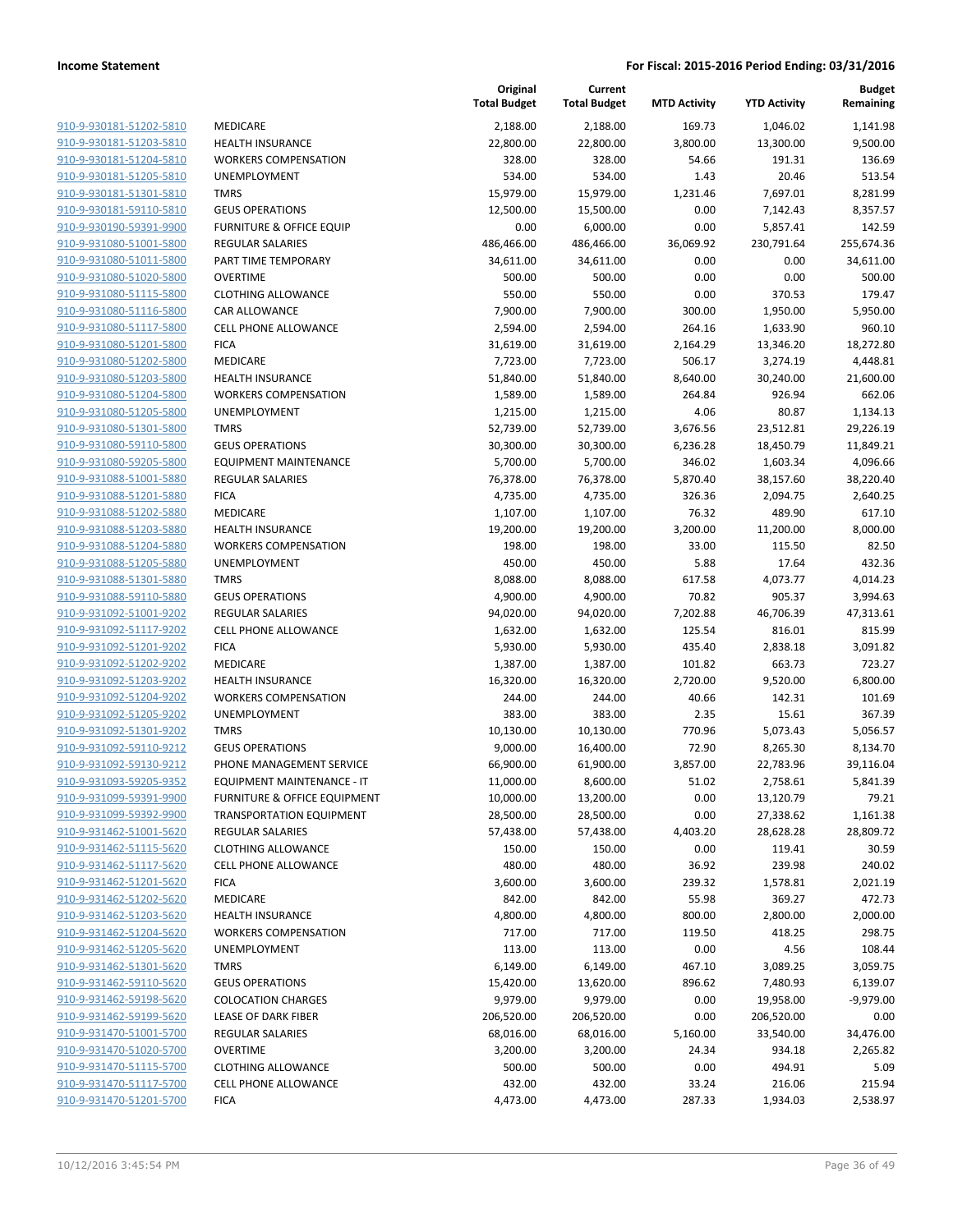|                                                    |                                                        | Original<br><b>Total Budget</b> | Current<br><b>Total Budget</b> | <b>MTD Activity</b> | <b>YTD Activity</b> | <b>Budget</b><br>Remaining |
|----------------------------------------------------|--------------------------------------------------------|---------------------------------|--------------------------------|---------------------|---------------------|----------------------------|
| 910-9-931470-51202-5700                            | MEDICARE                                               | 1,046.00                        | 1,046.00                       | 67.20               | 452.32              | 593.68                     |
| 910-9-931470-51203-5700                            | <b>HEALTH INSURANCE</b>                                | 9,600.00                        | 9,600.00                       | 1,600.00            | 5,600.00            | 4,000.00                   |
| 910-9-931470-51204-5700                            | <b>WORKERS COMPENSATION</b>                            | 835.00                          | 835.00                         | 139.16              | 487.06              | 347.94                     |
| 910-9-931470-51205-5700                            | UNEMPLOYMENT                                           | 225.00                          | 225.00                         | 0.00                | 9.19                | 215.81                     |
| 910-9-931470-51301-5700                            | <b>TMRS</b>                                            | 7,641.00                        | 7,641.00                       | 548.89              | 3,703.98            | 3,937.02                   |
| 910-9-931470-59205-5700                            | <b>EQUIPMENT MAINTENANCE</b>                           | 2,800.00                        | 4,600.00                       | 0.00                | 1,183.80            | 3,416.20                   |
| 910-9-931470-59253-5700                            | TRANSMISSION SUBSTATION MAINT                          | 32,400.00                       | 54,400.00                      | 1,914.00            | 22,232.87           | 32,167.13                  |
| 910-9-931490-59353-9900                            | <b>TRANSMISSION SUBSTATIONS</b>                        | 138,800.00                      | 143,789.00                     | 0.00                | 76,496.00           | 67,293.00                  |
| 910-9-931491-51001-9911                            | <b>REGULAR SALARIES</b>                                | 2,000.00                        | 2,000.00                       | 0.00                | 0.00                | 2,000.00                   |
| 910-9-931491-51201-9911                            | <b>FICA</b>                                            | 124.00                          | 124.00                         | 0.00                | 0.00                | 124.00                     |
| 910-9-931491-51202-9911                            | MEDICARE                                               | 29.00                           | 29.00                          | 0.00                | 0.00                | 29.00                      |
| 910-9-931491-51301-9911                            | <b>TMRS</b>                                            | 212.00                          | 212.00                         | 0.00                | 0.00                | 212.00                     |
| 910-9-931528-51001-5820                            | <b>REGULAR SALARIES</b>                                | 57,438.00                       | 57,438.00                      | 4,403.20            | 28,628.27           | 28,809.73                  |
| 910-9-931528-51115-5820                            | <b>CLOTHING ALLOWANCE</b>                              | 150.00                          | 150.00                         | 0.00                | 119.41              | 30.59                      |
| 910-9-931528-51117-5820                            | <b>CELL PHONE ALLOWANCE</b>                            | 480.00                          | 480.00                         | 36.92               | 239.98              | 240.02                     |
| 910-9-931528-51201-5820                            | <b>FICA</b>                                            | 3,600.00                        | 3,600.00                       | 275.28              | 1,794.05            | 1,805.95                   |
| 910-9-931528-51202-5820                            | <b>MEDICARE</b>                                        | 842.00                          | 842.00                         | 64.38               | 419.58              | 422.42                     |
| 910-9-931528-51203-5820                            | <b>HEALTH INSURANCE</b>                                | 4,800.00                        | 4,800.00                       | 800.00              | 2,800.00            | 2,000.00                   |
| 910-9-931528-51204-5820                            | <b>WORKERS COMPENSATION</b>                            | 717.00                          | 717.00                         | 119.50              | 418.25              | 298.75                     |
| 910-9-931528-51205-5820                            | UNEMPLOYMENT                                           | 113.00                          | 113.00                         | 0.00                | 4.44                | 108.56                     |
| 910-9-931528-51301-5820                            | <b>TMRS</b>                                            | 6,149.00                        | 6,149.00                       | 467.10              | 3,089.25            | 3,059.75                   |
| 910-9-931528-59110-5820                            | <b>GEUS OPERATIONS</b>                                 | 18,700.00                       | 18,700.00                      | 1,266.87            | 9,078.50            | 9,621.50                   |
| 910-9-931529-51001-5920                            | <b>REGULAR SALARIES</b>                                | 68,016.00                       | 68,016.00                      | 5,160.00            | 33,540.00           | 34,476.00                  |
| 910-9-931529-51020-5920                            | <b>OVERTIME</b>                                        | 3,200.00                        | 3,200.00                       | 24.34               | 934.18              | 2,265.82                   |
| 910-9-931529-51115-5920                            | <b>CLOTHING ALLOWANCE</b>                              | 500.00                          | 500.00                         | 0.00                | 490.91              | 9.09                       |
|                                                    | <b>CELL PHONE ALLOWANCE</b>                            |                                 |                                |                     |                     |                            |
| 910-9-931529-51117-5920<br>910-9-931529-51201-5920 |                                                        | 432.00                          | 432.00                         | 33.20               | 215.80              | 216.20                     |
|                                                    | <b>FICA</b>                                            | 4,473.00                        | 4,473.00                       | 323.49              | 2,150.78            | 2,322.22                   |
| 910-9-931529-51202-5920<br>910-9-931529-51203-5920 | MEDICARE                                               | 1,046.00                        | 1,046.00                       | 75.65               | 502.99              | 543.01                     |
| 910-9-931529-51204-5920                            | <b>HEALTH INSURANCE</b><br><b>WORKERS COMPENSATION</b> | 9,600.00                        | 9,600.00                       | 1,600.00<br>139.16  | 5,600.00<br>487.06  | 4,000.00<br>347.94         |
| 910-9-931529-51205-5920                            |                                                        | 835.00                          | 835.00                         |                     |                     |                            |
|                                                    | UNEMPLOYMENT                                           | 225.00                          | 225.00                         | 0.00                | 8.81                | 216.19                     |
| 910-9-931529-51301-5920                            | <b>TMRS</b>                                            | 7,641.00                        | 7,641.00                       | 548.89              | 3,703.96            | 3,937.04                   |
| 910-9-931529-59205-5920                            | <b>EQUIPMENT MAINTENANCE</b>                           | 6,500.00                        | 6,500.00                       | 70.80               | 2,952.30            | 3,547.70                   |
| 910-9-931529-59262-5920                            | DISTRIBUTION SUBSTATION MAINTENANCE                    | 28,000.00                       | 34,000.00                      | 5,264.00            | 16,846.93           | 17,153.07                  |
| 910-9-931590-59362-9900                            | <b>DISTRIBUTION SUBSTATIONS</b>                        | 43,000.00                       | 30,011.00                      | 0.00                | 25,950.00           | 4,061.00                   |
| 910-9-931591-51001-9912                            | REGULAR SALARIES                                       | 2,000.00                        | 2,000.00                       | 0.00                | 0.00                | 2,000.00                   |
| 910-9-931591-51201-9912                            | <b>FICA</b>                                            | 124.00                          | 124.00                         | 0.00                | 0.00                | 124.00                     |
| 910-9-931591-51202-9912                            | <b>MEDICARE</b>                                        | 29.00                           | 29.00                          | 0.00                | 0.00                | 29.00                      |
| 910-9-931591-51301-9912                            | <b>TMRS</b>                                            | 212.00                          | 212.00                         | 0.00                | 0.00                | 212.00                     |
| 910-9-932467-51001-5671                            | <b>REGULAR SALARIES</b>                                | 65,269.00                       | 65,269.00                      | 8,513.79            | 48,409.15           | 16,859.85                  |
| 910-9-932467-51011-5670                            | PART TIME TEMPORARY                                    | 34,570.00                       | 34,570.00                      | 0.00                | 0.00                | 34,570.00                  |
| 910-9-932467-51020-5671                            | <b>OVERTIME</b>                                        | 12,000.00                       | 12,000.00                      | 376.08              | 2,773.59            | 9,226.41                   |
| 910-9-932467-51115-5671                            | <b>CLOTHING ALLOWANCE</b>                              | 500.00                          | 500.00                         | 0.00                | 519.00              | $-19.00$                   |
| 910-9-932467-51201-5671                            | <b>FICA</b>                                            | 6,965.00                        | 6,965.00                       | 540.03              | 3,106.54            | 3,858.46                   |
| 910-9-932467-51202-5671                            | MEDICARE                                               | 1,629.00                        | 1,629.00                       | 126.30              | 726.52              | 902.48                     |
| 910-9-932467-51203-5671                            | <b>HEALTH INSURANCE</b>                                | 9,600.00                        | 9,600.00                       | 1,600.00            | 5,600.00            | 4,000.00                   |
| 910-9-932467-51204-5671                            | <b>WORKERS COMPENSATION</b>                            | 813.00                          | 813.00                         | 135.50              | 474.25              | 338.75                     |
| 910-9-932467-51205-5671                            | UNEMPLOYMENT                                           | 225.00                          | 225.00                         | 3.17                | 15.80               | 209.20                     |
| 910-9-932467-51301-5671                            | <b>TMRS</b>                                            | 8,236.00                        | 8,236.00                       | 601.70              | 4,168.78            | 4,067.22                   |
| 910-9-932467-59110-5671                            | <b>GEUS OPERATIONS</b>                                 | 31,000.00                       | 31,000.00                      | 468.16              | 6,629.85            | 24,370.15                  |
| 910-9-932474-51001-5740                            | <b>REGULAR SALARIES</b>                                | 60,235.00                       | 60,235.00                      | 4,665.46            | 30,507.02           | 29,727.98                  |
| 910-9-932474-51020-5740                            | <b>OVERTIME</b>                                        | 10,000.00                       | 10,000.00                      | 1,048.71            | 5,667.08            | 4,332.92                   |
| 910-9-932474-51115-5740                            | <b>CLOTHING ALLOWANCE</b>                              | 500.00                          | 500.00                         | 0.00                | 505.04              | $-5.04$                    |
| 910-9-932474-51201-5740                            | <b>FICA</b>                                            | 4,386.00                        | 4,386.00                       | 328.97              | 2,089.49            | 2,296.51                   |
| 910-9-932474-51202-5740                            | MEDICARE                                               | 1,026.00                        | 1,026.00                       | 76.93               | 488.66              | 537.34                     |
| 910-9-932474-51203-5740                            | <b>HEALTH INSURANCE</b>                                | 9,600.00                        | 9,600.00                       | 1,600.00            | 5,600.00            | 4,000.00                   |
| 910-9-932474-51204-5740                            | <b>WORKERS COMPENSATION</b>                            | 751.00                          | 751.00                         | 125.16              | 438.06              | 312.94                     |
| 910-9-932474-51205-5740                            | UNEMPLOYMENT                                           | 225.00                          | 225.00                         | 0.00                | 9.00                | 216.00                     |
| 910-9-932474-51301-5740                            | <b>TMRS</b>                                            | 7,491.00                        | 7,491.00                       | 601.13              | 3,861.40            | 3,629.60                   |
|                                                    |                                                        |                                 |                                |                     |                     |                            |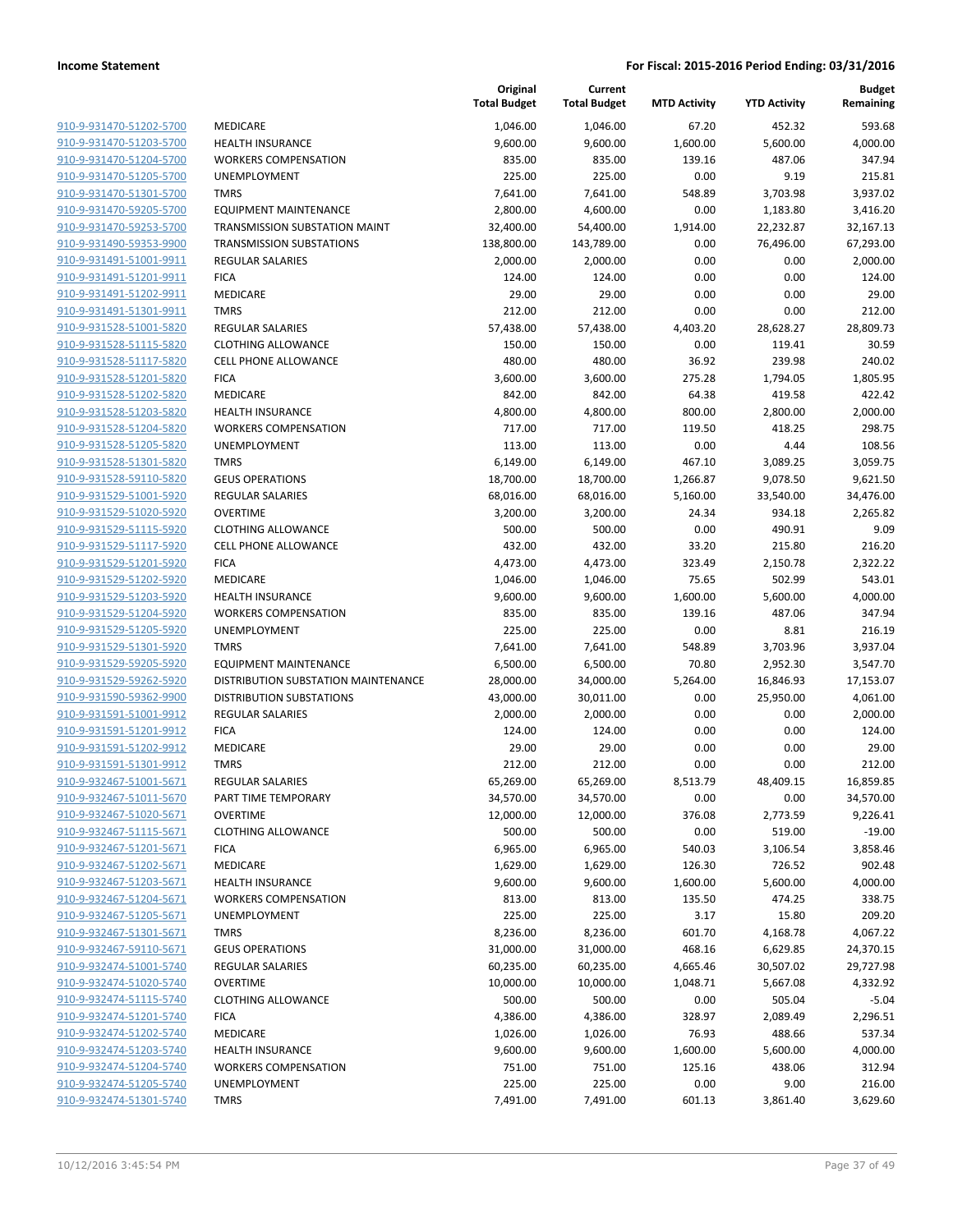|                                                    |                                                        | Original<br><b>Total Budget</b> | Current<br><b>Total Budget</b> | <b>MTD Activity</b> | <b>YTD Activity</b>   | <b>Budget</b><br>Remaining |
|----------------------------------------------------|--------------------------------------------------------|---------------------------------|--------------------------------|---------------------|-----------------------|----------------------------|
| 910-9-932474-59205-5740                            | EQUIPMENT MAINTENANCE                                  | 0.00                            | 0.00                           | 0.00                | 4.27                  | $-4.27$                    |
| 910-9-932474-59257-5740                            | TRANSMISSION LINE MAINTENANCE                          | 34,000.00                       | 34,000.00                      | 1,618.05            | 11,590.30             | 22,409.70                  |
| 910-9-932490-59356-9900                            | <b>GEUS TRANSMISSION LINES</b>                         | 55,000.00                       | 55,000.00                      | $-3,267.63$         | $-3,267.63$           | 58,267.63                  |
| 910-9-932491-51001-9913                            | <b>REGULAR SALARIES</b>                                | 3,000.00                        | 3,000.00                       | 0.00                | 0.00                  | 3,000.00                   |
| 910-9-932491-51201-9913                            | <b>FICA</b>                                            | 186.00                          | 186.00                         | 0.00                | 0.00                  | 186.00                     |
| 910-9-932491-51202-9913                            | MEDICARE                                               | 44.00                           | 44.00                          | 0.00                | 0.00                  | 44.00                      |
| 910-9-932491-51301-9913                            | <b>TMRS</b>                                            | 318.00                          | 318.00                         | 0.00                | 0.00                  | 318.00                     |
| 910-9-932500-51001-5801                            | <b>REGULAR SALARIES</b>                                | 109,242.00                      | 109,242.00                     | 8,320.00            | 54,080.00             | 55,162.00                  |
| 910-9-932500-51115-5801                            | <b>CLOTHING ALLOWANCE</b>                              | 400.00                          | 400.00                         | 0.00                | 250.36                | 149.64                     |
| 910-9-932500-51117-5801                            | <b>CELL PHONE ALLOWANCE</b>                            | 636.00                          | 636.00                         | 48.92               | 317.98                | 318.02                     |
| 910-9-932500-51201-5801                            | <b>FICA</b>                                            | 6,837.00                        | 6,837.00                       | 494.38              | 3,234.64              | 3,602.36                   |
| 910-9-932500-51202-5801                            | MEDICARE                                               | 1,599.00                        | 1,599.00                       | 115.62              | 756.49                | 842.51                     |
| 910-9-932500-51203-5801                            | <b>HEALTH INSURANCE</b>                                | 9,600.00                        | 9,600.00                       | 1,600.00            | 5,600.00              | 4,000.00                   |
| 910-9-932500-51204-5801                            | <b>WORKERS COMPENSATION</b>                            | 1,340.00                        | 1,340.00                       | 223.34              | 781.69                | 558.31                     |
| 910-9-932500-51205-5801                            | <b>UNEMPLOYMENT</b>                                    | 225.00                          | 225.00                         | 0.00                | 8.99                  | 216.01                     |
| 910-9-932500-51301-5801                            | <b>TMRS</b>                                            | 11,679.00                       | 11,679.00                      | 880.42              | 5,822.10              | 5,856.90                   |
| 910-9-932500-59110-5801                            | <b>GEUS OPERATIONS</b>                                 | 11,600.00                       | 11,600.00                      | 229.47              | 2,019.32              | 9,580.68                   |
| 910-9-932500-59112-5801                            | SAFETY                                                 | 44,210.00                       | 44,210.00                      | 2,509.54            | 23,389.98             | 20,820.02                  |
| 910-9-932500-59146-5801                            | TRAINING AND/OR TRAVEL                                 | 19,000.00                       | 19,000.00                      | 6,450.00            | 12,112.85             | 6,887.15                   |
| 910-9-932503-51001-5830                            | <b>REGULAR SALARIES</b>                                | 157,747.00                      | 157,747.00                     | 11,715.33           | 80,166.17             | 77,580.83                  |
| 910-9-932503-51020-5830                            | <b>OVERTIME</b>                                        | 7,100.00                        | 7,100.00                       | 142.24              | 2,541.83              | 4,558.17                   |
| 910-9-932503-51115-5830                            | <b>CLOTHING ALLOWANCE</b>                              | 700.00                          | 700.00                         | 0.00                | 639.27                | 60.73                      |
| 910-9-932503-51117-5830                            | <b>CELL PHONE ALLOWANCE</b>                            | 318.00                          | 318.00                         | 24.46               | 158.99                | 159.01                     |
| 910-9-932503-51201-5830                            | <b>FICA</b>                                            | 10,284.00                       | 10,284.00                      | 654.98              | 4,656.57              | 5,627.43                   |
| 910-9-932503-51202-5830                            | <b>MEDICARE</b>                                        | 2,405.00                        | 2,405.00                       | 153.18              | 1,089.03              | 1,315.97                   |
| 910-9-932503-51203-5830                            | <b>HEALTH INSURANCE</b>                                | 19,200.00                       | 19,200.00                      | 3,200.00            | 11,200.00             | 8,000.00                   |
| 910-9-932503-51204-5830                            | <b>WORKERS COMPENSATION</b>                            | 2,022.00                        | 2,022.00                       | 337.00              | 1,179.50              | 842.50                     |
| 910-9-932503-51205-5830                            | UNEMPLOYMENT                                           | 450.00                          | 450.00                         | 0.00                | 19.55                 | 430.45                     |
| 910-9-932503-51301-5830                            | <b>TMRS</b>                                            | 17,565.00                       | 17,565.00                      | 1,250.00            | 8,854.63              | 8,710.37                   |
| 910-9-932503-59110-5830                            | <b>GEUS OPERATIONS</b>                                 | 72,500.00                       | 72,500.00                      | 3,332.66            | 16,888.70             | 55,611.30                  |
| 910-9-932504-51001-5840                            | REGULAR SALARIES                                       | 157,747.00                      | 157,747.00                     | 11,715.33           | 80,166.17             | 77,580.83                  |
| 910-9-932504-51020-5840                            | <b>OVERTIME</b>                                        | 7,100.00                        | 7,100.00                       | 142.24              | 2,541.83              | 4,558.17                   |
| 910-9-932504-51115-5840                            | <b>CLOTHING ALLOWANCE</b>                              | 700.00                          | 700.00                         | 0.00                | 639.27                | 60.73                      |
| 910-9-932504-51117-5840                            | <b>CELL PHONE ALLOWANCE</b>                            | 318.00                          | 318.00                         | 24.46               | 158.99                | 159.01                     |
| 910-9-932504-51201-5840                            | <b>FICA</b>                                            | 10,284.00                       | 10,284.00                      | 736.68              | 5,142.01              | 5,141.99<br>1,202.43       |
| 910-9-932504-51202-5840                            | MEDICARE                                               | 2,405.00                        | 2,405.00                       | 172.29              | 1,202.57              |                            |
| 910-9-932504-51203-5840<br>910-9-932504-51204-5840 | <b>HEALTH INSURANCE</b><br><b>WORKERS COMPENSATION</b> | 19,200.00<br>2,022.00           | 19,200.00                      | 3,200.00<br>337.00  | 11,200.00<br>1,179.50 | 8,000.00<br>842.50         |
| 910-9-932504-51205-5840                            | UNEMPLOYMENT                                           | 450.00                          | 2,022.00<br>450.00             | 0.00                | 16.44                 | 433.56                     |
| 910-9-932504-51301-5840                            | <b>TMRS</b>                                            | 17,565.00                       | 17,565.00                      | 1,250.00            | 8,854.63              | 8,710.37                   |
| 910-9-932504-59110-5840                            | <b>GEUS OPERATIONS</b>                                 | 59,000.00                       | 59,000.00                      | 3,540.21            | 18,152.45             | 40,847.55                  |
| 910-9-932505-51001-5850                            | <b>REGULAR SALARIES</b>                                | 1,000.00                        | 1,000.00                       | 0.00                | 0.00                  | 1,000.00                   |
| 910-9-932505-51201-5850                            | <b>FICA</b>                                            | 62.00                           | 62.00                          | 0.00                | 0.00                  | 62.00                      |
| 910-9-932505-51202-5850                            | MEDICARE                                               | 15.00                           | 15.00                          | 0.00                | 0.00                  | 15.00                      |
| 910-9-932505-51301-5850                            | <b>TMRS</b>                                            | 106.00                          | 106.00                         | 0.00                | 0.00                  | 106.00                     |
| 910-9-932505-59110-5850                            | <b>GEUS OPERATIONS</b>                                 | 500.00                          | 500.00                         | 0.00                | 0.00                  | 500.00                     |
| 910-9-932506-51001-5860                            | REGULAR SALARIES                                       | 22,819.00                       | 22,819.00                      | 5,608.00            | 33,297.50             | $-10,478.50$               |
| 910-9-932506-51020-5860                            | <b>OVERTIME</b>                                        | 1,600.00                        | 1,600.00                       | 317.07              | 1,030.76              | 569.24                     |
| 910-9-932506-51115-5860                            | <b>CLOTHING ALLOWANCE</b>                              | 550.00                          | 550.00                         | 0.00                | 8.25                  | 541.75                     |
| 910-9-932506-51117-5860                            | <b>CELL PHONE ALLOWANCE</b>                            | 432.00                          | 432.00                         | 33.22               | 215.93                | 216.07                     |
| 910-9-932506-51201-5860                            | <b>FICA</b>                                            | 1,575.00                        | 1,575.00                       | 371.08              | 2,148.32              | $-573.32$                  |
| 910-9-932506-51202-5860                            | MEDICARE                                               | 368.00                          | 368.00                         | 86.78               | 502.41                | $-134.41$                  |
| 910-9-932506-51203-5860                            | <b>HEALTH INSURANCE</b>                                | 9,600.00                        | 9,600.00                       | 1,600.00            | 5,600.00              | 4,000.00                   |
| 910-9-932506-51204-5860                            | <b>WORKERS COMPENSATION</b>                            | 906.00                          | 906.00                         | 151.00              | 528.50                | 377.50                     |
| 910-9-932506-51205-5860                            | <b>UNEMPLOYMENT</b>                                    | 225.00                          | 225.00                         | 0.00                | 9.00                  | 216.00                     |
| 910-9-932506-51301-5860                            | <b>TMRS</b>                                            | 2,690.00                        | 2,690.00                       | 626.81              | 3,681.50              | $-991.50$                  |
| 910-9-932506-59110-5860                            | <b>GEUS OPERATIONS</b>                                 | 11,600.00                       | 11,600.00                      | 145.22              | 3,399.86              | 8,200.14                   |
| 910-9-932507-51001-5870                            | REGULAR SALARIES                                       | 1,000.00                        | 1,000.00                       | 0.00                | 0.00                  | 1,000.00                   |
| 910-9-932507-51201-5870                            | <b>FICA</b>                                            | 62.00                           | 62.00                          | 0.00                | 0.00                  | 62.00                      |
|                                                    |                                                        |                                 |                                |                     |                       |                            |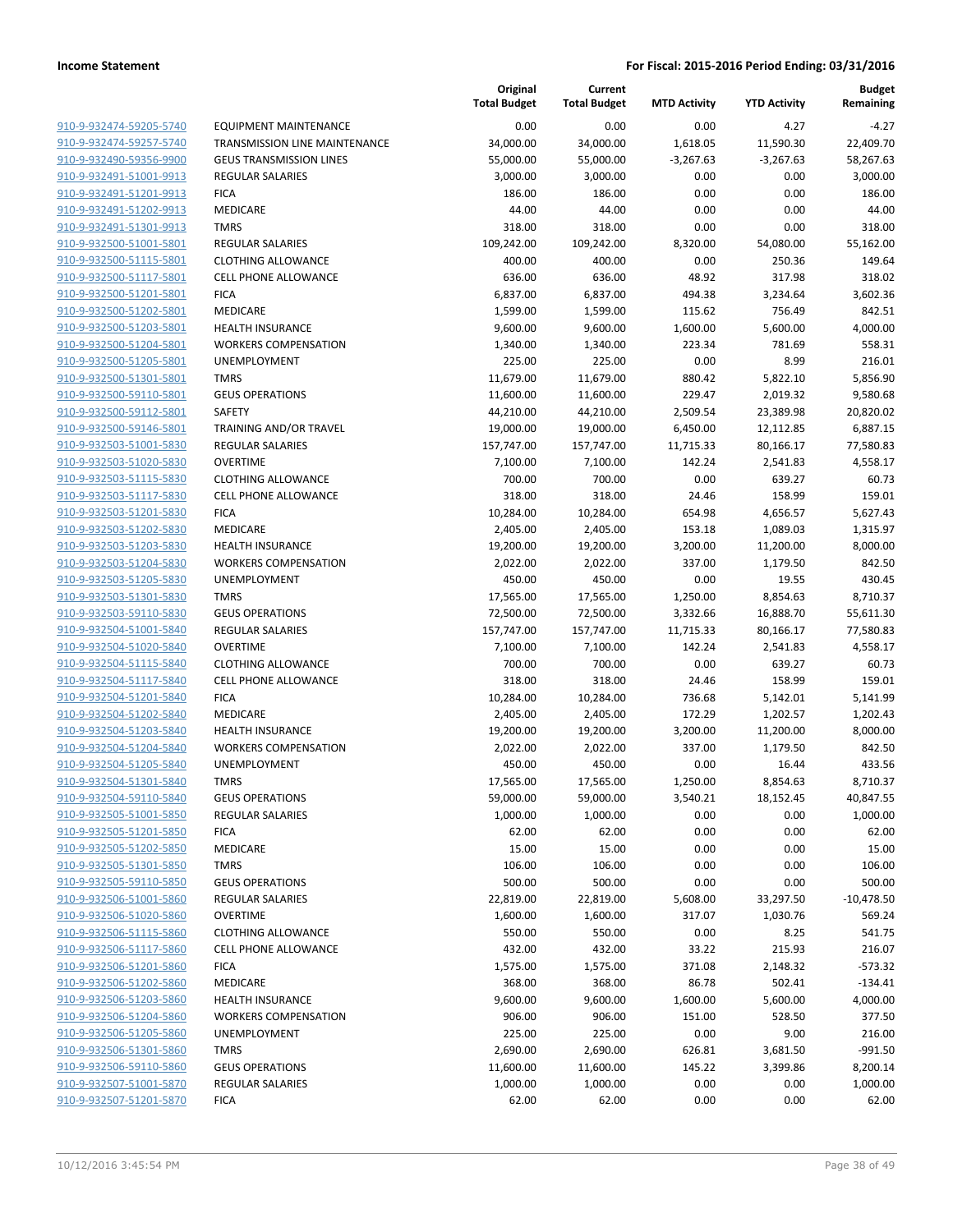| 910-9-932507-51202-5870        |
|--------------------------------|
| 910-9-932507-51301-5870        |
| 910-9-932507-59110-5870        |
| 910-9-932509-59147-5890        |
| 910-9-932510-51001-5900        |
| <u>910-9-932510-51020-5900</u> |
| 910-9-932510-51102-5900        |
| 910-9-932510-51115-5900        |
| 910-9-932510-51201-5900        |
| 910-9-932510-51202-5900        |
| 910-9-932510-51203-5900        |
| 910-9-932510-51204-5900        |
| 910-9-932510-51205-5900        |
| 910-9-932510-51301-5900        |
| 910-9-932510-59205-5900        |
| 910-9-932514-51001-5941        |
|                                |
| 910-9-932514-51020-5941        |
| 910-9-932514-51102-5941        |
| 910-9-932514-51115-5941        |
| 910-9-932514-51201-5941        |
| 910-9-932514-51202-5941        |
| 910-9-932514-51203-5941        |
| 910-9-932514-51204-5941        |
| 910-9-932514-51205-5941        |
| 910-9-932514-51301-5941        |
| 910-9-932514-59275-5941        |
| 910-9-932515-51001-5950        |
| 910-9-932515-51201-5950        |
| 910-9-932515-51202-5950        |
| 910-9-932515-51301-5950        |
| 910-9-932515-59282-5950        |
| 910-9-932516-51001-5960        |
| 910-9-932516-51201-5960        |
| 910-9-932516-51202-5960        |
| 910-9-932516-51301-5960        |
| 910-9-932516-59284-5960        |
| 910-9-932517-51001-5970        |
| 910-9-932517-51020-5970        |
| 910-9-932517-51115-5970        |
| 910-9-932517-51201-5970        |
| 910-9-932517-51202-5970        |
| 910-9-932517-51203-5970        |
| 910-9-932517-51204-5970        |
| 910-9-932517-51205-5970        |
| <u>910-9-932517-51301-5970</u> |
|                                |
| <u>910-9-932517-59270-5970</u> |
| 910-9-932518-51001-5980        |
| 910-9-932518-51201-5980        |
| 910-9-932518-51202-5980        |
| 910-9-932518-51301-5980        |
| <u>910-9-932518-59288-5980</u> |
| <u>910-9-932519-51001-5990</u> |
| <u>910-9-932519-51201-5990</u> |
| 910-9-932519-51202-5990        |
| <u>910-9-932519-51301-5990</u> |
| <u>910-9-932590-59364-9900</u> |
| <u>910-9-932590-59365-9900</u> |
| <u>910-9-932590-59366-9900</u> |
| 910-9-932590-59367-9900        |
|                                |

|                                                    |                                      | Original<br><b>Total Budget</b> | Current<br><b>Total Budget</b> | <b>MTD Activity</b> | <b>YTD Activity</b> | Budget<br>Remaining |
|----------------------------------------------------|--------------------------------------|---------------------------------|--------------------------------|---------------------|---------------------|---------------------|
| 910-9-932507-51202-5870                            | MEDICARE                             | 15.00                           | 15.00                          | 0.00                | 0.00                | 15.00               |
| 910-9-932507-51301-5870                            | <b>TMRS</b>                          | 106.00                          | 106.00                         | 0.00                | 0.00                | 106.00              |
| 910-9-932507-59110-5870                            | <b>GEUS OPERATIONS</b>               | 400.00                          | 400.00                         | 0.00                | 56.66               | 343.34              |
| 910-9-932509-59147-5890                            | <b>RENT</b>                          | 500.00                          | 500.00                         | 0.00                | 0.00                | 500.00              |
| 910-9-932510-51001-5900                            | <b>REGULAR SALARIES</b>              | 55,390.00                       | 55,390.00                      | 4,011.20            | 26,072.80           | 29,317.20           |
| 910-9-932510-51020-5900                            | <b>OVERTIME</b>                      | 8,000.00                        | 8,000.00                       | 304.06              | 4,557.26            | 3,442.74            |
| 910-9-932510-51102-5900                            | <b>BILINGUAL PAY</b>                 | 600.00                          | 600.00                         | 46.16               | 300.04              | 299.96              |
| 910-9-932510-51115-5900                            | <b>CLOTHING ALLOWANCE</b>            | 500.00                          | 500.00                         | 0.00                | 495.04              | 4.96                |
| 910-9-932510-51201-5900                            | <b>FICA</b>                          | 3,998.00                        | 3,998.00                       | 227.66              | 1,658.34            | 2,339.66            |
| 910-9-932510-51202-5900                            | MEDICARE                             | 935.00                          | 935.00                         | 53.24               | 387.84              | 547.16              |
| 910-9-932510-51203-5900                            | <b>HEALTH INSURANCE</b>              | 9,600.00                        | 9,600.00                       | 1,600.00            | 5,600.00            | 4,000.00            |
| 910-9-932510-51204-5900                            | <b>WORKERS COMPENSATION</b>          | 680.00                          | 680.00                         | 113.34              | 396.69              | 283.31              |
| 910-9-932510-51205-5900                            | UNEMPLOYMENT                         | 225.00                          | 225.00                         | 0.00                | 8.99                | 216.01              |
| 910-9-932510-51301-5900                            | <b>TMRS</b>                          | 6,830.00                        | 6,830.00                       | 458.82              | 3,302.62            | 3,527.38            |
| 910-9-932510-59205-5900                            | <b>EQUIPMENT MAINTENANCE</b>         | 60,000.00                       | 60,000.00                      | 2,545.33            | 24,322.80           | 35,677.20           |
| 910-9-932514-51001-5941                            | REGULAR SALARIES                     | 424,770.00                      | 424,770.00                     | 34,735.84           | 239,311.38          | 185,458.62          |
| 910-9-932514-51020-5941                            | <b>OVERTIME</b>                      | 60,000.00                       | 60,000.00                      | 4,387.54            | 29,328.24           | 30,671.76           |
| 910-9-932514-51102-5941                            | <b>BILINGUAL PAY</b>                 | 1,200.00                        | 1,200.00                       | 92.32               | 600.08              | 599.92              |
| 910-9-932514-51115-5941                            | <b>CLOTHING ALLOWANCE</b>            | 5,200.00                        | 5,200.00                       | 0.00                | 5,569.99            | $-369.99$           |
| 910-9-932514-51201-5941                            | <b>FICA</b>                          | 30,453.00                       | 30,453.00                      | 2,282.35            | 15,877.03           | 14,575.97           |
| 910-9-932514-51202-5941                            | MEDICARE                             | 7,122.00                        | 7,122.00                       | 533.78              | 3,713.19            | 3,408.81            |
| 910-9-932514-51203-5941                            | <b>HEALTH INSURANCE</b>              | 105,600.00                      | 105,600.00                     | 17,600.00           | 61,600.00           | 44,000.00           |
| 910-9-932514-51204-5941                            | <b>WORKERS COMPENSATION</b>          | 5,911.00                        | 5,911.00                       | 985.16              | 3,448.06            | 2,462.94            |
| 910-9-932514-51205-5941                            | <b>UNEMPLOYMENT</b>                  | 2,475.00                        | 2,475.00                       | 13.87               | 104.71              | 2,370.29            |
| 910-9-932514-51301-5941                            | <b>TMRS</b>                          | 52,014.00                       | 52,014.00                      | 4,101.95            | 28,632.85           | 23,381.15           |
| 910-9-932514-59275-5941                            | POLES, OH, UG & SERVICES MAINTENANCE | 175,000.00                      | 166,000.00                     | 8,838.79            | 54,328.20           | 111,671.80          |
| 910-9-932515-51001-5950                            | <b>REGULAR SALARIES</b>              | 1,000.00                        | 1,000.00                       | 0.00                | 0.00                | 1,000.00            |
| 910-9-932515-51201-5950                            | <b>FICA</b>                          | 62.00                           | 62.00                          | 0.00                | 0.00                | 62.00               |
| 910-9-932515-51202-5950                            | MEDICARE<br><b>TMRS</b>              | 15.00                           | 15.00                          | 0.00<br>0.00        | 0.00                | 15.00               |
| 910-9-932515-51301-5950<br>910-9-932515-59282-5950 | <b>TRANSFORMERS MAINTENANCE</b>      | 106.00<br>20,000.00             | 106.00<br>9,000.00             | 0.00                | 0.00<br>2,930.85    | 106.00<br>6,069.15  |
| 910-9-932516-51001-5960                            | <b>REGULAR SALARIES</b>              | 7,500.00                        | 7,500.00                       | 419.08              | 3,133.59            | 4,366.41            |
| 910-9-932516-51201-5960                            | <b>FICA</b>                          | 465.00                          | 465.00                         | 33.42               | 230.60              | 234.40              |
| 910-9-932516-51202-5960                            | MEDICARE                             | 109.00                          | 109.00                         | 7.81                | 53.93               | 55.07               |
| 910-9-932516-51301-5960                            | <b>TMRS</b>                          | 794.00                          | 794.00                         | 56.71               | 397.00              | 397.00              |
| 910-9-932516-59284-5960                            | ST LIGHTING & SIGNALS MAINTENANCE    | 5,000.00                        | 5,000.00                       | 82.93               | 1,124.51            | 3,875.49            |
| 910-9-932517-51001-5970                            | <b>REGULAR SALARIES</b>              | 53,456.00                       | 53,456.00                      | 4,190.16            | 25,286.82           | 28,169.18           |
| 910-9-932517-51020-5970                            | <b>OVERTIME</b>                      | 500.00                          | 500.00                         | 0.00                | 0.00                | 500.00              |
| 910-9-932517-51115-5970                            | <b>CLOTHING ALLOWANCE</b>            | 500.00                          | 500.00                         | 0.00                | 495.04              | 4.96                |
| 910-9-932517-51201-5970                            | <b>FICA</b>                          | 3,376.00                        | 3,376.00                       | 239.53              | 1,455.67            | 1,920.33            |
| 910-9-932517-51202-5970                            | <b>MEDICARE</b>                      | 790.00                          | 790.00                         | 56.02               | 340.45              | 449.55              |
| 910-9-932517-51203-5970                            | <b>HEALTH INSURANCE</b>              | 9,600.00                        | 9,600.00                       | 1,600.00            | 5,600.00            | 4,000.00            |
| 910-9-932517-51204-5970                            | <b>WORKERS COMPENSATION</b>          | 656.00                          | 656.00                         | 109.34              | 382.69              | 273.31              |
| 910-9-932517-51205-5970                            | UNEMPLOYMENT                         | 225.00                          | 225.00                         | 0.51                | 9.00                | 216.00              |
| 910-9-932517-51301-5970                            | <b>TMRS</b>                          | 5,767.00                        | 5,767.00                       | 440.80              | 2,696.93            | 3,070.07            |
| 910-9-932517-59270-5970                            | <b>METERS MAINTENANCE</b>            | 1,000.00                        | 1,000.00                       | 0.00                | 0.00                | 1,000.00            |
| 910-9-932518-51001-5980                            | <b>REGULAR SALARIES</b>              | 1,000.00                        | 1,000.00                       | 77.69               | 464.96              | 535.04              |
| 910-9-932518-51201-5980                            | <b>FICA</b>                          | 62.00                           | 62.00                          | 4.82                | 42.10               | 19.90               |
| 910-9-932518-51202-5980                            | <b>MEDICARE</b>                      | 15.00                           | 15.00                          | 1.12                | 9.83                | 5.17                |
| 910-9-932518-51301-5980                            | <b>TMRS</b>                          | 106.00                          | 106.00                         | 8.17                | 72.54               | 33.46               |
| 910-9-932518-59288-5980                            | <b>VAPOR LIGHTS MAINTENANCE</b>      | 200.00                          | 200.00                         | 0.00                | 0.00                | 200.00              |
| 910-9-932519-51001-5990                            | <b>REGULAR SALARIES</b>              | 1,000.00                        | 1,000.00                       | 53.04               | 255.74              | 744.26              |
| 910-9-932519-51201-5990                            | <b>FICA</b>                          | 62.00                           | 62.00                          | 3.29                | 15.85               | 46.15               |
| 910-9-932519-51202-5990                            | MEDICARE                             | 15.00                           | 15.00                          | 0.77                | 3.71                | 11.29               |
| 910-9-932519-51301-5990                            | <b>TMRS</b>                          | 106.00                          | 106.00                         | 5.58                | 27.05               | 78.95               |
| 910-9-932590-59364-9900                            | POLES                                | 201,000.00                      | 163,600.00                     | 12,709.52           | 24,178.95           | 139,421.05          |
| 910-9-932590-59365-9900                            | OH CONDUCTOR & DEVICES               | 92,000.00                       | 92,000.00                      | 2,439.35            | 10,027.34           | 81,972.66           |
| 910-9-932590-59366-9900<br>910-9-932590-59367-9900 | UG CONDUIT<br>UG CONDUCTOR & DEVICES | 24,600.00                       | 58,800.00                      | 752.15              | 15,002.86           | 43,797.14           |
|                                                    |                                      | 62,500.00                       | 62,500.00                      | 3,076.77            | 11,106.72           | 51,393.28           |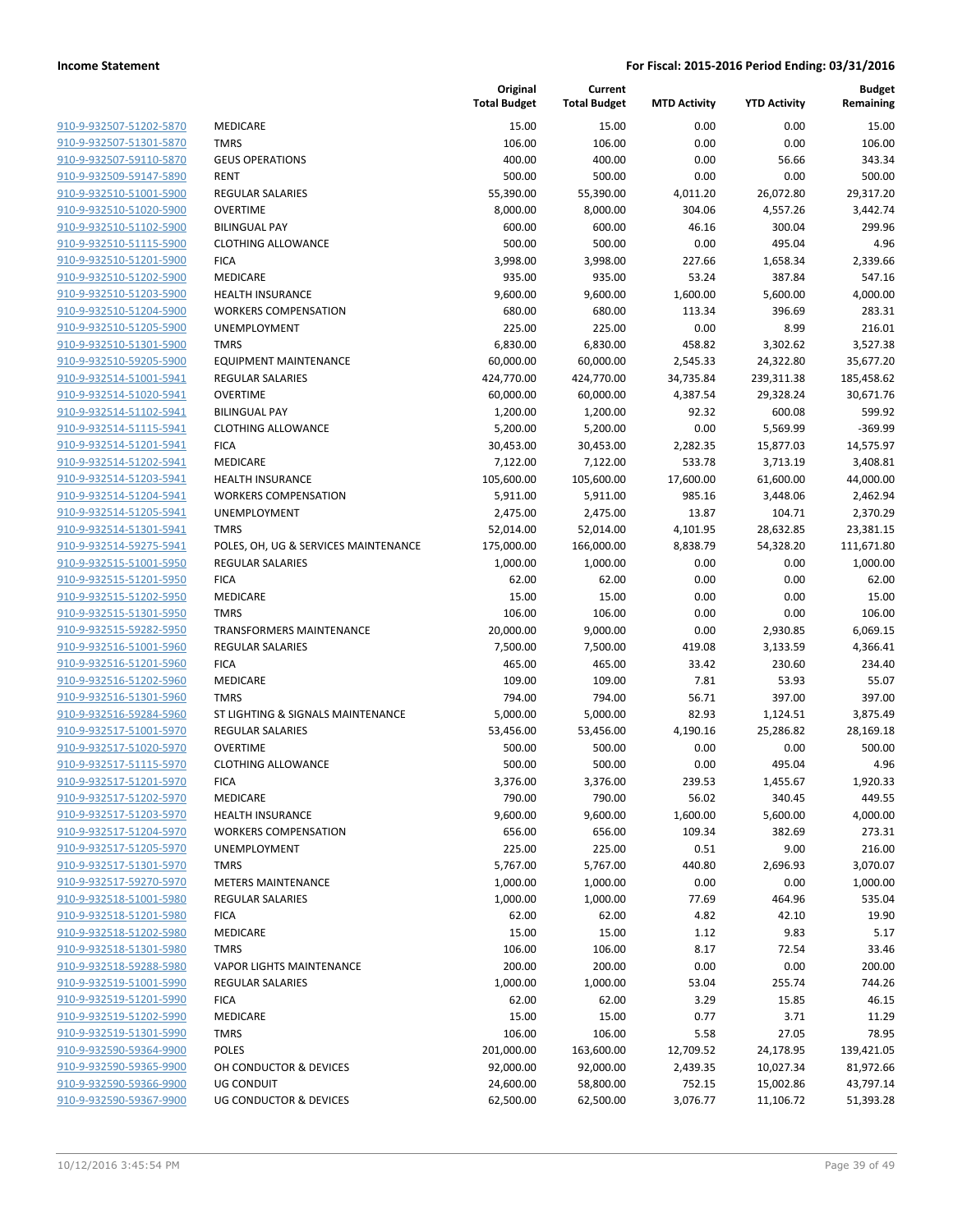|                                                    |                                      | Original<br><b>Total Budget</b> | Current<br><b>Total Budget</b> | <b>MTD Activity</b> | <b>YTD Activity</b> | <b>Budget</b><br>Remaining |
|----------------------------------------------------|--------------------------------------|---------------------------------|--------------------------------|---------------------|---------------------|----------------------------|
| 910-9-932590-59368-9900                            | <b>TRANSFORMERS &amp; CAPACITORS</b> | 170,000.00                      | 228,744.00                     | 28,355.45           | 32,481.90           | 196,262.10                 |
| 910-9-932590-59369-9900                            | SERVICE CONNECTIONS                  | 25,000.00                       | 25,000.00                      | 0.00                | 333.14              | 24,666.86                  |
| 910-9-932590-59370-9900                            | <b>METERS</b>                        | 85,000.00                       | 85,000.00                      | 26,434.06           | 32,039.76           | 52,960.24                  |
| 910-9-932590-59371-9900                            | <b>VAPOR LIGHTS</b>                  | 5,000.00                        | 5,000.00                       | 179.58              | 548.22              | 4,451.78                   |
| 910-9-932590-59375-9900                            | STREET LIGHTING & SIGNALS            | 5,000.00                        | 5,000.00                       | 0.00                | 2,002.69            | 2,997.31                   |
| 910-9-932590-59392-9900                            | <b>TRANSPORTATION EQUIPMENT</b>      | 193,000.00                      | 134,256.00                     | 0.00                | 0.00                | 134,256.00                 |
| 910-9-932590-59396-9900                            | POWER OPERATED EQUIPMENT             | 45,000.00                       | 45,000.00                      | 0.00                | 41,997.50           | 3,002.50                   |
| 910-9-932591-51001-9914                            | <b>REGULAR SALARIES</b>              | 15,000.00                       | 15,000.00                      | 1,477.00            | 8,756.06            | 6,243.94                   |
| 910-9-932591-51201-9914                            | <b>FICA</b>                          | 930.00                          | 930.00                         | 91.58               | 545.91              | 384.09                     |
| 910-9-932591-51202-9914                            | MEDICARE                             | 218.00                          | 218.00                         | 21.42               | 127.69              | 90.31                      |
| 910-9-932591-51301-9914                            | <b>TMRS</b>                          | 1,589.00                        | 1,589.00                       | 155.37              | 938.72              | 650.28                     |
| 910-9-932592-51001-9915                            | <b>REGULAR SALARIES</b>              | 15,000.00                       | 15,000.00                      | 1,116.44            | 5,927.46            | 9,072.54                   |
| 910-9-932592-51201-9915                            | <b>FICA</b>                          | 930.00                          | 930.00                         | 70.74               | 375.08              | 554.92                     |
| 910-9-932592-51202-9915                            | MEDICARE                             | 218.00                          | 218.00                         | 16.55               | 87.73               | 130.27                     |
| 910-9-932592-51301-9915                            | <b>TMRS</b>                          | 1,589.00                        | 1,589.00                       | 120.02              | 643.71              | 945.29                     |
| 910-9-932593-51001-9916                            | REGULAR SALARIES                     | 17,500.00                       | 17,500.00                      | 1,351.50            | 6,622.96            | 10,877.04                  |
| 910-9-932593-51201-9916                            | <b>FICA</b>                          | 1,085.00                        | 1,085.00                       | 91.74               | 423.57              | 661.43                     |
| 910-9-932593-51202-9916<br>910-9-932593-51301-9916 | <b>MEDICARE</b>                      | 254.00                          | 254.00                         | 21.45               | 99.06               | 154.94                     |
|                                                    | <b>TMRS</b>                          | 1,853.00                        | 1,853.00                       | 155.66              | 732.30              | 1,120.70                   |
| 910-9-932594-51001-9917                            | <b>REGULAR SALARIES</b>              | 7,500.00                        | 7,500.00                       | 4,074.40            | 7,334.92            | 165.08                     |
| 910-9-932594-51201-9917                            | <b>FICA</b><br>MEDICARE              | 465.00                          | 465.00                         | 252.62              | 454.77              | 10.23                      |
| 910-9-932594-51202-9917<br>910-9-932594-51301-9917 | <b>TMRS</b>                          | 109.00                          | 109.00                         | 59.08<br>428.63     | 106.35<br>779.37    | 2.65<br>14.63              |
| 910-9-932595-51001-9918                            | <b>REGULAR SALARIES</b>              | 794.00<br>7,500.00              | 794.00<br>7,500.00             | 0.00                | 280.40              | 7,219.60                   |
| 910-9-932595-51201-9918                            | <b>FICA</b>                          | 465.00                          | 465.00                         | 0.00                | 17.38               | 447.62                     |
| 910-9-932595-51202-9918                            | MEDICARE                             | 109.00                          | 109.00                         | 0.00                | 4.07                | 104.93                     |
| 910-9-932595-51301-9918                            | <b>TMRS</b>                          | 794.00                          | 794.00                         | 0.00                | 30.31               | 763.69                     |
| 910-9-932596-51001-9919                            | <b>REGULAR SALARIES</b>              | 5,000.00                        | 5,000.00                       | 0.00                | 767.52              | 4,232.48                   |
| 910-9-932596-51201-9919                            | <b>FICA</b>                          | 310.00                          | 310.00                         | 0.00                | 50.62               | 259.38                     |
| 910-9-932596-51202-9919                            | <b>MEDICARE</b>                      | 73.00                           | 73.00                          | 0.00                | 11.83               | 61.17                      |
| 910-9-932596-51301-9919                            | <b>TMRS</b>                          | 530.00                          | 530.00                         | 0.00                | 87.56               | 442.44                     |
| 910-9-932597-51001-9920                            | <b>REGULAR SALARIES</b>              | 50,000.00                       | 50,000.00                      | 0.00                | 4,912.34            | 45,087.66                  |
| 910-9-932597-51201-9920                            | <b>FICA</b>                          | 3,100.00                        | 3,100.00                       | 0.00                | 296.72              | 2,803.28                   |
| 910-9-932597-51202-9920                            | MEDICARE                             | 725.00                          | 725.00                         | 0.00                | 69.39               | 655.61                     |
| 910-9-932597-51301-9920                            | <b>TMRS</b>                          | 5,295.00                        | 5,295.00                       | 0.00                | 532.82              | 4,762.18                   |
| 910-9-932598-51001-9921                            | <b>REGULAR SALARIES</b>              | 1,000.00                        | 1,000.00                       | 0.00                | 59.04               | 940.96                     |
| 910-9-932598-51201-9921                            | <b>FICA</b>                          | 62.00                           | 62.00                          | 0.00                | 3.66                | 58.34                      |
| 910-9-932598-51202-9921                            | <b>MEDICARE</b>                      | 15.00                           | 15.00                          | 0.00                | 0.86                | 14.14                      |
| 910-9-932598-51301-9921                            | <b>TMRS</b>                          | 106.00                          | 106.00                         | 0.00                | 6.38                | 99.62                      |
| 910-9-932599-51001-9922                            | <b>REGULAR SALARIES</b>              | 1,000.00                        | 1,000.00                       | 0.00                | 0.00                | 1,000.00                   |
| 910-9-932599-51201-9922                            | <b>FICA</b>                          | 62.00                           | 62.00                          | 0.00                | 0.00                | 62.00                      |
| 910-9-932599-51202-9922                            | MEDICARE                             | 15.00                           | 15.00                          | 0.00                | 0.00                | 15.00                      |
| 910-9-932599-51301-9922                            | <b>TMRS</b>                          | 106.00                          | 106.00                         | 0.00                | 0.00                | 106.00                     |
| 910-9-970000-59701-9040                            | <b>BAD DEBT</b>                      | 100,000.00                      | 100,000.00                     | 0.00                | 0.00                | 100,000.00                 |
| 910-9-970000-59703-4030                            | DEPRECIATION EXPENSE                 | 2,800,000.00                    | 2,800,000.00                   | 0.00                | 0.00                | 2,800,000.00               |
| 910-9-970000-59720-9705                            | <b>BANK FEES</b>                     | 10,000.00                       | 10,000.00                      | 1,497.13            | 14,339.21           | $-4,339.21$                |
| 910-9-970000-59730-9250                            | <b>INVENTORY LOSS/GAIN</b>           | 5,000.00                        | 5,000.00                       | 0.00                | $-5,289.83$         | 10,289.83                  |
| 910-9-970000-59731-9250                            | <b>GASOLINE LOSSES/GAINS</b>         | 1,000.00                        | 1,000.00                       | 75.88               | 152.49              | 847.51                     |
| 910-9-970000-59732-9250                            | FUEL OIL LOSSES/GAINS                | 3,000.00                        | 3,000.00                       | 128.83              | 912.41              | 2,087.59                   |
| 910-9-970000-59734-4210                            | ASSET DISPOSAL LOSSES/GAINS          | 1,000.00                        | 1,000.00                       | 0.00                | 0.00                | 1,000.00                   |
| 910-9-970000-59750-9260                            | <b>ACCRUED PTO PAY</b>               | 25,000.00                       | 25,000.00                      | 0.00                | 8,624.35            | 16,375.65                  |
| 910-9-970000-59760-4390                            | PRIOR YEAR ADJUSTMENT                | 100.00                          | 100.00                         | 0.00                | 0.00                | 100.00                     |
| 910-9-970000-59770-9997                            | CONTINGENCY                          | 250,000.00                      | 12,700.00                      | 0.00                | 0.00                | 12,700.00                  |
| 910-9-970000-59780-9240                            | PROPERTY INSURANCE                   | 185,000.00                      | 176,660.00                     | 0.00                | 168,527.46          | 8,132.54                   |
| 910-9-970000-59781-9250                            | LIABILITY INSURANCE                  | 45,000.00                       | 44,500.00                      | 0.00                | 41,865.31           | 2,634.69                   |
| 910-9-970000-59790-9970                            | CAPITALIZED                          | $-1,623,274.00$                 | $-1,623,274.00$                | 0.00                | 0.00                | $-1,623,274.00$            |
| 910-9-980000-59841-4280                            | AMORTIZATION OF DISCOUNT             | $-41,286.00$                    | $-41,286.00$                   | 0.00                | 0.00                | $-41,286.00$               |
| 910-9-990000-59901-9270                            | XFER to COG - FRANCHISE FEES         | 2,455,212.00                    | 2,455,212.00                   | 0.00                | 586,355.87          | 1,868,856.13               |
| 910-9-990000-59902-9200                            | XFER to COG- ADMIN EXPENSES          | 239,125.00                      | 239,125.00                     | 39,854.16           | 139,489.56          | 99,635.44                  |
|                                                    |                                      |                                 |                                |                     |                     |                            |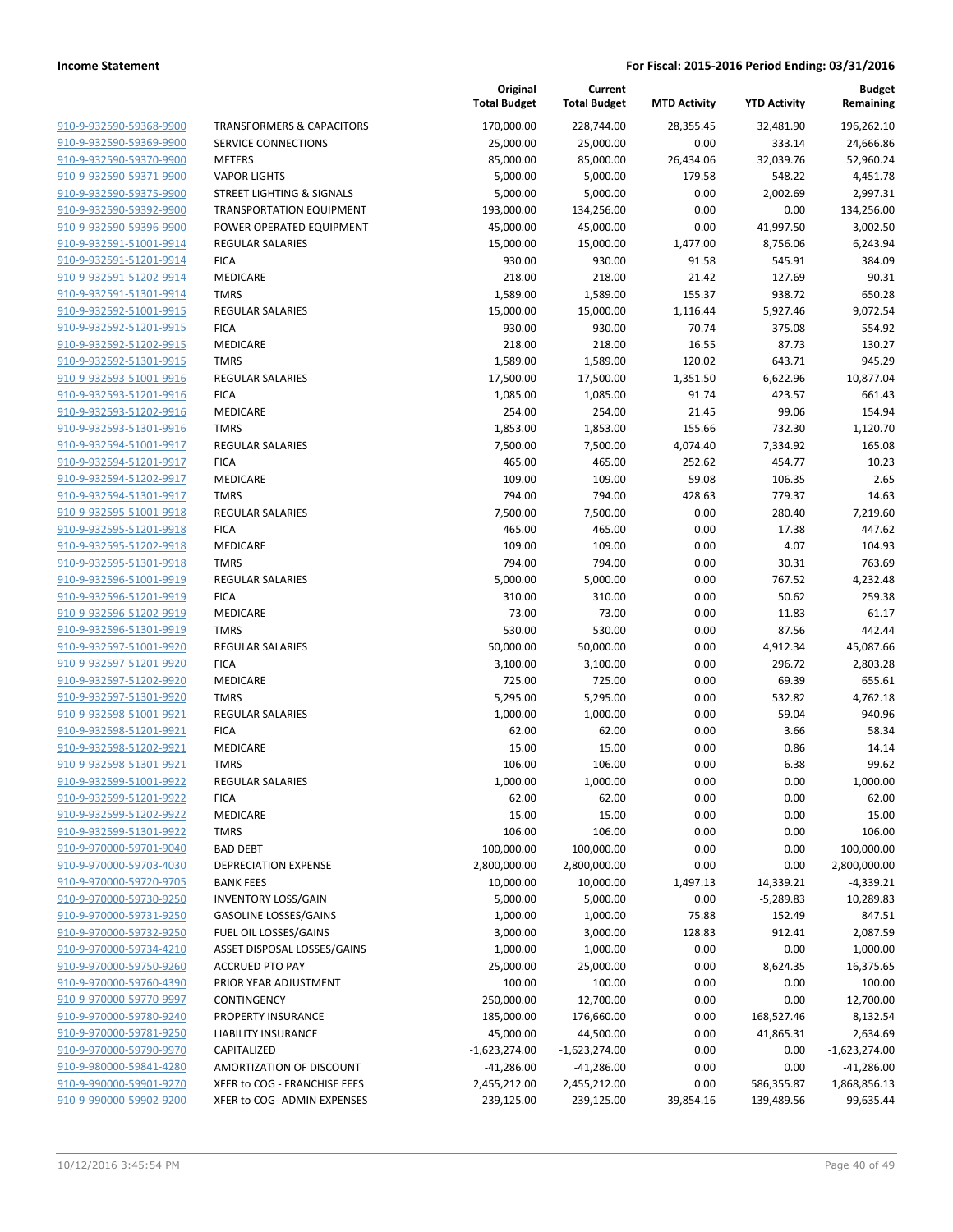|                                                    |                                                        | Original             | Current              |                     |                       | <b>Budget</b>          |
|----------------------------------------------------|--------------------------------------------------------|----------------------|----------------------|---------------------|-----------------------|------------------------|
|                                                    |                                                        | <b>Total Budget</b>  | <b>Total Budget</b>  | <b>MTD Activity</b> | <b>YTD Activity</b>   | Remaining              |
| 910-9-990000-59903-4082                            | XFER to COG - PILOT                                    | 309,488.00           | 309,488.00           | 0.00                | 309,555.86            | $-67.86$               |
| 910-9-990000-59912-9999                            | XFER TO 912 - DEBT SERVICE                             | 3,840,000.00         | 3,840,000.00         | 320,000.00          | 1,920,000.00          | 1,920,000.00           |
| 910-9-990000-59926-9330                            | XFER to COG - GARAGE                                   | 71,259.00            | 71,259.00            | 11,876.50           | 41,567.75             | 29,691.25              |
| 910-9-990000-59927-9200                            | XFER to COG - INSURANCE                                | 19,158.00            | 19,158.00            | 3,193.16            | 11,176.06             | 7.981.94               |
| 910-9-990000-59928-9200                            | XFER to COG - IT                                       | 49,198.00            | 49,198.00            | 8,199.66            | 28,698.81             | 20,499.19              |
| 910-9-990000-59930-9270                            | XFER to GBOD                                           | 491,042.00           | 491,042.00           | 0.00                | 117,271.17            | 373,770.83             |
|                                                    | <b>Expense Total:</b>                                  | 64,220,312.00        | 64,220,312.00        | 3,147,118.30        | 21,379,179.85         | 42,841,132.15          |
|                                                    | Fund: 910 - ELECTRIC OPERATING FUND Surplus (Deficit): | 9,427.00             | 9,427.00             | 247,926.22          | 2,247,082.61          | $-2,237,655.61$        |
| Fund: 911 - ELECTRIC DEBT REDUCTION                |                                                        |                      |                      |                     |                       |                        |
| Revenue                                            |                                                        |                      |                      |                     |                       |                        |
| 911-9-000000-49801-4190                            | <b>INTEREST INCOME</b>                                 | 1,000.00             | 1,000.00             | 146.75              | 239.09                | 760.91                 |
|                                                    | <b>Revenue Total:</b>                                  | 1,000.00             | 1,000.00             | 146.75              | 239.09                | 760.91                 |
|                                                    | Fund: 911 - ELECTRIC DEBT REDUCTION Total:             | 1,000.00             | 1,000.00             | 146.75              | 239.09                | 760.91                 |
| <b>Fund: 912 - ELECTRIC DEBT SERVICE</b>           |                                                        |                      |                      |                     |                       |                        |
| Revenue                                            |                                                        |                      |                      |                     |                       |                        |
| 912-9-000000-49710-4999                            | TRANFSER FROM GEUS 910 - ELECTRIC OP                   | 3,840,000.00         | 3,840,000.00         | 320,000.00          | 1,920,000.00          | 1,920,000.00           |
|                                                    | <b>Revenue Total:</b>                                  | 3,840,000.00         | 3,840,000.00         | 320,000.00          | 1,920,000.00          | 1,920,000.00           |
| <b>Expense</b>                                     |                                                        |                      |                      |                     |                       |                        |
| 912-9-980000-59801-9800                            | PAYING AGENT FEES                                      | 1,000.00             | 1,000.00             | 400.00              | 400.00                | 600.00                 |
| 912-9-980000-59810-9800                            | ARBITRAGE                                              | 3,000.00             | 3,000.00             | 0.00                | 2,800.00              | 200.00                 |
| 912-9-980000-59811-9800                            | <b>CONTINUING DISCLOSURE</b>                           | 1,000.00             | 1,000.00             | 0.00                | 0.00                  | 1,000.00               |
| 912-9-980000-59820-9800                            | <b>SURETY BOND</b>                                     | 700.00               | 700.00               | 700.00              | 700.00                | 0.00                   |
| 912-9-980000-59852-9800                            | PRINCIPAL 2008 ISSUE                                   | 455,000.00           | 455,000.00           | 0.00                | 455,000.00            | 0.00                   |
| 912-9-980000-59853-4270                            | <b>INTEREST 2008 ISSUE</b>                             | 697,515.00           | 697,515.00           | 0.00                | 357,956.26            | 339,558.74             |
| 912-9-980000-59857-4270                            | INTEREST 2010 ISSUE                                    | 2,585,790.00         | 2,585,790.00         | 0.00                | 1,292,895.00          | 1,292,895.00           |
| 912-9-980000-59859-4270                            | Interest on 2015 Tax Exempt                            | 37,311.00            | 37,311.00            | 0.00                | 16,388.79             | 20,922.21              |
| 912-9-980000-59861-4270                            | Interest on 2015 Taxable                               | 19,022.00            | 19,022.00            | 0.00                | 8,355.35              | 10,666.65              |
|                                                    |                                                        |                      |                      |                     |                       |                        |
|                                                    | <b>Expense Total:</b>                                  | 3,800,338.00         | 3,800,338.00         | 1,100.00            | 2,134,495.40          | 1,665,842.60           |
|                                                    | Fund: 912 - ELECTRIC DEBT SERVICE Surplus (Deficit):   | 39,662.00            | 39,662.00            | 318,900.00          | $-214,495.40$         | 254,157.40             |
| Fund: 913 - ELECTRIC CONSTRUCTION FUND             |                                                        |                      |                      |                     |                       |                        |
| Revenue                                            |                                                        |                      |                      |                     |                       |                        |
| 913-9-000000-49801-4190                            | <b>INTEREST INCOME</b>                                 | 400.00               | 400.00               | 67.01               | 109.18                | 290.82                 |
|                                                    | <b>Revenue Total:</b>                                  | 400.00               | 400.00               | 67.01               | 109.18                | 290.82                 |
|                                                    | Fund: 913 - ELECTRIC CONSTRUCTION FUND Total:          | 400.00               | 400.00               | 67.01               | 109.18                | 290.82                 |
| Fund: 950 - CABLE / INTERNET                       |                                                        |                      |                      |                     |                       |                        |
| Revenue                                            |                                                        |                      |                      |                     |                       |                        |
| 950-9-000000-48001-3950                            | <b>CABLE REVENUES</b>                                  | 2,814,901.00         | 2,814,901.00         | 221,285.04          | 1,345,033.07          | 1,469,867.93           |
| 950-9-000000-48002-3950                            | MOVIE PAY-PER-VIEW<br>SET-TOP                          | 0.00<br>207,647.00   | 0.00<br>207,647.00   | 0.00                | 80.21                 | $-80.21$               |
| 950-9-000000-48003-3950<br>950-9-000000-48030-3950 | <b>CONTRACT CHANNELS</b>                               | 9,600.00             | 9,600.00             | 14,616.92<br>800.00 | 90,584.80<br>4,800.00 | 117,062.20<br>4,800.00 |
| 950-9-000000-48040-3950                            | <b>BROADCASTS</b>                                      | 1,800.00             | 1,800.00             | 0.00                | $-375.00$             | 2,175.00               |
| 950-9-000000-48101-3950                            | <b>INTERNET REVENUES</b>                               | 2,578,940.00         | 2,578,940.00         | 202,339.19          | 1,220,491.63          | 1,358,448.37           |
| 950-9-000000-48102-3950                            | COLOCATION                                             | 19,920.00            | 19,920.00            | 0.00                | 0.00                  | 19,920.00              |
| 950-9-000000-48111-3950                            | WIFI REVENUES                                          | 50.00                | 50.00                | 0.00                | 0.00                  | 50.00                  |
| 950-9-000000-48201-3950                            | <b>LATE CHARGES</b>                                    | 75,000.00            | 75,000.00            | 5,727.44            | 36,458.09             | 38,541.91              |
| 950-9-000000-48202-3950                            | <b>SERVICE CHARGES</b>                                 | 55,000.00            | 55,000.00            | 4,600.07            | 30,591.91             | 24,408.09              |
| 950-9-000000-48203-3950                            | LOST/DAMAGED EQUIPMENT                                 | 50,000.00            | 50,000.00            | 830.00              | 14,478.31             | 35,521.69              |
| 950-9-000000-48301-3950                            | <b>TRANSFER TO COG</b>                                 | 290,643.00           | 290,643.00           | 22,117.04           | 131,969.31            | 158,673.69             |
| 950-9-000000-48307-3950                            | <b>TRANSFER TO GBOD</b>                                | 58,129.00            | 58,129.00            | 4,422.62            | 26,377.17             | 31,751.83              |
| 950-9-000000-48434-3950                            | <b>CHANNEL 34</b>                                      | 4,000.00             | 4,000.00             | 100.00              | 800.00                | 3,200.00               |
| 950-9-000000-48488-3950                            | <b>AD INSERTIONS</b>                                   | 60,000.00            | 60,000.00            | 8,799.94            | 26,854.95             | 33,145.05              |
| 950-9-000000-48498-3950                            | PRODUCTION REVENUES                                    | 70.00                | 70.00                | 0.00                | $-40.00$              | 110.00                 |
| 950-9-000000-48501-3950                            | <b>CUSTOMER AID TO CONSTRUCTION</b>                    | 50.00                | 50.00                | 66,032.30           | 106,879.34            | $-106,829.34$          |
| 950-9-000000-48502-3950                            | OTHER REIMBURSEMENTS                                   | 1,000.00             | 1,000.00             | 0.00                | $-1,634.56$           | 2,634.56               |
| 950-9-000000-48503-3950<br>950-9-000000-48801-4190 | FIBER MAINTENANCE FEES<br><b>INTEREST INCOME</b>       | 2,772.00<br>4,000.00 | 2,772.00<br>4,000.00 | 0.00<br>811.27      | 0.00<br>1,836.20      | 2,772.00<br>2,163.80   |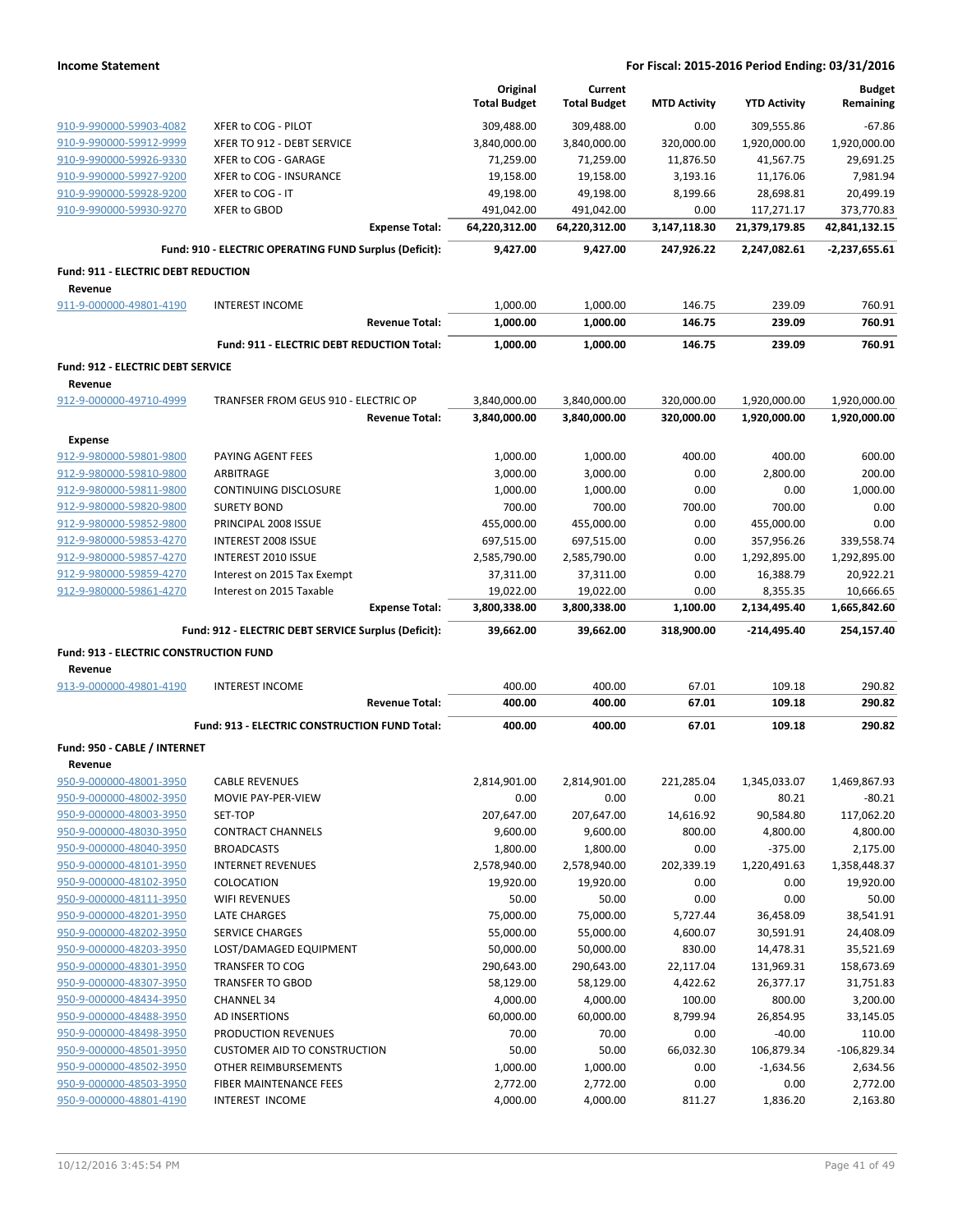|                         |                                                | Original<br><b>Total Budget</b> | Current<br><b>Total Budget</b> | <b>MTD Activity</b> | <b>YTD Activity</b> | <b>Budget</b><br>Remaining |
|-------------------------|------------------------------------------------|---------------------------------|--------------------------------|---------------------|---------------------|----------------------------|
| 950-9-000000-48991-3950 | GEUS ELECTRIC PAYMENT FOR INTERNET             | 13,596.00                       | 13,596.00                      | 0.00                | 37,980.00           | $-24,384.00$               |
| 950-9-000000-48993-3950 | <b>GEUS ELECTRIC PAYMENT FOR PUBLIC SVC</b>    | 15,000.00                       | 15,000.00                      | 0.00                | 15,000.00           | 0.00                       |
| 950-9-000000-48994-3950 | <b>LEASE OF DARK FIBER</b>                     | 206,520.00                      | 206,520.00                     | 0.00                | 206,520.00          | 0.00                       |
| 950-9-000000-48995-3950 | <b>COLOCATION FOR SCADA &amp; PHONE SYSTEM</b> | 9,979.00                        | 9,979.00                       | 0.00                | 19,958.00           | $-9,979.00$                |
|                         | <b>Revenue Total:</b>                          | 6,478,617.00                    | 6,478,617.00                   | 552,481.83          | 3,314,643.43        | 3,163,973.57               |
| <b>Expense</b>          |                                                |                                 |                                |                     |                     |                            |
| 950-9-951050-51001-8500 | <b>REGULAR SALARIES</b>                        | 56,851.00                       | 56,851.00                      | 4,334.72            | 28,163.21           | 28,687.79                  |
| 950-9-951050-51115-8500 | <b>CLOTHING ALLOWANCE</b>                      | 160.00                          | 160.00                         | 0.00                | 119.41              | 40.59                      |
| 950-9-951050-51116-8500 | <b>CAR ALLOWANCE</b>                           | 975.00                          | 975.00                         | 75.00               | 487.50              | 487.50                     |
| 950-9-951050-51117-8500 | <b>CELL PHONE ALLOWANCE</b>                    | 312.00                          | 312.00                         | 24.00               | 156.00              | 156.00                     |
| 950-9-951050-51201-8500 | <b>FICA</b>                                    | 3,615.00                        | 3,615.00                       | 246.26              | 1,620.61            | 1,994.39                   |
| 950-9-951050-51202-8500 | MEDICARE                                       | 845.00                          | 845.00                         | 57.60               | 379.04              | 465.96                     |
| 950-9-951050-51203-8500 | <b>HEALTH INSURANCE</b>                        | 5,760.00                        | 5,760.00                       | 960.00              | 3,360.00            | 2,400.00                   |
| 950-9-951050-51204-8500 | <b>WORKERS COMPENSATION</b>                    | 487.00                          | 487.00                         | 81.16               | 284.06              | 202.94                     |
| 950-9-951050-51205-8500 | UNEMPLOYMENT                                   | 135.00                          | 135.00                         | 0.00                | 5.96                | 129.04                     |
| 950-9-951050-51301-8500 | <b>TMRS</b>                                    | 6,173.00                        | 6,173.00                       | 474.32              | 3,134.67            | 3,038.33                   |
| 950-9-951050-59110-8500 | <b>GEUS OPERATIONS</b>                         | 89,800.00                       | 89,800.00                      | 6,049.47            | 37,793.13           | 52,006.87                  |
| 950-9-951050-59141-8500 | UTILITY BILLS                                  | 72,500.00                       | 72,500.00                      | 5,697.52            | 35,021.59           | 37,478.41                  |
| 950-9-951050-59191-8500 | POLE USE                                       | 18,800.00                       | 18,800.00                      | 0.00                | 18,800.00           | 0.00                       |
| 950-9-951051-51001-8510 | <b>REGULAR SALARIES</b>                        | 58,822.00                       | 58,822.00                      | 4,601.60            | 26,249.96           | 32,572.04                  |
| 950-9-951051-51020-8510 | <b>OVERTIME</b>                                | 5,700.00                        | 5,700.00                       | 271.71              | 3,689.64            | 2,010.36                   |
| 950-9-951051-51117-8510 | <b>CELL PHONE ALLOWANCE</b>                    | 432.00                          | 432.00                         | 33.22               | 182.71              | 249.29                     |
| 950-9-951051-51201-8510 | <b>FICA</b>                                    | 4,027.00                        | 4,027.00                       | 300.74              | 1,846.84            | 2,180.16                   |
| 950-9-951051-51202-8510 | <b>MEDICARE</b>                                | 942.00                          | 942.00                         | 70.34               | 431.92              | 510.08                     |
| 950-9-951051-51203-8510 | <b>HEALTH INSURANCE</b>                        | 19,200.00                       | 19,200.00                      | 3,200.00            | 11,200.00           | 8,000.00                   |
| 950-9-951051-51204-8510 | <b>WORKERS COMPENSATION</b>                    | 552.00                          | 552.00                         | 92.00               | 322.00              | 230.00                     |
| 950-9-951051-51205-8510 | UNEMPLOYMENT                                   | 450.00                          | 450.00                         | 4.91                | 19.24               | 430.76                     |
| 950-9-951051-51301-8510 | <b>TMRS</b>                                    | 6,878.00                        | 6,878.00                       | 516.17              | 3,214.61            | 3,663.39                   |
| 950-9-951051-59110-8510 | <b>GEUS OPERATIONS</b>                         | 15,600.00                       | 15,600.00                      | 1,361.08            | 5,100.88            | 10,499.12                  |
| 950-9-951051-59151-8510 | <b>BASIC PROGRAM EXPENSE</b>                   | 2,471,765.00                    | 2,471,765.00                   | 216,981.02          | 1,031,886.32        | 1,439,878.68               |
| 950-9-951051-59152-8510 | PREMIUM PROGRAM EXPENSE                        | 93,659.00                       | 123,659.00                     | 10,477.64           | 52,287.90           | 71,371.10                  |
| 950-9-951051-59154-8510 | <b>TIVO Fees</b>                               | 35,343.00                       | 35,343.00                      | 9,552.55            | 15,861.75           | 19,481.25                  |
| 950-9-951051-59155-8510 | OTHER PROGRAM EXPENSE                          | 7,500.00                        | 7,500.00                       | 0.00                | 3,717.32            | 3,782.68                   |
| 950-9-951052-51001-8520 | <b>REGULAR SALARIES</b>                        | 58,169.00                       | 58,169.00                      | 4,428.80            | 28,787.20           | 29,381.80                  |
| 950-9-951052-51115-8520 | <b>CLOTHING ALLOWANCE</b>                      | 100.00                          | 100.00                         | 0.00                | 119.41              | $-19.41$                   |
| 950-9-951052-51116-8520 | CAR ALLOWANCE                                  | 975.00                          | 975.00                         | 75.00               | 487.50              | 487.50                     |
| 950-9-951052-51117-8520 | <b>CELL PHONE ALLOWANCE</b>                    | 408.00                          | 408.00                         | 31.36               | 203.84              | 204.16                     |
| 950-9-951052-51201-8520 | <b>FICA</b>                                    | 3,698.00                        | 3,698.00                       | 276.52              | 1,801.65            | 1,896.35                   |
| 950-9-951052-51202-8520 | MEDICARE                                       | 865.00                          | 865.00                         | 64.68               | 421.41              | 443.59                     |
| 950-9-951052-51203-8520 | <b>HEALTH INSURANCE</b>                        | 6,720.00                        | 6,720.00                       | 1,120.00            | 3,920.00            | 2,800.00                   |
| 950-9-951052-51204-8520 | <b>WORKERS COMPENSATION</b>                    | 491.00                          | 491.00                         | 81.84               | 286.44              | 204.56                     |
| 950-9-951052-51205-8520 | UNEMPLOYMENT                                   | 158.00                          | 158.00                         | 0.32                | 5.42                | 152.58                     |
| 950-9-951052-51301-8520 | <b>TMRS</b>                                    | 6,317.00                        | 6,317.00                       | 469.22              | 3,102.45            | 3,214.55                   |
| 950-9-951052-59110-8520 | <b>GEUS OPERATIONS</b>                         |                                 |                                | 4,403.34            | 29,127.39           |                            |
| 950-9-951052-59150-8520 | <b>ISP SERVICE EXPENSE</b>                     | 111,100.00                      | 111,100.00                     |                     |                     | 81,972.61                  |
| 950-9-951053-51001-8530 | <b>REGULAR SALARIES</b>                        | 693,520.00                      | 693,520.00<br>44,678.00        | 22,381.70           | 319,634.54          | 373,885.46                 |
| 950-9-951053-51020-8530 |                                                | 44,678.00                       |                                | 3,390.40            | 22,032.30           | 22,645.70                  |
|                         | <b>OVERTIME</b>                                | 250.00                          | 250.00                         | 280.56              | 858.00              | $-608.00$                  |
| 950-9-951053-51117-8530 | <b>CELL PHONE ALLOWANCE</b>                    | 432.00                          | 432.00                         | 33.22               | 215.93              | 216.07                     |
| 950-9-951053-51201-8530 | <b>FICA</b>                                    | 2,812.00                        | 2,812.00                       | 229.23              | 1,430.06            | 1,381.94                   |
| 950-9-951053-51202-8530 | MEDICARE                                       | 658.00                          | 658.00                         | 53.61               | 334.44              | 323.56                     |
| 950-9-951053-51203-8530 | <b>HEALTH INSURANCE</b>                        | 9,600.00                        | 9,600.00                       | 1,600.00            | 5,600.00            | 4,000.00                   |
| 950-9-951053-51204-8530 | <b>WORKERS COMPENSATION</b>                    | 419.00                          | 419.00                         | 69.84               | 244.44              | 174.56                     |
| 950-9-951053-51205-8530 | <b>UNEMPLOYMENT</b>                            | 225.00                          | 225.00                         | 2.04                | 9.00                | 216.00                     |
| 950-9-951053-51301-8530 | <b>TMRS</b>                                    | 4,803.00                        | 4,803.00                       | 389.68              | 2,466.85            | 2,336.15                   |
| 950-9-951053-59110-8530 | <b>GEUS OPERATIONS</b>                         | 5,500.00                        | 5,500.00                       | 75.00               | 1,492.22            | 4,007.78                   |
| 950-9-951053-59160-8530 | ADVERTISING                                    | 28,200.00                       | 28,200.00                      | 877.13              | 10,144.37           | 18,055.63                  |
| 950-9-951053-59164-8530 | <b>CONSUMER INFORMATION</b>                    | 7,500.00                        | 7,500.00                       | 0.00                | 0.00                | 7,500.00                   |
| 950-9-951054-51001-8540 | REGULAR SALARIES                               | 147,742.00                      | 147,742.00                     | 10,344.21           | 70,170.49           | 77,571.51                  |
| 950-9-951054-51020-8540 | <b>OVERTIME</b>                                | 4,000.00                        | 4,000.00                       | 155.80              | 1,039.34            | 2,960.66                   |
|                         |                                                |                                 |                                |                     |                     |                            |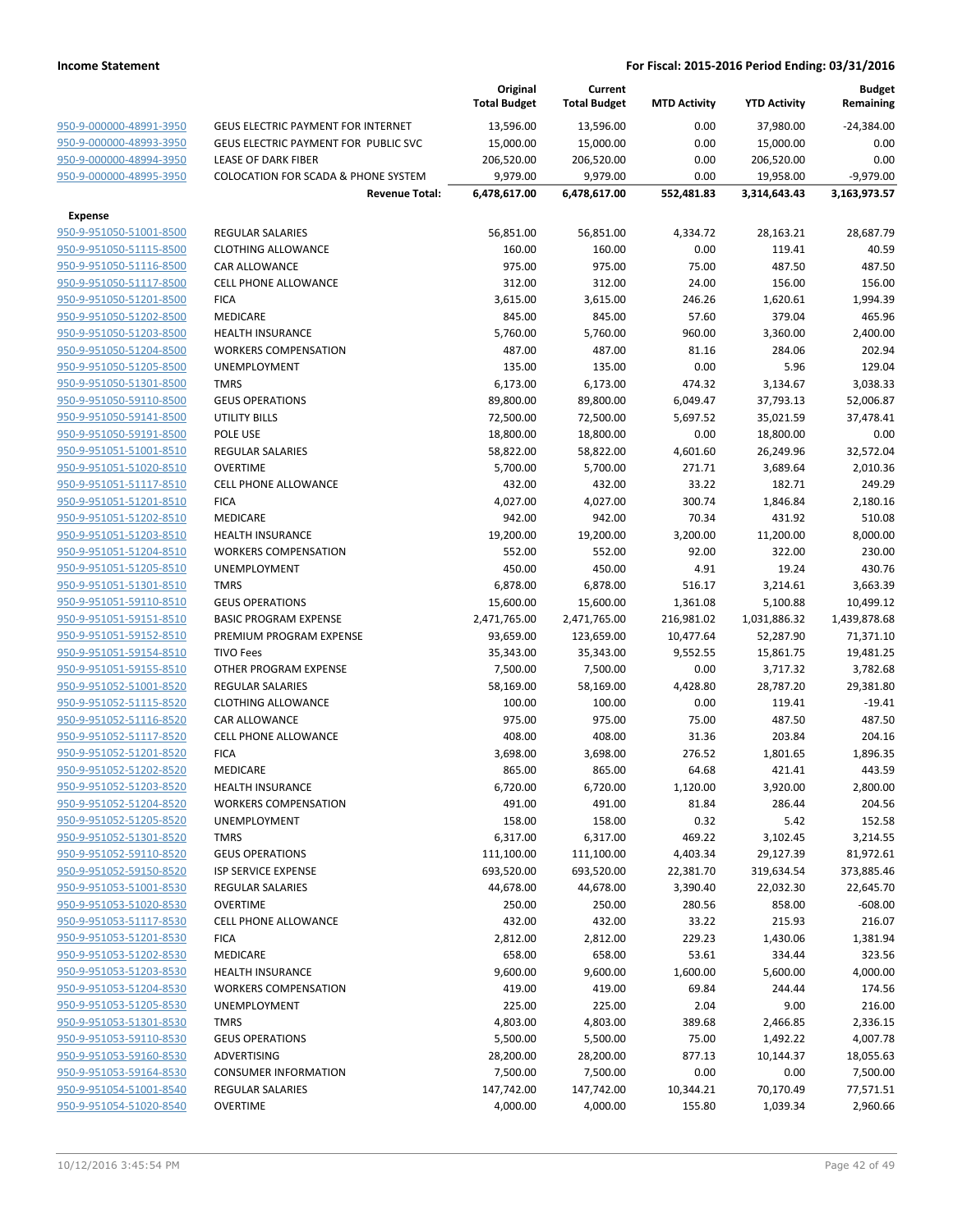| 950-9-951054-51117-8540                                   |
|-----------------------------------------------------------|
| 950-9-951054-51201-8540                                   |
| 950-9-951054-51202-8540                                   |
| 950-9-951054-51203-8540                                   |
| <u>950-9-951054-51204-8540</u>                            |
| 950-9-951054-51205-8540                                   |
| 950-9-951054-51301-8540                                   |
| 950-9-951054-59110-8540                                   |
| 950-9-951055-51001-8550                                   |
| <u>950-9-951055-51020-8550</u>                            |
| 950-9-951055-51115-8550                                   |
| 950-9-951055-51117-8550                                   |
| 950-9-951055-51201-8550                                   |
| 950-9-951055-51202-8550                                   |
| <u>950-9-951055-51203-8550</u>                            |
| 950-9-951055-51204-8550                                   |
| 950-9-951055-51205-8550                                   |
|                                                           |
| 950-9-951055-51301-8550                                   |
| 950-9-951055-59110-8550                                   |
| <u>950-9-951055-59112-8550</u>                            |
| 950-9-951055-59156-8550                                   |
| 950-9-951055-59158-8550                                   |
| 950-9-951060-51001-8600                                   |
| 950-9-951060-51011-8600                                   |
| <u>950-9-951060-51020-8600</u>                            |
| 950-9-951060-51102-8600                                   |
| 950-9-951060-51115-8600                                   |
| 950-9-951060-51116-8600                                   |
| 950-9-951060-51117-8600                                   |
| 950-9-951060-51201-8600                                   |
| 950-9-951060-51202-8600                                   |
| 950-9-951060-51203-8600                                   |
| 950-9-951060-51204-8600                                   |
| 950-9-951060-51205-8600                                   |
| <u>950-9-951060-51301-8600</u>                            |
| 950-9-951060-59201-8600                                   |
| 950-9-951060-59205-8600                                   |
| 950-9-951060-59231-8600                                   |
| 950-9-951060-59235-8600                                   |
| 950-9-951061-51001-8610                                   |
| 950-9-951061-51011-8610                                   |
|                                                           |
| <u>950-9-951061-51020-8610</u><br>950-9-951061-51115-8610 |
|                                                           |
| 950-9-951061-51116-8610                                   |
| <u>950-9-951061-51117-8610</u>                            |
| <u>950-9-951061-51201-8610</u>                            |
| <u>950-9-951061-51202-8610</u>                            |
| 950-9-951061-51203-8610                                   |
| 950-9-951061-51204-8610                                   |
| <u>950-9-951061-51205-8610</u>                            |
| <u>950-9-951061-51301-8610</u>                            |
| 950-9-951061-59205-8610                                   |
| 950-9-951061-59233-8610                                   |
| <u>950-9-951090-59510-9900</u>                            |
| <u>950-9-951090-59511-9900</u>                            |
| <u>950-9-951090-59512-9900</u>                            |
| 950-9-951090-59513-9900                                   |
| <u>950-9-951090-59514-9900</u>                            |
| <u>950-9-951090-59522-9900</u>                            |
|                                                           |

|                         |                                       | Original<br><b>Total Budget</b> | Current<br><b>Total Budget</b> | <b>MTD Activity</b> | <b>YTD Activity</b> | Budget<br>Remaining |
|-------------------------|---------------------------------------|---------------------------------|--------------------------------|---------------------|---------------------|---------------------|
| 950-9-951054-51117-8540 | <b>CELL PHONE ALLOWANCE</b>           | 216.00                          | 216.00                         | 16.62               | 108.03              | 107.97              |
| 950-9-951054-51201-8540 | <b>FICA</b>                           | 9,421.00                        | 9,421.00                       | 624.35              | 4,213.13            | 5,207.87            |
| 950-9-951054-51202-8540 | MEDICARE                              | 2,203.00                        | 2,203.00                       | 146.02              | 985.32              | 1,217.68            |
| 950-9-951054-51203-8540 | <b>HEALTH INSURANCE</b>               | 43,200.00                       | 43,200.00                      | 7,200.00            | 25,200.00           | 18,000.00           |
| 950-9-951054-51204-8540 | <b>WORKERS COMPENSATION</b>           | 383.00                          | 383.00                         | 63.84               | 223.44              | 159.56              |
| 950-9-951054-51205-8540 | UNEMPLOYMENT                          | 1,013.00                        | 1,013.00                       | 9.05                | 31.46               | 981.54              |
| 950-9-951054-51301-8540 | <b>TMRS</b>                           | 16,092.00                       | 16,092.00                      | 1,121.29            | 7,628.94            | 8,463.06            |
| 950-9-951054-59110-8540 | <b>GEUS OPERATIONS</b>                | 19,000.00                       | 19,000.00                      | 435.39              | 7,485.30            | 11,514.70           |
| 950-9-951055-51001-8550 | REGULAR SALARIES                      | 131,602.00                      | 131,602.00                     | 8,419.91            | 52,348.04           | 79,253.96           |
| 950-9-951055-51020-8550 | <b>OVERTIME</b>                       | 3,000.00                        | 3,000.00                       | 243.20              | 1,502.15            | 1,497.85            |
| 950-9-951055-51115-8550 | <b>CLOTHING ALLOWANCE</b>             | 50.00                           | 50.00                          | 0.00                | 41.24               | 8.76                |
| 950-9-951055-51117-8550 | <b>CELL PHONE ALLOWANCE</b>           | 657.00                          | 657.00                         | 91.58               | 368.93              | 288.07              |
| 950-9-951055-51201-8550 | <b>FICA</b>                           | 8,055.00                        | 8,055.00                       | 542.79              | 3,055.12            | 4,999.88            |
| 950-9-951055-51202-8550 | MEDICARE                              | 1,962.00                        | 1,962.00                       | 126.95              | 787.50              | 1,174.50            |
| 950-9-951055-51203-8550 | <b>HEALTH INSURANCE</b>               | 19,680.00                       | 19,680.00                      | 3,280.00            | 11,480.00           | 8,200.00            |
| 950-9-951055-51204-8550 | <b>WORKERS COMPENSATION</b>           | 749.00                          | 749.00                         | 124.84              | 436.94              | 312.06              |
| 950-9-951055-51205-8550 | UNEMPLOYMENT                          | 461.00                          | 461.00                         | 1.35                | 14.13               | 446.87              |
| 950-9-951055-51301-8550 | <b>TMRS</b>                           | 14,330.00                       | 14,330.00                      | 920.98              | 5,796.93            | 8,533.07            |
| 950-9-951055-59110-8550 | <b>GEUS OPERATIONS</b>                | 20,800.00                       | 20,800.00                      | 230.06              | 2,500.38            | 18,299.62           |
| 950-9-951055-59112-8550 | SAFETY                                | 5,400.00                        | 5,400.00                       | 0.00                | 0.00                | 5,400.00            |
| 950-9-951055-59156-8550 | APARTMENT C/I FACILITIES              | 1,000.00                        | 1,000.00                       | 0.00                | 0.00                | 1,000.00            |
| 950-9-951055-59158-8550 | C/I BILLING                           | 54,000.00                       | 54,000.00                      | 0.00                | 40,843.50           | 13,156.50           |
| 950-9-951060-51001-8600 | REGULAR SALARIES                      | 175,237.00                      | 175,237.00                     | 10,600.46           | 72,733.79           | 102,503.21          |
| 950-9-951060-51011-8600 | PART TIME TEMPORARY                   | 16,276.00                       | 16,276.00                      | 0.00                | 0.00                | 16,276.00           |
| 950-9-951060-51020-8600 | <b>OVERTIME</b>                       | 8,600.00                        | 8,600.00                       | 321.78              | 3,720.48            | 4,879.52            |
| 950-9-951060-51102-8600 | <b>BILINGUAL PAY</b>                  | 550.00                          | 550.00                         | 0.00                | 0.00                | 550.00              |
| 950-9-951060-51115-8600 | <b>CLOTHING ALLOWANCE</b>             | 1,500.00                        | 1,500.00                       | 441.33              | 1,316.68            | 183.32              |
| 950-9-951060-51116-8600 | CAR ALLOWANCE                         | 975.00                          | 975.00                         | 75.00               | 487.50              | 487.50              |
| 950-9-951060-51117-8600 | <b>CELL PHONE ALLOWANCE</b>           | 1,728.00                        | 1,728.00                       | 90.55               | 619.33              | 1,108.67            |
| 950-9-951060-51201-8600 | <b>FICA</b>                           | 12,702.00                       | 12,702.00                      | 626.43              | 4,429.14            | 8,272.86            |
| 950-9-951060-51202-8600 | MEDICARE                              | 2,971.00                        | 2,971.00                       | 146.50              | 1,035.85            | 1,935.15            |
| 950-9-951060-51203-8600 | <b>HEALTH INSURANCE</b>               | 38,400.00                       | 38,400.00                      | 6,400.00            | 22,400.00           | 16,000.00           |
| 950-9-951060-51204-8600 | <b>WORKERS COMPENSATION</b>           | 1,775.00                        | 1,775.00                       | 295.84              | 1,035.44            | 739.56              |
| 950-9-951060-51205-8600 | UNEMPLOYMENT                          | 900.00                          | 900.00                         | 3.06                | 26.43               | 873.57              |
| 950-9-951060-51301-8600 | <b>TMRS</b>                           | 19,972.00                       | 19,972.00                      | 1,117.22            | 7,980.25            | 11,991.75           |
| 950-9-951060-59201-8600 | <b>BUILDINGS MAINTNANCE</b>           | 29,000.00                       | 19,400.00                      | 0.00                | 1,500.00            | 17,900.00           |
| 950-9-951060-59205-8600 | <b>EQUIPMENT MAINTENANCE</b>          | 31,250.00                       | 31,250.00                      | 1,425.78            | 5,585.57            | 25,664.43           |
| 950-9-951060-59231-8600 | <b>CABLE PLANT MAINTENANCE</b>        | 75,000.00                       | 75,000.00                      | 234.92              | 7,993.95            | 67,006.05           |
| 950-9-951060-59235-8600 | FIBER OPTICS PLANT MAINTENANCE        | 45,000.00                       | 45,000.00                      | 0.00                | 8,868.40            | 36,131.60           |
| 950-9-951061-51001-8610 | REGULAR SALARIES                      | 175,237.00                      | 175,237.00                     | 18,081.60           | 113,641.12          | 61,595.88           |
| 950-9-951061-51011-8610 | PART TIME TEMPORARY                   | 16,276.00                       | 16,276.00                      | 0.00                | 0.00                | 16,276.00           |
| 950-9-951061-51020-8610 | <b>OVERTIME</b>                       | 12,000.00                       | 12,000.00                      | 1,132.21            | 7,632.63            | 4,367.37            |
| 950-9-951061-51115-8610 | <b>CLOTHING ALLOWANCE</b>             | 1,650.00                        | 1,650.00                       | 441.35              | 1,770.44            | $-120.44$           |
| 950-9-951061-51116-8610 | CAR ALLOWANCE                         | 975.00                          | 975.00                         | 75.00               | 487.50              | 487.50              |
| 950-9-951061-51117-8610 | CELL PHONE ALLOWANCE                  | 1,728.00                        | 1,728.00                       | 175.21              | 1,108.17            | 619.83              |
| 950-9-951061-51201-8610 | <b>FICA</b>                           | 12,888.00                       | 12,888.00                      | 1,163.47            | 7,412.21            | 5,475.79            |
| 950-9-951061-51202-8610 | <b>MEDICARE</b>                       | 3,022.00                        | 3,022.00                       | 272.11              | 1,733.50            | 1,288.50            |
| 950-9-951061-51203-8610 | HEALTH INSURANCE                      | 38,400.00                       | 38,400.00                      | 6,400.00            | 22,400.00           | 16,000.00           |
| 950-9-951061-51204-8610 | <b>WORKERS COMPENSATION</b>           | 1,775.00                        | 1,775.00                       | 295.84              | 1,035.44            | 739.56              |
| 950-9-951061-51205-8610 | UNEMPLOYMENT                          | 900.00                          | 900.00                         | 10.33               | 54.98               | 845.02              |
| 950-9-951061-51301-8610 | <b>TMRS</b>                           | 20,290.00                       | 20,290.00                      | 1,982.64            | 12,744.70           | 7,545.30            |
| 950-9-951061-59205-8610 | <b>EQUIPMENT MAINTENANCE</b>          | 2,500.00                        | 2,500.00                       | 0.00                | 0.00                | 2,500.00            |
| 950-9-951061-59233-8610 | INTERNET PLANT MAINTENANCE            | 9,000.00                        | 9,000.00                       | 0.00                | 3,303.72            | 5,696.28            |
| 950-9-951090-59510-9900 | HEADEND, TRUNK & DISTRIBUTION SYSTEM  | 100,000.00                      | 100,000.00                     | 0.00                | 68,023.73           | 31,976.27           |
| 950-9-951090-59511-9900 | <b>HEADEND EQUIPMENT</b>              | 100,000.00                      | 100,000.00                     | 9,595.00            | 35,125.00           | 64,875.00           |
| 950-9-951090-59512-9900 | <b>DROPS</b>                          | 100,000.00                      | 100,000.00                     | 7,571.47            | 37,148.31           | 62,851.69           |
| 950-9-951090-59513-9900 | <b>CUSTOMER PREMISES EQUIPMENT</b>    | 50,000.00                       | 50,000.00                      | 9,574.82            | 9,574.82            | 40,425.18           |
| 950-9-951090-59514-9900 | PRODUCTION EQUIPMENT                  | 0.00                            | 9,600.00                       | 0.00                | 0.00                | 9,600.00            |
| 950-9-951090-59522-9900 | INTERNET CUSTOMER INTERFACE EQUIPMENT | 40,000.00                       | 40,000.00                      | 0.00                | 0.00                | 40,000.00           |
|                         |                                       |                                 |                                |                     |                     |                     |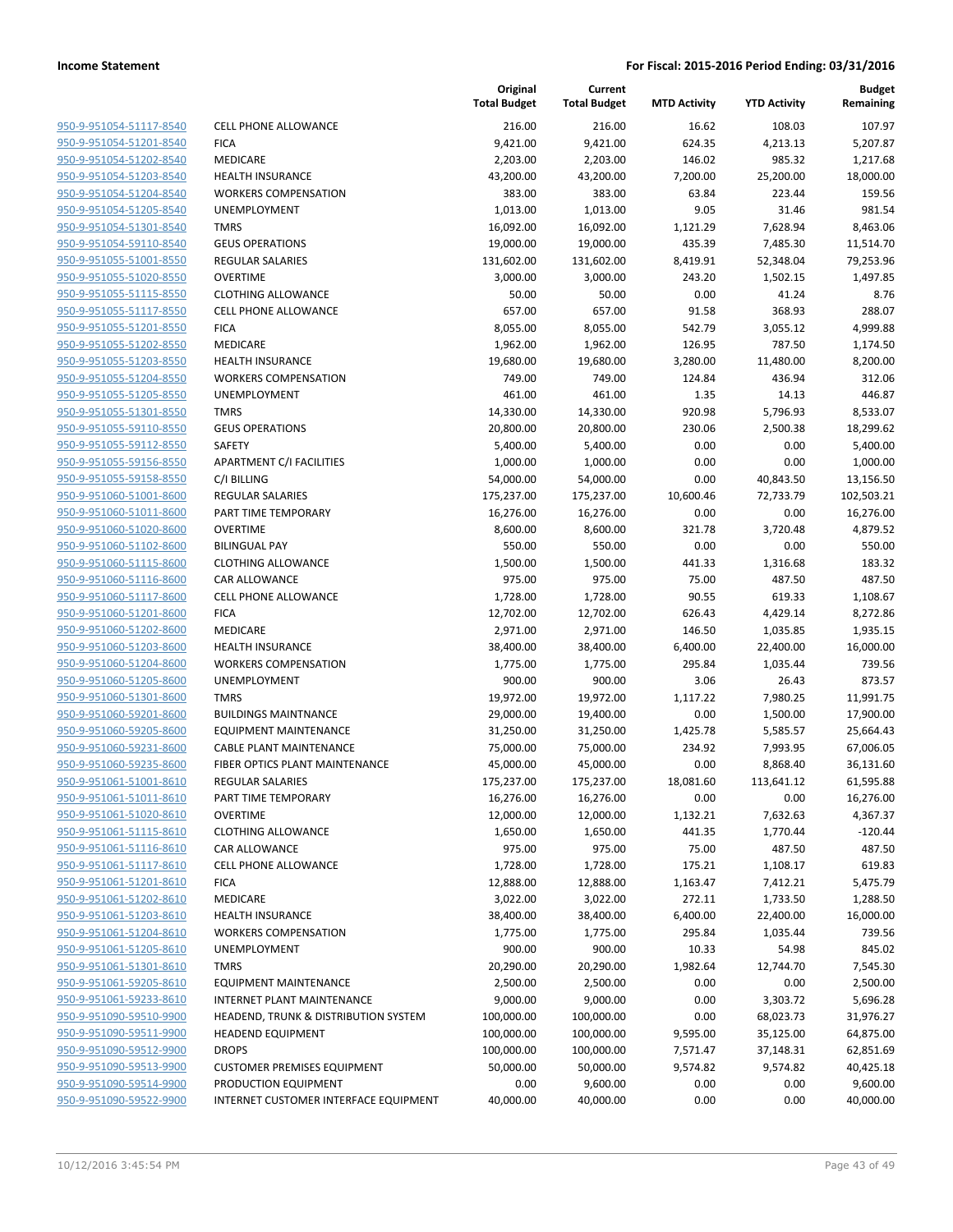|                         |                                                 | Original<br><b>Total Budget</b> | Current<br><b>Total Budget</b> | <b>MTD Activity</b> | <b>YTD Activity</b> | <b>Budget</b><br>Remaining |
|-------------------------|-------------------------------------------------|---------------------------------|--------------------------------|---------------------|---------------------|----------------------------|
| 950-9-951090-59592-9900 | <b>TRANSPORTATION EQUIPMENT</b>                 | 30,000.00                       | 30,000.00                      | 0.00                | 21,904.00           | 8,096.00                   |
| 950-9-951091-51001-9958 | <b>REGULAR SALARIES</b>                         | 27,587.00                       | 27,587.00                      | 2,214.53            | 13,949.79           | 13,637.21                  |
| 950-9-951091-51020-9958 | <b>OVERTIME</b>                                 | 3,000.00                        | 3,000.00                       | 194.97              | 1,391.43            | 1,608.57                   |
| 950-9-951091-51102-9958 | <b>BILINGUAL PAY</b>                            | 100.00                          | 100.00                         | 0.00                | 0.00                | 100.00                     |
| 950-9-951091-51201-9958 | <b>FICA</b>                                     | 1,902.00                        | 1,902.00                       | 150.93              | 967.27              | 934.73                     |
| 950-9-951091-51202-9958 | <b>MEDICARE</b>                                 | 445.00                          | 445.00                         | 35.29               | 226.21              | 218.79                     |
| 950-9-951091-51301-9958 | <b>TMRS</b>                                     | 3,249.00                        | 3,249.00                       | 256.09              | 1,664.99            | 1,584.01                   |
| 950-9-970000-59701-9040 | <b>BAD DEBT</b>                                 | 50,000.00                       | 50,000.00                      | 0.00                | 0.00                | 50,000.00                  |
| 950-9-970000-59703-4030 | <b>DEPRECIATION EXPENSE</b>                     | 1,200,000.00                    | 1,200,000.00                   | 0.00                | 0.00                | 1,200,000.00               |
| 950-9-970000-59720-9705 | <b>CREDIT CARD &amp; BANK FEES</b>              | 15,000.00                       | 15,000.00                      | 1,029.10            | 4,667.15            | 10,332.85                  |
| 950-9-970000-59730-9250 | <b>INVENTORY LOSS/GAIN</b>                      | 1,000.00                        | 1,000.00                       | 0.00                | 0.00                | 1,000.00                   |
| 950-9-970000-59734-4210 | ASSET DISPOSAL LOSSES/GAINS                     | 1,000.00                        | 1,000.00                       | 0.00                | 0.00                | 1,000.00                   |
| 950-9-970000-59750-9260 | <b>ACCRUED PTO PAY</b>                          | 5,000.00                        | 5,000.00                       | 142.06              | 191.74              | 4,808.26                   |
| 950-9-970000-59770-9970 | CONTINGENCY                                     | 100,000.00                      | 70,000.00                      | 0.00                | 0.00                | 70,000.00                  |
| 950-9-970000-59780-9240 | PROPERTY INSURANCE                              | 4,000.00                        | 4,000.00                       | 0.00                | 3,680.05            | 319.95                     |
| 950-9-970000-59781-9250 | <b>LIABILITY INSURANCE</b>                      | 7,000.00                        | 7,000.00                       | 0.00                | 6,363.16            | 636.84                     |
| 950-9-970000-59790-9970 | CAPITALIZED                                     | $-456,283.00$                   | $-456,283.00$                  | 0.00                | 0.00                | $-456,283.00$              |
| 950-9-990000-59901-9270 | TRANSFER to COG - FRANCHISE FEES                | 290,643.00                      | 290,643.00                     | 0.00                | 78,324.74           | 212,318.26                 |
| 950-9-990000-59902-9200 | TRANSFER to COG - ADMIN EXPENSES                | 44,132.00                       | 44,132.00                      | 7,355.34            | 25,743.69           | 18,388.31                  |
| 950-9-990000-59903-4082 | TRANSFER to COG - PILOT                         | 46,112.00                       | 46,112.00                      | 0.00                | 46,121.79           | $-9.79$                    |
| 950-9-990000-59926-9330 | TRANSFER to COG - GARAGE                        | 17,062.00                       | 17,062.00                      | 2,843.66            | 9,952.81            | 7,109.19                   |
| 950-9-990000-59927-9200 | TRANSFER to COG - INSURANCE                     | 4,790.00                        | 4,790.00                       | 798.34              | 2,794.19            | 1,995.81                   |
| 950-9-990000-59928-9200 | XFER to COG - IT                                | 14,010.00                       | 14,010.00                      | 2,335.00            | 8,172.50            | 5,837.50                   |
| 950-9-990000-59930-9270 | <b>TRANSFER to GBOD</b>                         | 58,129.00                       | 58,129.00                      | 0.00                | 15,664.96           | 42,464.04                  |
| 950-9-990000-59954-8559 | TRANSFER TO 910 - BILLING                       | 101,119.00                      | 101,119.00                     | 8,426.58            | 50,559.49           | 50,559.51                  |
| 950-9-990000-59955-8559 | TRANSFER TO 910 - CASHIERING                    | 70.879.00                       | 70,879.00                      | 5,906.58            | 35,439.49           | 35,439.51                  |
|                         | <b>Expense Total:</b>                           | 7,258,250.00                    | 7,258,250.00                   | 450,133.14          | 2,745,029.97        | 4,513,220.03               |
|                         | Fund: 950 - CABLE / INTERNET Surplus (Deficit): | -779,633.00                     | -779,633.00                    | 102,348.69          | 569,613.46          | $-1,349,246.46$            |
|                         | <b>Total Surplus (Deficit):</b>                 | $-8,731,138.62$                 | $-15, 193, 383.62$             | 877,681.56          | 7,133,598.90        | $-22,326,982.52$           |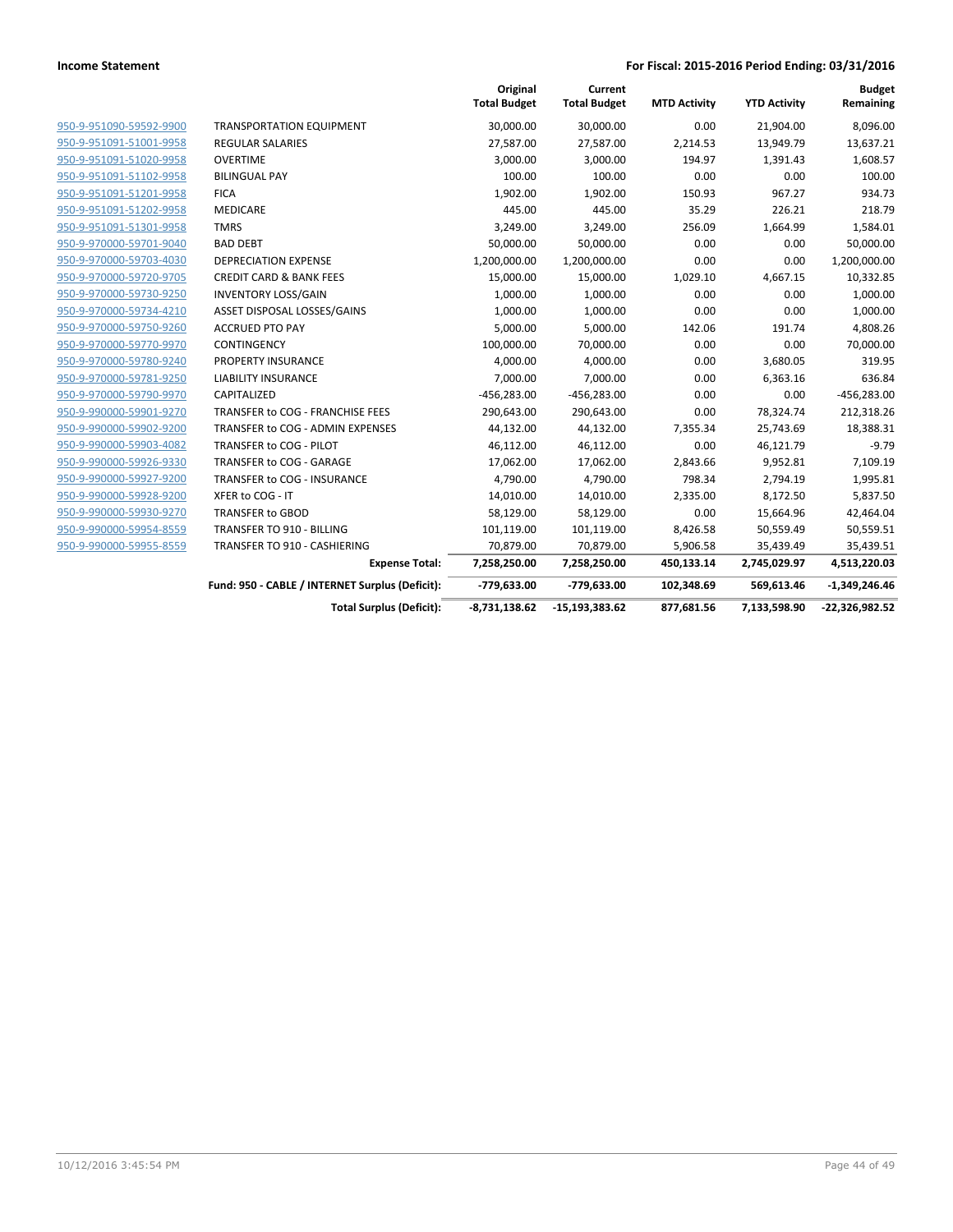## **Group Summary**

| <b>Account Type</b>                                                   | Original<br><b>Total Budget</b> | Current<br><b>Total Budget</b> | <b>MTD Activity</b> | <b>YTD Activity</b> | <b>Budget</b><br>Remaining |
|-----------------------------------------------------------------------|---------------------------------|--------------------------------|---------------------|---------------------|----------------------------|
| Fund: 100 - GENERAL FUND                                              |                                 |                                |                     |                     |                            |
| Revenue                                                               | 21,759,493.29                   | 21,759,493.29                  | 1,690,299.36        | 14,019,103.82       | 7,740,389.47               |
| Expense                                                               | 22,194,537.46                   | 22,352,490.96                  | 2,166,783.77        | 11,620,009.43       | 10,732,481.53              |
| Fund: 100 - GENERAL FUND Surplus (Deficit):                           | -435,044.17                     | -592,997.67                    | $-476,484.41$       | 2,399,094.39        | -2,992,092.06              |
| Fund: 101 - MUNICIPAL COURT BUILDING SECURITY FEES                    |                                 |                                |                     |                     |                            |
| Revenue                                                               | 5,889.00                        | 5,889.00                       | 943.07              | 4,168.55            | 1,720.45                   |
| Expense                                                               | 0.00                            | 0.00                           | 4.39                | 30.47               | $-30.47$                   |
| Fund: 101 - MUNICIPAL COURT BUILDING SECURITY FEES Surplus (Deficit): | 5,889.00                        | 5,889.00                       | 938.68              | 4,138.08            | 1,750.92                   |
| Fund: 102 - MUNICIPAL COURT TECH FUND                                 |                                 |                                |                     |                     |                            |
| Revenue                                                               | 7,718.00                        | 7,718.00                       | 1,223.63            | 5,469.49            | 2,248.51                   |
| Expense                                                               | 0.00                            | 0.00                           | 0.61                | 6,627.16            | $-6,627.16$                |
| Fund: 102 - MUNICIPAL COURT TECH FUND Surplus (Deficit):              | 7,718.00                        | 7,718.00                       | 1,223.02            | $-1,157.67$         | 8,875.67                   |
| Fund: 103 - MUNICIPAL COURT CHILD SAFETY FUND                         |                                 |                                |                     |                     |                            |
| Revenue                                                               | 26,645.00                       | 26,645.00                      | 258.06              | 8,073.00            | 18,572.00                  |
| Expense                                                               | 27,012.00                       | 27,012.00                      | 1.12                | 5,750.02            | 21,261.98                  |
| Fund: 103 - MUNICIPAL COURT CHILD SAFETY FUND Surplus (Deficit):      | $-367.00$                       | $-367.00$                      | 256.94              | 2,322.98            | $-2,689.98$                |
| Fund: 110 - EXCHANGE BUILDING FUND                                    |                                 |                                |                     |                     |                            |
| Revenue                                                               | 575,320.00                      | 575,320.00                     | 0.00                | 95,539.76           | 479,780.24                 |
| Expense                                                               | 597,776.14                      | 597,776.14                     | 62,401.18           | 271,507.89          | 326,268.25                 |
| Fund: 110 - EXCHANGE BUILDING FUND Surplus (Deficit):                 | -22,456.14                      | $-22,456.14$                   | $-62,401.18$        | -175,968.13         | 153,511.99                 |
| <b>Fund: 111 - RECREATION ACTIVITIES FUND</b>                         |                                 |                                |                     |                     |                            |
| Revenue                                                               | 130,000.00                      | 150,000.00                     | 11,440.19           | 30,302.55           | 119,697.45                 |
| Expense                                                               | 128,949.00                      | 143,649.00                     | 11,478.00           | 56,217.89           | 87,431.11                  |
| Fund: 111 - RECREATION ACTIVITIES FUND Surplus (Deficit):             | 1,051.00                        | 6,351.00                       | $-37.81$            | -25,915.34          | 32,266.34                  |
| <b>Fund: 112 - GUN RANGE FUND</b>                                     |                                 |                                |                     |                     |                            |
| Revenue                                                               | 6,572.00                        | 6,572.00                       | 398.67              | 1,408.60            | 5,163.40                   |
| Expense                                                               | 11,235.00                       | 11,235.00                      | 72.90               | 440.54              | 10,794.46                  |
| Fund: 112 - GUN RANGE FUND Surplus (Deficit):                         | -4,663.00                       | -4,663.00                      | 325.77              | 968.06              | $-5,631.06$                |
| Fund: 113 - HOTEL / MOTEL OCCUPANCY TAX FUND                          |                                 |                                |                     |                     |                            |
| Revenue                                                               | 541,200.00                      | 541,200.00                     | 38,393.97           | 248,040.47          | 293,159.53                 |
| Expense                                                               | 541,728.00                      | 541,728.00                     | 58,369.13           | 293,495.65          | 248,232.35                 |
| Fund: 113 - HOTEL / MOTEL OCCUPANCY TAX FUND Surplus (Deficit):       | -528.00                         | -528.00                        | $-19,975.16$        | $-45,455.18$        | 44,927.18                  |
| Fund: 114 - VENUE MANAGEMENT FUND                                     |                                 |                                |                     |                     |                            |
| Revenue                                                               | 264,893.00                      | 264,893.00                     | 22,406.34           | 134,260.27          | 130,632.73                 |
| Expense                                                               | 401,450.00                      | 401,450.00                     | 27.350.20           | 196,337.29          | 205.112.71                 |
| Fund: 114 - VENUE MANAGEMENT FUND Surplus (Deficit):                  | -136,557.00                     | -136,557.00                    | $-4,943.86$         | $-62,077.02$        | -74,479.98                 |
| Fund: 116 - ROADWAY IMPACT FEE 1                                      |                                 |                                |                     |                     |                            |
| Revenue                                                               | 0.00                            | 0.00                           | 10.32               | 26.03               | $-26.03$                   |
| Expense                                                               | 0.00                            | 0.00                           | 1.61                | 11.37               | $-11.37$                   |
| Fund: 116 - ROADWAY IMPACT FEE 1 Surplus (Deficit):                   | 0.00                            | 0.00                           | 8.71                | 14.66               | $-14.66$                   |
| Fund: 117 - ROADWAY IMPACT FEE 2                                      |                                 |                                |                     |                     |                            |
| Revenue                                                               | 0.00                            | 0.00                           | 0.05                | 0.13                | $-0.13$                    |
| Expense                                                               | 0.00                            | 0.00                           | 0.01                | 0.06                | $-0.06$                    |
| Fund: 117 - ROADWAY IMPACT FEE 2 Surplus (Deficit):                   | 0.00                            | 0.00                           | 0.04                | 0.07                | $-0.07$                    |
| Fund: 118 - ROADWAY IMPACT FEE 3                                      |                                 |                                |                     |                     |                            |
| Revenue                                                               | 0.00                            | 0.00                           | 0.09                | 0.22                | $-0.22$                    |
| Expense                                                               | 0.00                            | 0.00                           | 0.01                | 0.08                | $-0.08$                    |
| Fund: 118 - ROADWAY IMPACT FEE 3 Surplus (Deficit):                   | 0.00                            | 0.00                           | 0.08                | 0.14                | $-0.14$                    |
| Fund: 119 - ROADWAY IMPACT FEE 4                                      |                                 |                                |                     |                     |                            |
| Revenue                                                               | 0.00                            | 0.00                           | 0.00                | 0.01                | $-0.01$                    |
| Fund: 119 - ROADWAY IMPACT FEE 4 Total:                               | 0.00                            | 0.00                           | 0.00                | 0.01                | $-0.01$                    |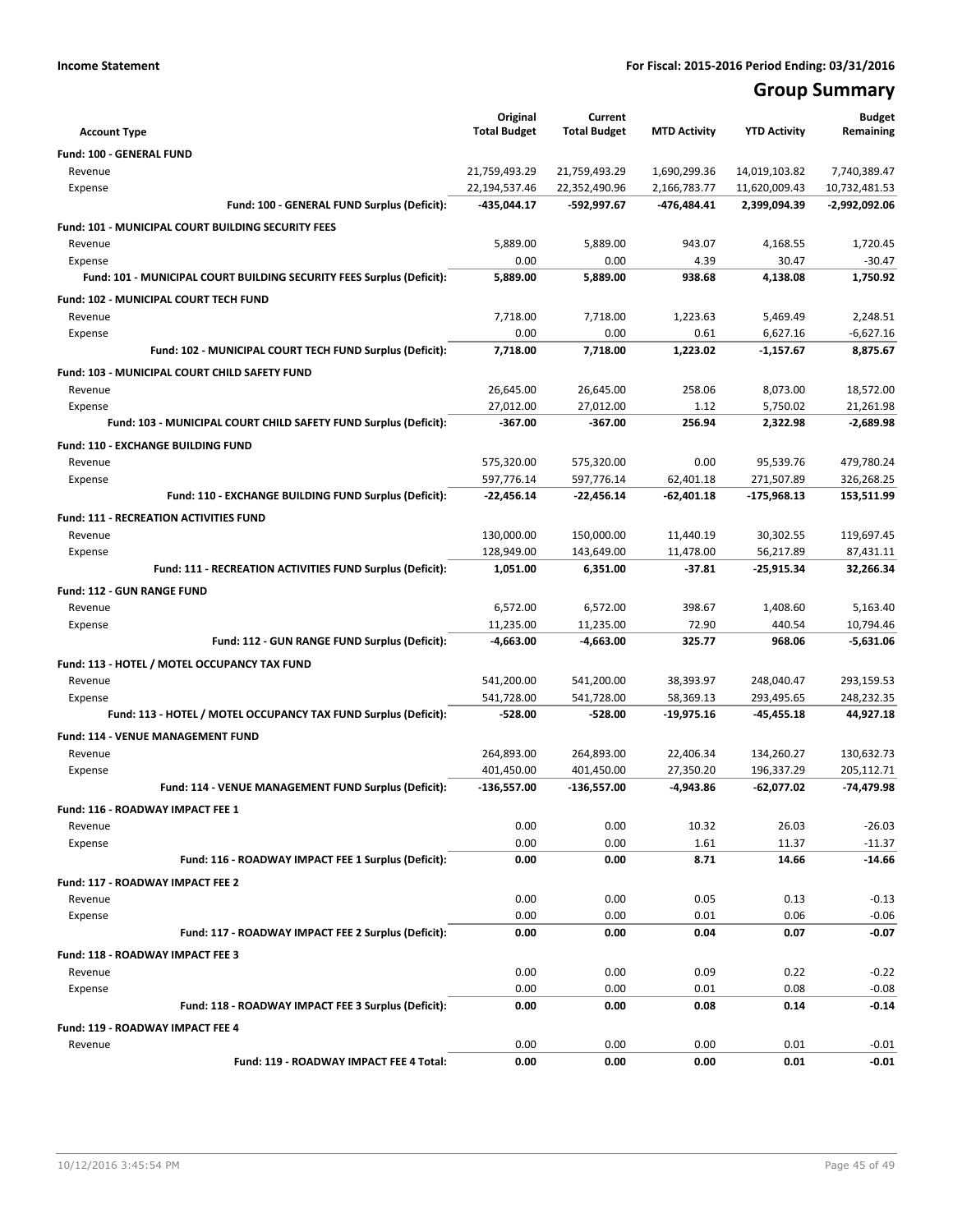|                                                                           | Original            | Current             |                     |                     | <b>Budget</b>   |
|---------------------------------------------------------------------------|---------------------|---------------------|---------------------|---------------------|-----------------|
| <b>Account Type</b>                                                       | <b>Total Budget</b> | <b>Total Budget</b> | <b>MTD Activity</b> | <b>YTD Activity</b> | Remaining       |
| Fund: 121 - BROWNSFIELD PETROLEUM EPA GRANT                               |                     |                     |                     |                     |                 |
| Revenue                                                                   | 0.00                | 0.00                | 0.00                | $-15.82$            | 15.82           |
| Fund: 121 - BROWNSFIELD PETROLEUM EPA GRANT Total:                        | 0.00                | 0.00                | 0.00                | $-15.82$            | 15.82           |
| <b>Fund: 123 - PTRAIN - POLICE REIMBURSEMENT GRANTS &amp; CONT EDUCAT</b> |                     |                     |                     |                     |                 |
| Revenue                                                                   | 0.00                | 0.00                | 5.55                | 8,693.71            | $-8,693.71$     |
| Expense                                                                   | 0.00                | 0.00                | 0.74                | 9,723.48            | $-9,723.48$     |
| Fund: 123 - PTRAIN - POLICE REIMBURSEMENT GRANTS & CONT EDUCAT Surp       | 0.00                | 0.00                | 4.81                | $-1,029.77$         | 1,029.77        |
| Fund: 140 - DEBT SERVICE FUND                                             |                     |                     |                     |                     |                 |
| Revenue                                                                   | 6,102,928.00        | 6,102,928.00        | 417,679.18          | 5,121,068.62        | 981,859.38      |
| Expense                                                                   | 6,000,279.00        | 6,000,279.00        | 3,817.32            | 5,193,124.33        | 807,154.67      |
| Fund: 140 - DEBT SERVICE FUND Surplus (Deficit):                          | 102,649.00          | 102,649.00          | 413,861.86          | -72,055.71          | 174,704.71      |
| <b>Fund: 160 - GENERAL CAPITAL IMPROVEMENT FUND</b>                       |                     |                     |                     |                     |                 |
| Revenue                                                                   | 1,804,096.00        | 2,120,003.00        | 413,445.61          | 3,907,697.80        | $-1,787,694.80$ |
| Expense                                                                   | 1,918,600.00        | 2,331,662.00        | 428,492.97          | 1,020,853.51        | 1,310,808.49    |
| Fund: 160 - GENERAL CAPITAL IMPROVEMENT FUND Surplus (Deficit):           | -114,504.00         | $-211,659.00$       | $-15,047.36$        | 2,886,844.29        | -3,098,503.29   |
| <b>Fund: 161 - STREET CONSTRUCTION FUND</b>                               |                     |                     |                     |                     |                 |
| Revenue                                                                   | 0.00                | 0.00                | 386.41              | 1,538.54            | $-1,538.54$     |
| Fund: 161 - STREET CONSTRUCTION FUND Total:                               | 0.00                | 0.00                | 386.41              | 1,538.54            | $-1,538.54$     |
| Fund: 164 - 2013 CO CAPITAL FUND                                          |                     |                     |                     |                     |                 |
| Revenue                                                                   | 60.00               | 60.00               | 11.51               | 46.47               | 13.53           |
| Expense                                                                   | 0.00                | 0.00                | 0.00                | 5,700.00            | $-5,700.00$     |
| Fund: 164 - 2013 CO CAPITAL FUND Surplus (Deficit):                       | 60.00               | 60.00               | 11.51               | $-5,653.53$         | 5,713.53        |
| Fund: 165 - 2014 GO FUND                                                  |                     |                     |                     |                     |                 |
| Revenue                                                                   | 3,514,000.00        | 3,514,000.00        | 11,092.27           | 26,499.97           | 3,487,500.03    |
| Expense                                                                   | 7,717,083.00        | 13,772,826.00       | 1,400.00            | 914,311.39          | 12,858,514.61   |
| Fund: 165 - 2014 GO FUND Surplus (Deficit):                               | -4,203,083.00       | -10,258,826.00      | 9,692.27            | -887,811.42         | -9,371,014.58   |
| Fund: 171 - MAIN STREET SPECIAL REVENUE                                   |                     |                     |                     |                     |                 |
| Revenue                                                                   | 0.00                | 0.00                | 0.00                | 25,000.00           | $-25,000.00$    |
| Expense                                                                   | 0.00                | 0.00                | 2,436.00            | 2,436.00            | $-2,436.00$     |
| Fund: 171 - MAIN STREET SPECIAL REVENUE Surplus (Deficit):                | 0.00                | 0.00                | $-2,436.00$         | 22,564.00           | $-22,564.00$    |
| <b>Fund: 172 - MINOR GRANTS FUND</b>                                      |                     |                     |                     |                     |                 |
| Revenue                                                                   | 0.00                | 0.00                | 0.00                | 666.83              | $-666.83$       |
| Expense                                                                   | 0.00                | 0.00                | 76.61               | 1.037.19            | $-1,037.19$     |
| Fund: 172 - MINOR GRANTS FUND Surplus (Deficit):                          | 0.00                | 0.00                | $-76.61$            | -370.36             | 370.36          |
| Fund: 175 - JUSTICE ASSISTANCE GRANT - JAG                                |                     |                     |                     |                     |                 |
| Expense                                                                   | 0.00                | 0.00                | 0.00                | 1.940.00            | $-1,940.00$     |
| Fund: 175 - JUSTICE ASSISTANCE GRANT - JAG Total:                         | 0.00                | 0.00                | 0.00                | 1,940.00            | -1,940.00       |
| Fund: 200 - WATER / WASTEWATER FUND                                       |                     |                     |                     |                     |                 |
| Revenue                                                                   | 12,506,687.00       | 12,506,687.00       | 903,328.28          | 6,310,251.58        | 6,196,435.42    |
| Expense                                                                   | 13,667,563.12       | 13,825,516.62       | 1,421,835.35        | 7,342,870.07        | 6,482,646.55    |
| Fund: 200 - WATER / WASTEWATER FUND Surplus (Deficit):                    | $-1,160,876.12$     | $-1,318,829.62$     | -518,507.07         | -1,032,618.49       | $-286,211.13$   |
| <b>Fund: 210 - WATER IMPACT FEES</b>                                      |                     |                     |                     |                     |                 |
| Revenue                                                                   | 0.00                | 0.00                | 0.03                | 0.08                | $-0.08$         |
| Expense                                                                   | 0.00                | 0.00                | 0.00                | 0.01                | $-0.01$         |
| Fund: 210 - WATER IMPACT FEES Surplus (Deficit):                          | 0.00                | 0.00                | 0.03                | 0.07                | $-0.07$         |
| <b>Fund: 211 - WASTEWATER IMPACT FEES</b>                                 |                     |                     |                     |                     |                 |
| Revenue                                                                   | 0.00                | 0.00                | 1.57                | 3.97                | $-3.97$         |
| Expense                                                                   | 0.00                | 0.00                | 0.25                | 1.80                | $-1.80$         |
| Fund: 211 - WASTEWATER IMPACT FEES Surplus (Deficit):                     | 0.00                | 0.00                | 1.32                | 2.17                | $-2.17$         |
| Fund: 216 - UTILIITY CIP FUND                                             |                     |                     |                     |                     |                 |
| Revenue                                                                   | 1,806,600.00        | 1,806,600.00        | 300,694.05          | 1,050,212.24        | 756,387.76      |
| Expense                                                                   | 3,571,626.13        | 3,571,626.13        | 336.18              | 251,272.87          | 3,320,353.26    |
| Fund: 216 - UTILIITY CIP FUND Surplus (Deficit):                          | $-1,765,026.13$     | -1,765,026.13       | 300,357.87          | 798,939.37          | -2,563,965.50   |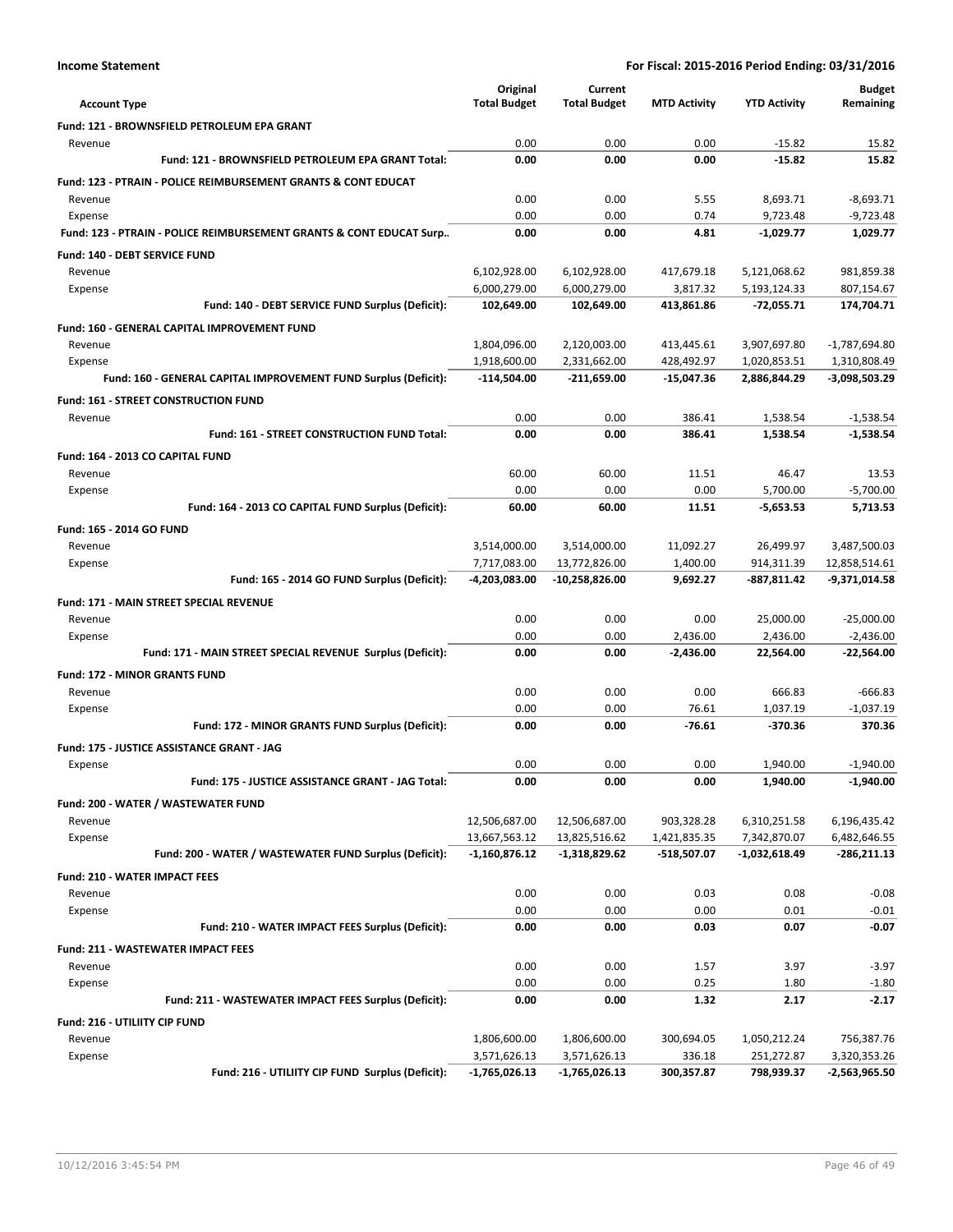|                                                            | Original            | Current             |                     |                     | <b>Budget</b>   |
|------------------------------------------------------------|---------------------|---------------------|---------------------|---------------------|-----------------|
| <b>Account Type</b>                                        | <b>Total Budget</b> | <b>Total Budget</b> | <b>MTD Activity</b> | <b>YTD Activity</b> | Remaining       |
| <b>Fund: 217 - WASTEWATER RECLAMATION FUND</b>             |                     |                     |                     |                     |                 |
| Revenue                                                    | 0.00                | 0.00                | 253.08              | 1,021.40            | $-1,021.40$     |
| Fund: 217 - WASTEWATER RECLAMATION FUND Total:             | 0.00                | 0.00                | 253.08              | 1,021.40            | $-1,021.40$     |
| Fund: 300 - AIRPORT FUND                                   |                     |                     |                     |                     |                 |
| Revenue                                                    | 652,769.00          | 654,029.00          | 54,834.07           | 365,543.90          | 288,485.10      |
| Expense                                                    | 179,014.00          | 179,014.00          | 31,881.16           | 125,067.12          | 53,946.88       |
| Fund: 300 - AIRPORT FUND Surplus (Deficit):                | 473,755.00          | 475,015.00          | 22,952.91           | 240,476.78          | 234,538.22      |
| Fund: 360 - AIRPORT CAPITAL FUND                           |                     |                     |                     |                     |                 |
| Revenue                                                    | 16,000.00           | 16,000.00           | 3,256.37            | 65,511.63           | $-49,511.63$    |
| Expense                                                    | 460,500.00          | 460,500.00          | 1,815.35            | 17,441.76           | 443,058.24      |
| Fund: 360 - AIRPORT CAPITAL FUND Surplus (Deficit):        | -444,500.00         | -444,500.00         | 1,441.02            | 48,069.87           | -492,569.87     |
| Fund: 400 - GOLF FUND                                      |                     |                     |                     |                     |                 |
| Revenue                                                    | 232,633.00          | 232,633.00          | 16,620.75           | 77,904.25           | 154,728.75      |
| Expense                                                    | 215,608.00          | 215,608.00          | 22,805.49           | 107,656.29          | 107,951.71      |
| Fund: 400 - GOLF FUND Surplus (Deficit):                   | 17,025.00           | 17,025.00           | $-6,184.74$         | -29,752.04          | 46,777.04       |
| <b>Fund: 500 - SANITATION FUND</b>                         |                     |                     |                     |                     |                 |
| Revenue                                                    | 3,674,736.00        | 3,674,736.00        | 314,832.07          | 1,931,318.14        | 1,743,417.86    |
| Expense                                                    | 3,422,627.00        | 3,422,627.00        | 309,867.08          | 1,527,332.69        | 1,895,294.31    |
| Fund: 500 - SANITATION FUND Surplus (Deficit):             | 252,109.00          | 252,109.00          | 4,964.99            | 403,985.45          | $-151,876.45$   |
| Fund: 601 - CENTRAL SERVICE FUND                           |                     |                     |                     |                     |                 |
| Revenue                                                    | 841,876.00          | 841,876.00          | 140,312.66          | 491,094.31          | 350,781.69      |
| Expense                                                    | 972,558.40          | 972,558.40          | 60,129.93           | 454,485.63          | 518,072.77      |
| Fund: 601 - CENTRAL SERVICE FUND Surplus (Deficit):        | -130,682.40         | $-130,682.40$       | 80,182.73           | 36,608.68           | -167,291.08     |
| Fund: 602 - INSURANCE FUND                                 |                     |                     |                     |                     |                 |
| Revenue                                                    | 4,876,292.00        | 4,876,292.00        | 765,491.51          | 2,798,897.28        | 2,077,394.72    |
| Expense                                                    | 5,838,956.00        | 5,838,956.00        | 433,890.77          | 3,402,316.42        | 2,436,639.58    |
| Fund: 602 - INSURANCE FUND Surplus (Deficit):              | -962,664.00         | $-962,664.00$       | 331,600.74          | -603,419.14         | -359,244.86     |
| Fund: 604 - MIS FUND                                       |                     |                     |                     |                     |                 |
| Revenue                                                    | 911,587.00          | 911,587.00          | 151,931.14          | 531,758.99          | 379,828.01      |
| Expense                                                    | 910,536.00          | 910,536.00          | 71,609.73           | 463,030.01          | 447,505.99      |
| Fund: 604 - MIS FUND Surplus (Deficit):                    | 1,051.00            | 1,051.00            | 80,321.41           | 68,728.98           | -67,677.98      |
| Fund: 660 - VEHICLE REPLACEMENT FUND                       |                     |                     |                     |                     |                 |
| Revenue                                                    | 453,418.00          | 550,573.00          | 70,214.95           | 510,255.08          | 40,317.92       |
| Expense                                                    | 303,368.00          | 400,523.00          | 5,442.57            | 230,983.55          | 169,539.45      |
| Fund: 660 - VEHICLE REPLACEMENT FUND Surplus (Deficit):    | 150,050.00          | 150,050.00          | 64,772.38           | 279,271.53          | -129,221.53     |
| Fund: 800 - SPENCE FUND                                    |                     |                     |                     |                     |                 |
| Revenue                                                    | 4,952.00            | 4,952.00            | 23.30               | 93.87               | 4,858.13        |
| Expense                                                    | 1,567.00            | 1,567.00            | 100.03              | 350.28              | 1,216.72        |
| Fund: 800 - SPENCE FUND Surplus (Deficit):                 | 3,385.00            | 3,385.00            | $-76.73$            | $-256.41$           | 3,641.41        |
| Fund: 801 - JONES LIBRARY TRUST                            |                     |                     |                     |                     |                 |
| Revenue                                                    | 78.00               | 78.00               | 12.12               | 30.55               | 47.45           |
| Expense                                                    | 9.05                | 9.05                | 1.92                | 13.92               | $-4.87$         |
| Fund: 801 - JONES LIBRARY TRUST Surplus (Deficit):         | 68.95               | 68.95               | 10.20               | 16.63               | 52.32           |
| Fund: 809 - GREENVILLE IDC (L-3)                           |                     |                     |                     |                     |                 |
| Revenue                                                    | 0.00                | 0.00                | 462,176.57          | 1,843,653.22        | $-1,843,653.22$ |
| Expense                                                    | 0.00                | 0.00                | 462,176.57          | 1,843,653.22        | $-1,843,653.22$ |
| Fund: 809 - GREENVILLE IDC (L-3) Surplus (Deficit):        | 0.00                | 0.00                | 0.00                | 0.00                | 0.00            |
| <b>Fund: 810 - SEIZURE FUNDS - STATE RULES</b>             |                     |                     |                     |                     |                 |
| Revenue                                                    | 806.00              | 806.00              | 252.61              | 637.19              | 168.81          |
| Expense                                                    | 93.00               | 93.00               | 39.36               | 298.38              | $-205.38$       |
| Fund: 810 - SEIZURE FUNDS - STATE RULES Surplus (Deficit): | 713.00              | 713.00              | 213.25              | 338.81              | 374.19          |
| Fund: 811 - SEIZURE FUNDS - FED RULES                      |                     |                     |                     |                     |                 |
| Revenue                                                    | 709.00              | 709.00              | 104.27              | 22,648.94           | -21,939.94      |
| Expense                                                    | 3,102.61            | 3,102.61            | 541.27              | 1,658.96            | 1,443.65        |
| Fund: 811 - SEIZURE FUNDS - FED RULES Surplus (Deficit):   | -2,393.61           | -2,393.61           | -437.00             | 20,989.98           | -23,383.59      |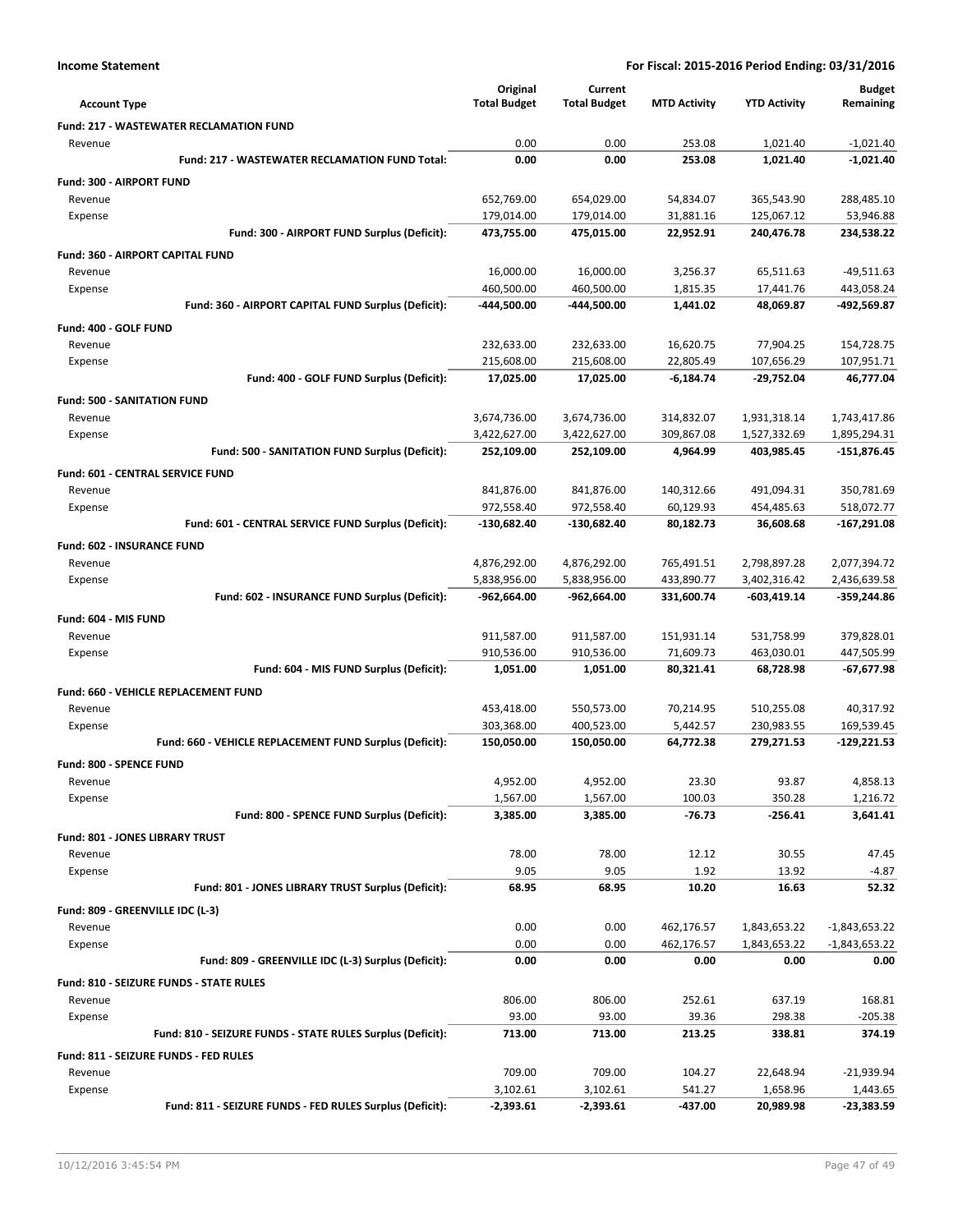| <b>Income Statement</b>                                                    |                                                        | For Fiscal: 2015-2016 Period Ending: 03/31/2016 |                     |                     |                     |                  |
|----------------------------------------------------------------------------|--------------------------------------------------------|-------------------------------------------------|---------------------|---------------------|---------------------|------------------|
|                                                                            |                                                        | Original                                        | Current             |                     |                     | <b>Budget</b>    |
| <b>Account Type</b>                                                        |                                                        | <b>Total Budget</b>                             | <b>Total Budget</b> | <b>MTD Activity</b> | <b>YTD Activity</b> | Remaining        |
| Fund: 820 - TIRZ FUND (Tax Increment Reinvestment Zone)                    |                                                        |                                                 |                     |                     |                     |                  |
| Revenue                                                                    |                                                        | 372,051.00                                      | 372,051.00          | 1,330.61            | 263,086.11          | 108,964.89       |
| Expense                                                                    |                                                        | 6,225.00                                        | 6,225.00            | 211.82              | 2,475.06            | 3,749.94         |
| Fund: 820 - TIRZ FUND (Tax Increment Reinvestment Zone) Surplus (Deficit): |                                                        | 365,826.00                                      | 365,826.00          | 1,118.79            | 260,611.05          | 105,214.95       |
| <b>Fund: 910 - ELECTRIC OPERATING FUND</b>                                 |                                                        |                                                 |                     |                     |                     |                  |
| Revenue                                                                    |                                                        | 64,229,739.00                                   | 64,229,739.00       | 3,395,044.52        | 23,626,262.46       | 40,603,476.54    |
| Expense                                                                    |                                                        | 64,220,312.00                                   | 64,220,312.00       | 3,147,118.30        | 21,379,179.85       | 42,841,132.15    |
|                                                                            | Fund: 910 - ELECTRIC OPERATING FUND Surplus (Deficit): | 9,427.00                                        | 9,427.00            | 247,926.22          | 2,247,082.61        | $-2,237,655.61$  |
| <b>Fund: 911 - ELECTRIC DEBT REDUCTION</b>                                 |                                                        |                                                 |                     |                     |                     |                  |
| Revenue                                                                    |                                                        | 1,000.00                                        | 1,000.00            | 146.75              | 239.09              | 760.91           |
|                                                                            | Fund: 911 - ELECTRIC DEBT REDUCTION Total:             | 1,000.00                                        | 1,000.00            | 146.75              | 239.09              | 760.91           |
| <b>Fund: 912 - ELECTRIC DEBT SERVICE</b>                                   |                                                        |                                                 |                     |                     |                     |                  |
| Revenue                                                                    |                                                        | 3,840,000.00                                    | 3,840,000.00        | 320,000.00          | 1,920,000.00        | 1,920,000.00     |
| Expense                                                                    |                                                        | 3,800,338.00                                    | 3,800,338.00        | 1,100.00            | 2,134,495.40        | 1,665,842.60     |
|                                                                            | Fund: 912 - ELECTRIC DEBT SERVICE Surplus (Deficit):   | 39,662.00                                       | 39,662.00           | 318,900.00          | $-214,495.40$       | 254,157.40       |
| <b>Fund: 913 - ELECTRIC CONSTRUCTION FUND</b>                              |                                                        |                                                 |                     |                     |                     |                  |
| Revenue                                                                    |                                                        | 400.00                                          | 400.00              | 67.01               | 109.18              | 290.82           |
|                                                                            | Fund: 913 - ELECTRIC CONSTRUCTION FUND Total:          | 400.00                                          | 400.00              | 67.01               | 109.18              | 290.82           |
| Fund: 950 - CABLE / INTERNET                                               |                                                        |                                                 |                     |                     |                     |                  |
| Revenue                                                                    |                                                        | 6,478,617.00                                    | 6,478,617.00        | 552,481.83          | 3,314,643.43        | 3,163,973.57     |
| Expense                                                                    |                                                        | 7,258,250.00                                    | 7,258,250.00        | 450,133.14          | 2,745,029.97        | 4,513,220.03     |
|                                                                            | Fund: 950 - CABLE / INTERNET Surplus (Deficit):        | -779,633.00                                     | -779,633.00         | 102,348.69          | 569,613.46          | $-1,349,246.46$  |
|                                                                            | <b>Total Surplus (Deficit):</b>                        | $-8,731,138.62$                                 | $-15.193.383.62$    | 877.681.56          | 7.133.598.90        | $-22.326.982.52$ |